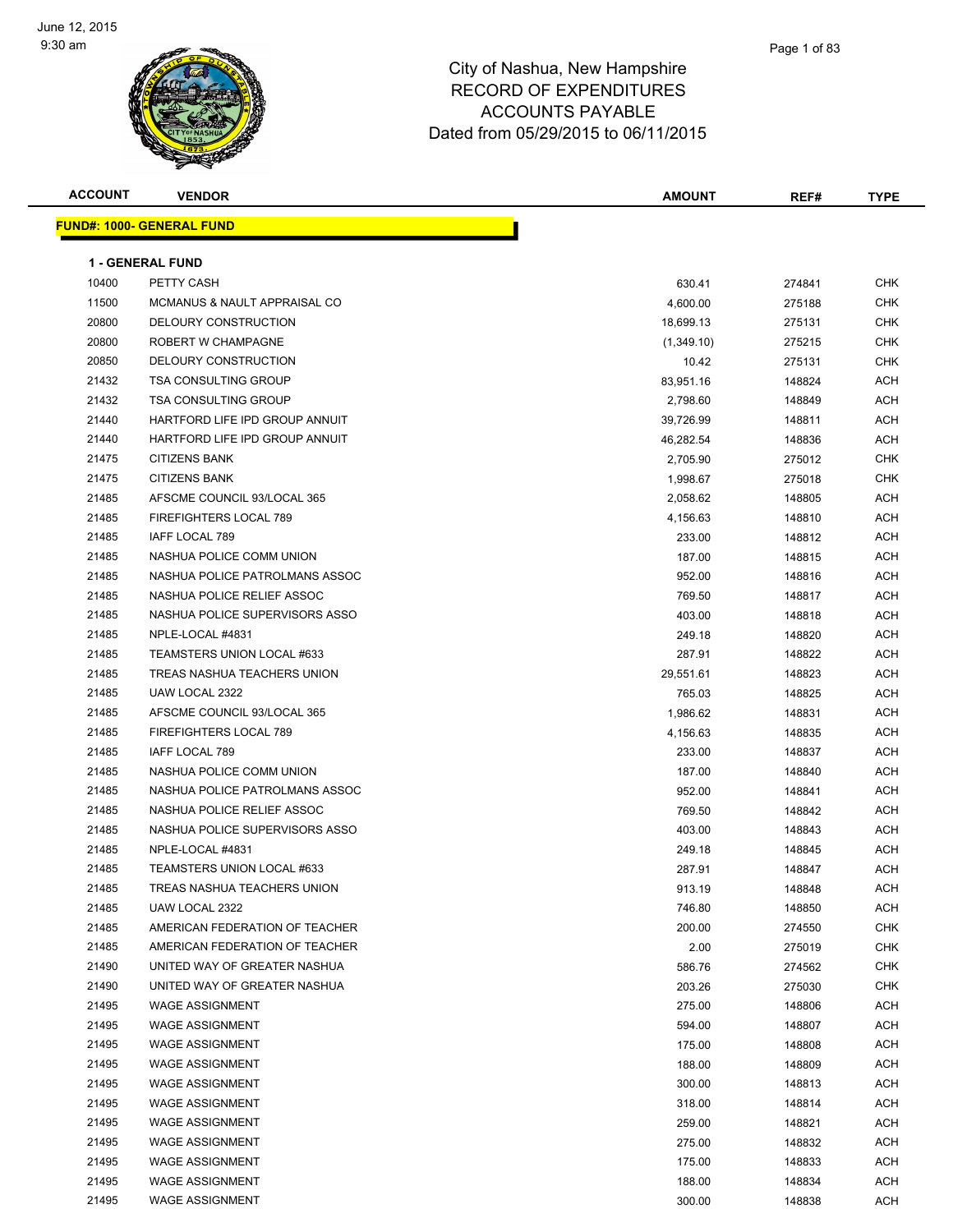

|       | <b>VENDOR</b>                     | <b>AMOUNT</b> | REF#   | <b>TYPE</b> |
|-------|-----------------------------------|---------------|--------|-------------|
|       | <u> FUND#: 1000- GENERAL FUND</u> |               |        |             |
|       | <b>1 - GENERAL FUND</b>           |               |        |             |
| 21495 | <b>WAGE ASSIGNMENT</b>            | 318.00        | 148839 | <b>ACH</b>  |
| 21495 | <b>WAGE ASSIGNMENT</b>            | 259.00        | 148846 | <b>ACH</b>  |
| 21495 | <b>WAGE ASSIGNMENT</b>            | 1,424.00      | 274551 | <b>CHK</b>  |
| 21495 | <b>WAGE ASSIGNMENT</b>            | 1.15          | 274552 | <b>CHK</b>  |
| 21495 | <b>WAGE ASSIGNMENT</b>            | 56.25         | 274553 | <b>CHK</b>  |
| 21495 | <b>WAGE ASSIGNMENT</b>            | 55.13         | 274554 | <b>CHK</b>  |
| 21495 | <b>WAGE ASSIGNMENT</b>            | 104.00        | 274555 | <b>CHK</b>  |
| 21495 | <b>WAGE ASSIGNMENT</b>            | 1,444.32      | 274556 | CHK         |
| 21495 | <b>WAGE ASSIGNMENT</b>            | 11.54         | 274557 | <b>CHK</b>  |
| 21495 | <b>WAGE ASSIGNMENT</b>            | 11.54         | 274558 | <b>CHK</b>  |
| 21495 | <b>WAGE ASSIGNMENT</b>            | 207.18        | 274559 | <b>CHK</b>  |
| 21495 | <b>WAGE ASSIGNMENT</b>            | 237.00        | 274560 | <b>CHK</b>  |
| 21495 | <b>WAGE ASSIGNMENT</b>            | 50.00         | 274561 | <b>CHK</b>  |
| 21495 | <b>WAGE ASSIGNMENT</b>            | 429.90        | 274563 | <b>CHK</b>  |
| 21495 | <b>WAGE ASSIGNMENT</b>            | 173.80        | 274564 | <b>CHK</b>  |
| 21495 | <b>WAGE ASSIGNMENT</b>            | 1,424.00      | 275020 | <b>CHK</b>  |
| 21495 | <b>WAGE ASSIGNMENT</b>            | 1.15          | 275021 | <b>CHK</b>  |
| 21495 | <b>WAGE ASSIGNMENT</b>            | 56.25         | 275022 | <b>CHK</b>  |
| 21495 | <b>WAGE ASSIGNMENT</b>            | 52.86         | 275023 | CHK         |
| 21495 | <b>WAGE ASSIGNMENT</b>            | 104.00        | 275024 | <b>CHK</b>  |
| 21495 | <b>WAGE ASSIGNMENT</b>            | 1,454.31      | 275025 | <b>CHK</b>  |
| 21495 | <b>WAGE ASSIGNMENT</b>            | 11.54         | 275026 | <b>CHK</b>  |
| 21495 | <b>WAGE ASSIGNMENT</b>            | 11.54         | 275027 | <b>CHK</b>  |
| 21495 | <b>WAGE ASSIGNMENT</b>            | 623.76        | 275028 | <b>CHK</b>  |
| 21495 | <b>WAGE ASSIGNMENT</b>            | 237.00        | 275029 | <b>CHK</b>  |
| 21538 | NASHUA TEACHERS UNION             | 4,225.83      | 148819 | <b>ACH</b>  |
| 21538 | NASHUA TEACHERS UNION             | 84.56         | 148844 | <b>ACH</b>  |
| 21921 | STATE OF NH-MV                    | 24,589.29     | 148798 | <b>ACH</b>  |
| 21921 | STATE OF NH-MV                    | 31,673.97     | 148799 | <b>ACH</b>  |
| 21921 | STATE OF NH-MV                    | 14,792.63     | 148800 | <b>ACH</b>  |
| 21921 | STATE OF NH-MV                    | 22,724.07     | 148801 | <b>ACH</b>  |
| 21921 | STATE OF NH-MV                    | 15,271.17     | 148826 | ACH         |
| 21921 | STATE OF NH-MV                    | 19,252.79     | 148827 | <b>ACH</b>  |
| 21921 | STATE OF NH-MV                    | 19,276.91     | 148828 | <b>ACH</b>  |
| 21921 | STATE OF NH-MV                    | 15,316.67     | 148830 | <b>ACH</b>  |
| 21921 | STATE OF NH-MV                    | 17,558.84     | 148851 | <b>ACH</b>  |
| 21921 | STATE OF NH-MV                    | 11,311.24     | 148852 | <b>ACH</b>  |
| 21922 | STATE OF NH DEPT OF SAFETY        | 59.00         | 274868 | <b>CHK</b>  |
| 21922 | STATE OF NH DEPT OF SAFETY        | 14.75         | 275083 | CHK         |
|       | <b>TOTAL 1 - GENERAL FUND</b>     | \$459,503.02  |        |             |

 CONWAY OFFICE SOLUTIONS 76.32 275124 CHK 55400 CITIZENS BANK CREDIT CARD Hilton Hotels & Resorts 603.21 9201515 ACH **TOTAL 101 - MAYOR \$679.53**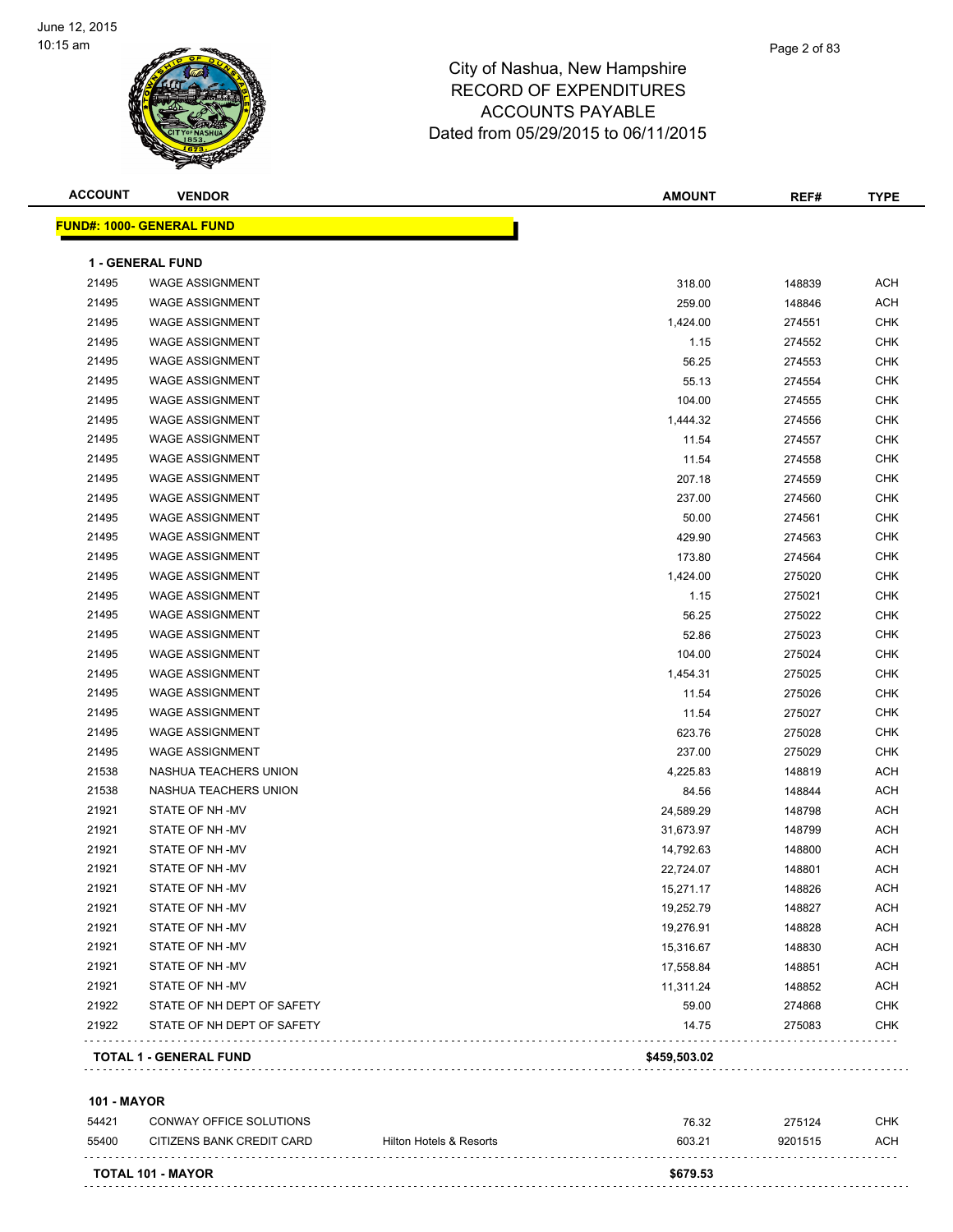

| <b>ACCOUNT</b>     | <b>VENDOR</b>                                       | <b>AMOUNT</b> | REF#   | <b>TYPE</b> |
|--------------------|-----------------------------------------------------|---------------|--------|-------------|
|                    | <u> FUND#: 1000- GENERAL FUND</u>                   |               |        |             |
|                    | <b>102 - BOARD OF ALDERMEN</b>                      |               |        |             |
| 53428              | DONNA GRAHAM                                        | 250.00        | 275150 | <b>CHK</b>  |
| 61100              | WB MASON CO INC                                     | 108.38        | 275245 | <b>CHK</b>  |
|                    | TOTAL 102 - BOARD OF ALDERMEN                       | \$358.38      |        |             |
| <b>103 - LEGAL</b> |                                                     |               |        |             |
| 55200              | NEW HAMPSHIRE BAR ASSOC                             | 535.00        | 275078 | CHK         |
| 55495              | PETTY CASH                                          | 27.16         | 274840 | <b>CHK</b>  |
| 61100              | WB MASON CO INC                                     | 104.48        | 275245 | <b>CHK</b>  |
|                    | TOTAL 103 - LEGAL                                   | \$666.64      |        |             |
|                    | 107 - CITY CLERK                                    |               |        |             |
| 55307              | PATRICIA PIECUCH                                    | 242.10        | 275057 | <b>CHK</b>  |
| 55400              | PATRICIA PIECUCH                                    | 1,139.63      | 275057 | <b>CHK</b>  |
| 61100              | PETTY CASH                                          | 68.28         | 274840 | <b>CHK</b>  |
| 61100              | WB MASON CO INC                                     | 64.13         | 275007 | <b>CHK</b>  |
| 61650              | WB MASON CO INC                                     | 126.20        | 275007 | <b>CHK</b>  |
| 61807              | <b>WEST PAYMENT CENTER</b>                          | 40.25         | 275008 | <b>CHK</b>  |
|                    | <b>TOTAL 107 - CITY CLERK</b>                       | \$1,680.59    |        |             |
|                    | <b>109 - CIVIC &amp; COMMUNITY ACTIVITIES</b>       |               |        |             |
| 56214              | HUMANE SOCIETY FOR GREATER                          | 16,513.50     | 274923 | CHK         |
|                    | <b>TOTAL 109 - CIVIC &amp; COMMUNITY ACTIVITIES</b> | \$16,513.50   |        |             |
|                    | <b>111 - HUMAN RESOURCES</b>                        |               |        |             |
| 55425              | PETTY CASH                                          | 25.00         | 274840 | <b>CHK</b>  |
| 55425              | PEOPLEFACTS LLC                                     | 53.50         | 274963 | <b>CHK</b>  |
|                    | <b>TOTAL 111 - HUMAN RESOURCES</b>                  | \$78.50       |        |             |
| 113 - BENEFITS     |                                                     |               |        |             |
| 59580              | STATE OF NH UC                                      | 12,923.67     | 274548 | <b>CHK</b>  |
|                    | <b>TOTAL 113 - BENEFITS</b>                         | \$12,923.67   |        |             |
|                    | <b>120 - TELECOMMUNICATIONS</b>                     |               |        |             |
| 55109              | <b>SUSAN LOVERING</b>                               | 33.00         | 274834 | <b>CHK</b>  |
| 55109              | <b>FAIRPOINT COMMUNICATIONS</b>                     | 1,941.31      | 274851 | <b>CHK</b>  |
| 55109              | PAETEC COMMUNICATIONS INC                           | 691.42        | 274862 | <b>CHK</b>  |
| 55109              | PAETEC COMMUNICATIONS INC                           | 2,094.09      | 274863 | <b>CHK</b>  |
| 55109              | <b>FAIRPOINT COMMUNICATIONS</b>                     | 495.93        | 275073 | <b>CHK</b>  |
|                    |                                                     |               |        |             |
|                    | <b>TOTAL 120 - TELECOMMUNICATIONS</b>               | \$5,255.75    |        |             |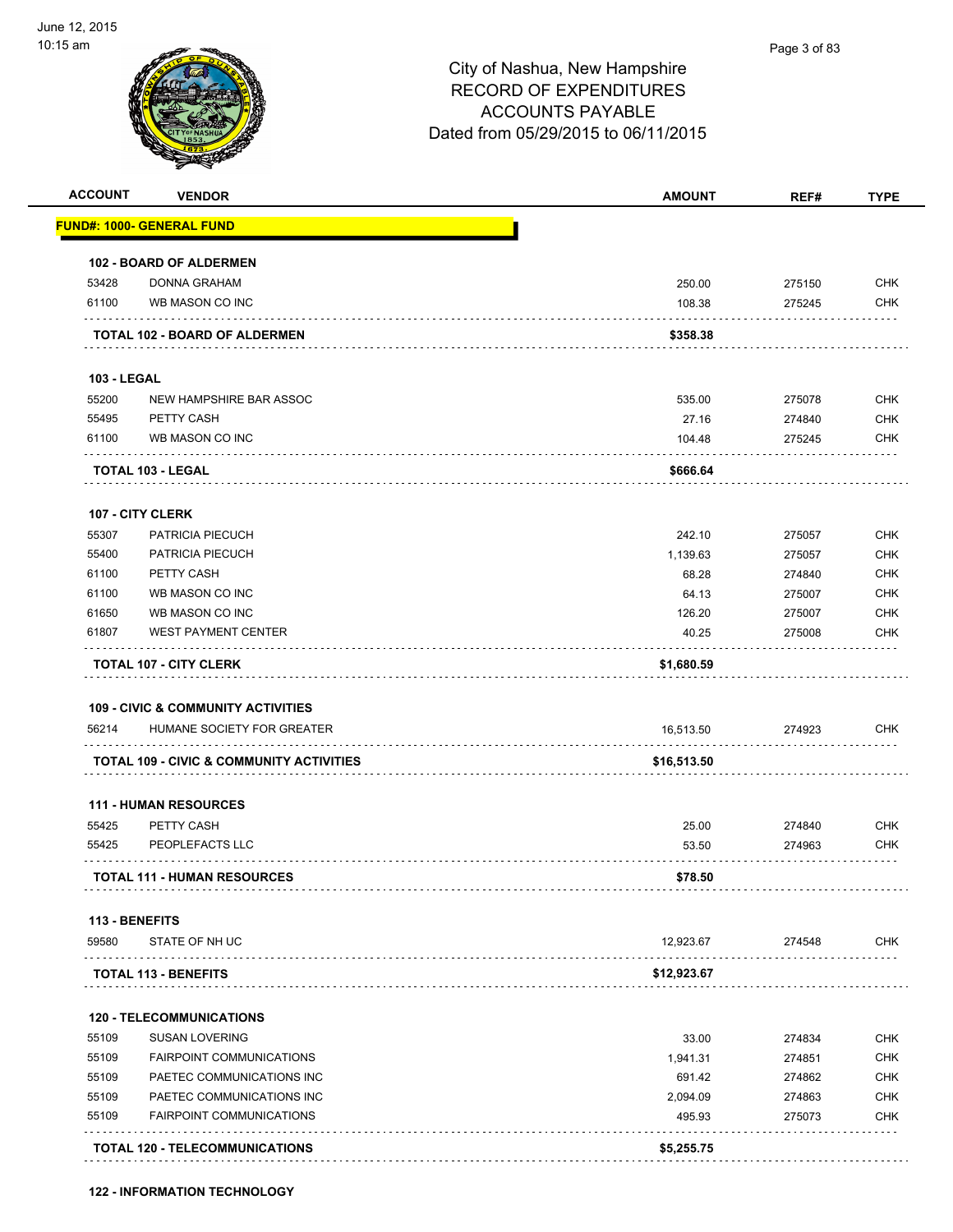

|       | <b>122 - INFORMATION TECHNOLOGY</b> |                                |              |         |            |
|-------|-------------------------------------|--------------------------------|--------------|---------|------------|
| 54407 | INFOR (US) INC                      |                                | 185,446.41   | 274924  | <b>CHK</b> |
| 54407 | MHC SOFTWARE INC                    |                                | 14,028.30    | 275190  | <b>CHK</b> |
| 54407 | <b>VERMONT SYSTEMS</b>              |                                | 2,126.04     | 275241  | CHK        |
| 54407 | CITIZENS BANK CREDIT CARD           | ADY*EVERNOTE                   | 5.00         | 9201515 | <b>ACH</b> |
| 54407 | CITIZENS BANK CREDIT CARD           | CTO*CITRIX ONLINE.COM          | 55.00        | 9201515 | <b>ACH</b> |
| 54407 | CITIZENS BANK CREDIT CARD           | NLI*SHAREFILE                  | 69.95        | 9201515 | ACH        |
| 54407 | CITIZENS BANK CREDIT CARD           | NEOVATION.COM                  | 20.00        | 9201515 | <b>ACH</b> |
| 54407 | CITIZENS BANK CREDIT CARD           | NEOVATION.COM FOREIGN EXCHANGE | 1.50         | 9201515 | ACH        |
| 54414 | SHI INTERNATIONAL CORP              |                                | 4.730.14     | 275220  | <b>CHK</b> |
| 55118 | VERIZON WIRELESS-985557535          |                                | 40.01        | 274873  | CHK        |
| 61299 | CITIZENS BANK CREDIT CARD           | SEARS.COM                      | 464.98       | 9201515 | ACH        |
| 71221 | AMAZON                              |                                | 1,118.98     | 275070  | CHK        |
| 71221 | CITIZENS BANK CREDIT CARD           | CLAMCASE, LLC                  | 144.00       | 9201515 | ACH        |
|       | TOTAL 122 - INFORMATION TECHNOLOGY  |                                | \$208,250.31 |         |            |
|       | <b>126 - FINANCIAL SERVICES</b>     |                                |              |         |            |
| 41307 | HILLSBOROUGH COUNTY REGISTRY        |                                | 109.92       | 275163  |            |
| 42200 | AMANDA L SUTTER FRANCIS             |                                | 20.00        | 274880  |            |
| 42200 | <b>DANIEL JAMES ETHIER</b>          |                                | 18.00        | 274899  |            |
| 42200 | DMV NATIONWIDE                      |                                | 18.00        | 274904  | CHK        |
| 42200 | <b>JAMES D HEGARTY</b>              |                                | 50.00        | 274918  | CHK        |
| 42200 | <b>JOHN KEEFE</b>                   |                                | 10.00        | 274933  | CHK        |
| 42200 | LANDERS                             |                                | 11.00        | 274934  |            |
| 42200 | CHRISSY LEE LANGLOIS                |                                | 24.00        | 274935  | <b>CHK</b> |
| 42200 | RICHARD P LINNEHAN                  |                                | 35.00        | 274936  | <b>CHK</b> |
| 42200 | <b>MICHAEL A MARIEN</b>             |                                | 6.00         | 274941  | <b>CHK</b> |
| 42200 | DANIELLE J MUSICK                   |                                | 36.00        | 274952  | <b>CHK</b> |
| 42200 | SABIHA TAMRAGOURI                   |                                | 10.00        | 274995  |            |
| 42200 | <b>HARISH YEDLAPALLI</b>            |                                | 707.70       | 275011  |            |
| 42200 | <b>DENISE EDWARDS</b>               |                                | 100.20       | 275133  |            |
| 42200 | <b>GEORGE F BRUCKERT III</b>        |                                | 43.00        | 275147  |            |
| 42200 | LACROIX BROTHERS LAWN CARE LLC      |                                | 179.32       | 275176  | <b>CHK</b> |
| 42200 | <b>SUNIL PATEL</b>                  |                                | 192.05       | 275206  |            |
| 45999 | CITIZENS BANK CREDIT CARD           | PURCHASE FINANCE CHARGE ADJUST | (13.05)      | 9201515 | ACH        |
| 53467 | <b>MAILINGS UNLIMITED</b>           |                                | 3,895.61     | 274940  |            |
| 55307 | PETTY CASH                          |                                | 86.50        | 274840  |            |
| 55307 | <b>CRAIG WILSON</b>                 |                                | 43.70        | 274847  | <b>CHK</b> |
| 55607 | MAILINGS UNLIMITED - MVR            |                                | 1,260.00     | 148829  | <b>ACH</b> |
| 55607 | CONWAY OFFICE SOLUTIONS             |                                | 12.78        | 274896  | <b>CHK</b> |
| 61100 | WB MASON CO INC                     |                                | 348.29       | 275007  | <b>CHK</b> |
|       | CITIZENS BANK CREDIT CARD           | <b>LCI Paper</b>               | 26.39        | 9201515 | ACH        |
| 61100 |                                     |                                |              |         |            |

**ACCOUNT VENDOR AMOUNT REF# TYPE**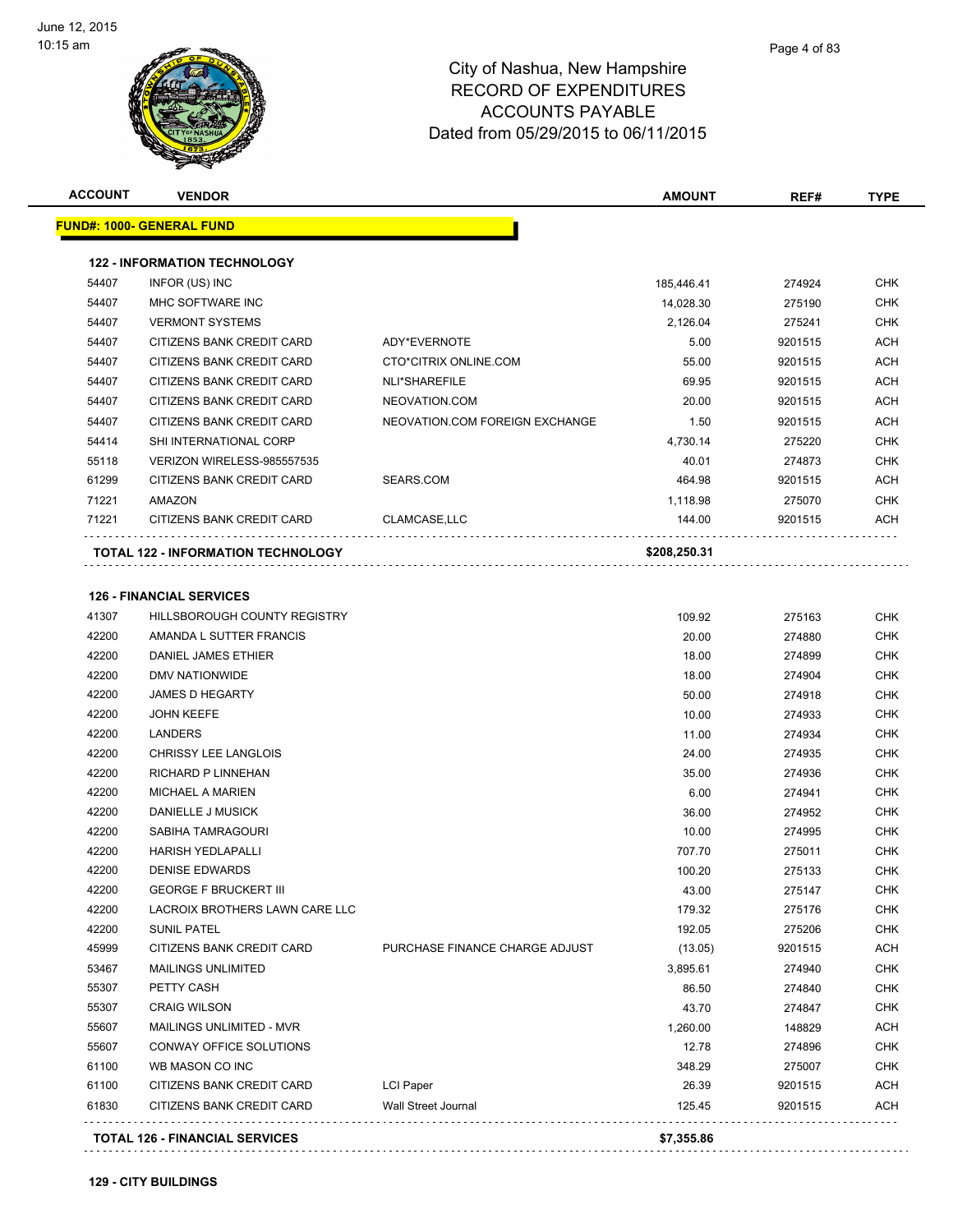

| <b>ACCOUNT</b>         | <b>VENDOR</b>                     | <b>AMOUNT</b> | REF#   | <b>TYPE</b> |
|------------------------|-----------------------------------|---------------|--------|-------------|
|                        | <u> FUND#: 1000- GENERAL FUND</u> |               |        |             |
|                        | <b>129 - CITY BUILDINGS</b>       |               |        |             |
| 54100                  | <b>EVERSOURCE</b>                 | 313.71        | 274850 | CHK         |
| 54114                  | LIBERTY UTILITIES - NH            | 184.39        | 275076 | CHK         |
| 54141                  | PENNICHUCK WATER WORKS INC        | 464.27        | 274864 | <b>CHK</b>  |
| 54243                  | HOME DEPOT CREDIT SERVICE 3065    | 598.00        | 274921 | <b>CHK</b>  |
| 54280                  | <b>FERMAN FABRICS</b>             | 150.00        | 274910 | <b>CHK</b>  |
| 54280                  | PIONEER RESEARCH CORP             | 737.75        | 274967 | <b>CHK</b>  |
| 54280                  | PROTECTION ONE ALARM MONTORING    | 479.52        | 275210 | <b>CHK</b>  |
| 54280                  | SIMPLEX GRINNELL                  | 546.00        | 275223 | <b>CHK</b>  |
| 61299                  | HILLYARD/MANCHESTER               | 36.96         | 274920 | <b>CHK</b>  |
| 61428                  | NEW ENGLAND PAPER & SUPPLY        | 34.48         | 274955 | <b>CHK</b>  |
| 61428                  | CROSS-COUNTRY MAINT & SUPPLY      | 140.42        | 275117 | CHK         |
| 61499                  | HOME DEPOT CREDIT SERVICE 3065    | 57.12         | 274921 | CHK         |
|                        | <b>TOTAL 129 - CITY BUILDINGS</b> | \$3,742.62    |        |             |
|                        |                                   |               |        |             |
|                        | <b>130 - PURCHASING</b>           |               |        |             |
| 54421                  | CONWAY OFFICE SOLUTIONS           | 423.39        | 275124 | <b>CHK</b>  |
| 54828                  | US BANK EQUIPMENT FINANCE         | 121.65        | 275088 | CHK         |
| 55500                  | MASSACHUSETTS MUNICIPAL ASSOC     | 430.00        | 275184 | CHK         |
|                        | <b>TOTAL 130 - PURCHASING</b>     | \$975.04      |        |             |
|                        |                                   |               |        |             |
| 132 - ASSESSING        |                                   |               |        |             |
| 55200                  | PETTY CASH                        | 25.00         | 274840 | CHK         |
| 55307                  | <b>LOUISE BROWN</b>               | 20.64         | 274825 | <b>CHK</b>  |
| 55307                  | DOUGLAS DAME                      | 37.95         | 274829 | <b>CHK</b>  |
| 55307                  | ANDREW G LEMAY                    | 14.38         | 274833 | <b>CHK</b>  |
| 55307                  | <b>GREG TURGISS</b>               | 100.63        | 274844 | <b>CHK</b>  |
| 55307                  | <b>GARY TURGISS</b>               | 272.55        | 275001 | <b>CHK</b>  |
| 55421                  | PETTY CASH                        | 9.00          | 274840 | <b>CHK</b>  |
| 55421                  | SAN DIEGO MARRTIOTT MARQUIS       | 1,343.17      | 275081 | <b>CHK</b>  |
| 61100                  | WB MASON CO INC                   | 60.09         | 275007 | <b>CHK</b>  |
|                        | <b>TOTAL 132 - ASSESSING</b>      | \$1,883.41    |        |             |
| 134 - GIS              |                                   |               |        |             |
| 55421                  | SAN DIEGO MARRTIOTT MARQUIS       | 2,290.79      | 275081 | <b>CHK</b>  |
| <b>TOTAL 134 - GIS</b> |                                   | \$2,290.79    |        |             |
|                        | <b>142 - WOODLAWN CEMETERY</b>    |               |        |             |
| 54114                  | LIBERTY UTILITIES - NH            | 362.28        | 274858 | <b>CHK</b>  |
| 54280                  | PETTY CASH                        | 33.54         | 274840 | <b>CHK</b>  |
| 54280                  | <b>BELLETETES INC</b>             | 30.72         | 274888 | <b>CHK</b>  |
| 54280                  | <b>BELLETETES INC</b>             | 20.65         | 275105 | <b>CHK</b>  |
|                        |                                   |               |        |             |
| 54280                  | FIMBEL GARAGE DOORS               | 204.00        | 275142 | <b>CHK</b>  |
| 54280                  | HOME DEPOT CREDIT SERVICE 3065    | 40.02         | 275164 | <b>CHK</b>  |
| 54280                  | JOHN DEERE LANDSCAPES LLC         | 122.15        | 275173 | <b>CHK</b>  |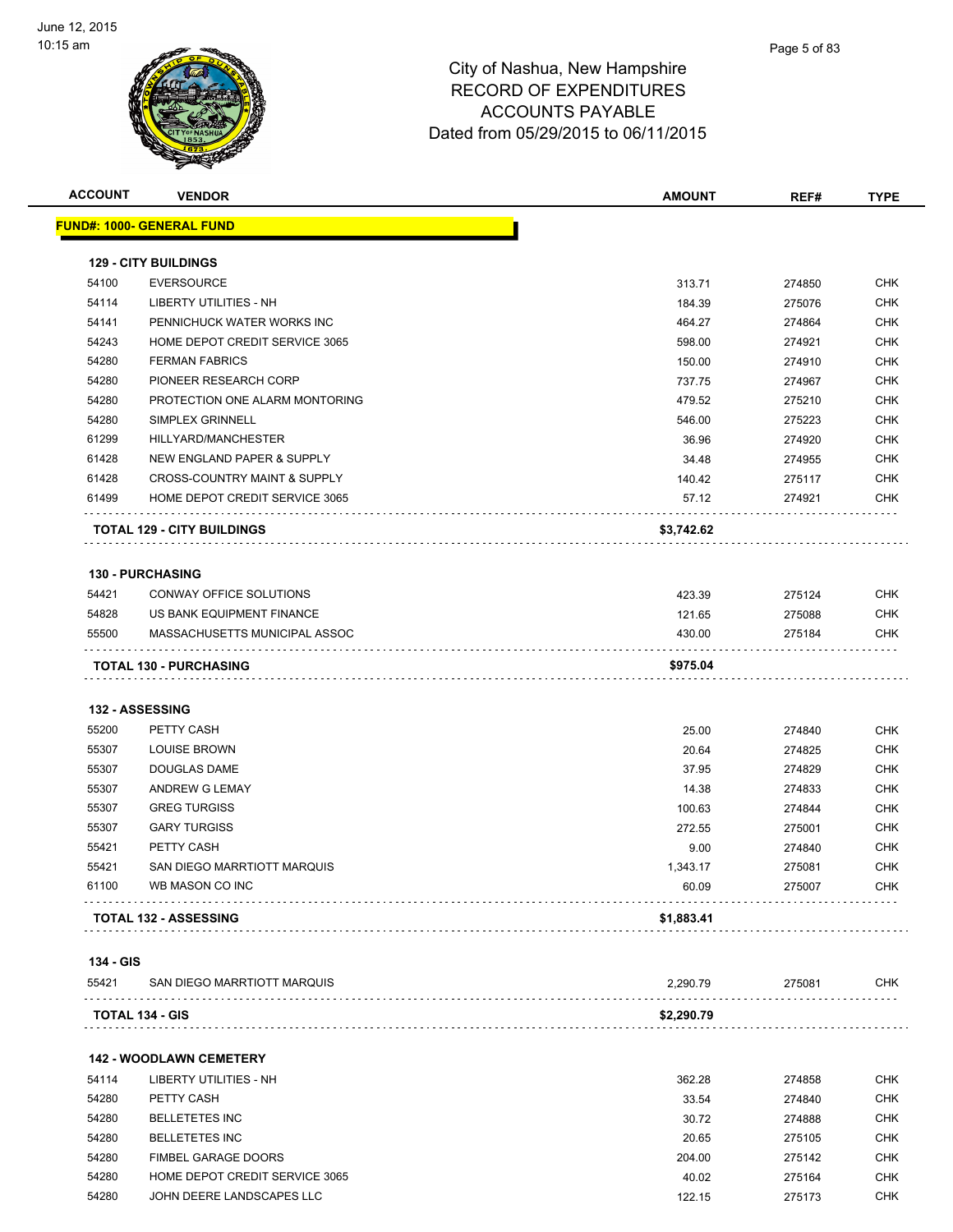

| <b>ACCOUNT</b> | <b>VENDOR</b>                                   | <b>AMOUNT</b> | REF#   | <b>TYPE</b> |
|----------------|-------------------------------------------------|---------------|--------|-------------|
|                | <u> FUND#: 1000- GENERAL FUND</u>               |               |        |             |
|                | <b>142 - WOODLAWN CEMETERY</b>                  |               |        |             |
| 54280          | PHILIP J STYLIANOS INC                          | 311.75        | 275207 | <b>CHK</b>  |
| 54487          | NASHUA OUTDOOR POWER EQUIPMENT                  | 42.59         | 275199 | <b>CHK</b>  |
| 54487          | STILL'S POWER EQUIPMENT                         | 135.00        | 275229 | <b>CHK</b>  |
| 55109          | PAETEC COMMUNICATIONS INC                       | 12.00         | 274863 | <b>CHK</b>  |
| 55400          | PETTY CASH                                      | 5.00          | 274840 | <b>CHK</b>  |
| 61300          | DENNIS K BURKE INC                              | 524.09        | 274901 | <b>CHK</b>  |
| 61499          | PETTY CASH                                      | 39.70         | 274840 | <b>CHK</b>  |
| 61499          | NORTHERN SAFETY CO INC                          | 101.04        | 274957 | <b>CHK</b>  |
| 61535          | <b>INNER CITY MATERIALS LLC</b>                 | 105.00        | 274926 | <b>CHK</b>  |
| 61535          | C J ROUSSEAU TRUCKING                           | 277.50        | 275114 | <b>CHK</b>  |
| 61549          | JOHN DEERE LANDSCAPES LLC                       | 35.98         | 275173 | <b>CHK</b>  |
| 61709          | SANEL AUTO PARTS CO                             | 29.28         | 274978 | <b>CHK</b>  |
| 61799          | PETTY CASH                                      | 8.00          | 274840 | <b>CHK</b>  |
|                |                                                 |               |        |             |
|                | TOTAL 142 - WOODLAWN CEMETERY                   | \$2,440.29    |        |             |
|                | <b>144 - EDGEWOOD &amp; SUBURBAN CEMETERIES</b> |               |        |             |
| 54280          | <b>CVS WHOLESALE FLAGS</b>                      | 52.45         | 274898 | <b>CHK</b>  |
| 54280          | HOME DEPOT CREDIT SERVICE 3065                  | 186.77        | 274921 | <b>CHK</b>  |
| 54280          | HOME DEPOT CREDIT SERVICE 3065                  | 12.48         | 275164 | <b>CHK</b>  |
| 54487          | NASHUA OUTDOOR POWER EQUIPMENT                  | 35.49         | 275199 | <b>CHK</b>  |
| 55699          | SHATTUCK MALONE OIL CO                          | 169.89        | 275082 | <b>CHK</b>  |
| 61300          | DENNIS K BURKE INC                              | 192.45        | 274901 | <b>CHK</b>  |
| 61535          | C J ROUSSEAU TRUCKING                           | 832.50        | 275114 | <b>CHK</b>  |
| 71000          | NASHUA OUTDOOR POWER EQUIPMENT                  | 593.98        | 275199 | <b>CHK</b>  |
|                |                                                 |               |        |             |
|                | TOTAL 144 - EDGEWOOD & SUBURBAN CEMETERIES      | \$2,076.01    |        |             |
|                | <b>145 - SUBURBAN CEMETERY</b>                  |               |        |             |
| 54280          | <b>HOME DEPOT CREDIT SERVICE 3065</b>           | 42.42         | 275164 | <b>CHK</b>  |
|                | <b>TOTAL 145 - SUBURBAN CEMETERY</b>            | \$42.42       |        |             |
|                |                                                 |               |        |             |
| 150 - POLICE   |                                                 |               |        |             |
| 42520          | NASHUA POLICE DEPARTMENT                        | 10.00         | 275052 | <b>CHK</b>  |
| 52800          | <b>JEFFREY BUKUNT</b>                           | 1,000.00      | 275113 | <b>CHK</b>  |
| 52809          | MICHAEL ZUPKOSKY                                | 189.89        | 274848 | CHK         |
| 52809          | THOMAS BOLTON                                   | 250.00        | 275033 | <b>CHK</b>  |
| 52809          | DAVID CARRIGAN                                  | 120.00        | 275034 | <b>CHK</b>  |
| 52809          | <b>JEFFREY DILLON</b>                           | 200.00        | 275038 | <b>CHK</b>  |
| 52809          | <b>SCOTT HAMMOND</b>                            | 99.75         | 275042 | <b>CHK</b>  |
| 52809          | ROBERT LACERDA                                  | 200.00        | 275045 | <b>CHK</b>  |
| 52809          | <b>JEFFREY MAHER</b>                            | 250.00        | 275046 | <b>CHK</b>  |
| 52809          | <b>RYAN MCDERMOTT</b>                           | 200.00        | 275048 | <b>CHK</b>  |
| 52809          | <b>JUSTIN PEARSE</b>                            | 200.00        | 275054 | <b>CHK</b>  |
| 52809          | <b>KEVIN RAUTENBERG</b>                         | 200.00        | 275059 | <b>CHK</b>  |
| 52809          | <b>KEVIN ROURKE</b>                             | 250.00        | 275062 | CHK         |
| 52809          | <b>ANDREW ROY</b>                               | 200.00        | 275063 | CHK         |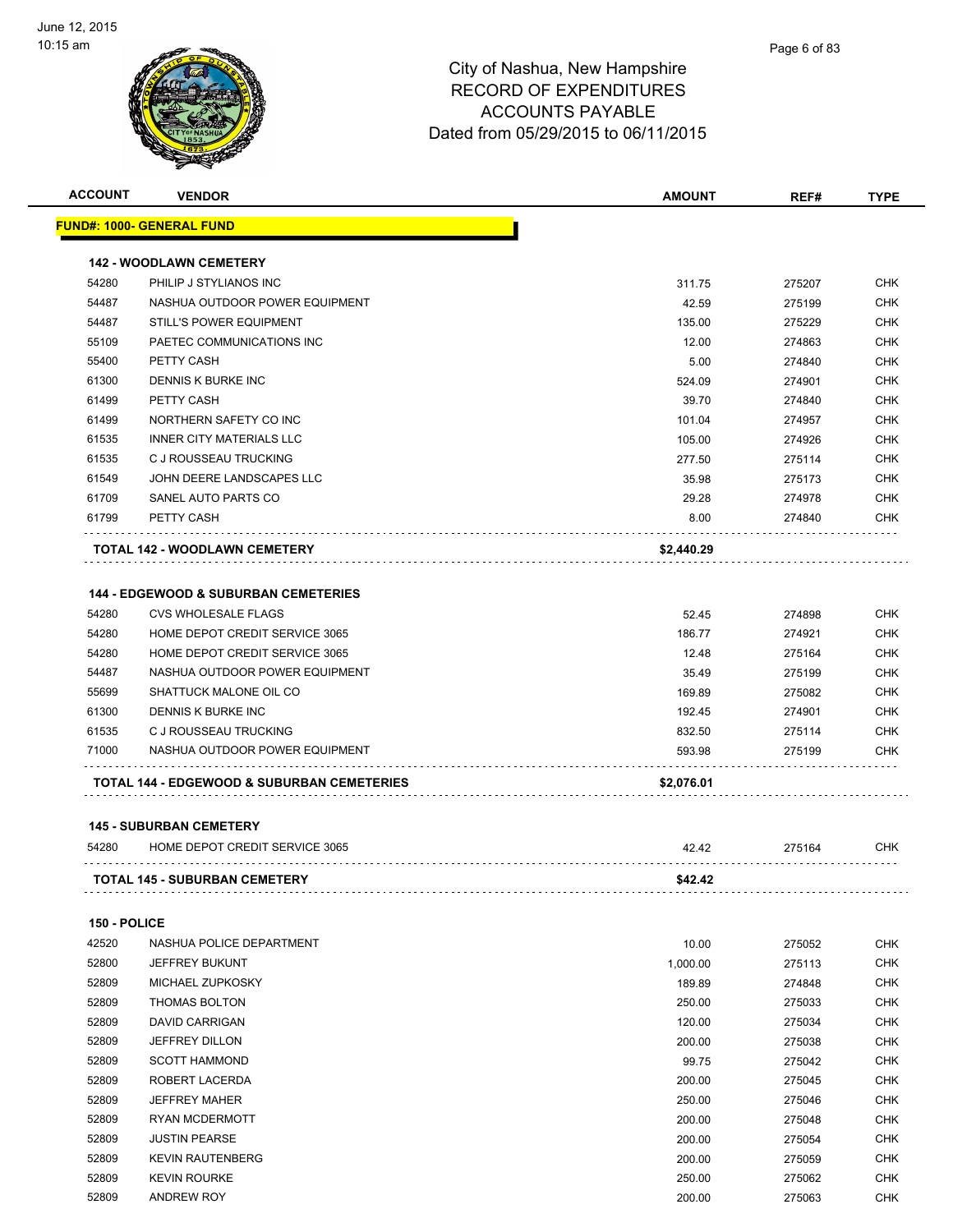

| <b>ACCOUNT</b> | <b>VENDOR</b>                    |                           | <b>AMOUNT</b> | REF#    | TYPE       |
|----------------|----------------------------------|---------------------------|---------------|---------|------------|
|                | <b>FUND#: 1000- GENERAL FUND</b> |                           |               |         |            |
|                |                                  |                           |               |         |            |
| 150 - POLICE   |                                  |                           |               |         |            |
| 52809          | <b>BENJAMIN TURNER</b>           |                           | 200.00        | 275067  | CHK        |
| 53999          | AAA CREDIT SCREENING SERV LLC    |                           | 150.00        | 275091  | <b>CHK</b> |
| 54100          | <b>EVERSOURCE</b>                |                           | 12,001.02     | 275072  | CHK        |
| 54114          | LIBERTY UTILITIES - NH           |                           | 49.87         | 274856  | <b>CHK</b> |
| 54141          | PENNICHUCK WATER WORKS INC       |                           | 891.39        | 275080  | <b>CHK</b> |
| 54280          | HOME DEPOT CREDIT SERVICE 3073   |                           | 14.23         | 274922  | <b>CHK</b> |
| 54280          | DUST-AWAY                        |                           | 530.35        | 275137  | <b>CHK</b> |
| 54407          | LEXISNEXIS A DIV REED ELSEVIER   |                           | 149.00        | 275177  | CHK        |
| 54407          | CITIZENS BANK CREDIT CARD        | Intuit Quickbooks         | 1,799.00      | 9201515 | ACH        |
| 54487          | TREASURER STATE OF NH            |                           | 170.00        | 274869  | CHK        |
| 54487          | AMERICAN TANK MANAGEMENT INC     |                           | 685.00        | 275096  | CHK        |
| 54849          | <b>FAIRPOINT COMMUNICATIONS</b>  |                           | 35.00         | 274851  | <b>CHK</b> |
| 54849          | PETER CINFO                      |                           | 45.96         | 275035  | CHK        |
| 54849          | <b>JOSHUA ST ONGE</b>            |                           | 45.96         | 275065  | <b>CHK</b> |
| 54849          | COMCAST CABLE COMMUNICATIONS I   |                           | 217.85        | 275071  | <b>CHK</b> |
| 54849          | VERIZON WIRELESS-286546928       |                           | 1,254.23      | 275089  | CHK        |
| 55109          | PAETEC COMMUNICATIONS INC        |                           | 192.13        | 274862  | <b>CHK</b> |
| 55307          | <b>THOMAS DURDEN</b>             |                           | 46.00         | 275040  | <b>CHK</b> |
| 55307          | <b>BRIAN PINSONNEAULT</b>        |                           | 184.00        | 275058  | CHK        |
| 55307          | DAWN REEBY                       |                           | 133.40        | 275060  | CHK        |
| 55400          | SAFARILAND LLC                   |                           | 895.00        | 274865  | CHK        |
| 55400          | CITIZENS BANK CREDIT CARD        | Resort & Conference       | 106.11        | 9201515 | ACH        |
| 55400          | CITIZENS BANK CREDIT CARD        | Resort & Conference       | (106.11)      | 9201515 | <b>ACH</b> |
| 55400          | CITIZENS BANK CREDIT CARD        | <b>Hotel Reservations</b> | 487.50        | 9201515 | <b>ACH</b> |
| 55400          | CITIZENS BANK CREDIT CARD        | Resort & Conference       | 212.24        | 9201515 | <b>ACH</b> |
| 55400          | CITIZENS BANK CREDIT CARD        | Southwest                 | 814.00        | 9201515 | <b>ACH</b> |
| 55400          | CITIZENS BANK CREDIT CARD        | Fairfield Inn & Suite     | 275.76        | 9201515 | ACH        |
| 55400          | <b>CITIZENS BANK CREDIT CARD</b> | Fairfield Inn & Suite     | 275.76        | 9201515 | ACH        |
| 55400          | <b>CITIZENS BANK CREDIT CARD</b> | Resort & Conference       | 212.24        | 9201515 | ACH        |
| 55607          | UNITED PARCEL SERVICE            |                           | 224.98        | 275087  | CHK        |
| 55699          | NASHUA POLICE DEPARTMENT         |                           | 5.99          | 275052  | CHK        |
| 55699          | NASHUA MILLYARD ASSOC INC        |                           | 703.46        | 275198  | <b>CHK</b> |
| 61100          | WB MASON CO INC                  |                           | 484.42        | 275007  | <b>CHK</b> |
| 61100          | WB MASON CO INC                  |                           | 157.02        | 275245  | <b>CHK</b> |
| 61107          | <b>BEN'S UNIFORMS</b>            |                           | 3,303.41      | 274889  | <b>CHK</b> |
| 61107          | <b>GEORGE'S APPAREL</b>          |                           | 788.85        | 274911  | <b>CHK</b> |
| 61107          | <b>MARIKAS TAILOR SHOP</b>       |                           | 142.00        | 274942  | CHK        |
| 61107          | DICK AVARD'S HABERDASHERY        |                           | 748.77        | 275136  | CHK        |
| 61107          | <b>MARIKAS TAILOR SHOP</b>       |                           | 92.00         | 275183  | CHK        |
| 61110          | <b>BEN'S UNIFORMS</b>            |                           | 763.00        | 274889  | CHK        |
| 61110          | RILEYS SPORT SHOP INC            |                           | 1,335.00      | 275213  | <b>CHK</b> |
| 61121          | L-TECH ENTERPRISES INC           |                           | 129.00        | 275175  | CHK        |
| 61121          | RILEYS SPORT SHOP INC            |                           | 67,289.39     | 275213  | CHK        |
| 61142          | TACTICAL MEDICAL SOLUTIONS INC   |                           | 704.30        | 274994  | <b>CHK</b> |
| 61185          | HOME DEPOT CREDIT SERVICE 3073   |                           | 137.66        | 275165  | CHK        |
| 61185          | NAT'L LAW ENFORCEMENT SUPPLY     |                           | 627.64        | 275201  | CHK        |
| 61299          | CITIZENS BANK CREDIT CARD        | In Cradall Office         | 35.00         | 9201515 | ACH        |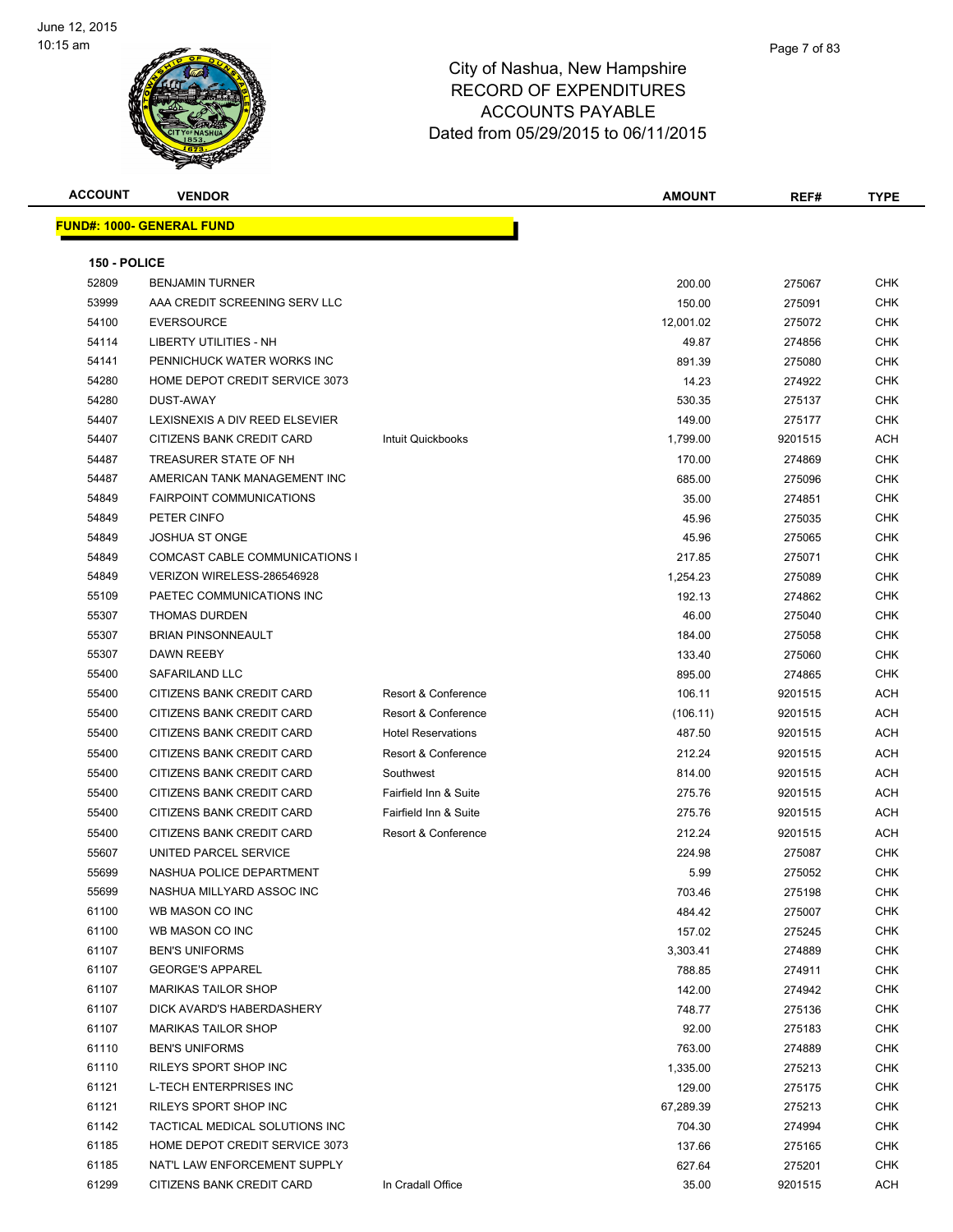

| <b>ACCOUNT</b> | <b>VENDOR</b>                    | <b>AMOUNT</b> | REF#   | <b>TYPE</b> |
|----------------|----------------------------------|---------------|--------|-------------|
|                | <b>FUND#: 1000- GENERAL FUND</b> |               |        |             |
| 150 - POLICE   |                                  |               |        |             |
| 61428          | <b>CENTRAL PAPER PRODUCTS CO</b> | 503.96        | 275118 | <b>CHK</b>  |
| 61428          | F W WEBB CO                      | 161.02        | 275140 | <b>CHK</b>  |
| 61607          | <b>GOVCONNECTION INC</b>         | 158.70        | 275149 | <b>CHK</b>  |
| 61615          | <b>CONWAY OFFICE SOLUTIONS</b>   | 1,806.00      | 275124 | <b>CHK</b>  |
| 61650          | WB MASON CO INC                  | 204.26        | 275007 | <b>CHK</b>  |
| 61650          | WB MASON CO INC                  | 271.10        | 275245 | <b>CHK</b>  |
| 61799          | ADAMSON INDUSTRIES CORP          | 319.60        | 274877 | <b>CHK</b>  |
| 61799          | <b>CARPARTS OF NASHUA</b>        | 181.83        | 274892 | <b>CHK</b>  |
| 61799          | <b>BELLETETES INC</b>            | 23.32         | 275105 | <b>CHK</b>  |
| 61799          | HOME DEPOT CREDIT SERVICE 3073   | 10.36         | 275165 | <b>CHK</b>  |
| 61799          | MACMULKIN CHEVROLET INC          | 6.76          | 275181 | <b>CHK</b>  |
| 61910          | SAM'S CLUB DIRECT-0860           | 78.49         | 275216 | <b>CHK</b>  |
| 71025          | SNAP ON TOOLS                    | 75.45         | 275225 | <b>CHK</b>  |
| 71400          | <b>RILEYS SPORT SHOP INC</b>     | 1,149.00      | 275213 | <b>CHK</b>  |
|                | <b>TOTAL 150 - POLICE</b>        | \$107,958.27  |        |             |
|                |                                  |               |        |             |

#### **152 - FIRE**

| 54100 | <b>EVERSOURCE</b>                | 2.63     | 274850 | <b>CHK</b> |
|-------|----------------------------------|----------|--------|------------|
| 54100 | <b>EVERSOURCE</b>                | 448.42   | 275072 | <b>CHK</b> |
| 54114 | <b>LIBERTY UTILITIES - NH</b>    | 358.58   | 274854 | <b>CHK</b> |
| 54114 | <b>LIBERTY UTILITIES - NH</b>    | 114.70   | 274855 | <b>CHK</b> |
| 54114 | <b>LIBERTY UTILITIES - NH</b>    | 132.05   | 274859 | <b>CHK</b> |
| 54114 | <b>DIRECT ENERGY BUSINESS</b>    | 396.93   | 274903 | <b>CHK</b> |
| 54114 | <b>LIBERTY UTILITIES - NH</b>    | 308.62   | 275015 | <b>CHK</b> |
| 54114 | <b>EASTERN PROPANE &amp; OIL</b> | 1,024.65 | 275138 | <b>CHK</b> |
| 54141 | PENNICHUCK WATER WORKS INC       | 656.20   | 274864 | <b>CHK</b> |
| 54141 | PENNICHUCK WATER WORKS INC       | 274.81   | 275080 | <b>CHK</b> |
| 54228 | <b>JP PEST SERVICES</b>          | 267.00   | 274927 | <b>CHK</b> |
| 54280 | AE MECHANICAL INC                | 5,298.75 | 274878 | <b>CHK</b> |
| 54280 | <b>GRANITE STATE GLASS</b>       | 285.00   | 275154 | <b>CHK</b> |
| 54487 | ADAMSON INDUSTRIES CORP          | 1,864.36 | 274877 | <b>CHK</b> |
| 54487 | STANLEY ELEVATOR CO INC          | 279.00   | 274990 | <b>CHK</b> |
| 54487 | KERRY FIRE PROTECTION INC        | 1,500.00 | 275174 | <b>CHK</b> |
| 54600 | <b>FASTENAL CO</b>               | 26.93    | 274909 | <b>CHK</b> |
| 54600 | <b>MIKES CUSTOM KANVAS</b>       | 150.00   | 274949 | <b>CHK</b> |
| 54600 | R WHITE EQUIPMENT CENTER INC     | 200.00   | 274972 | <b>CHK</b> |
| 54600 | SANEL AUTO PARTS CO              | 760.52   | 274980 | <b>CHK</b> |
| 54600 | <b>SNAP ON TOOLS</b>             | 58.25    | 274987 | <b>CHK</b> |
| 54600 | YANKEE TRUCK LLC                 | 3,531.48 | 275010 | <b>CHK</b> |
| 54600 | ARCSOURCE INC                    | 183.15   | 275098 | <b>CHK</b> |
| 54600 | CHROMATE INDUSTRIAL CORP         | 214.20   | 275120 | <b>CHK</b> |
| 54600 | SANEL AUTO PARTS CO              | 658.13   | 275218 | <b>CHK</b> |
| 54600 | <b>TOWNSEND FORD</b>             | 93.38    | 275233 | <b>CHK</b> |
| 54600 | TST HYDRAULICS INC               | 90.00    | 275237 | <b>CHK</b> |
| 54828 | US BANK EQUIPMENT FINANCE        | 223.26   | 275088 | <b>CHK</b> |
| 55118 | PAETEC COMMUNICATIONS INC        | 10.75    | 274863 | <b>CHK</b> |
| 55421 | NATIONAL REGISTRY OF EMTS        | 110.00   | 274839 | <b>CHK</b> |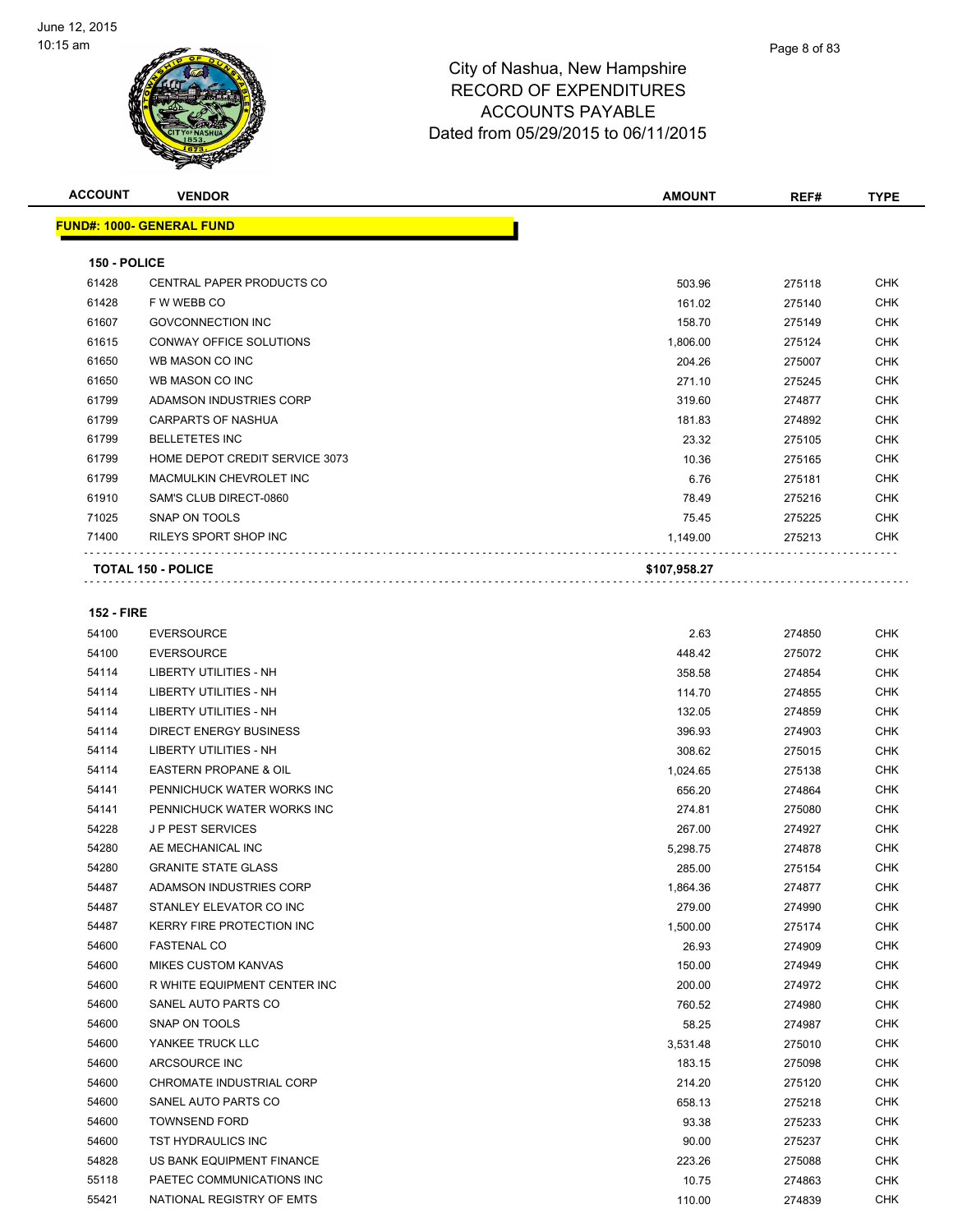

| <b>ACCOUNT</b>    | <b>VENDOR</b>                         |                          | <b>AMOUNT</b> | REF#    | <b>TYPE</b> |
|-------------------|---------------------------------------|--------------------------|---------------|---------|-------------|
|                   | <b>FUND#: 1000- GENERAL FUND</b>      |                          |               |         |             |
| <b>152 - FIRE</b> |                                       |                          |               |         |             |
| 55699             | TRUE BLUE CLEANERS                    |                          | 180.96        | 274999  | <b>CHK</b>  |
| 55699             | TRUE BLUE CLEANERS                    |                          | 60.32         | 275000  | <b>CHK</b>  |
| 55699             | TRUE BLUE CLEANERS                    |                          | 56.98         | 275235  | <b>CHK</b>  |
| 55699             | <b>TRUE BLUE CLEANERS</b>             |                          | 60.32         | 275236  | <b>CHK</b>  |
| 61100             | <b>AMAZON</b>                         |                          | 85.72         | 275070  | <b>CHK</b>  |
| 61107             | <b>JB SIMONS INC</b>                  |                          | 250.00        | 275170  | <b>CHK</b>  |
| 61107             | CITIZENS BANK CREDIT CARD             | All Hands Fire Equipment | 184.75        | 9201515 | <b>ACH</b>  |
| 61110             | BERGERON PROTECTIVE CLOTHING          |                          | 726.23        | 275106  | <b>CHK</b>  |
| 61156             | SANEL AUTO PARTS CO                   |                          | 515.80        | 274980  | <b>CHK</b>  |
| 61428             | <b>NEW ENGLAND PAPER &amp; SUPPLY</b> |                          | 254.76        | 274955  | <b>CHK</b>  |
| 61428             | NEW ENGLAND PAPER & SUPPLY            |                          | 414.74        | 275203  | <b>CHK</b>  |
| 61499             | <b>GRANITE CITY ELECTRIC SUPPLY</b>   |                          | 588.19        | 275153  | <b>CHK</b>  |
| 61538             | <b>BIRCH HILL LANDSCAPING</b>         |                          | 526.00        | 275109  | <b>CHK</b>  |
| 61538             | HOME DEPOT CREDIT SERVICE 3065        |                          | 58.11         | 275164  | <b>CHK</b>  |
| 61699             | POWER & TELEPHONE SUPPLY CO           |                          | 517.50        | 274970  | <b>CHK</b>  |
| 61699             | <b>AMAZON</b>                         |                          | 46.64         | 275070  | <b>CHK</b>  |
| 61699             | <b>BATTERIES PLUS</b>                 |                          | 109.58        | 275104  | <b>CHK</b>  |
| 61705             | MAYNARD & LESIEUR INC                 |                          | 875.65        | 275185  | <b>CHK</b>  |
| 61799             | <b>GREENFIELD INDUSTRIES INC</b>      |                          | 35.00         | 275157  | <b>CHK</b>  |
| 61799             | <b>MAYNARD &amp; LESIEUR INC</b>      |                          | 372.00        | 275185  | <b>CHK</b>  |
| 61799             | MINUTEMAN TRUCKS INC                  |                          | 367.24        | 275194  | <b>CHK</b>  |
| 61900             | SAM'S CLUB DIRECT-0860                |                          | 107.52        | 274977  | <b>CHK</b>  |
| 68355             | LUMINA NASHUA LLC                     |                          | 259.48        | 274938  | <b>CHK</b>  |
| 68355             | HIGH FLYING FLAG CO                   |                          | 185.50        | 275161  | <b>CHK</b>  |
| 68355             | <b>WAYNE AGAN</b>                     |                          | 97.75         | 275244  | CHK         |
|                   | <b>TOTAL 152 - FIRE</b>               |                          | \$26,458.49   |         |             |

#### **153 - BUILDING INSPECTION**

|       | <b>TOTAL 153 - BUILDING INSPECTION</b> |                       | \$3.228.31 |         |            |
|-------|----------------------------------------|-----------------------|------------|---------|------------|
| 71900 | CITIZENS BANK CREDIT CARD              | <b>BizCard Reader</b> | 326.06     | 9201515 | <b>ACH</b> |
| 61807 | INTERNATIONAL CODE COUNCIL INC.        |                       | 204.00     | 275075  | <b>CHK</b> |
| 55421 | <b>WILLIAM MCKINNEY</b>                |                       | 430.00     | 275068  | <b>CHK</b> |
| 55307 | <b>WILLIAM CONDRA</b>                  |                       | 219.65     | 275036  | <b>CHK</b> |
| 55307 | <b>WILLIAM MCKINNEY</b>                |                       | 145.30     | 274846  | <b>CHK</b> |
| 55307 | <b>JEFFREY RICHARD</b>                 |                       | 455.98     | 274842  | <b>CHK</b> |
| 55307 | <b>RUSS MARCUM</b>                     |                       | 353.95     | 274836  | <b>CHK</b> |
| 55307 | TIMOTHY DUPONT                         |                       | 358.15     | 274830  | <b>CHK</b> |
| 55307 | <b>MARK COLLINS</b>                    |                       | 55.20      | 274826  | <b>CHK</b> |
| 55118 | VERIZON WIRELESS-642044677             |                       | 80.02      | 274875  | <b>CHK</b> |
| 52800 | INTERNATIONAL CODE COUNCIL INC.        |                       | 600.00     | 274853  | <b>CHK</b> |

#### **155 - CODE ENFORCEMENT**

| 55307 | NELSON ORTEGA           | 229.43 | 275053 | СНК  |
|-------|-------------------------|--------|--------|------|
| 55421 | JOHN E REID & ASSOC INC | 150.00 | 274931 | СНК  |
| 55421 | DAVID M MUSE JR         | 290.00 | 274951 | CHK. |
| 61299 | <b>GALLS</b>            | 262.85 | 274852 | СНК  |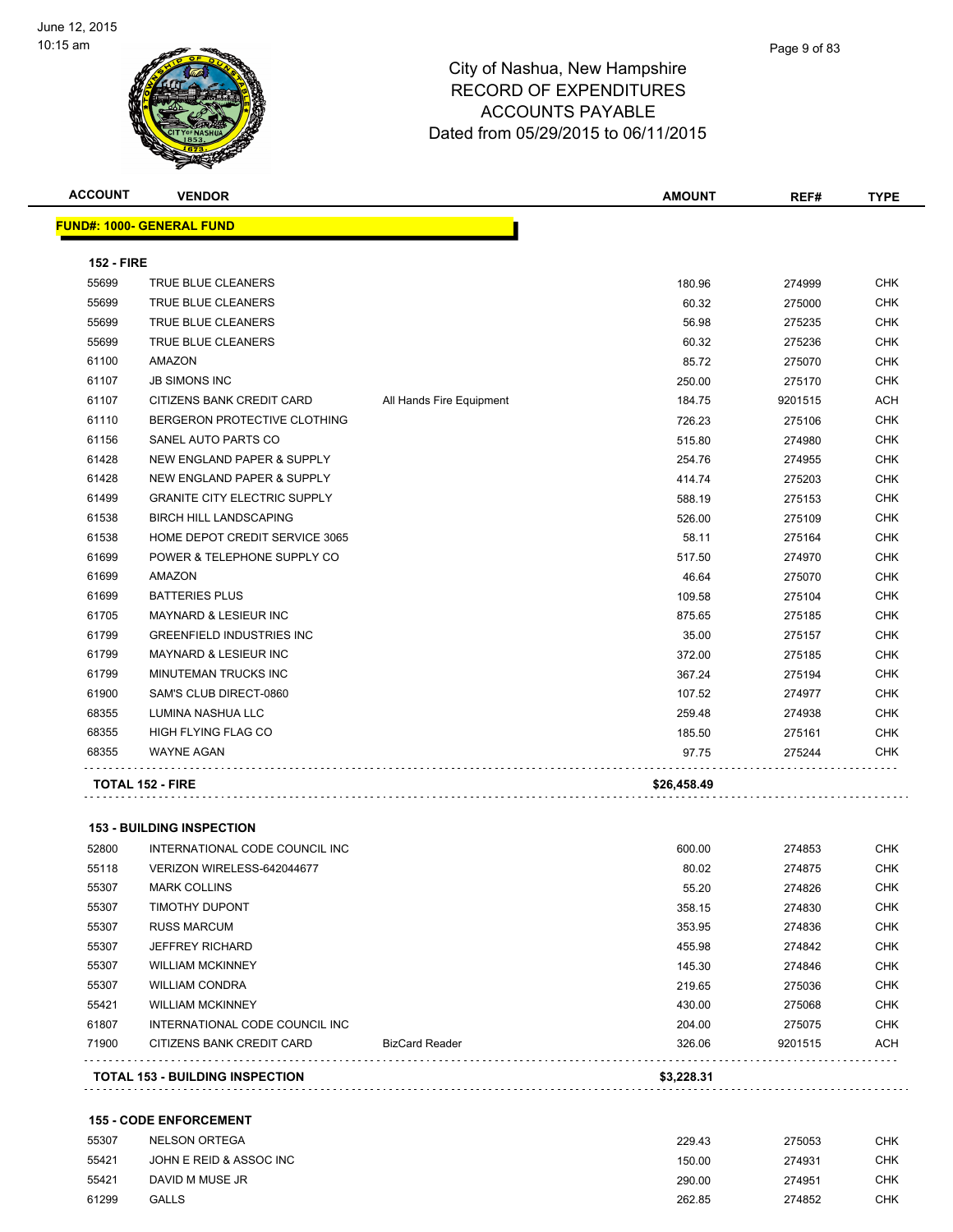

# City of Nashua, New Hampshire

# RECORD OF EXPENDITURES ACCOUNTS PAYABLE Dated from 05/29/2015 to 06/11/2015

| <b>ACCOUNT</b> | <b>VENDOR</b>                               |                  | <b>AMOUNT</b> | REF#    | <b>TYPE</b> |
|----------------|---------------------------------------------|------------------|---------------|---------|-------------|
|                | <u> FUND#: 1000- GENERAL FUND</u>           |                  |               |         |             |
|                | <b>155 - CODE ENFORCEMENT</b>               |                  |               |         |             |
| 61299          | WB MASON CO INC                             |                  | 40.03         | 275007  | <b>CHK</b>  |
|                | <b>TOTAL 155 - CODE ENFORCEMENT</b>         |                  | \$972.31      |         |             |
|                | <b>156 - EMERGENCY MANAGEMENT</b>           |                  |               |         |             |
| 55307          | <b>JUSTIN KATES</b>                         |                  | 178.80        | 275044  | <b>CHK</b>  |
| 61245          | PETTY CASH                                  |                  | 20.00         | 274840  | <b>CHK</b>  |
| 71000          | <b>JUSTIN KATES</b>                         |                  | 76.81         | 275044  | <b>CHK</b>  |
|                | <b>TOTAL 156 - EMERGENCY MANAGEMENT</b>     |                  | \$275.61      |         |             |
|                | <b>157 - CITYWIDE COMMUNICATIONS</b>        |                  |               |         |             |
| 54100          | <b>EVERSOURCE</b>                           |                  | 292.74        | 274850  | <b>CHK</b>  |
| 54435          | <b>TESSCO INC</b>                           |                  | 723.06        | 274997  | <b>CHK</b>  |
| 54435          | CITIZENS BANK CREDIT CARD                   | Bird/TXRX/X-com  | 1,059.78      | 9201515 | ACH         |
| 55699          | PAGE STREET LEASING LLC                     |                  | 75.00         | 274960  | <b>CHK</b>  |
| 61799          | QUIRK GM PARTS DEPOT                        |                  | 37.69         | 274971  | <b>CHK</b>  |
| 71207          | <b>GOVCONNECTION INC</b>                    |                  | 448.82        | 275149  | <b>CHK</b>  |
|                | TOTAL 157 - CITYWIDE COMMUNICATIONS         |                  | \$2,637.09    |         |             |
|                | <b>159 - OTHER PUBLIC SAFETY</b>            |                  |               |         |             |
| 54835          | PENNICHUCK WATER WORKS INC                  |                  | 217,621.37    | 275080  | <b>CHK</b>  |
|                | <b>TOTAL 159 - OTHER PUBLIC SAFETY</b>      |                  | \$217,621.37  |         |             |
|                | <b>160 - PUBLIC WORKS-ADMIN/ENGINEERING</b> |                  |               |         |             |
| 54141          | PENNICHUCK WATER WORKS INC                  |                  | 83.03         | 275080  | <b>CHK</b>  |
| 54280          | PETTY CASH                                  |                  | 8.98          | 275056  | <b>CHK</b>  |
| 55109          | PAETEC COMMUNICATIONS INC                   |                  | 5.72          | 274863  | <b>CHK</b>  |
| 55307          | <b>GIUSEPPE MENDOLA</b>                     |                  | 21.06         | 274837  | <b>CHK</b>  |
| 55307          | <b>WILLIAM TOOMEY</b>                       |                  | 321.42        | 274843  | <b>CHK</b>  |
| 55307          | <b>ROBERT MEUNIER</b>                       |                  | 208.15        | 275050  | CHK         |
| 55400          | CITIZENS BANK CREDIT CARD                   | Jetblue Airlines | 550.96        | 9201515 | <b>ACH</b>  |
| 55400          | CITIZENS BANK CREDIT CARD                   | Travelocity.com  | 394.38        | 9201515 | <b>ACH</b>  |
| 55699          | JAN PRO CLEANING SYSTEMS NE                 |                  | 665.00        | 275169  | <b>CHK</b>  |
| 61100          | WB MASON CO INC                             |                  | 42.79         | 275007  | <b>CHK</b>  |
| 61100          | <b>AMAZON</b>                               |                  | 19.12         | 275070  | <b>CHK</b>  |
| 61300          | PETTY CASH                                  |                  | 6.00          | 275056  | <b>CHK</b>  |
| 61807          | PETTY CASH                                  |                  | 9.95          | 275056  | <b>CHK</b>  |
| 71000          | PETTY CASH                                  |                  | 14.97         | 275056  | <b>CHK</b>  |
|                | TOTAL 160 - PUBLIC WORKS-ADMIN/ENGINEERING  |                  | \$2,351.53    |         |             |
|                |                                             |                  |               |         |             |

#### **161 - STREETS**

| 54100 | EVERSOURCE                 | 3.538.10 | 274850 | СНК |
|-------|----------------------------|----------|--------|-----|
| 54100 | EVERSOURCE                 | 1.047.95 | 275072 | СНК |
| 54141 | PENNICHUCK WATER WORKS INC | 395.69   | 275080 | СНК |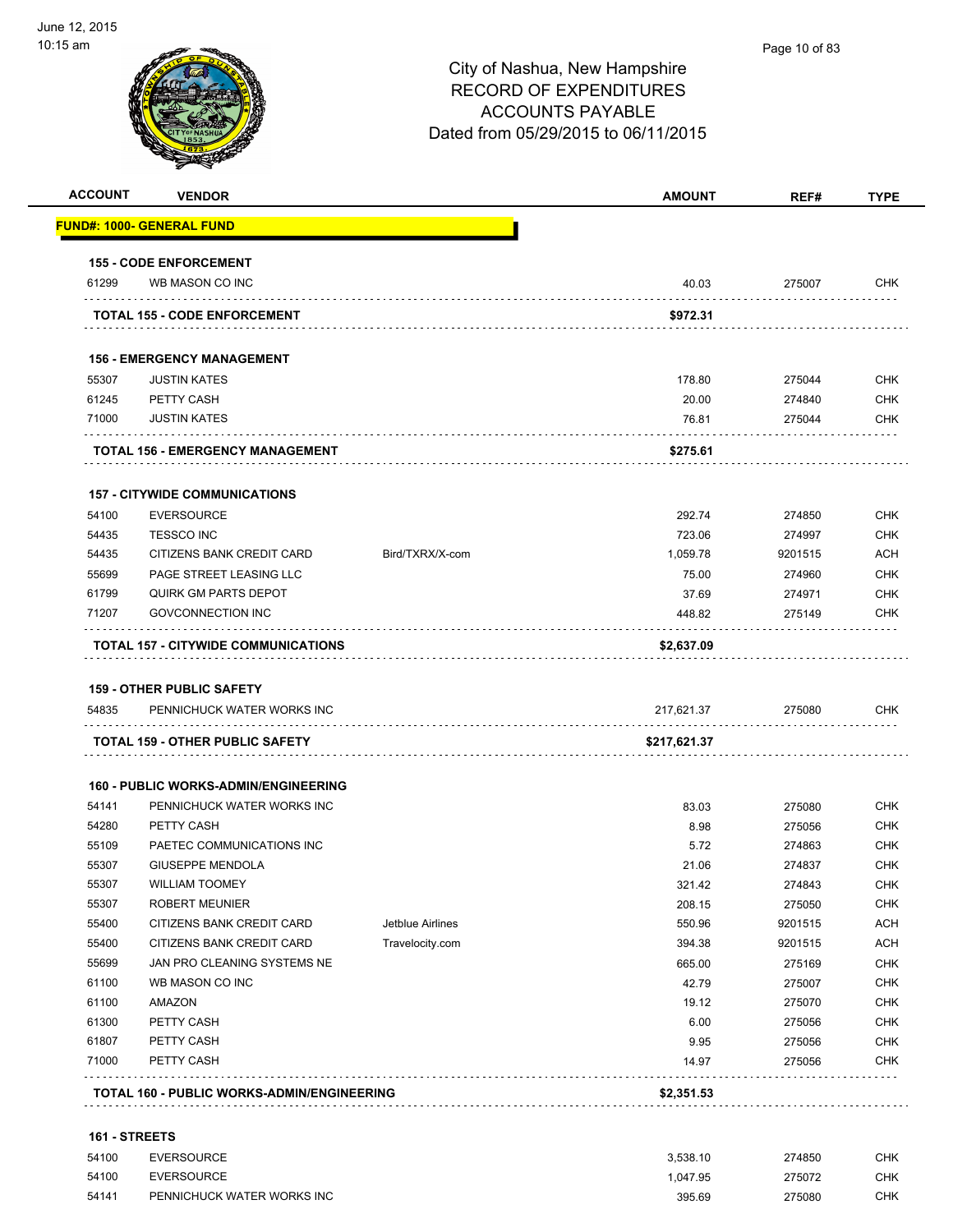

| <b>ACCOUNT</b> | <b>VENDOR</b>                    | <b>AMOUNT</b> | REF#   | <b>TYPE</b> |
|----------------|----------------------------------|---------------|--------|-------------|
|                | <b>FUND#: 1000- GENERAL FUND</b> |               |        |             |
| 161 - STREETS  |                                  |               |        |             |
| 54200          | JAN PRO CLEANING SYSTEMS NE      | 855.00        | 274928 | CHK         |
| 54228          | <b>JP PEST SERVICES</b>          | 68.00         | 275168 | CHK         |
| 54600          | CARPARTS OF NASHUA               | 318.06        | 274892 | <b>CHK</b>  |
| 54600          | NAPA AUTO PARTS                  | 10.06         | 274953 | <b>CHK</b>  |
| 54600          | NUERA TRANSPORT INC              | 41.75         | 274959 | <b>CHK</b>  |
| 54600          | R WHITE EQUIPMENT CENTER INC     | 19.00         | 274972 | <b>CHK</b>  |
| 54600          | <b>RELIABLE EQUIPMENT LLC</b>    | 749.72        | 274975 | <b>CHK</b>  |
| 54600          | SANEL AUTO PARTS CO              | 17.23         | 274982 | <b>CHK</b>  |
| 54600          | SOUTHWORTH-MILTON INC            | 242.16        | 274989 | <b>CHK</b>  |
| 54600          | TENNANT SALES & SERVICE CO       | 552.80        | 274996 | <b>CHK</b>  |
| 54600          | AUTO ELECTRIC WAREHOUSE INC      | 350.00        | 275099 | <b>CHK</b>  |
| 54600          | <b>CARPARTS OF NASHUA</b>        | 407.62        | 275116 | <b>CHK</b>  |
| 54600          | LIBERTY INTNL TRUCKS OF NH LLC   | 201.64        | 275178 | <b>CHK</b>  |
| 54600          | NAPA AUTO PARTS                  | 41.52         | 275195 | <b>CHK</b>  |
| 54600          | NUERA TRANSPORT INC              | 970.17        | 275204 | <b>CHK</b>  |
| 55109          | PAETEC COMMUNICATIONS INC        | 21.50         | 274863 | <b>CHK</b>  |
| 61100          | WB MASON CO INC                  | 55.90         | 275007 | <b>CHK</b>  |
| 61107          | UNIFIRST CORPORATION             | 291.48        | 275003 | <b>CHK</b>  |
| 61107          | UNIFIRST CORPORATION             | 1,080.67      | 275239 | <b>CHK</b>  |
| 61166          | AIRGAS USA LLC                   | 336.27        | 275094 | <b>CHK</b>  |
| 61166          | <b>BOT L GAS INC</b>             | 127.00        | 275110 | CHK         |
| 61299          | DEPENDABLE LOCK SERVICE INC      | 233.00        | 274902 | <b>CHK</b>  |
| 61300          | DENNIS K BURKE INC               | 13,965.36     | 275134 | CHK         |
| 61307          | SHATTUCK MALONE OIL CO           | 15,737.05     | 274867 | <b>CHK</b>  |
| 61507          | CONTINENTAL PAVING INC           | 1,756.80      | 275123 | <b>CHK</b>  |
| 61514          | <b>GRANITE STATE MINERAL INC</b> | 1,258.71      | 274914 | CHK         |
| 61535          | <b>BROX INDUSTRIES INC</b>       | 469.92        | 275111 | CHK         |
| 61542          | PERMA LINE CORP OF NEW ENGLAND   | 1,004.85      | 274964 | CHK         |
| 61560          | <b>BELLETETES INC</b>            | 44.64         | 274888 | <b>CHK</b>  |
| 61560          | <b>BELLETETES INC</b>            | 309.38        | 275105 | CHK         |
| 61560          | CORRIVEAU ROUTHIER INC           | 52.95         | 275125 | CHK         |
| 61562          | CRAFCO INC                       | 3,450.00      | 274897 | <b>CHK</b>  |
| 61562          | CRAFCO INC                       | 341.30        | 275127 | CHK         |
| 61799          | <b>CARPARTS OF NASHUA</b>        | 49.60         | 275116 | <b>CHK</b>  |
| 61799          | <b>FASTENAL CO</b>               | 78.67         | 275141 | <b>CHK</b>  |
| 71025          | MAYNARD & LESIEUR INC            | 179.00        | 274944 | <b>CHK</b>  |
| 71025          | <b>BELLETETES INC</b>            | 15.26         | 275105 | <b>CHK</b>  |
| 71025          | CARPARTS OF NASHUA               | 326.70        | 275116 | <b>CHK</b>  |
|                | TOTAL 161 - STREETS              | \$51,012.48   |        |             |
|                |                                  |               |        |             |

**162 - STREET LIGHTING**

| 54100 | EVERSOURCE                         | 278.45      | 274850 | <b>CHK</b> |
|-------|------------------------------------|-------------|--------|------------|
| 54100 | EVERSOURCE                         | 58.632.55   | 275072 | <b>CHK</b> |
|       | <b>TOTAL 162 - STREET LIGHTING</b> | \$58,911.00 |        |            |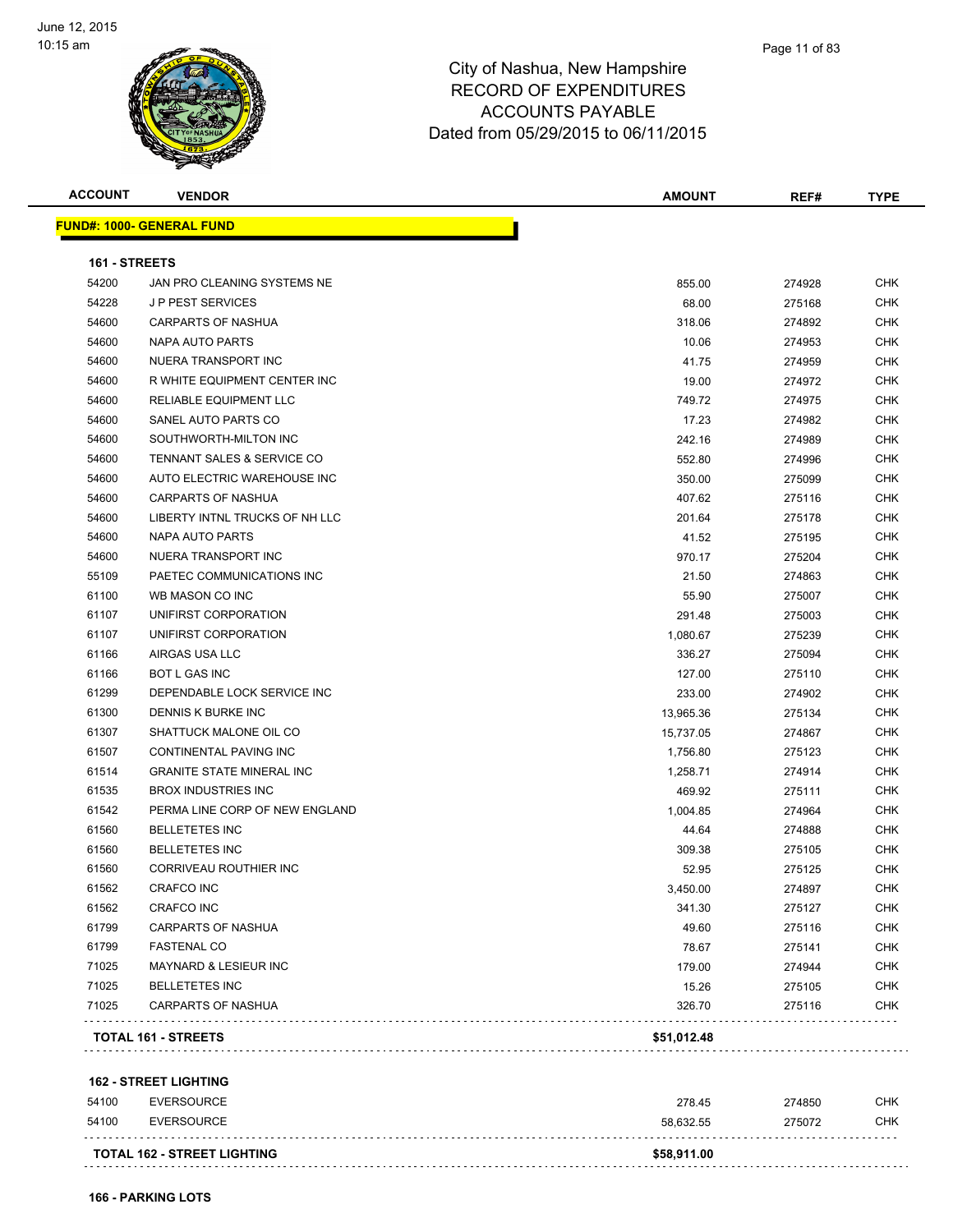

| <b>ACCOUNT</b> | <b>VENDOR</b>                         |                               | <b>AMOUNT</b>     | REF#             | <b>TYPE</b>       |
|----------------|---------------------------------------|-------------------------------|-------------------|------------------|-------------------|
|                | <u> FUND#: 1000- GENERAL FUND</u>     |                               |                   |                  |                   |
|                | <b>166 - PARKING LOTS</b>             |                               |                   |                  |                   |
| 54100          | <b>EVERSOURCE</b>                     |                               | 486.21            | 274850           | CHK               |
| 54141          | PENNICHUCK WATER WORKS INC            |                               | 71.92             | 274864           | <b>CHK</b>        |
| 54487          | POM INC                               |                               | 456.91            | 274969           | <b>CHK</b>        |
| 54600          | PETTY CASH                            |                               | 8.00              | 274840           | <b>CHK</b>        |
| 55421          | CITIZENS BANK CREDIT CARD             | Newport Rhode Island Marriott | 406.77            | 9201515          | <b>ACH</b>        |
| 55600          | ACCENT BRANDING SOLUTIONS             |                               | 994.00            | 275092           | <b>CHK</b>        |
| 61299          | PETTY CASH                            |                               | 28.95             | 274840           | <b>CHK</b>        |
| 61299          | HOME DEPOT CREDIT SERVICE 3065        |                               | 238.13            | 275164           | <b>CHK</b>        |
| 61428          | NEW ENGLAND PAPER & SUPPLY            |                               | 70.59             | 275203           | <b>CHK</b>        |
| 71600          | PETTY CASH                            |                               | 11.97             | 274840           | <b>CHK</b>        |
| 71600          | DEPENDABLE LOCK SERVICE INC           |                               | 905.00            | 274902           | <b>CHK</b>        |
| 71600          | DEPENDABLE LOCK SERVICE INC           |                               | 770.00            | 275135           | <b>CHK</b>        |
|                | <b>TOTAL 166 - PARKING LOTS</b>       |                               | \$4,448.45        |                  |                   |
|                |                                       |                               |                   |                  |                   |
|                | <b>171 - COMMUNITY SERVICES</b>       |                               |                   |                  |                   |
| 54141          | PENNICHUCK WATER WORKS INC            |                               | 254.01            | 274864           | <b>CHK</b>        |
| 55307          | <b>ASHLEY CONLEY</b>                  |                               | 133.83            | 274827           | <b>CHK</b>        |
| 55307          | <b>KERRAN VIGROUX</b>                 |                               | 251.28            | 274845           | <b>CHK</b>        |
| 55400          | NH CHARITABLE FOUNDATION              |                               | 150.00            | 275079           | <b>CHK</b>        |
| 61100          | WB MASON CO INC                       |                               | 38.97             | 275007           | <b>CHK</b>        |
| 61100<br>68318 | AMAZON<br>ANCHOR LINE PROJECTS LLC    |                               | 49.98<br>1,200.00 | 275070<br>275097 | <b>CHK</b><br>CHK |
|                |                                       |                               |                   |                  |                   |
|                | <b>TOTAL 171 - COMMUNITY SERVICES</b> |                               | \$2,078.07        |                  |                   |
|                | <b>172 - COMMUNITY HEALTH</b>         |                               |                   |                  |                   |
| 54600          | <b>BAILEY'S TOWING &amp; AUTOBODY</b> |                               | 1,959.50          | 274885           | <b>CHK</b>        |
| 54600          | LIONEL'S ALIGNMENT                    |                               | 125.00            | 274937           | <b>CHK</b>        |
| 54600          | CARPARTS OF NASHUA                    |                               | 25.01             | 275116           | <b>CHK</b>        |
| 55307          | <b>KAYLA O'BRIEN</b>                  |                               | 73.20             | 274832           | <b>CHK</b>        |
| 55699          | ALEXANDER GRANOK MD                   |                               | 800.00            | 275155           | <b>CHK</b>        |
|                | <b>TOTAL 172 - COMMUNITY HEALTH</b>   |                               | \$2,982.71        |                  |                   |
|                | <b>173 - ENVIRONMENTAL HEALTH</b>     |                               |                   |                  |                   |
| 54600          | CARPARTS OF NASHUA                    |                               | 71.83             | 274892           | CHK               |
| 55400          | CITIZENS BANK CREDIT CARD             | US Airways                    | 545.20            | 9201515          | <b>ACH</b>        |
| 61149          | <b>IDEXX DISTRIBUTION INC</b>         |                               | 915.95            | 275166           | <b>CHK</b>        |
|                | TOTAL 173 - ENVIRONMENTAL HEALTH      |                               | \$1,532.98        |                  |                   |
|                |                                       |                               |                   |                  |                   |
|                | <b>175 - WELFARE ASSISTANCE</b>       |                               |                   |                  |                   |
| 55810          | MOTEL 6                               |                               | 1,478.90          | 274789           | <b>CHK</b>        |
| 55810          | 188 CONCORD ST LLC                    |                               | 964.76            | 274790           | <b>CHK</b>        |
| 55810          | <b>COUNTRY BARN MOTEL</b>             |                               | 956.89            | 274791           | <b>CHK</b>        |
| 55810          | CHAD DONALD CRUTCHLEY                 |                               | 699.44            | 274792           | <b>CHK</b>        |
| 55810          | FIRST LEDGE ST ASSOC LLC              |                               | 377.58            | 274793           | <b>CHK</b>        |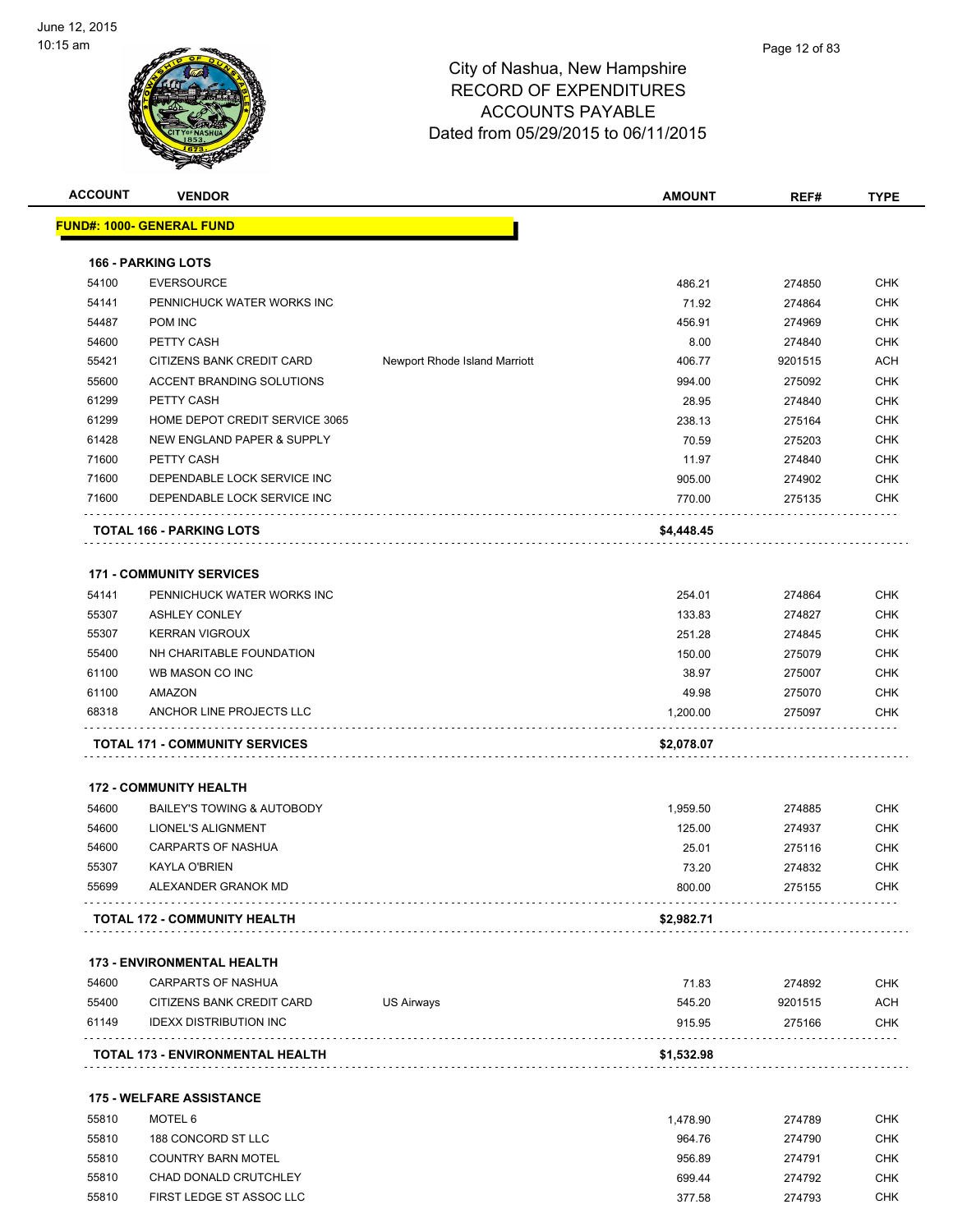

| <b>ACCOUNT</b> | <b>VENDOR</b>                     | <b>AMOUNT</b> | REF#   | <b>TYPE</b> |
|----------------|-----------------------------------|---------------|--------|-------------|
|                | <b>FUND#: 1000- GENERAL FUND</b>  |               |        |             |
|                | <b>175 - WELFARE ASSISTANCE</b>   |               |        |             |
| 55810          | <b>LEO M LAVOIE</b>               | 639.76        | 274794 | CHK         |
| 55810          | <b>FERNAND POULIN</b>             | 400.03        | 274795 | <b>CHK</b>  |
| 55810          | <b>SCOTT ROGERS</b>               | 1,179.21      | 274796 | <b>CHK</b>  |
| 55810          | SOMERSET ASSOCIATES               | 900.97        | 274797 | <b>CHK</b>  |
| 55810          | 188 CONCORD ST LLC                | 584.41        | 275478 | <b>CHK</b>  |
| 55810          | <b>BCAD PROPERTIES</b>            | 875.00        | 275479 | <b>CHK</b>  |
| 55810          | <b>BIG BEAR UPDATED HOMES LLC</b> | 900.00        | 275480 | <b>CHK</b>  |
| 55810          | <b>GUSTAVO CAMPOS</b>             | 400.00        | 275481 | CHK         |
| 55810          | ROBERT K CARON                    | 1,100.00      | 275482 | <b>CHK</b>  |
| 55810          | <b>COUNTRY BARN MOTEL</b>         | 616.52        | 275483 | <b>CHK</b>  |
| 55810          | DOWNTOWNER NELSON                 | 850.00        | 275484 | <b>CHK</b>  |
| 55810          | <b>DIANE DUCHARME</b>             | 585.00        | 275485 | <b>CHK</b>  |
| 55810          | <b>CONSTANCE GAUTHIER</b>         | 664.00        | 275486 | <b>CHK</b>  |
| 55810          | HOL-COT REALTY LLC                | 867.00        | 275487 | <b>CHK</b>  |
| 55810          | <b>RODNEY KIRKMAN</b>             | 850.00        | 275488 | <b>CHK</b>  |
| 55810          | <b>CARL A MICHAUD</b>             | 950.00        | 275489 | <b>CHK</b>  |
| 55810          | NASHUA HOUSING AUTHORITY          | 722.00        | 275490 | <b>CHK</b>  |
| 55810          | PALM SQUARE LLC                   | 785.87        | 275491 | <b>CHK</b>  |
| 55810          | <b>NEERAJ SEN</b>                 | 464.42        | 275492 | <b>CHK</b>  |
| 55810          | SOLO PROPERTY GROUP LLC           | 749.00        | 275493 | <b>CHK</b>  |
| 55810          | <b>DIANE URQUHART</b>             | 675.00        | 275494 | <b>CHK</b>  |
| 55814          | <b>EVERSOURCE</b>                 | 354.58        | 274787 | <b>CHK</b>  |
| 55814          | <b>LIBERTY UTILITIES</b>          | 269.81        | 274788 | <b>CHK</b>  |
| 55814          | <b>EVERSOURCE</b>                 | 1,096.45      | 275476 | <b>CHK</b>  |
| 55814          | <b>LIBERTY UTILITIES</b>          | 912.21        | 275477 | <b>CHK</b>  |
|                | TOTAL 175 - WELFARE ASSISTANCE    | \$22,868.81   |        |             |
|                |                                   |               |        |             |

#### **177 - PARKS & RECREATION**

| 45999 | <b>NAGI VUPPALA</b>             | 5.00      | 274782 | <b>CHK</b> |
|-------|---------------------------------|-----------|--------|------------|
| 45999 | <b>WILLIAM BILLODAU</b>         | 20.00     | 274786 | <b>CHK</b> |
| 54100 | <b>EVERSOURCE</b>               | 10,501.06 | 275072 | CHK        |
| 54114 | <b>LIBERTY UTILITIES - NH</b>   | 45.83     | 275014 | <b>CHK</b> |
| 54114 | LIBERTY UTILITIES - NH          | 89.82     | 275016 | CHK        |
| 54141 | PENNICHUCK WATER WORKS INC      | 434.69    | 274864 | <b>CHK</b> |
| 54141 | PENNICHUCK WATER WORKS INC      | 643.33    | 275080 | <b>CHK</b> |
| 54280 | <b>B &amp; S LOCKSMITHS INC</b> | 55.20     | 274884 | <b>CHK</b> |
| 54280 | <b>BELLETETES INC</b>           | 466.94    | 274888 | <b>CHK</b> |
| 54280 | F W WEBB CO                     | 42.20     | 274908 | <b>CHK</b> |
| 54280 | <b>FASTENAL CO</b>              | 106.34    | 274909 | <b>CHK</b> |
| 54280 | <b>HAJOCA CORPORATION</b>       | 102.83    | 274916 | <b>CHK</b> |
| 54280 | HARRY W WELLS & SON INC         | 994.00    | 274917 | <b>CHK</b> |
| 54280 | HOME DEPOT CREDIT SERVICE 3065  | 1,877.43  | 274921 | <b>CHK</b> |
| 54280 | JAN PRO CLEANING SYSTEMS NE     | 300.00    | 274928 | <b>CHK</b> |
| 54280 | JOHN DEERE LANDSCAPES LLC       | 1,346.62  | 274930 | CHK        |
| 54280 | JOHNSONS ELECTRIC INC.          | 1,050.00  | 274932 | <b>CHK</b> |
| 54280 | PIONEER TREE SERVICE LLC        | 3,100.00  | 274968 | CHK        |
| 54280 | <b>READ CUSTOM SOILS</b>        | 5,249.75  | 274974 | <b>CHK</b> |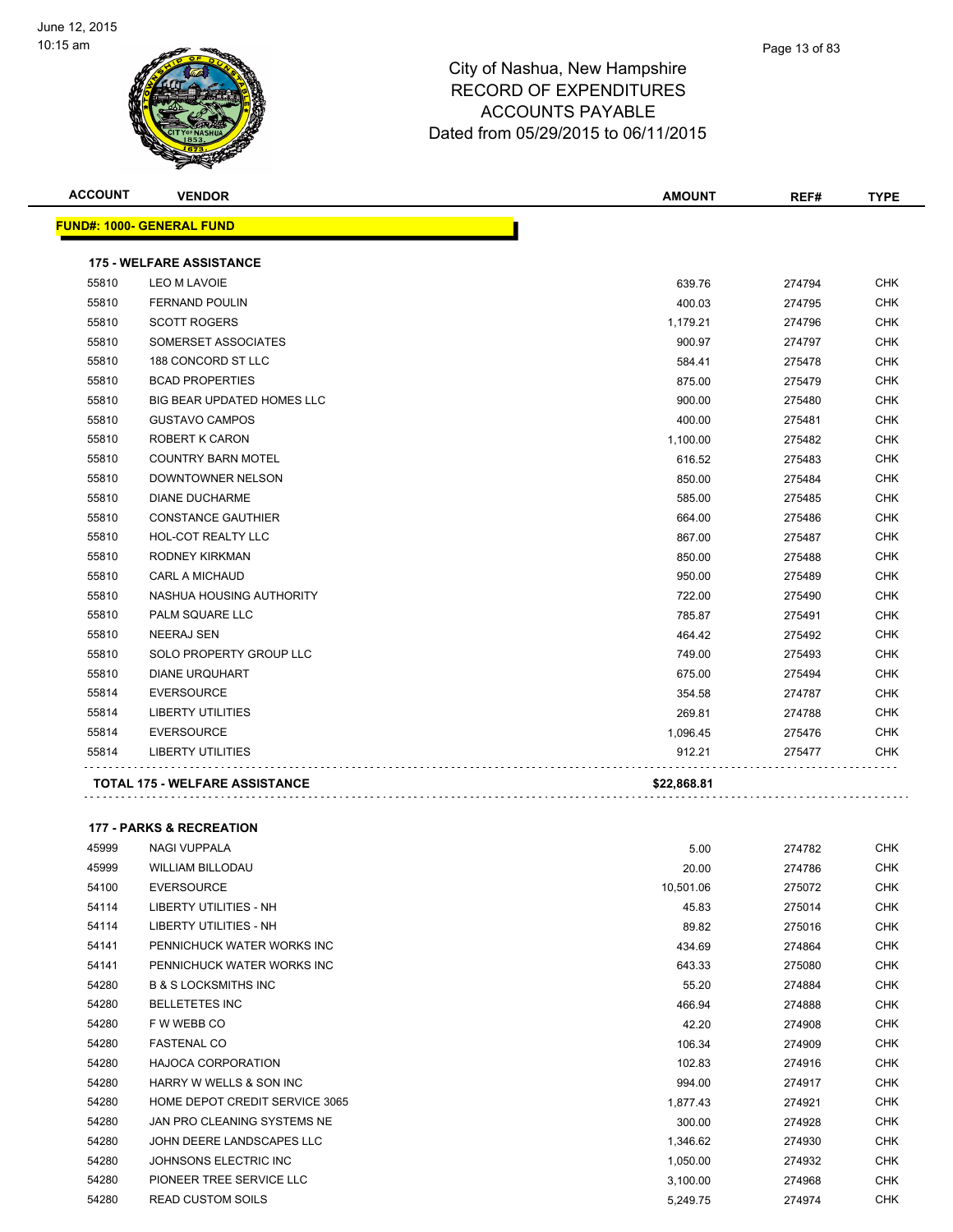

| <b>ACCOUNT</b> | <b>VENDOR</b>                       | <b>AMOUNT</b> | REF#   | <b>TYPE</b> |
|----------------|-------------------------------------|---------------|--------|-------------|
|                | <b>FUND#: 1000- GENERAL FUND</b>    |               |        |             |
|                | <b>177 - PARKS &amp; RECREATION</b> |               |        |             |
| 54280          | SIMPLEX GRINNELL                    | 455.00        | 274986 | <b>CHK</b>  |
| 54280          | <b>STATELINE IRRIGATION</b>         | 155.16        | 274991 | <b>CHK</b>  |
| 54280          | PETTY CASH                          | 30.00         | 275055 | <b>CHK</b>  |
| 54280          | UNITED PARCEL SERVICE               | 3.55          | 275087 | <b>CHK</b>  |
| 54280          | <b>B &amp; S LOCKSMITHS INC</b>     | 18.35         | 275101 | <b>CHK</b>  |
| 54280          | <b>BATTERIES PLUS</b>               | 35.90         | 275103 | <b>CHK</b>  |
| 54280          | <b>BROX INDUSTRIES INC</b>          | 215.56        | 275111 | <b>CHK</b>  |
| 54280          | <b>FASTENAL CO</b>                  | 49.90         | 275141 | <b>CHK</b>  |
| 54280          | GATE CITY FENCE CO INC              | 68.00         | 275146 | <b>CHK</b>  |
| 54280          | MILFORD LUMBER COMPANY              | 6,961.00      | 275192 | <b>CHK</b>  |
| 54280          | NASHUA FARMERS EXCHANGE INC         | 374.22        | 275197 | <b>CHK</b>  |
| 54280          | NASHUA WALLPAPER & PAINT CO         | 5,300.00      | 275200 | <b>CHK</b>  |
| 54280          | ROBERT C SMITH                      | 628.00        | 275214 | <b>CHK</b>  |
| 54280          | SIMPLEX GRINNELL                    | 546.00        | 275223 | <b>CHK</b>  |
| 54280          | <b>TURF PRODUCTS</b>                | 490.50        | 275238 | <b>CHK</b>  |
| 54487          | <b>RESURFICE CORPORATION</b>        | 351.48        | 275212 | <b>CHK</b>  |
| 54821          | <b>BOSS EQUIPMENT RENTALS</b>       | 245.00        | 274891 | <b>CHK</b>  |
| 55109          | PAETEC COMMUNICATIONS INC           | 8.59          | 274863 | <b>CHK</b>  |
| 55642          | <b>GERALD GADBOIS</b>               | 780.00        | 274781 | <b>CHK</b>  |
| 55642          | <b>BRUCE SMITH</b>                  | 200.00        | 274783 | <b>CHK</b>  |
| 55642          | <b>DAVID WEBSTER</b>                | 200.00        | 274785 | <b>CHK</b>  |
| 55642          | <b>THOMAS AURIANA</b>               | 325.00        | 275465 | <b>CHK</b>  |
| 55642          | <b>JOYCE DROWN</b>                  | 22.00         | 275466 | <b>CHK</b>  |
| 55642          | <b>JASON FERLAN</b>                 | 50.00         | 275467 | <b>CHK</b>  |
| 55642          | NICOLE FITZGIBBONS                  | 207.00        | 275468 | <b>CHK</b>  |
| 55642          | <b>BRUCE SMITH</b>                  | 100.00        | 275474 | <b>CHK</b>  |
| 61100          | WB MASON CO INC                     | 370.61        | 275245 | <b>CHK</b>  |
| 61107          | PHOENIX SCREEN PRINTING             | 528.00        | 275208 | <b>CHK</b>  |
| 61110          | <b>GRAINGER</b>                     | 690.00        | 275151 | <b>CHK</b>  |
| 61128          | PETTY CASH                          | 12.49         | 275055 | <b>CHK</b>  |
| 61156          | STREAMLINE AQUATICS LLC             | 156.00        | 274992 | <b>CHK</b>  |
| 61156          | SEASONAL SPECIALTY STORES           | 15.99         | 275219 | <b>CHK</b>  |
| 61300          | DENNIS K BURKE INC                  | 1,903.64      | 274900 | <b>CHK</b>  |
| 61799          | <b>CARPARTS OF NASHUA</b>           | 63.59         | 274892 | <b>CHK</b>  |
| 71999          | AMBROSE EQUIPMENT CO INC            | 55.47         | 274882 | <b>CHK</b>  |

#### **179 - LIBRARY**

| 54100 | <b>EVERSOURCE</b>              | 6,005.97 | 275072 | <b>CHK</b> |
|-------|--------------------------------|----------|--------|------------|
| 54141 | PENNICHUCK WATER WORKS INC     | 20.80    | 274864 | <b>CHK</b> |
| 54280 | ALPHAGRAPHICS                  | 32.66    | 274879 | <b>CHK</b> |
| 54428 | COMCAST CABLE COMMUNICATIONS I | 127.85   | 275071 | <b>CHK</b> |
| 55200 | SEE SCIENCE CENTER             | 215.00   | 274866 | <b>CHK</b> |
| 61299 | SCHOOLHOUSE OUTFITTERS. LLC    | 620.19   | 274983 | <b>CHK</b> |
| 61299 | AMAZON                         | 86.59    | 275070 | <b>CHK</b> |
| 61299 | <b>DEMCO</b>                   | 101.11   | 275132 | <b>CHK</b> |
| 61299 | MIDWEST TAPE                   | 242.97   | 275191 | <b>CHK</b> |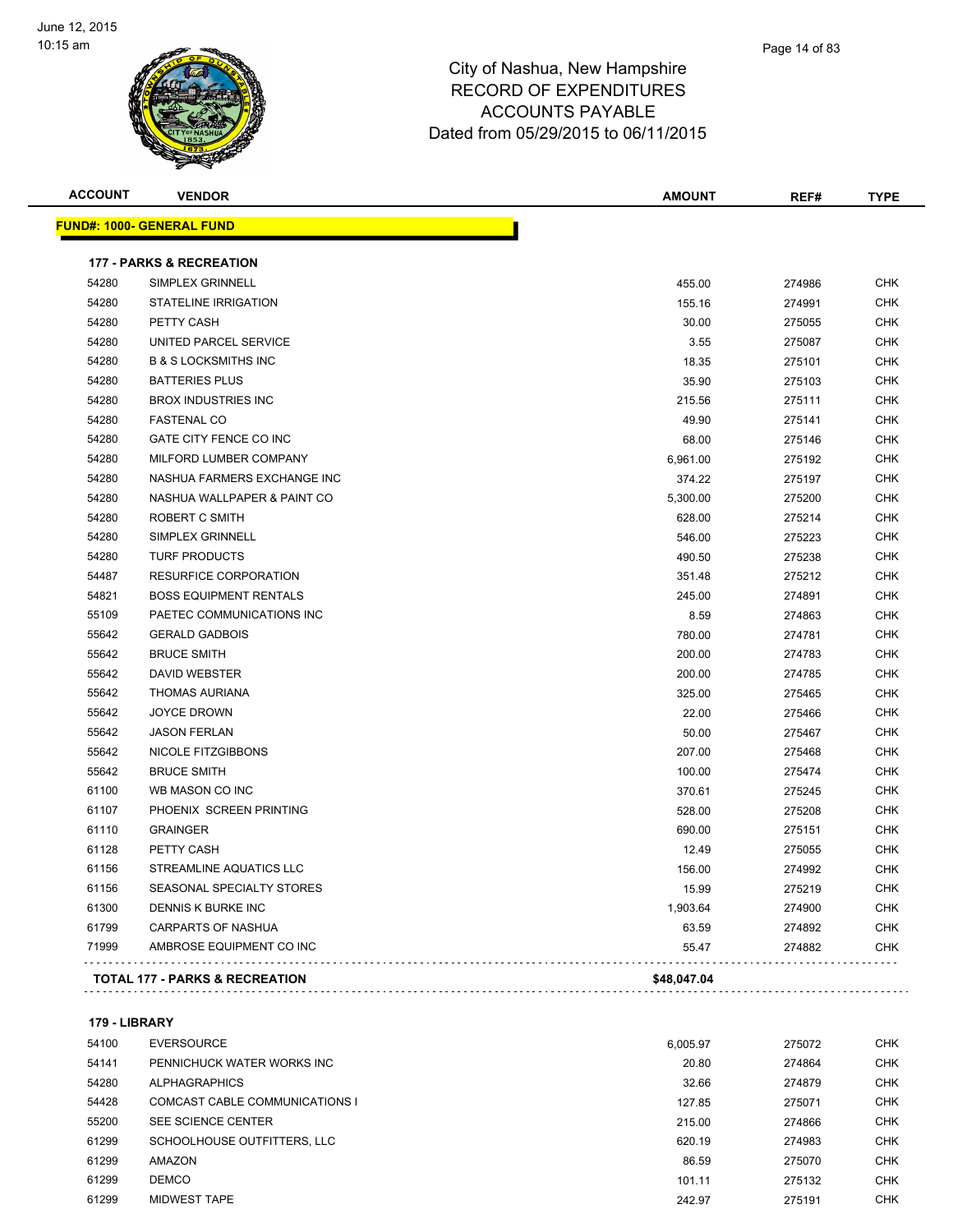

| <b>ACCOUNT</b> | <b>VENDOR</b>                                                |                      | <b>AMOUNT</b> | REF#    | <b>TYPE</b> |
|----------------|--------------------------------------------------------------|----------------------|---------------|---------|-------------|
|                | <b>FUND#: 1000- GENERAL FUND</b>                             |                      |               |         |             |
| 179 - LIBRARY  |                                                              |                      |               |         |             |
| 61807          | <b>BAKER &amp; TAYLOR</b>                                    |                      | (77.24)       | 274886  | CHK         |
| 61807          | <b>INGRAM LIBRARY SERVICES</b>                               |                      | 95.92         | 274925  | CHK         |
| 61807          | SIMON & SCHUSTER                                             |                      | 26.88         | 274985  | CHK         |
| 61807          | <b>WEST PAYMENT CENTER</b>                                   |                      | 121.25        | 275008  | <b>CHK</b>  |
| 61807          | AMAZON                                                       |                      | 125.16        | 275070  | <b>CHK</b>  |
| 61807          | <b>BAKER &amp; TAYLOR</b>                                    |                      | 2,421.25      | 275102  | <b>CHK</b>  |
| 61807          | <b>INGRAM LIBRARY SERVICES</b>                               |                      | 865.70        | 275167  | <b>CHK</b>  |
| 61807          | SIMON & SCHUSTER                                             |                      | 17.64         | 275222  | <b>CHK</b>  |
| 61814          | <b>BAKER &amp; TAYLOR</b>                                    |                      | 43.98         | 274886  | <b>CHK</b>  |
| 61814          | <b>MICRO MARKETING ASSOCIATES</b>                            |                      | 297.94        | 274947  | <b>CHK</b>  |
| 61814          | <b>MIDWEST TAPE</b>                                          |                      | 214.24        | 274948  | CHK         |
| 61814          | <b>RANDOM HOUSE LLC</b>                                      |                      | 75.00         | 274973  | CHK         |
| 61814          | <b>MIDWEST TAPE</b>                                          |                      | 1,426.06      | 275191  | CHK         |
| 61816          | <b>NEWSOUND</b>                                              |                      | 491.44        | 274956  | CHK         |
| 61816          | <b>INGRAM LIBRARY SERVICES</b>                               |                      | 95.07         | 275167  | <b>CHK</b>  |
| 61819          | <b>INGRAM LIBRARY SERVICES</b>                               |                      | 94.98         | 275167  | <b>CHK</b>  |
| 61821          | UNION LEADER CORP                                            |                      | 223.60        | 275086  | CHK         |
| 68322          | A CURIOUS PRODUCTION LLC                                     |                      | 100.00        | 274824  | <b>CHK</b>  |
| 68322          | <b>SALLY CRAGIN</b>                                          |                      | 175.00        | 274828  | CHK         |
| 68322          | AC MOORE INC                                                 |                      | 80.25         | 274876  | <b>CHK</b>  |
| 68322          | <b>STEVE BLUNT</b>                                           |                      | 300.00        | 274890  | <b>CHK</b>  |
| 68322          | SARAH HODGE-WETHERBE                                         |                      | 190.00        | 275043  | CHK         |
| 68322          | <b>MATTHEW MYERS</b>                                         |                      | 300.00        | 275051  | CHK         |
| 71221          | CITIZENS BANK CREDIT CARD                                    | CEL*EXTENSIS         | 119.95        | 9201515 | ACH         |
| 71221          | CITIZENS BANK CREDIT CARD                                    | CTO8GOTOMYPC.COM     | 49.50         | 9201515 | <b>ACH</b>  |
| 71221          | CITIZENS BANK CREDIT CARD                                    | CTO8GOTOMYPC.COM     | 49.50         | 9201515 | ACH         |
| 71221          | CITIZENS BANK CREDIT CARD                                    | ADOBE CREATIVE CLOUD | 359.88        | 9201515 | ACH         |
|                | TOTAL 179 - LIBRARY                                          |                      | \$15,736.09   |         |             |
|                |                                                              |                      |               |         |             |
|                | <b>181 - COMMUNITY DEVELOPMENT</b>                           |                      |               |         |             |
| 55607          | PETTY CASH                                                   |                      | 5.75          | 274840  | <b>CHK</b>  |
|                | TOTAL 181 - COMMUNITY DEVELOPMENT                            |                      | \$5.75        |         |             |
|                | <b>182 - PLANNING &amp; ZONING</b>                           |                      |               |         |             |
| 55307          | PETTY CASH                                                   |                      | 77.05         | 274840  | <b>CHK</b>  |
| 55421          | <b>ROGER HOUSTON</b>                                         |                      | 75.00         | 274831  | <b>CHK</b>  |
|                | <b>TOTAL 182 - PLANNING &amp; ZONING</b>                     |                      | \$152.05      |         |             |
|                |                                                              |                      |               |         |             |
| 54421          | <b>183 - ECONOMIC DEVELOPMENT</b><br>CONWAY OFFICE SOLUTIONS |                      | 76.32         | 275124  | <b>CHK</b>  |
|                |                                                              |                      |               |         |             |
|                | TOTAL 183 - ECONOMIC DEVELOPMENT                             |                      | \$76.32       |         |             |

**191 - SCHOOL**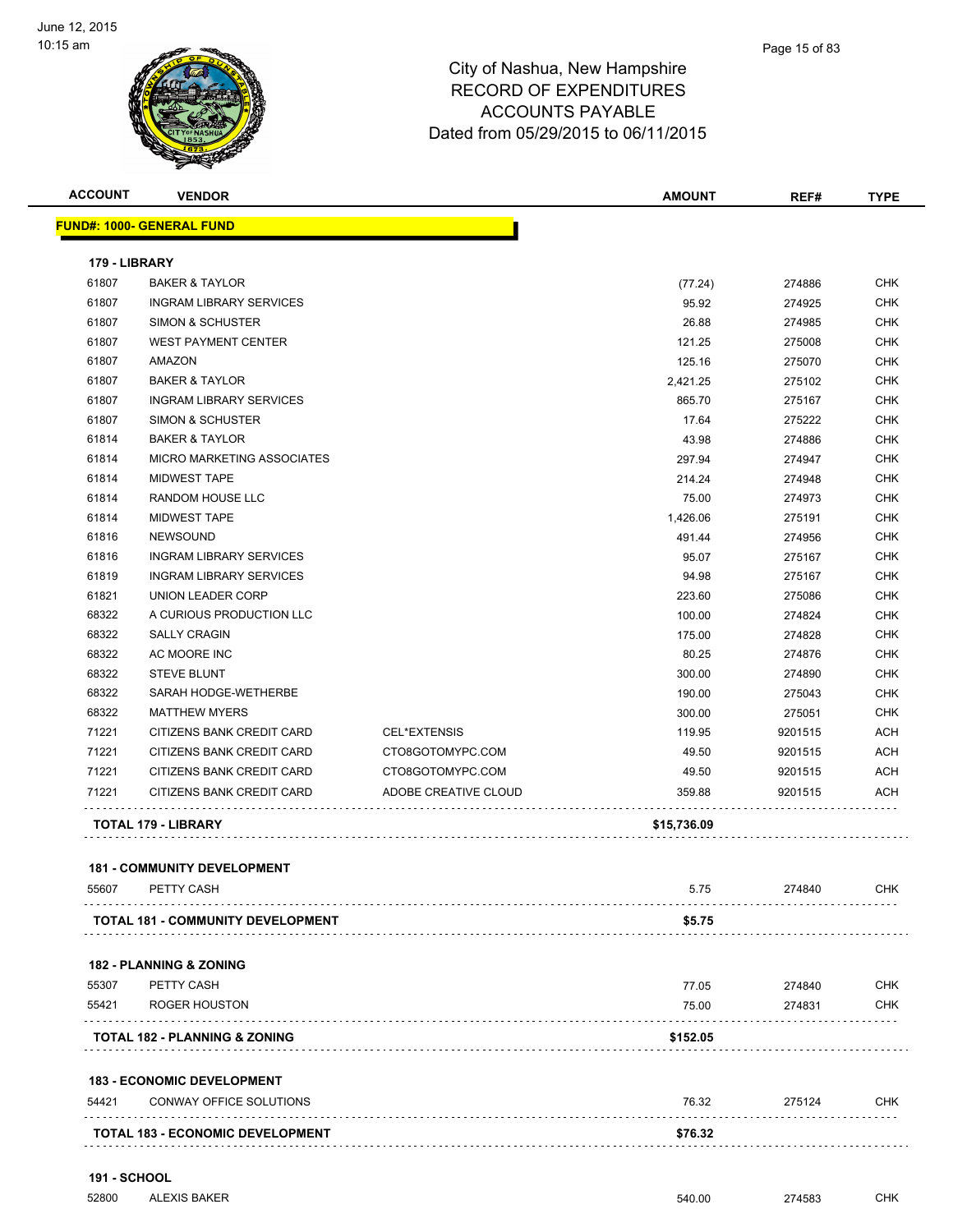

| <b>ACCOUNT</b>      | <b>VENDOR</b>                             | <b>AMOUNT</b> | REF#   | <b>TYPE</b> |
|---------------------|-------------------------------------------|---------------|--------|-------------|
|                     | <b>FUND#: 1000- GENERAL FUND</b>          |               |        |             |
|                     |                                           |               |        |             |
| <b>191 - SCHOOL</b> |                                           |               |        |             |
| 52800               | NICOLE BERGERON                           | 260.00        | 274588 | <b>CHK</b>  |
| 52800               | DANIELLE BOUTIN                           | 1,272.00      | 274596 | <b>CHK</b>  |
| 52800               | <b>BUREAU OF EDUCATION &amp; RESEARCH</b> | 139.00        | 274600 | <b>CHK</b>  |
| 52800               | <b>THOMAS CASEY</b>                       | 1,504.80      | 274607 | <b>CHK</b>  |
| 52800               | PATTIE CHOUINARD                          | 950.00        | 274611 | <b>CHK</b>  |
| 52800               | <b>MAUREEN CURRAN</b>                     | 540.00        | 274619 | <b>CHK</b>  |
| 52800               | LISA JANOSIK                              | 3,840.00      | 274669 | CHK         |
| 52800               | <b>KATE LEONAS</b>                        | 1,504.80      | 274689 | CHK         |
| 52800               | <b>CHRISTINE PAULIK</b>                   | 1,272.00      | 274722 | <b>CHK</b>  |
| 52800               | <b>TERESA PERRON</b>                      | 2,400.00      | 274725 | <b>CHK</b>  |
| 52800               | DAVID RANSOM                              | 1,272.00      | 274732 | <b>CHK</b>  |
| 52800               | <b>DANIELLE ST PIERRE</b>                 | 1,231.20      | 274757 | <b>CHK</b>  |
| 52800               | <b>MEGHAN WILSON</b>                      | 1,272.00      | 274775 | CHK         |
| 53600               | ADULT LEARNING CENTER                     | 29,217.10     | 274576 | <b>CHK</b>  |
| 53600               | OFFICE TEAM                               | 606.00        | 274716 | CHK         |
| 53600               | OFFICE TEAM                               | 536.56        | 275400 | <b>CHK</b>  |
| 53600               | <b>JACOB POLLARD</b>                      | 1,212.50      | 275411 | CHK         |
| 53600               | THE YOUTH COUNCIL                         | 6,132.50      | 275463 | CHK         |
| 53614               | <b>COMPASSIONATE STAFFING LLC</b>         | 2,598.75      | 274612 | <b>CHK</b>  |
| 53614               | COUNSELING CENTER OF NASHUA               | 214.00        | 274616 | <b>CHK</b>  |
| 53614               | GATE CITY CHARTER SCH FOR ARTS            | 4,270.25      | 274642 | <b>CHK</b>  |
| 53614               | AMY MCCARTNEY                             | 13,627.25     | 274698 | <b>CHK</b>  |
| 53614               | READYNURSE STAFFING SERVICES              | 337.05        | 274733 | CHK         |
| 53614               | SPEECH THERAPY SOLUTIONS INC              | 3,580.00      | 274755 | <b>CHK</b>  |
| 53614               | <b>CLARK ASSOC</b>                        | 34,822.00     | 275296 | <b>CHK</b>  |
| 53628               | MONIQUE DUDA                              | 75.00         | 274627 | <b>CHK</b>  |
| 53628               | <b>ALAN HALLEE</b>                        | 200.00        | 274648 | <b>CHK</b>  |
| 53628               | LINNEA H HALLEE                           | 106.25        | 274649 | CHK         |
| 53628               | MULTI STATE BILLING SERVICES L            | 6,217.25      | 274704 | <b>CHK</b>  |
| 53628               | SOUTHWORTH-MILTON INC                     | 1,763.00      | 274754 | <b>CHK</b>  |
| 53628               | UNIVERSAL RECYCLING TECH                  | 670.60        | 274765 | <b>CHK</b>  |
| 53628               | <b>CARLA CARNEY</b>                       | 100.00        | 275288 | CHK         |
| 53628               | MONIQUE DUDA                              | 195.00        | 275320 | <b>CHK</b>  |
| 53628               | PERFORMANCE REHAB INC                     |               |        | CHK         |
| 53628               | SECURADYNE SYSTEMS                        | 5,424.40      | 275408 | <b>CHK</b>  |
| 53628               | TRANE U.S. INC                            | 210.98        | 275432 | <b>CHK</b>  |
| 54100               | <b>EVERSOURCE</b>                         | 8,889.00      | 275444 |             |
|                     |                                           | 32,694.34     | 275247 | <b>CHK</b>  |
| 54114               | LIBERTY UTILITIES                         | 2,231.40      | 274569 | <b>CHK</b>  |
| 54114               | DIRECT ENERGY BUSINESS                    | 3,477.61      | 274624 | <b>CHK</b>  |
| 54114               | LIBERTY UTILITIES                         | 4,751.94      | 275248 | <b>CHK</b>  |
| 54114               | DIRECT ENERGY BUSINESS                    | 6,719.29      | 275250 | <b>CHK</b>  |
| 54141               | PENNICHUCK WATER WORKS INC                | 4,529.82      | 274565 | <b>CHK</b>  |
| 54141               | PENNICHUCK WATER WORKS INC                | 3,188.37      | 275249 | <b>CHK</b>  |
| 54243               | CONTROL TECHNOLOGIES INC                  | 3,860.50      | 275305 | <b>CHK</b>  |
| 54280               | CD BOILER WORKS INC                       | 4,675.68      | 274609 | CHK         |
| 54280               | STANLEY ELEVATOR CO INC                   | 279.00        | 274758 | <b>CHK</b>  |
| 54280               | <b>VIKING ROOFING INC</b>                 | 234.68        | 274769 | <b>CHK</b>  |
| 54280               | <b>B &amp; S LOCKSMITHS INC</b>           | 101.26        | 275271 | <b>CHK</b>  |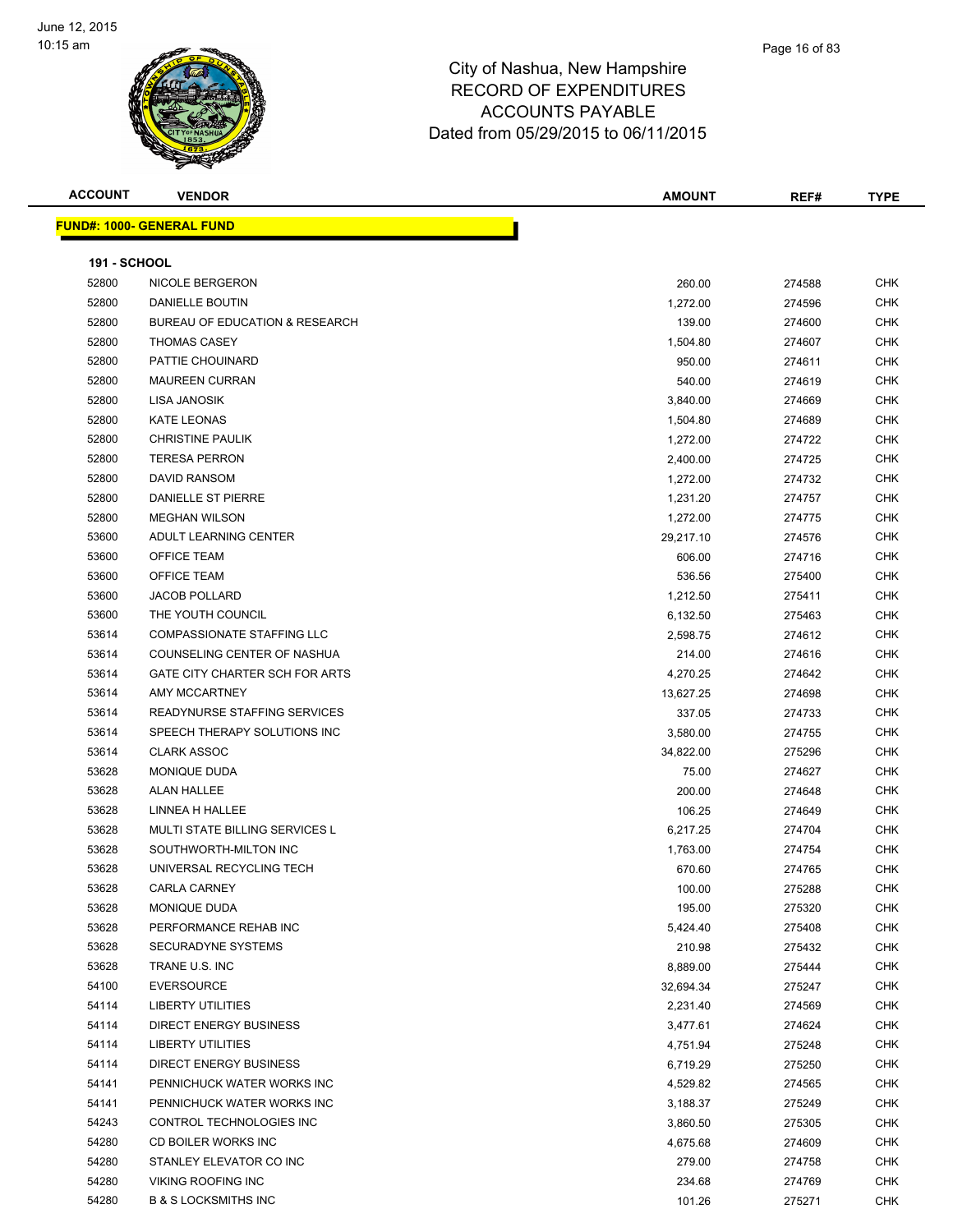

| <b>ACCOUNT</b>      | <b>VENDOR</b>                    | <b>AMOUNT</b> | REF#   | <b>TYPE</b> |
|---------------------|----------------------------------|---------------|--------|-------------|
|                     | <b>FUND#: 1000- GENERAL FUND</b> |               |        |             |
|                     |                                  |               |        |             |
| <b>191 - SCHOOL</b> |                                  |               |        |             |
| 54280               | M E O'BRIEN & SONS INC           | 339.00        | 275375 | <b>CHK</b>  |
| 54280               | MARVELL PLATE GLASS INC          | 24.23         | 275381 | <b>CHK</b>  |
| 54280               | NASHUA GLASS                     | 58.00         | 275389 | CHK         |
| 54280               | <b>VIKING ROOFING INC</b>        | 1,253.31      | 275454 | CHK         |
| 54280               | WINDOW REPAIR SYSTEMS, INC.      | 3,497.01      | 275460 | CHK         |
| 54487               | <b>DAVID BAILEY</b>              | 60.00         | 274582 | <b>CHK</b>  |
| 54487               | <b>BSN SPORTS</b>                | 3,301.27      | 274598 | <b>CHK</b>  |
| 54487               | MUSICMEDIC.COM                   | 244.70        | 274707 | CHK         |
| 54487               | <b>NSTC</b>                      | 360.00        | 274714 | <b>CHK</b>  |
| 54487               | D A BUCCI & SONS INC             | 54.00         | 275314 | <b>CHK</b>  |
| 54487               | M-F ATHLETIC COMPANY INC         | 900.00        | 275377 | CHK         |
| 54600               | <b>NAPA AUTO PARTS</b>           | 18.76         | 274708 | <b>CHK</b>  |
| 54600               | SANEL AUTO PARTS CO              | 176.19        | 274740 | <b>CHK</b>  |
| 54600               | <b>D &amp; R TOWING INC</b>      | 123.45        | 275313 | CHK         |
| 54600               | <b>DMR SERVICES</b>              | 768.72        | 275318 | CHK         |
| 54600               | SANEL AUTO PARTS CO              | 71.09         | 275420 | CHK         |
| 54899               | CHRISTIAN PARTY RENTAL           | 1,549.50      | 275295 | <b>CHK</b>  |
| 55109               | <b>FAIRPOINT COMMUNICATIONS</b>  | 5,123.46      | 274568 | CHK         |
| 55109               | <b>SPRINT</b>                    | 13.26         | 274570 | <b>CHK</b>  |
| 55109               | BAYRING COMMUNICATIONS           | 2,250.38      | 275251 | CHK         |
| 55109               | <b>FAIRPOINT COMMUNICATIONS</b>  | 35.00         | 275253 | CHK         |
| 55200               | UNITED SITE SERVICES             | 124.12        | 275448 | <b>CHK</b>  |
| 55300               | GREATER NASHUA CHAMBER OF COMM   | 50.00         | 274646 | CHK         |
| 55300               | DANIELLE ST PIERRE               | 162.68        | 274757 | CHK         |
| 55307               | <b>MEGAN ACKERMAN</b>            | 48.86         | 274574 | CHK         |
| 55307               | <b>KATHLEEN BERRY</b>            | 45.98         | 274589 | CHK         |
| 55307               | <b>JENNIFER CAMPO</b>            | 13.80         | 274602 | <b>CHK</b>  |
| 55307               | <b>ALLAN DICHARD</b>             | 281.04        | 274623 | <b>CHK</b>  |
| 55307               | LYNNE JOSEPH                     | 38.06         | 274673 | CHK         |
| 55307               | DONNA LATINA                     | 17.25         | 274681 | CHK         |
| 55307               | <b>SCOTT MAYS</b>                | 46.11         | 274696 | CHK         |
| 55307               | <b>BARBARA PUKT</b>              | 49.97         | 274728 | <b>CHK</b>  |
| 55307               | <b>SHARON SAUNDERS</b>           | 64.69         | 274742 | CHK         |
| 55307               | PHILIP SCHAPPLER                 | 113.72        | 274744 | <b>CHK</b>  |
| 55307               | DANIELLE VELLO                   | 39.68         | 274768 | <b>CHK</b>  |
| 55307               | <b>SUSAN WILBORG</b>             | 11.04         | 274773 | CHK         |
| 55307               | NASHUA SCHOOL DIST PETTY CSH     | 33.31         | 275255 | <b>CHK</b>  |
| 55307               | ARELINDA ALVES                   | 31.91         | 275263 | CHK         |
| 55307               | ROBERT ANASTAS                   | 31.63         | 275264 | <b>CHK</b>  |
| 55307               | KENNETH ARSENAULT                | 54.91         | 275267 | CHK         |
| 55307               | NICOLE BURKE                     | 75.90         | 275285 | CHK         |
| 55307               | CLAUDIA CASTANO-VELEZ            | 31.05         | 275292 | CHK         |
| 55307               | AMY CONNORS                      | 35.94         | 275302 | CHK         |
| 55307               | <b>MARK CONRAD</b>               | 149.37        | 275303 | CHK         |
| 55307               | DANIEL DONOVAN                   | 10.87         | 275319 | CHK         |
| 55307               | <b>MARIANNE DUSTIN</b>           | 89.41         | 275321 | CHK         |
| 55307               | <b>ELLEN GREENBERG</b>           | 850.29        | 275344 | CHK         |
| 55307               | <b>CARMEN KOSOW</b>              | 10.06         | 275365 | <b>CHK</b>  |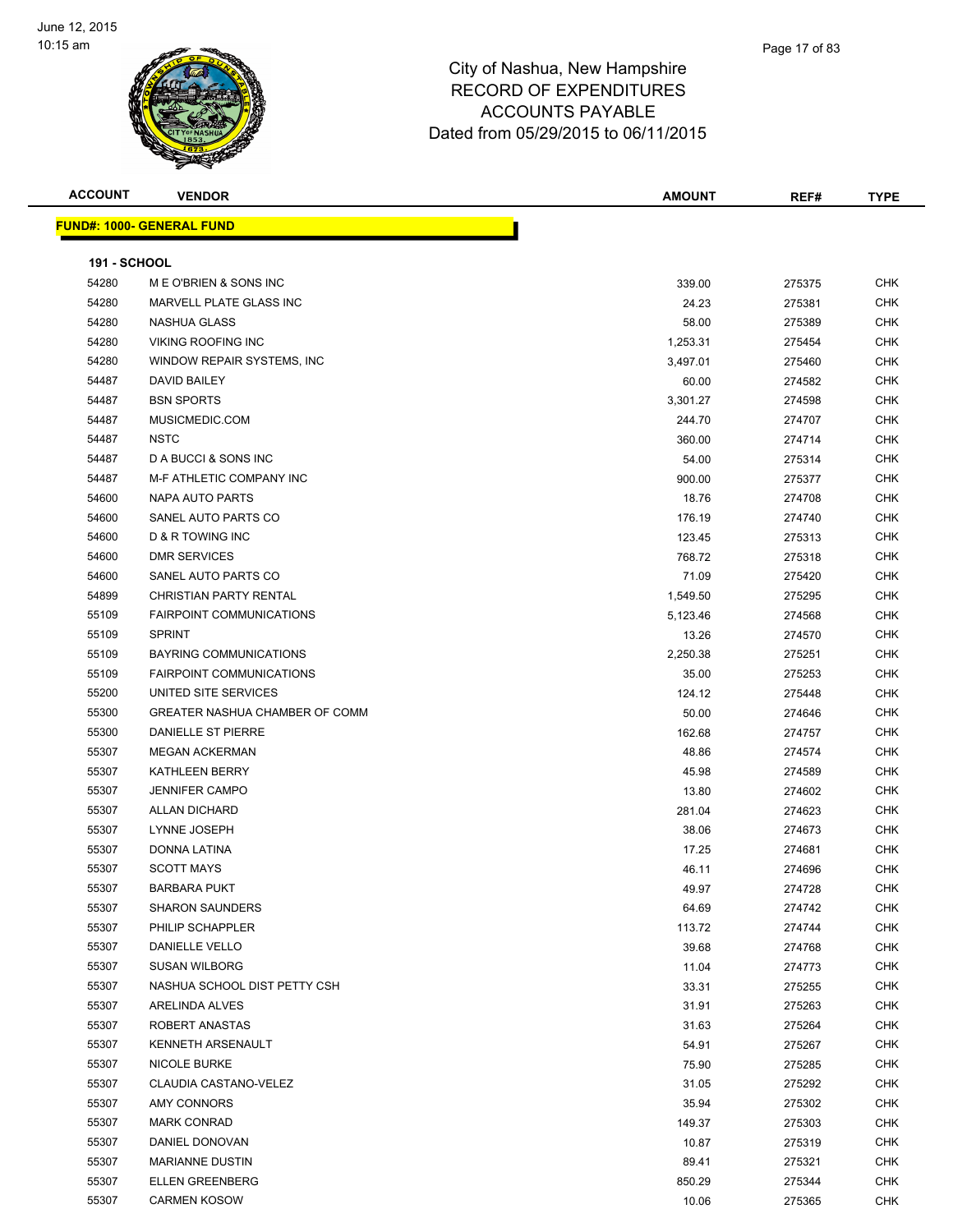

| <b>ACCOUNT</b>      | <b>VENDOR</b>                    | <b>AMOUNT</b> | REF#   | <b>TYPE</b> |
|---------------------|----------------------------------|---------------|--------|-------------|
|                     | <b>FUND#: 1000- GENERAL FUND</b> |               |        |             |
|                     |                                  |               |        |             |
| <b>191 - SCHOOL</b> |                                  |               |        |             |
| 55307               | <b>JOANNE LAKE</b>               | 23.80         | 275366 | <b>CHK</b>  |
| 55307               | <b>JUDITH LOFTUS</b>             | 55.77         | 275373 | CHK         |
| 55307               | <b>MARK LUCAS</b>                | 17.53         | 275374 | <b>CHK</b>  |
| 55307               | NATHAN MAZEROLLE                 | 53.93         | 275382 | CHK         |
| 55307               | PAULA PAPANICOLAOU               | 65.26         | 275403 | <b>CHK</b>  |
| 55307               | MARGARET REYNOLDS                | 176.81        | 275417 | CHK         |
| 55307               | <b>RENEE SCHWARZ</b>             | 26.74         | 275431 | CHK         |
| 55307               | <b>ALAN VERLEY</b>               | 31.76         | 275453 | CHK         |
| 55400               | <b>JOANNE JOHNSON</b>            | 79.00         | 274671 | CHK         |
| 55400               | ASCD                             | 1,038.00      | 275268 | <b>CHK</b>  |
| 55400               | RUTH LEVY-MEYER                  | 36.92         | 275371 | <b>CHK</b>  |
| 55400               | <b>MARK LUCAS</b>                | 25.00         | 275374 | <b>CHK</b>  |
| 55600               | <b>JOSTENS INC</b>               | 11.60         | 274674 | <b>CHK</b>  |
| 55600               | WB MASON CO INC                  | 726.31        | 274771 | CHK         |
| 55600               | THE COPY SHOP                    | 1,182.68      | 275306 | <b>CHK</b>  |
| 55600               | <b>JOSTENS INC</b>               | 1,770.13      | 275363 | <b>CHK</b>  |
| 55607               | UNITED PARCEL SERVICE            | 3.85          | 274571 | <b>CHK</b>  |
| 55607               | NASHUA SCHOOL DIST PETTY CSH     | 4.70          | 275255 | CHK         |
| 55607               | NEOPOST USA INC                  | 99.98         | 275394 | CHK         |
| 55642               | <b>WAYNE HUSBAND</b>             | 64.00         | 274566 | CHK         |
| 55642               | <b>GERARDO ACOSTA-GARCIA</b>     | 250.00        | 274575 | <b>CHK</b>  |
| 55642               | <b>THOMAS AURIANA</b>            | 128.00        | 274581 | <b>CHK</b>  |
| 55642               | JOHN C BARON                     | 64.00         | 274585 | CHK         |
| 55642               | DANA BOURASSA                    | 128.00        | 274594 | CHK         |
| 55642               | <b>KENNETH A BOURQUE</b>         | 192.00        | 274595 | CHK         |
| 55642               | <b>MARK BUDA</b>                 | 84.00         | 274599 | <b>CHK</b>  |
| 55642               | JAMES A DAVALA                   | 182.00        | 274620 | <b>CHK</b>  |
| 55642               | <b>LEONARD DEL GENIO</b>         | 64.00         | 274621 | <b>CHK</b>  |
| 55642               | <b>STEPHEN DRESCHER</b>          | 84.00         | 274625 | <b>CHK</b>  |
| 55642               | <b>JOYCE DROWN</b>               | 96.00         | 274626 | CHK         |
| 55642               | EDWARD J EMOND JR                | 64.00         | 274628 | CHK         |
| 55642               | <b>DON FERNANDES</b>             | 128.00        | 274632 | CHK         |
| 55642               | <b>TERRY FOLTZ</b>               | 128.00        | 274635 | <b>CHK</b>  |
| 55642               | <b>EDWARD R FREITAS</b>          | 98.00         | 274637 | CHK         |
| 55642               | <b>SCOTT GABRIEL</b>             | 128.00        | 274639 | CHK         |
| 55642               | <b>SHAUN HANSON</b>              | 64.00         | 274651 | CHK         |
| 55642               | <b>FRANK HOELL</b>               | 99.00         | 274655 | <b>CHK</b>  |
| 55642               | <b>STEVE HOGARTY</b>             | 64.00         | 274656 | CHK         |
| 55642               | <b>BRIAN JACKSON</b>             | 192.00        | 274668 | CHK         |
| 55642               | JAMES W JOSEF                    | 64.00         | 274672 | CHK         |
| 55642               | <b>BRUCE A KENISON</b>           | 64.00         | 274676 | CHK         |
| 55642               | ROGER KONSTANT                   | 84.00         | 274677 | CHK         |
| 55642               | <b>MERL LARMIE</b>               | 84.00         | 274679 | CHK         |
| 55642               | MICHAEL LAROCQUE                 | 64.00         | 274680 | CHK         |
| 55642               | <b>ARTHUR LEBEL</b>              | 84.00         | 274687 | CHK         |
| 55642               | MATTHEW LEVINE                   | 128.00        | 274690 | CHK         |
| 55642               | MITCHELL MASTROMATTEO            | 64.00         | 274695 | CHK         |
| 55642               | TIM MCCAFFREY                    | 84.00         | 274697 | <b>CHK</b>  |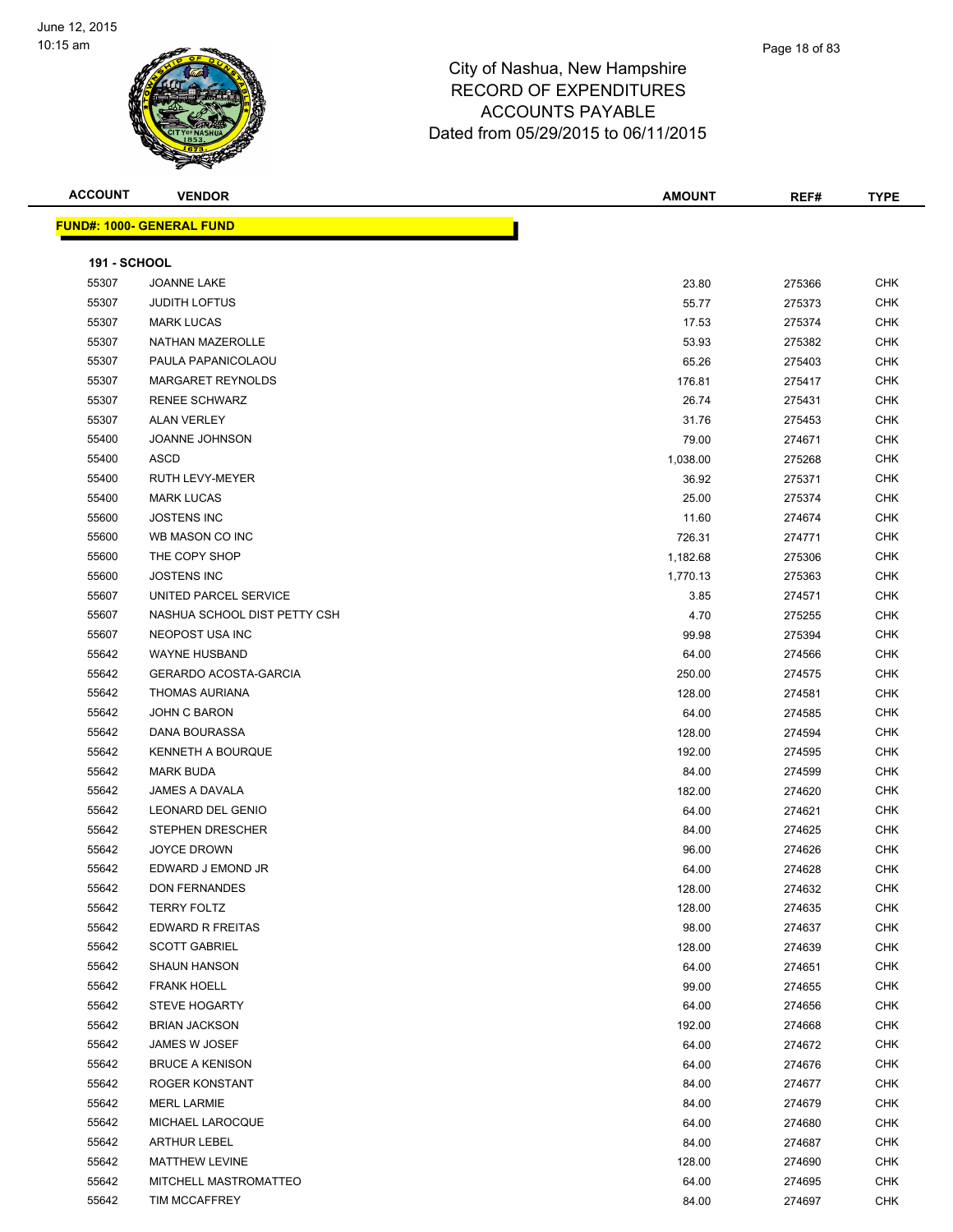

| <b>ACCOUNT</b>      | <b>VENDOR</b>                        | <b>AMOUNT</b> | REF#   | <b>TYPE</b> |
|---------------------|--------------------------------------|---------------|--------|-------------|
|                     | <u> FUND#: 1000- GENERAL FUND</u>    |               |        |             |
|                     |                                      |               |        |             |
| <b>191 - SCHOOL</b> |                                      |               |        |             |
| 55642               | <b>BRETT STEVEN MCCREA</b>           | 84.00         | 274699 | CHK         |
| 55642               | <b>BARBARA MICHAEL</b>               | 84.00         | 274701 | <b>CHK</b>  |
| 55642               | MICHAEL D WALCHAK                    | 96.00         | 274702 | CHK         |
| 55642               | DANIEL J MURPHY                      | 84.00         | 274705 | CHK         |
| 55642               | DENNIS J MURPHY JR                   | 64.00         | 274706 | CHK         |
| 55642               | ROBERT ODIERNA                       | 84.00         | 274715 | CHK         |
| 55642               | <b>RAY PAQUIN</b>                    | 128.00        | 274720 | CHK         |
| 55642               | VICTORIA PARADY-GUAY                 | 64.00         | 274721 | CHK         |
| 55642               | DAVID C PAULSON                      | 64.00         | 274723 | CHK         |
| 55642               | DAVID FREDERICK PERRY                | 64.00         | 274726 | CHK         |
| 55642               | <b>GERARD ROBICHAUD</b>              | 148.00        | 274737 | CHK         |
| 55642               | ROGER ROBICHAUD                      | 64.00         | 274738 | CHK         |
| 55642               | <b>DENNIS SANVILLE</b>               | 128.00        | 274741 | CHK         |
| 55642               | <b>GORDON R SCHUPMANN</b>            | 84.00         | 274747 | CHK         |
| 55642               | <b>KEVIN SIMONEAU</b>                | 64.00         | 274749 | CHK         |
| 55642               | <b>GARY SIMPSON</b>                  | 96.00         | 274750 | CHK         |
| 55642               | <b>DAVID SINCLAIR</b>                | 64.00         | 274751 | CHK         |
| 55642               | <b>WILLIAM SOUBOSKY</b>              | 64.00         | 274753 | CHK         |
| 55642               | ROBERT THOMAS                        | 84.00         | 274761 | CHK         |
| 55642               | <b>TROUPE BRIAN</b>                  | 84.00         | 274764 | CHK         |
| 55642               | <b>GERALD M VEILLEUX</b>             | 168.00        | 274767 | CHK         |
| 55642               | <b>KERRY WHITTEN</b>                 | 98.00         | 274772 | CHK         |
| 55642               | <b>GARY WONG</b>                     | 138.00        | 274777 | CHK         |
| 55642               | DAVE ZWICKER                         | 64.00         | 274778 | <b>CHK</b>  |
| 55642               | <b>THOMAS AURIANA</b>                | 128.00        | 275270 | CHK         |
| 55642               | <b>SCOTT BELVILLE</b>                | 192.00        | 275277 | CHK         |
| 55642               | <b>JASON FERLAN</b>                  | 64.00         | 275330 | CHK         |
| 55642               | <b>KEITH FROST</b>                   | 84.00         | 275336 | CHK         |
| 55642               | <b>STEPHEN HARRIS</b>                | 64.00         | 275350 | CHK         |
| 55642               | <b>BRIAN JACKSON</b>                 | 128.00        | 275360 | CHK         |
| 55642               | MICHAEL LAROCQUE                     | 64.00         | 275368 | CHK         |
| 55642               | ROBERT ODIERNA                       | 84.00         | 275399 | CHK         |
| 55642               | DAVID SHANNON                        | 98.00         | 275433 | <b>CHK</b>  |
| 55642               | <b>SHANE SIRLES</b>                  | 98.00         | 275436 | <b>CHK</b>  |
| 55642               | DAVID WEBSTER                        | 128.00        | 275456 | <b>CHK</b>  |
| 55690               | <b>TONY COUROUNIS</b>                | 67.06         | 274617 | <b>CHK</b>  |
| 55690               | FIRST STUDENT INC                    | 287,664.12    | 274634 | <b>CHK</b>  |
| 55690               | TIM & JOHN FRIZZELL                  | 358.80        | 274638 | <b>CHK</b>  |
| 55690               | U-HAUL                               | 67.37         | 275446 | CHK         |
| 55691               | <b>BRAD CANFIELD</b>                 | 1,207.50      | 274603 | <b>CHK</b>  |
| 55691               | DERRY COOPERATIVE SCHOOL DISTR       | 715.00        | 274622 | <b>CHK</b>  |
| 55691               | FIRST STUDENT INC                    | 258,143.48    | 274634 | <b>CHK</b>  |
| 55691               | THE PROVIDER ENTERPRISES INC         | 64,422.20     | 274727 | <b>CHK</b>  |
| 55691               | SAFEWAY TRAINING & TRANS             | 1,170.00      | 274739 | CHK         |
| 55691               | SARAH WINSLOW                        | 201.02        | 274776 | CHK         |
| 55694               | ADULT LEARNING CENTER                | 29,054.70     | 274576 | <b>CHK</b>  |
| 55694               | <b>VERMONT PERMANENCY INITIATIVE</b> | 3,889.95      | 274587 | CHK         |
| 55694               | <b>CEDARCREST INC</b>                | 186.05        | 274610 | <b>CHK</b>  |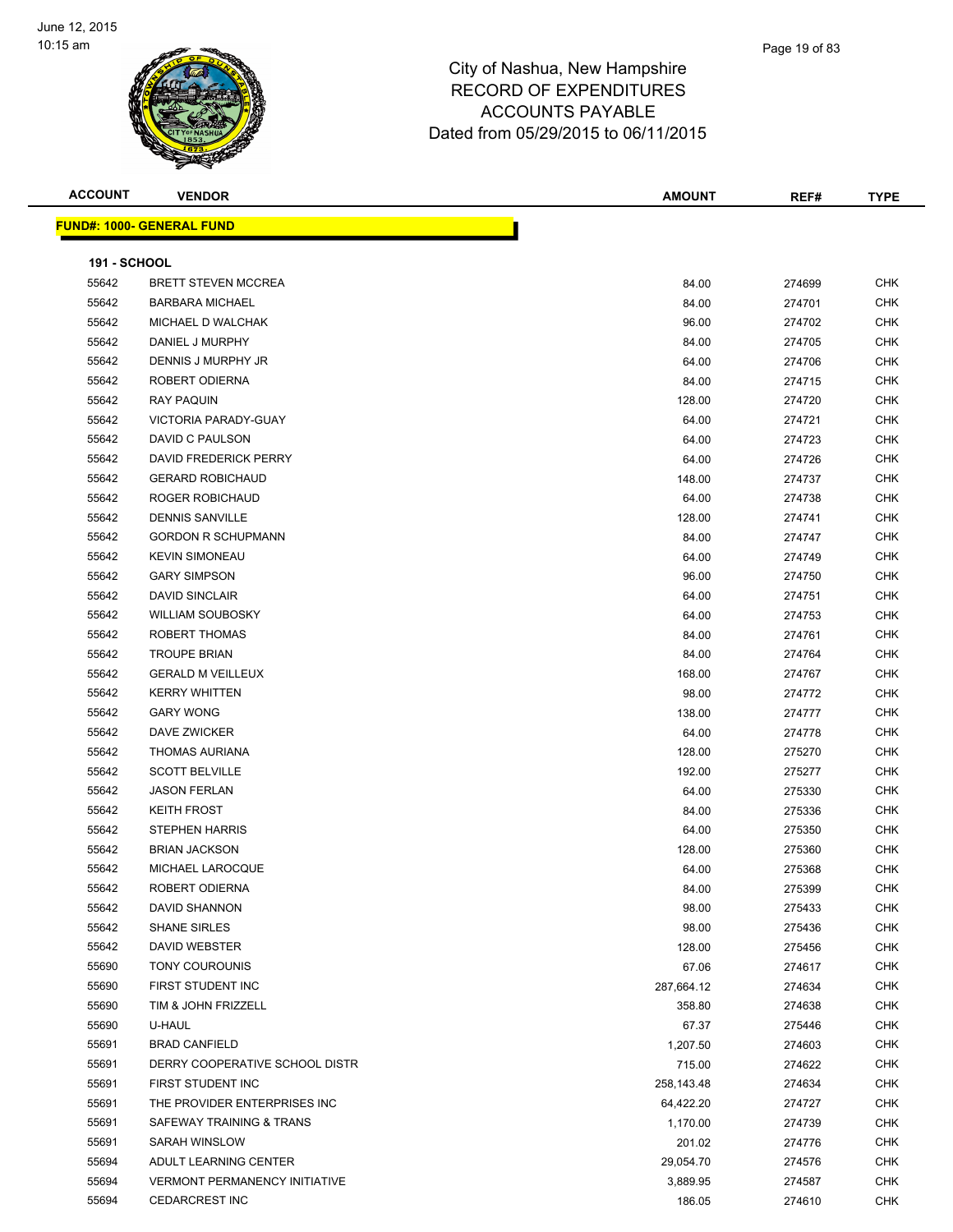

| <b>ACCOUNT</b>      | <b>VENDOR</b>                            | <b>AMOUNT</b>   | REF#             | <b>TYPE</b> |
|---------------------|------------------------------------------|-----------------|------------------|-------------|
|                     | <u> FUND#: 1000- GENERAL FUND</u>        |                 |                  |             |
|                     |                                          |                 |                  |             |
| <b>191 - SCHOOL</b> |                                          |                 |                  |             |
| 55694               | <b>GREATER LAWRENCE ED COLLABORAT</b>    | 10,955.00       | 274645           | <b>CHK</b>  |
| 55694               | LEARNING CENTER FOR THE DEAF             | 7,889.19        | 274684           | <b>CHK</b>  |
| 55694               | <b>MARLENE S MORGAN</b>                  | 1,331.25        | 274703           | CHK         |
| 55694               | ST ANNS HOME INC                         | 10,338.12       | 274756           | CHK         |
| 55694               | <b>VALLEY COLLABORATIVE</b>              | 17,571.20       | 274766           | CHK         |
| 55694               | <b>CROTCHED MOUNTAIN REHAB CTR</b>       | 21,155.82       | 275309           | CHK         |
| 55694               | <b>MARLENE S MORGAN</b>                  | 675.00          | 275386           | <b>CHK</b>  |
| 55694               | <b>REGIONAL SERVICES &amp; EDUCATION</b> | 7,672.10        | 275416           | CHK         |
| 55694               | <b>VALLEY COLLABORATIVE</b>              | 3,850.50        | 275452           | CHK         |
| 55694               | YOUTH VILLAGES                           | 9,150.05        | 275464           | <b>CHK</b>  |
| 61100               | <b>BEST BUY BUSINESS ADVANTAGE</b>       | 90.02           | 274590           | <b>CHK</b>  |
| 61100               | CANON SOLUTIONS AMERICA INC              | 135.00          | 274604           | CHK         |
| 61100               | DANIELLE JULIEN                          | 15.98           | 274675           | CHK         |
| 61100               | WB MASON CO INC                          | 1,046.76        | 274771           | CHK         |
| 61100               | NASHUA SCHOOL DIST PETTY CSH             | 32.48           | 275255           | CHK         |
| 61100               | <b>CVS WHOLESALE FLAGS</b>               | 29.45           | 275312           | CHK         |
| 61100               | MILK N IT DAIRY                          | 264.00          | 275385           | CHK         |
| 61100               | NEOPOST USA INC                          | 23.02           | 275394           | CHK         |
| 61100               | SOUSA SIGNS LLC                          | 82.72           | 275439           | CHK         |
| 61100               | WB MASON CO INC                          | 8,347.60        | 275455           | CHK         |
| 61100               | WORTHINGTON DIRECT INC                   | 128.09          | 275462           | CHK         |
| 61135               | BICENTENNIAL SCHOOL PETTY CASH           | 197.79          | 274567           | CHK         |
| 61135               | UNITED PARCEL SERVICE                    | 28.56           | 274571           | CHK         |
| 61135               | ACCURATE LABEL DESIGNS INC               | 434.95          | 274573           | CHK         |
| 61135               | <b>JULIE ANDERSON</b>                    | 29.19           | 274579           | CHK         |
| 61135               | <b>BARNES &amp; NOBLE INC</b>            | 2.44            | 274584           | CHK         |
| 61135               | CANON SOLUTIONS AMERICA                  | 110.00          | 274605           | CHK         |
| 61135               | COMPUTER HUT dba IT INSIDERS             | 79.80           | 274613           | CHK         |
| 61135               | <b>ESSENTRA SPECIALTY TAPES</b>          | 567.27          | 274629           | CHK         |
| 61135               | ETA HAND2MIND                            | 117.09          | 274630           | CHK         |
| 61135               | <b>GENERAL LINEN SERVICE INC</b>         | 309.16          | 274643           | CHK         |
| 61135               | <b>HANNAFORD</b>                         |                 |                  | CHK         |
| 61135               | HOME DEPOT CREDIT SERVICES               | 125.54<br>67.84 | 274650<br>274658 | CHK         |
| 61135               | HOME DEPOT CREDIT SERVICE                | 626.71          |                  | <b>CHK</b>  |
| 61135               | <b>JW PEPPER &amp; SONS INC</b>          | 106.05          | 274659<br>274667 | CHK         |
| 61135               | <b>LYNNE JOSEPH</b>                      |                 |                  | <b>CHK</b>  |
| 61135               | LEARNING CYCLES LLC                      | 182.22          | 274673           |             |
|                     |                                          | 2,101.00        | 274685           | CHK         |
| 61135               | LEARNING RESOURCES/ED INSIGHTS           | 24.04           | 274686           | <b>CHK</b>  |
| 61135               | MARKET BASKET ACCT 2589096               | 366.12          | 274694           | <b>CHK</b>  |
| 61135               | SARAH PAGE                               | 28.88           | 274718           | <b>CHK</b>  |
| 61135               | DAVID PURINGTON                          | 68.88           | 274729           | CHK         |
| 61135               | REALLY GOOD STUFF INC                    | 391.39          | 274734           | CHK         |
| 61135               | <b>KRISTEN ROBERT</b>                    | 156.32          | 274736           | CHK         |
| 61135               | <b>SCHOOL SPECIALTY</b>                  | 5,074.66        | 274746           | <b>CHK</b>  |
| 61135               | <b>HALLIE STONE</b>                      | 165.00          | 274760           | CHK         |
| 61135               | <b>WAL-MART</b>                          | 92.94           | 274770           | CHK         |
| 61135               | WB MASON CO INC                          | 2,195.57        | 274771           | CHK         |
| 61135               | <b>MARGARET WILLIAMS</b>                 | 53.49           | 274774           | <b>CHK</b>  |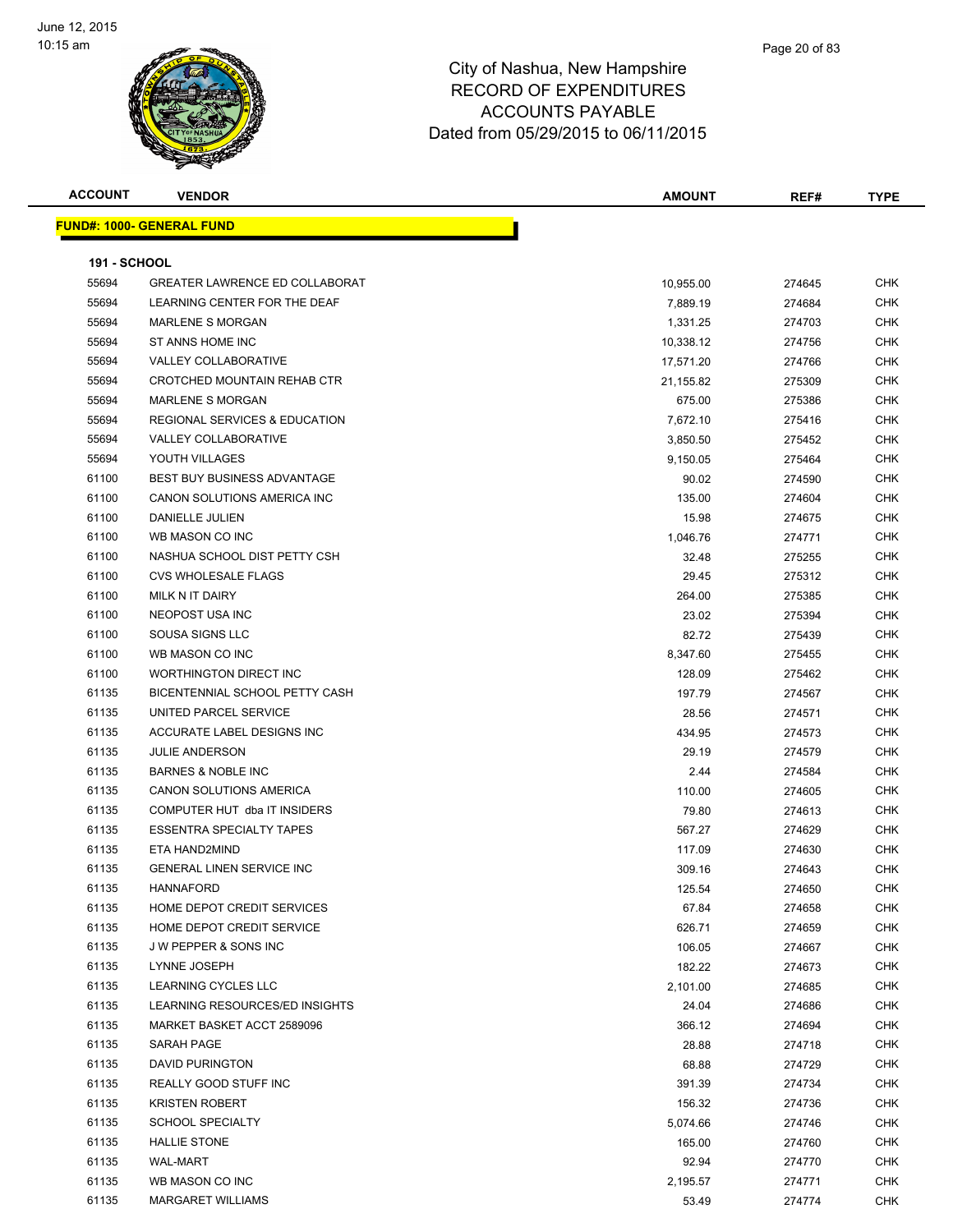

| <b>ACCOUNT</b>      | <b>VENDOR</b>                                          | <b>AMOUNT</b>   | REF#             | TYPE                     |
|---------------------|--------------------------------------------------------|-----------------|------------------|--------------------------|
|                     | <b>FUND#: 1000- GENERAL FUND</b>                       |                 |                  |                          |
|                     |                                                        |                 |                  |                          |
| <b>191 - SCHOOL</b> |                                                        |                 |                  |                          |
| 61135               | BICENTENNIAL SCHOOL PETTY CASH                         | 147.92          | 275252           | <b>CHK</b>               |
| 61135               | UNITED PARCEL SERVICE                                  | 10.04           | 275258           | <b>CHK</b>               |
| 61135               | <b>ACP DIRECT</b>                                      | 337.45          | 275260           | <b>CHK</b>               |
| 61135               | ATLAS PEN & PENCIL CORP.                               | 96.85           | 275269           | <b>CHK</b>               |
| 61135               | <b>CYNTHIA BANNON</b>                                  | 84.52           | 275272           | <b>CHK</b>               |
| 61135               | <b>BARNES &amp; NOBLE INC</b>                          | 384.86          | 275273           | <b>CHK</b>               |
| 61135               | <b>BELLETETES INC</b>                                  | 578.35          | 275276           | <b>CHK</b>               |
| 61135               | <b>BEST BUY BUSINESS ADVANTAGE</b>                     | 179.99          | 275278           | <b>CHK</b>               |
| 61135               | <b>BSN SPORTS</b>                                      | 0.14            | 275284           | <b>CHK</b>               |
| 61135               | <b>CARD TECH ID</b>                                    | 913.72          | 275287           | <b>CHK</b>               |
| 61135               | CAROLINA BIOLOGICAL SUPPLY CO                          | 247.42          | 275289           | <b>CHK</b>               |
| 61135               | CENTRAL PAPER PRODUCTS CO                              | 64.27           | 275293           | <b>CHK</b>               |
| 61135               | COMPUTER HUT dba IT INSIDERS                           | 239.00          | 275299           | <b>CHK</b>               |
| 61135               | CONNECTICUT VALLEY BIO SUPPLY                          | 91.55           | 275300           | <b>CHK</b>               |
| 61135               | JOHN D CONNOLLY                                        | 629.92          | 275301           | <b>CHK</b>               |
| 61135               | CONSTRUCTIVE PLAYTHINGS LLC                            | 220.09          | 275304           | <b>CHK</b>               |
| 61135               | <b>CURRICULUM ASSOCIATES LLC</b>                       | 90.99           | 275311           | <b>CHK</b>               |
| 61135               | <b>DEMCO</b>                                           | 857.22          | 275316           | <b>CHK</b>               |
| 61135               | DIDAX INC                                              | 774.50          | 275317           | CHK                      |
| 61135               | EPS LITERACY AND INTERVENTION                          | 239.45          | 275323           | <b>CHK</b>               |
| 61135               | <b>ERIC ARMIN INC</b>                                  | 204.38          | 275324           | <b>CHK</b>               |
| 61135               | <b>ESSENTRA SPECIALTY TAPES</b>                        | 1,125.72        | 275325           | <b>CHK</b>               |
| 61135               | <b>FLAGHOUSE INC</b>                                   | 209.06          |                  | <b>CHK</b>               |
| 61135               | FLINN SCIENTIFIC INC                                   |                 | 275332           |                          |
| 61135               | FOLLETT SCHOOL SOLUTIONS INC                           | 1,167.58        | 275333           | <b>CHK</b><br><b>CHK</b> |
| 61135               | <b>GENERAL LINEN SERVICE INC</b>                       | 890.50<br>87.75 | 275334           | <b>CHK</b>               |
|                     | <b>GOPHER SPORTS</b>                                   |                 | 275337           |                          |
| 61135<br>61135      | <b>HAAN CRAFTS LLC</b>                                 | 183.58          | 275340           | <b>CHK</b><br><b>CHK</b> |
|                     | <b>HANDWRITING WITHOUT TEARS</b>                       | 294.33          | 275346           | <b>CHK</b>               |
| 61135<br>61135      | <b>HANNAFORD</b>                                       | 60.70           | 275348           | CHK                      |
|                     | <b>HEINEMANN</b>                                       | 575.99          | 275349<br>275352 | CHK                      |
| 61135               | <b>HEINEMANN</b>                                       | 90.00           |                  |                          |
| 61135               |                                                        | 10,016.63       | 275353           | CHK                      |
| 61135<br>61135      | HOME DEPOT CREDIT SERVICE<br><b>INSECT LORE</b>        | 533.71          | 275354           | CHK<br><b>CHK</b>        |
| 61135               | <b>IPEVO</b>                                           | 173.18          | 275356           |                          |
| 61135               | J W PEPPER & SONS INC                                  | 132.05          | 275358           | <b>CHK</b>               |
| 61135               | KATHERINE JOHNSON                                      | 426.43          | 275359           | CHK                      |
|                     |                                                        | 150.00          | 275361           | <b>CHK</b>               |
| 61135               | <b>TRACI A JOHNSON</b><br>LAKESHORE LEARNING MATERIALS | 161.76          | 275362           | CHK                      |
| 61135               |                                                        | 594.33          | 275367           | <b>CHK</b>               |
| 61135               | <b>LEGO EDUCATION</b>                                  | 1,438.46        | 275369           | CHK                      |
| 61135               | LEVESQUES SEW & VAC INC                                | 249.50          | 275370           | CHK                      |
| 61135               | LIBERTY FLAGS, INC                                     | 170.17          | 275372           | <b>CHK</b>               |
| 61135               | MARKERBOARD PEOPLE                                     | 34.95           | 275379           | <b>CHK</b>               |
| 61135               | MARKET BASKET ACCT 2589096                             | 926.10          | 275380           | <b>CHK</b>               |
| 61135               | MCGRAW HILL SCHOOL EDUCATION                           | 61.44           | 275383           | CHK                      |
| 61135               | MCINTIRE BUSINESS PRODUCTS INC.                        | 689.70          | 275384           | CHK                      |
| 61135               | <b>MUSIC IN MOTION</b>                                 | 64.75           | 275387           | CHK                      |
| 61135               | <b>NASCO</b>                                           | 94.48           | 275388           | <b>CHK</b>               |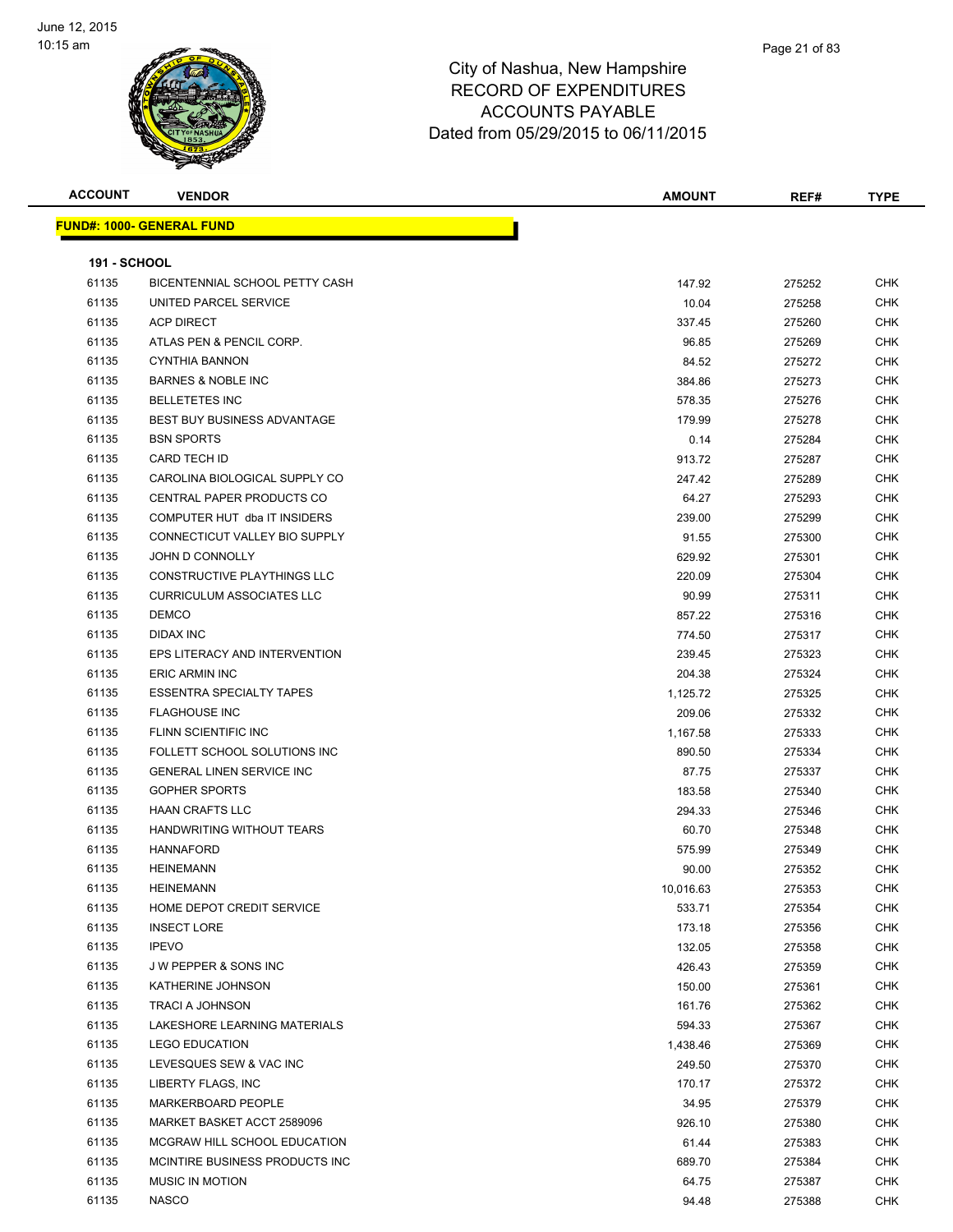

| <b>ACCOUNT</b>      | <b>VENDOR</b>                     |             | <b>AMOUNT</b> | REF#    | <b>TYPE</b> |  |  |
|---------------------|-----------------------------------|-------------|---------------|---------|-------------|--|--|
|                     | <u> FUND#: 1000- GENERAL FUND</u> |             |               |         |             |  |  |
|                     |                                   |             |               |         |             |  |  |
| <b>191 - SCHOOL</b> |                                   |             |               |         |             |  |  |
| 61135               | <b>NELSON PIANO SERVICE</b>       |             | 210.00        | 275393  | CHK         |  |  |
| 61135               | NORTH CENTER FOOD SERVICE         |             | 444.76        | 275398  | CHK         |  |  |
| 61135               | P J CURRIER LUMBER CO             |             | 511.00        | 275401  | <b>CHK</b>  |  |  |
| 61135               | PAXTON PATTERSON                  |             | 166.38        | 275405  | CHK         |  |  |
| 61135               | REALLY GOOD STUFF INC             |             | 46.51         | 275415  | CHK         |  |  |
| 61135               | SANE                              |             | 446.85        | 275419  | CHK         |  |  |
| 61135               | <b>SARGENT WELCH</b>              |             | 179.06        | 275421  | CHK         |  |  |
| 61135               | <b>SARGENT WELCH</b>              |             | 72.05         | 275422  | CHK         |  |  |
| 61135               | <b>SCANTRON CORP</b>              |             | 960.15        | 275423  | CHK         |  |  |
| 61135               | SCHOLASTIC INC                    |             | 132.00        | 275426  | <b>CHK</b>  |  |  |
| 61135               | <b>SCHOOL HEALTH CORP</b>         |             | 118.60        | 275427  | CHK         |  |  |
| 61135               | <b>SCHOOL SAVERS CORP</b>         |             | 116.90        | 275429  | CHK         |  |  |
| 61135               | <b>SCHOOL SPECIALTY</b>           |             | 1,659.01      | 275430  | CHK         |  |  |
| 61135               | SOCIAL STUDIES SCHOOL SERVICE     |             | 874.68        | 275438  | CHK         |  |  |
| 61135               | TIGER DIRECT INC.                 |             | 107.21        | 275442  | CHK         |  |  |
| 61135               | <b>TOWERS MOTOR PARTS CORP</b>    |             | 258.80        | 275443  | CHK         |  |  |
| 61135               | UNIVERSITY OF OREGON              |             | 6.00          | 275450  | CHK         |  |  |
| 61135               | US GAMES                          |             | 795.59        | 275451  | CHK         |  |  |
| 61135               | WB MASON CO INC                   |             | 2,127.28      | 275455  | CHK         |  |  |
| 61135               | <b>WEST MUSIC</b>                 |             | 49.95         | 275458  | CHK         |  |  |
| 61135               | WILLIAM V MACGILL & CO            |             | 98.00         | 275459  | CHK         |  |  |
| 61135               | WOODWIND & BRASSWIND              |             | 695.99        | 275461  | <b>CHK</b>  |  |  |
| 61142               | KATHY PAETZOLD                    |             | 64.98         | 275402  | CHK         |  |  |
| 61142               | PATTERSON MEDICAL SUPPLY INC      |             | 190.50        | 275404  | <b>CHK</b>  |  |  |
| 61142               | <b>SCHOOL HEALTH CORP</b>         |             | 225.69        | 275427  | <b>CHK</b>  |  |  |
| 61142               | SCHOOL NURSE SUPPLY INC           |             | 422.97        | 275428  | CHK         |  |  |
| 61142               | WILLIAM V MACGILL & CO            |             | 470.02        | 275459  | <b>CHK</b>  |  |  |
| 61299               | <b>FASTENAL CO</b>                |             | 83.06         | 274631  | CHK         |  |  |
| 61299               | HOME DEPOT CREDIT SERVICES        |             | 83.77         | 274660  | CHK         |  |  |
| 61299               | NASHUA WALLPAPER & PAINT CO       |             | 66.00         | 274711  | CHK         |  |  |
| 61299               | <b>DAVID PELLETIER</b>            |             | 128.85        | 274724  | <b>CHK</b>  |  |  |
| 61299               | WB MASON CO INC                   |             | 425.70        | 274771  | CHK         |  |  |
| 61299               | NASHUA SCHOOL DIST PETTY CSH      |             | 12.44         | 275255  | <b>CHK</b>  |  |  |
| 61299               | <b>BELLETETES INC</b>             |             | 131.73        | 275276  | CHK         |  |  |
| 61299               | <b>FASTENAL CO</b>                |             | 76.65         | 275329  | <b>CHK</b>  |  |  |
| 61299               | HOME DEPOT CREDIT SERVICES        |             | 300.37        | 275355  | <b>CHK</b>  |  |  |
| 61299               | NASHUA WALLPAPER & PAINT CO       |             | 257.78        | 275391  | <b>CHK</b>  |  |  |
| 61299               | CITIZENS BANK CREDIT CARD         | TRT BANNERS | 250.63        | 9201515 | ACH         |  |  |
| 61407               | M & M ELECTRICAL SUPPLY CO INC    |             | 3,034.67      | 274691  | CHK         |  |  |
| 61407               | ALARMAX DISTRIBUTORS INC          |             | 112.05        | 275262  | CHK         |  |  |
| 61407               | INTERSTATE BATTERY OF SOUTHERN    |             | 364.50        | 275357  | CHK         |  |  |
| 61414               | <b>HAJOCA CORPORATION</b>         |             | 528.48        | 274647  | CHK         |  |  |
| 61414               | F W WEBB CO                       |             | 6,485.88      | 275328  | CHK         |  |  |
| 61414               | <b>GRANITE GROUP</b>              |             | 857.96        | 275342  | CHK         |  |  |
| 61414               | <b>HAJOCA CORPORATION</b>         |             | 562.61        | 275347  | CHK         |  |  |
| 61421               | TRANE U.S. INC                    |             | 1,044.85      | 274763  | CHK         |  |  |
| 61421               | ARCSOURCE INC                     |             | 42.00         | 275266  | <b>CHK</b>  |  |  |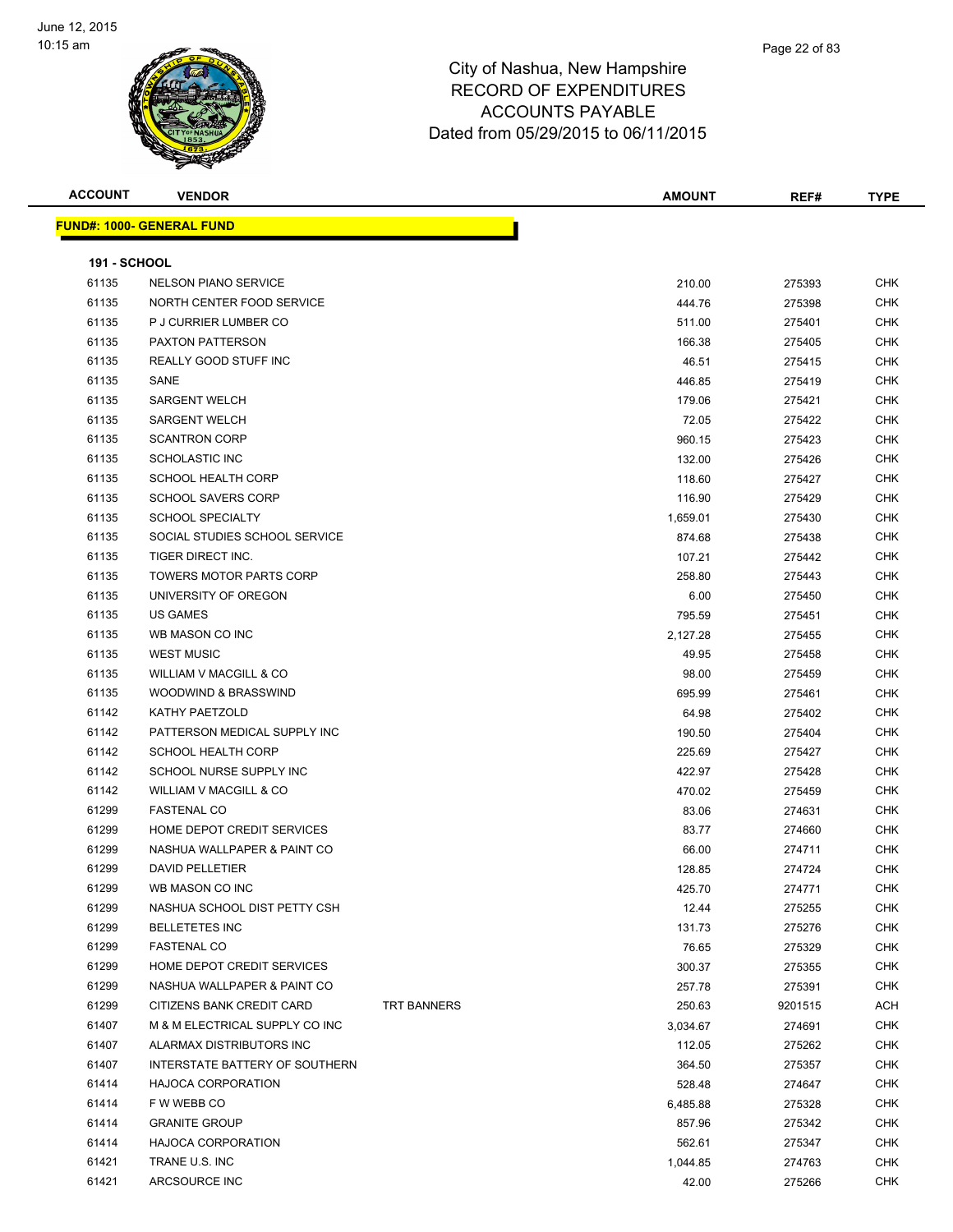

| <b>ACCOUNT</b>      | <b>VENDOR</b>                           | <b>AMOUNT</b> | REF#   | <b>TYPE</b> |  |  |  |
|---------------------|-----------------------------------------|---------------|--------|-------------|--|--|--|
|                     | <u> FUND#: 1000- GENERAL FUND</u>       |               |        |             |  |  |  |
|                     |                                         |               |        |             |  |  |  |
| <b>191 - SCHOOL</b> |                                         |               |        |             |  |  |  |
| 61421               | BEARINGS SPECIALTY CO INC               | 137.20        | 275275 | <b>CHK</b>  |  |  |  |
| 61421               | <b>GRAINGER</b>                         | 192.55        | 275341 | CHK         |  |  |  |
| 61428               | CENTRAL PAPER PRODUCTS CO               | 77.76         | 275293 | CHK         |  |  |  |
| 61428               | NATIONWIDE SALES & SERVICE              | 1,295.76      | 275392 | <b>CHK</b>  |  |  |  |
| 61599               | <b>CROSS-COUNTRY MAINT &amp; SUPPLY</b> | 276.48        | 274608 | CHK         |  |  |  |
| 61599               | <b>HOLLIS CONSTRUCTION INC.</b>         | 288.00        | 274657 | <b>CHK</b>  |  |  |  |
| 61599               | JOHN DEERE LANDSCAPES LLC               | 81.84         | 274670 | <b>CHK</b>  |  |  |  |
| 61599               | NASHUA OUTDOOR POWER EQUIPMENT          | 66.61         | 274710 | CHK         |  |  |  |
| 61599               | <b>BROX INDUSTRIES INC</b>              | 176.64        | 275283 | CHK         |  |  |  |
| 61599               | NASHUA OUTDOOR POWER EQUIPMENT          | 678.38        | 275390 | CHK         |  |  |  |
| 61607               | COMPUTER HUT dba IT INSIDERS            | 1,445.42      | 274613 | CHK         |  |  |  |
| 61607               | WB MASON CO INC                         | 243.77        | 274771 | CHK         |  |  |  |
| 61607               | APPLE INC                               | 138.00        | 275265 | CHK         |  |  |  |
| 61607               | COMPUTER HUT dba IT INSIDERS            | 15,346.38     | 275299 | <b>CHK</b>  |  |  |  |
| 61607               | <b>SCHOOL SPECIALTY</b>                 | 378.59        | 275430 | CHK         |  |  |  |
| 61607               | <b>SHOWMECABLES</b>                     | 247.18        | 275435 | CHK         |  |  |  |
| 61607               | ULINE                                   | 248.61        | 275447 | <b>CHK</b>  |  |  |  |
| 61607               | WB MASON CO INC                         | (15.98)       | 275455 | CHK         |  |  |  |
| 61650               | CANON SOLUTIONS AMERICA                 | 282.50        | 274605 | CHK         |  |  |  |
| 61650               | CANON SOLUTIONS AMERICA INC             | 822.50        | 275286 | CHK         |  |  |  |
| 61814               | <b>BARNES &amp; NOBLE INC</b>           | 301.03        | 274584 | CHK         |  |  |  |
| 61814               | <b>BARNES &amp; NOBLE INC</b>           | 294.62        | 275273 | <b>CHK</b>  |  |  |  |
| 61814               | DELANEY EDUCATIONAL ENT. INC.           | 2,580.18      | 275315 | <b>CHK</b>  |  |  |  |
| 61814               | FOLLETT SCHOOL SOLUTIONS INC            | 116.43        | 275335 | CHK         |  |  |  |
| 61814               | PERMA-BOUND                             | 9.10          | 275409 | CHK         |  |  |  |
| 61821               | FOLLETT SCHOOL SOLUTIONS INC            | 65.29         | 275335 | <b>CHK</b>  |  |  |  |
| 61875               | <b>BARNES &amp; NOBLE INC</b>           | 989.69        | 274584 | CHK         |  |  |  |
| 61875               | <b>DARCY BLAUVELT</b>                   | 96.07         | 274592 | <b>CHK</b>  |  |  |  |
| 61875               | FOLLETT SCHOOL SOLUTIONS INC            | 4,339.33      | 275334 | <b>CHK</b>  |  |  |  |
| 61875               | FOLLETT SCHOOL SOLUTIONS INC            | 3,618.74      | 275335 | CHK         |  |  |  |
| 61875               | <b>SCHOLASTIC INC</b>                   | 708.86        | 275424 | CHK         |  |  |  |
| 61875               | <b>SCHOLASTIC INC</b>                   | 831.26        | 275425 | CHK         |  |  |  |
| 61875               | SCHOLASTIC INC                          | 27.50         | 275426 | <b>CHK</b>  |  |  |  |
| 71221               | BEST BUY BUSINESS ADVANTAGE             | 6,293.00      | 274590 | <b>CHK</b>  |  |  |  |
| 71221               | COMPUTER HUT dba IT INSIDERS            | 2,771.40      | 274613 | <b>CHK</b>  |  |  |  |
| 71221               | COMPUTER HUT dba IT INSIDERS            | 699.56        | 275299 | <b>CHK</b>  |  |  |  |
| 71221               | <b>IPEVO</b>                            | 65.55         | 275358 | <b>CHK</b>  |  |  |  |
| 71228               | <b>IXL LEARNING INC</b>                 | 4,480.00      | 274666 | <b>CHK</b>  |  |  |  |
| 71228               | <b>CODEWORK INC</b>                     | 5,720.00      | 275298 | <b>CHK</b>  |  |  |  |
| 71228               | ENERGYCAP INC                           | 1,690.00      | 275322 | CHK         |  |  |  |
| 71228               | SHI INTERNATIONAL CORP                  | 7,100.00      | 275434 | CHK         |  |  |  |
| 71800               | <b>SCHOOL SPECIALTY</b>                 | 3,145.38      | 275430 | CHK         |  |  |  |
| 71800               | WORTHINGTON DIRECT INC                  | 54.53         | 275462 | CHK         |  |  |  |
| 71999               | <b>IPEVO</b>                            | 745.20        | 274665 | <b>CHK</b>  |  |  |  |
| 71999               | WB MASON CO INC                         | 2,163.00      | 274771 | CHK         |  |  |  |
| 71999               | COMPUTER HUT dba IT INSIDERS            | 159.60        | 275299 | CHK         |  |  |  |
| 71999               | COUSINS VIDEO INC                       | 40.27         | 275308 | CHK         |  |  |  |
| 71999               | <b>IPEVO</b>                            | 396.15        | 275358 | CHK         |  |  |  |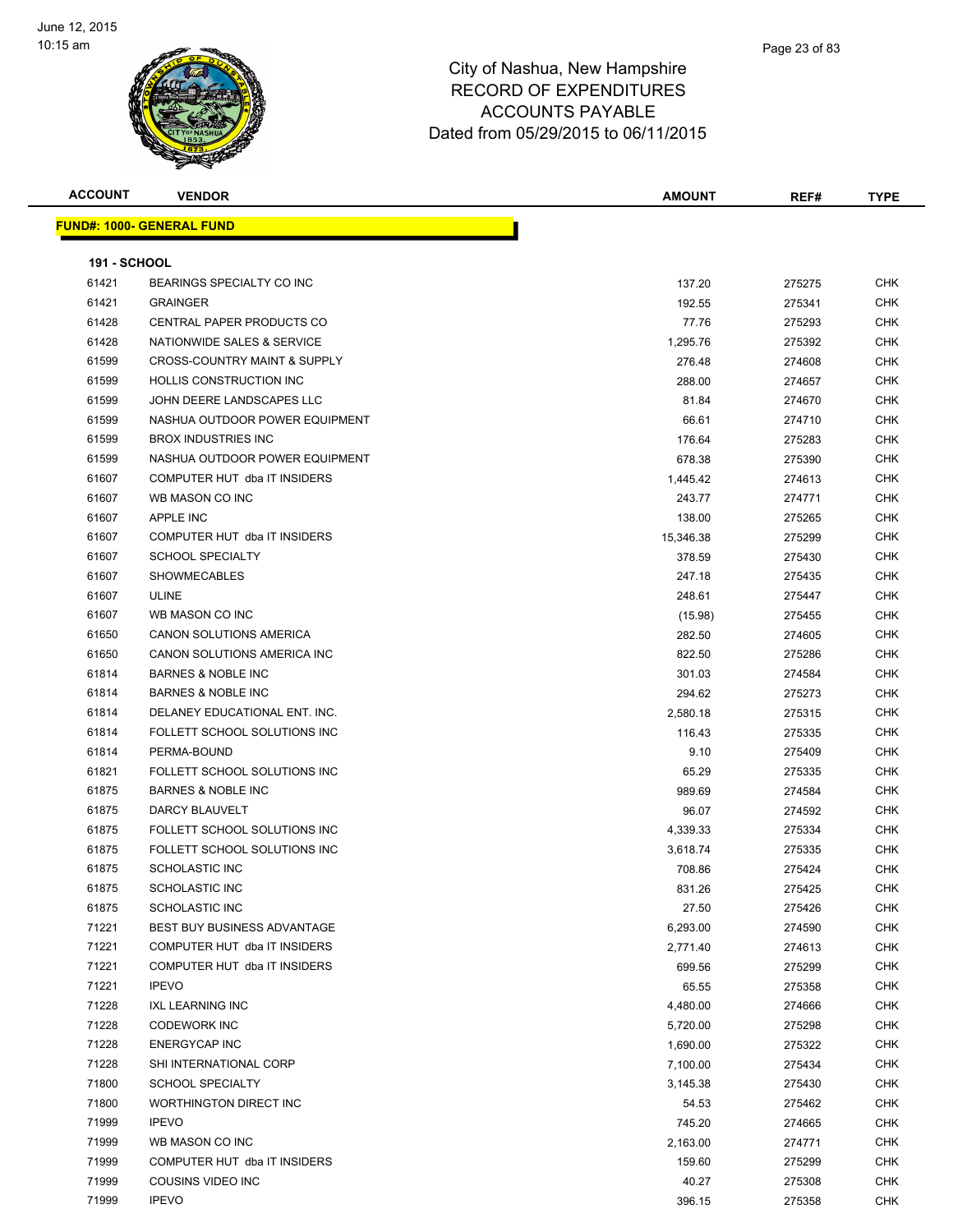

| <b>ACCOUNT</b>                   | <b>VENDOR</b>                                           |                      | <b>AMOUNT</b>      | REF#             | <b>TYPE</b>              |
|----------------------------------|---------------------------------------------------------|----------------------|--------------------|------------------|--------------------------|
| <b>FUND#: 1000- GENERAL FUND</b> |                                                         |                      |                    |                  |                          |
| <b>191 - SCHOOL</b>              |                                                         |                      |                    |                  |                          |
| 71999                            | PRO AV SYSTEMS INC                                      |                      | 3,395.00           | 275412           | <b>CHK</b>               |
| 71999                            | SWEETWATER SOUND INC                                    |                      | 341.82             | 275441           | <b>CHK</b>               |
| 71999                            | WB MASON CO INC                                         |                      | 522.74             | 275455           | <b>CHK</b>               |
| 71999                            | <b>WENGER CORP</b>                                      |                      | 514.00             | 275457           | <b>CHK</b>               |
| 71999                            | CITIZENS BANK CREDIT CARD                               | <b>SEARS ROEBUCK</b> | 629.97             | 9201515          | <b>ACH</b>               |
| <b>TOTAL 191 - SCHOOL</b>        |                                                         |                      | \$1,132,470.23     |                  |                          |
|                                  | <b>TOTAL FUND 1000 - GENERAL FUND</b>                   |                      | \$2,428,541.29     |                  |                          |
|                                  | <b>FUND#: 1001- GF-CAPITAL IMPROVEMENTS</b>             |                      |                    |                  |                          |
| 152 - FIRE-CAP IMP               |                                                         |                      |                    |                  |                          |
| 81100                            | AE MECHANICAL INC                                       |                      | 132.90             | 274878           | <b>CHK</b>               |
| 81100                            | AE MECHANICAL INC                                       |                      | 1,038.05           | 274878           | <b>CHK</b>               |
| <b>TOTAL 152 - FIRE-CAP IMP</b>  |                                                         |                      | \$1,170.95         |                  |                          |
|                                  |                                                         |                      |                    |                  |                          |
| 161 - STREETS-CAP IMP            |                                                         |                      |                    |                  |                          |
| 81100                            | <b>BELLETETES INC</b>                                   |                      | 33.70              | 274888           | <b>CHK</b>               |
| 81100                            | A H HARRIS & SONS INC                                   |                      | 534.79             | 275090           | <b>CHK</b>               |
| 81100                            | A H HARRIS & SONS INC                                   |                      | 3,734.84           | 275090           | <b>CHK</b>               |
| 81100                            | <b>BELLETETES INC</b>                                   |                      | 516.27             | 274888           | <b>CHK</b>               |
| 81100<br>81100                   | GRANITE STATE CONCRETE CO INC                           |                      | 8,865.00<br>652.79 | 274913           | <b>CHK</b><br><b>CHK</b> |
| 81100                            | UNITED RENTALS (NORTH AMERICA)<br>A H HARRIS & SONS INC |                      |                    | 275004           | <b>CHK</b>               |
| 81100                            | <b>BROX INDUSTRIES INC</b>                              |                      | 3,174.19           | 275090           |                          |
| 81100                            | F W WEBB CO                                             |                      | 402.78<br>10.62    | 275111<br>275140 | <b>CHK</b><br><b>CHK</b> |
|                                  | <b>TOTAL 161 - STREETS-CAP IMP</b>                      |                      | \$17,924.98        |                  |                          |
|                                  |                                                         |                      |                    |                  |                          |
| <b>191 - SCHOOL</b>              |                                                         |                      |                    |                  |                          |
| 81100                            | <b>GALE ASSOCIATES INC</b>                              |                      | 1,500.00           | 274640           | <b>CHK</b>               |
| 81100                            | <b>NOBLIN &amp; ASSOCIATES</b>                          |                      | 4,016.25           | 274713           | <b>CHK</b>               |
| TOTAL 191 - SCHOOL               |                                                         |                      | \$5,516.25         |                  |                          |
|                                  | TOTAL FUND 1001 - GF-CAPITAL IMPROVEMENTS               |                      | \$24,612.18        |                  |                          |
|                                  |                                                         |                      |                    |                  |                          |
|                                  | <b>FUND#: 1010- GF-PRIOR YEAR ESCROWS/EXPENSES</b>      |                      |                    |                  |                          |
|                                  | <b>172 - COMMUNITY HEALTH-PRIOR YEAR</b>                |                      |                    |                  |                          |
| 61144                            | SMITH MEDICAL PARTNERS LLC                              |                      | 4,901.40           | 275224           | <b>CHK</b>               |
|                                  | <b>TOTAL 172 - COMMUNITY HEALTH-PRIOR YEAR</b>          |                      | \$4,901.40         |                  |                          |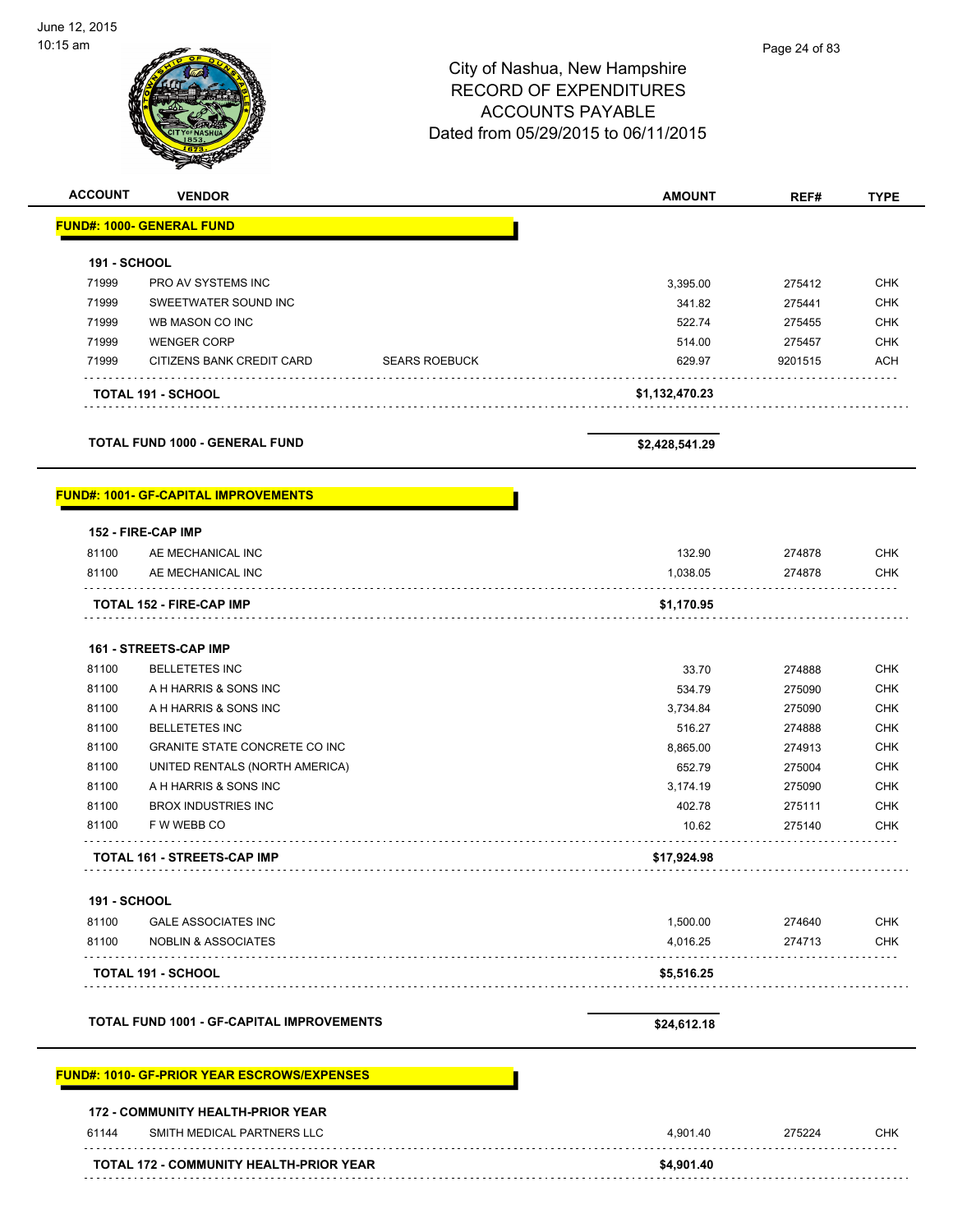

| <b>ACCOUNT</b> | <b>VENDOR</b>                                           | <b>AMOUNT</b> | REF#   | <b>TYPE</b> |
|----------------|---------------------------------------------------------|---------------|--------|-------------|
|                | <b>TOTAL FUND 1010 - GF-PRIOR YEAR ESCROWS/EXPENSES</b> | \$4,901.40    |        |             |
|                | <b>FUND#: 2100- FOOD SERVICES FUND</b>                  |               |        |             |
| 44503          | <b>MASHARI ALGHUNAIN</b>                                | 48.10         | 274578 | <b>CHK</b>  |
| 44503          | <b>CARLA REARDON</b>                                    | 28.25         | 274735 | <b>CHK</b>  |
| 54487          | AFFILIATED HVAC SERVICES LLC                            | 584.50        | 275261 | <b>CHK</b>  |
| 54487          | <b>BASSETT SERVICES CORPORATION</b>                     | 90.50         | 275274 | <b>CHK</b>  |
| 54487          | NH RESTAURANT EQUIPMENT SALES                           | 423.00        | 275396 | <b>CHK</b>  |
| 55307          | PAMELA CORREA                                           | 83.58         | 274614 | <b>CHK</b>  |
| 55307          | <b>KARYN LAWLESS</b>                                    | 77.84         | 274683 | <b>CHK</b>  |
| 55307          | PAULE RALPH                                             | 80.78         | 274731 | <b>CHK</b>  |
| 55307          | LISA BORDELEAU                                          | 96.74         | 275281 | <b>CHK</b>  |
| 55307          | <b>AMY CASSIDY</b>                                      | 15.96         | 275291 | <b>CHK</b>  |
| 55307          | <b>KAREN GUSTIN</b>                                     | 112.11        | 275345 | <b>CHK</b>  |
| 55307          | <b>ODETTE SLOSEK</b>                                    | 69.02         | 275437 | <b>CHK</b>  |
| 55400          | SNA LOCKBOX CREDENTIALING                               | 77.00         | 275256 | <b>CHK</b>  |
| 55600          | <b>ACE PRINTING CO</b>                                  | 420.00        | 275259 | <b>CHK</b>  |
| 61100          | WB MASON CO INC                                         | 399.57        | 275455 | <b>CHK</b>  |
| 61214          | M SAUNDERS INC                                          | 6,704.14      | 274692 | <b>CHK</b>  |
| 61214          | <b>GARELICK FARMS LYNN</b>                              | 36,095.13     | 275254 | <b>CHK</b>  |
| 61214          | TREASURER ST OF NH - SURPLUS D                          | 1,068.75      | 275257 | <b>CHK</b>  |
| 61214          | <b>BIMBO FOODS BAKERIES INC</b>                         | 3,878.20      | 275279 | <b>CHK</b>  |
| 61214          | <b>BOSTON PIE INC</b>                                   | 2,684.70      | 275282 | <b>CHK</b>  |
| 61214          | COCA COLA BOTTLING CO                                   | 2,363.05      | 275297 | <b>CHK</b>  |
| 61214          | COSTA FRUIT & PRODUCE CO INC                            | 27,130.05     | 275307 | <b>CHK</b>  |
| 61214          | GILLS PIZZA CO                                          | 4,088.95      | 275339 | <b>CHK</b>  |
| 61214          | <b>GREAT STATE BEVERAGES INC</b>                        | 301.45        | 275343 | <b>CHK</b>  |
| 61214          | <b>M SAUNDERS INC</b>                                   | 8,766.15      | 275376 | <b>CHK</b>  |
| 61214          | NEW ENGLAND ICE CREAM                                   | 901.10        | 275395 | <b>CHK</b>  |
| 61214          | PRO DOUGH COMPANY INC                                   | 605.75        | 275413 | <b>CHK</b>  |
| 61214          | <b>SAL'S PIZZA</b>                                      | 234.00        | 275418 | <b>CHK</b>  |
| 61299          | <b>AMY CASSIDY</b>                                      | 52.54         | 275291 | <b>CHK</b>  |
| 71221          | PCS REVENUE CONTROL SYSTEMS IN                          | 4,256.00      | 275406 | <b>CHK</b>  |
|                | <b>TOTAL FUND 2100 - FOOD SERVICES FUND</b>             | \$101,736.91  |        |             |

|       | <b>FUND#: 2207- ADULT ED/CONTINUING ED</b>      |          |        |            |
|-------|-------------------------------------------------|----------|--------|------------|
| 61135 | <b>JOSTENS INC</b>                              | 164.63   | 274674 | <b>CHK</b> |
| 61135 | UNIVERSITY CAP & GOWN INC                       | 500.50   | 275449 | <b>CHK</b> |
|       | <b>TOTAL FUND 2207 - ADULT ED/CONTINUING ED</b> |          |        |            |
|       |                                                 | \$665.13 |        |            |
|       | <b>FUND#: 2212- ATHLETICS REVENUE FUND</b>      |          |        |            |
| 61299 | <b>HUDSON TROPHY CO</b>                         | 900.00   | 274663 | <b>CHK</b> |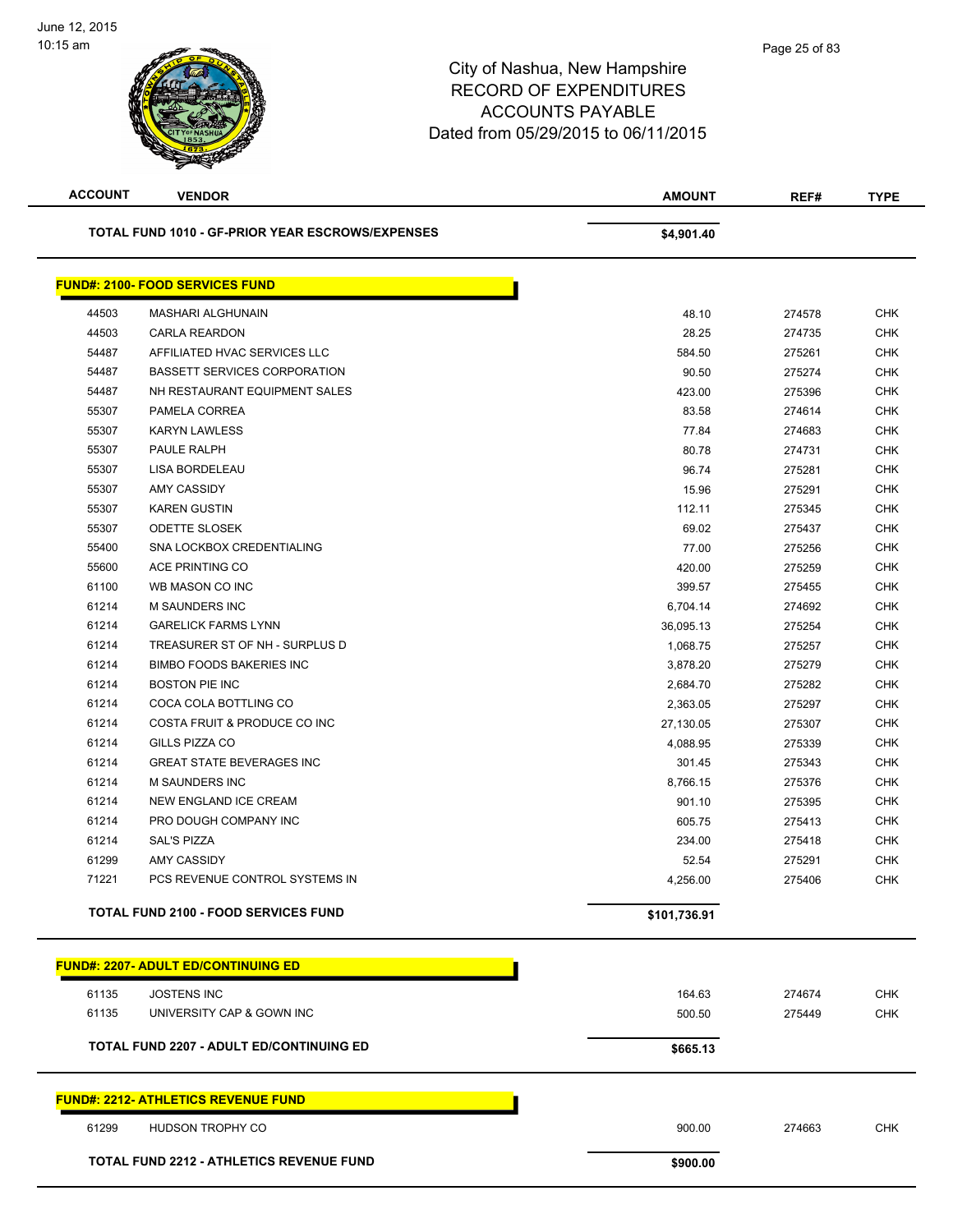

| <b>ACCOUNT</b> | <b>VENDOR</b>                                           | <b>AMOUNT</b> | REF#   | <b>TYPE</b> |
|----------------|---------------------------------------------------------|---------------|--------|-------------|
|                | <b>FUND#: 2222- AFTER SCHOOL PROGRAM</b>                |               |        |             |
| 61299          | AC MOORE INC                                            | 38.06         | 274572 | <b>CHK</b>  |
| 61299          | COSTA FRUIT & PRODUCE CO INC                            | 512.00        | 274615 | <b>CHK</b>  |
| 61299          | <b>GARELICK FARMS LYNN</b>                              | 141.07        | 274641 | <b>CHK</b>  |
| 61299          | MARKET BASKET ACCT 2589096                              | 293.91        | 274694 | <b>CHK</b>  |
| 61299          | <b>GARELICK FARMS LYNN</b>                              | 249.87        | 275254 | <b>CHK</b>  |
| 61299          | <b>M SAUNDERS INC</b>                                   | 99.85         | 275376 | <b>CHK</b>  |
|                |                                                         |               |        |             |
|                | <b>TOTAL FUND 2222 - AFTER SCHOOL PROGRAM</b>           | \$1,334.76    |        |             |
|                | <b>FUND#: 2257- SPECIAL ED LOCAL</b>                    |               |        |             |
| 44600          | <b>WILBERTO TORRES</b>                                  | 180.00        | 274762 | <b>CHK</b>  |
|                | <b>TOTAL FUND 2257 - SPECIAL ED LOCAL</b>               | \$180.00      |        |             |
|                |                                                         |               |        |             |
|                | <b>FUND#: 2501- PUBLIC HEALTH CLIENT FEES FUND</b>      |               |        |             |
| 55845          | TREASURER STATE OF NH                                   | 636.00        | 274870 | <b>CHK</b>  |
|                | <b>TOTAL FUND 2501 - PUBLIC HEALTH CLIENT FEES FUND</b> | \$636.00      |        |             |
|                | <b>FUND#: 2503- PARKS &amp; REC PROGRAMS FUND</b>       |               |        |             |
|                |                                                         |               |        |             |
| 44549          | DIMITRI NAZARENKO                                       | 100.00        | 274780 | <b>CHK</b>  |
| 44549          | VIJAI KUMAR KUPPUSWAMY                                  | 55.00         | 274784 | <b>CHK</b>  |
| 44549          | <b>KARIN O'DONNELL</b>                                  | 20.00         | 275469 | <b>CHK</b>  |
| 44549          | <b>KIMBERLY RICHARDS</b>                                | 180.00        | 275470 | <b>CHK</b>  |
| 44549          | <b>NAN MA</b>                                           | 90.00         | 275471 | <b>CHK</b>  |
| 44549          | NANCY LEHTO                                             | 55.00         | 275472 | <b>CHK</b>  |
| 44549          | PREETI SINHA                                            | 180.00        | 275473 | <b>CHK</b>  |
| 44549          | THUYVAN NGUYEN                                          | 60.00         | 275475 | <b>CHK</b>  |
| 61128          | <b>BSN SPORTS INC</b>                                   | 5,457.30      | 275112 | <b>CHK</b>  |
|                | <b>TOTAL FUND 2503 - PARKS &amp; REC PROGRAMS FUND</b>  | \$6,197.30    |        |             |
|                | <b>FUND#: 2504- HOLMAN STADIUM EVENTS FUND</b>          |               |        |             |
|                |                                                         |               |        |             |
| 55699          | <b>CHELSEA MURFITT</b>                                  | 338.67        | 274779 | <b>CHK</b>  |
|                | <b>TOTAL FUND 2504 - HOLMAN STADIUM EVENTS FUND</b>     | \$338.67      |        |             |
|                | <b>FUND#: 2505- GOVT &amp; EDUCATION CHANNELS FUND</b>  |               |        |             |
|                |                                                         |               |        |             |
| 53432          | <b>DONNA GRAHAM</b>                                     | 25.00         | 275150 | <b>CHK</b>  |
| 53470          | <b>JOHN C FRANZINI</b>                                  | 145.00        | 275144 | <b>CHK</b>  |
| 53470          | MIKE JEYNES                                             | 250.00        | 275172 | <b>CHK</b>  |
| 53470          | PATRICK MALONE                                          | 50.00         | 275182 | <b>CHK</b>  |
| 53470          | <b>JIM MCLEAN</b>                                       | 420.00        | 275187 | <b>CHK</b>  |
| 53470          | TIM O'NEIL                                              | 520.00        | 275205 | <b>CHK</b>  |
| 53470          | TEN SIX SIX MEDIA                                       | 145.00        | 275231 | <b>CHK</b>  |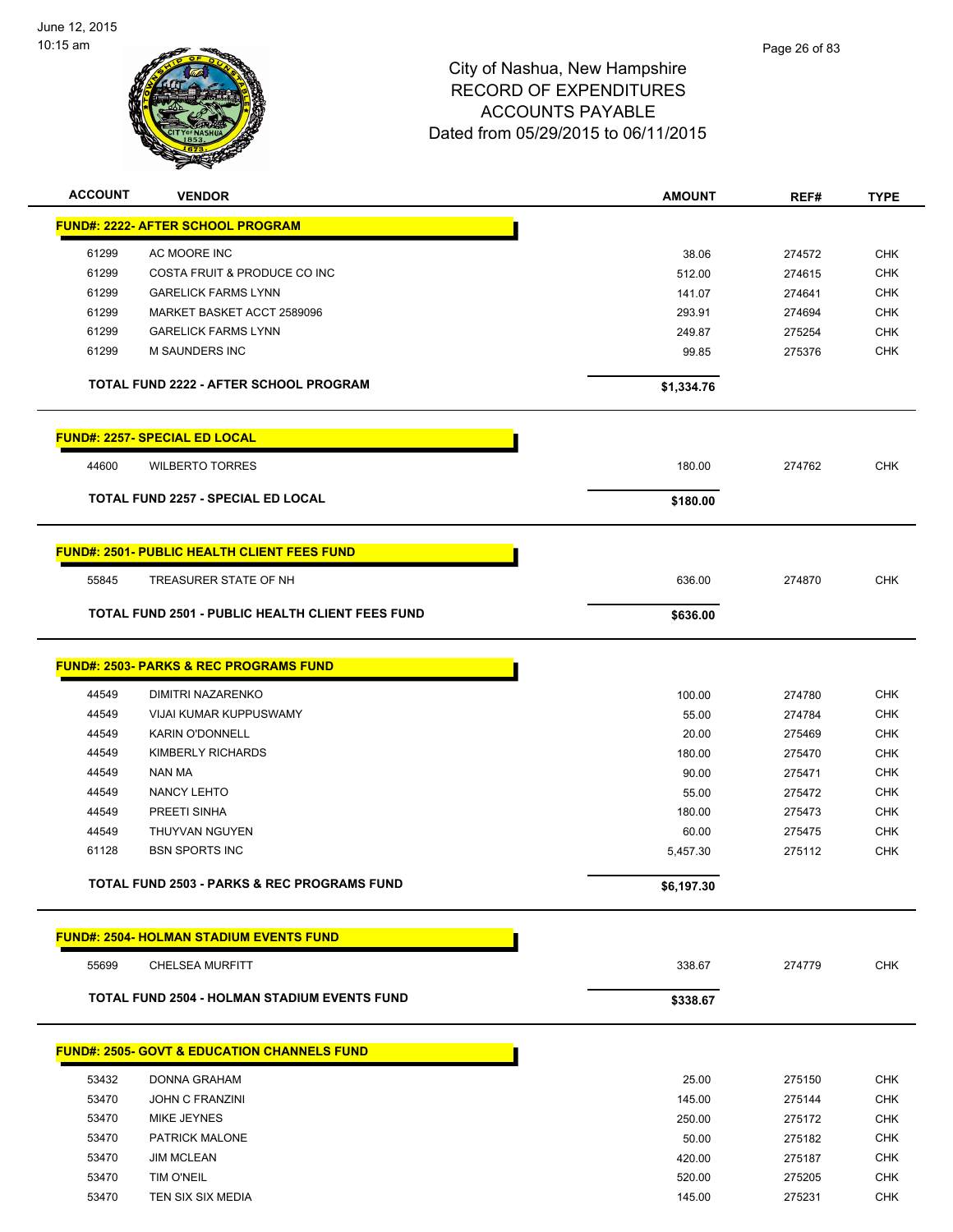

| <b>ACCOUNT</b> | <b>VENDOR</b>                                                | <b>AMOUNT</b> | REF#    | <b>TYPE</b> |
|----------------|--------------------------------------------------------------|---------------|---------|-------------|
|                | <b>FUND#: 2505- GOVT &amp; EDUCATION CHANNELS FUND</b>       |               |         |             |
| 53470          | <b>FRANK J WALLENT</b>                                       | 225.00        | 275243  | <b>CHK</b>  |
| 54141          | PENNICHUCK WATER WORKS INC                                   | 22.65         | 275080  | <b>CHK</b>  |
| 55699          | COMCAST CABLE COMMUNICATIONS I                               | 10.39         | 275071  | <b>CHK</b>  |
|                | <b>TOTAL FUND 2505 - GOVT &amp; EDUCATION CHANNELS FUND</b>  | \$1,813.04    |         |             |
|                | <b>FUND#: 2506- HUNT BLDG FACILITY RENTAL FUND</b>           |               |         |             |
| 54114          | LIBERTY UTILITIES - NH                                       | 99.77         | 275013  | <b>CHK</b>  |
| 54200          | ERICKSON CLEANING SERVICES LLC                               | 300.00        | 275139  | <b>CHK</b>  |
| 54280          | SOUTHERN NH PEST CONTROL                                     | 195.00        | 275226  | <b>CHK</b>  |
| 54487          | <b>NELSON PIANO SERVICE</b>                                  | 50.00         | 275202  | <b>CHK</b>  |
| 54487          | PROTECTION ONE ALARM MONTORING                               | 108.00        | 275210  | <b>CHK</b>  |
|                | TOTAL FUND 2506 - HUNT BLDG FACILITY RENTAL FUND             | \$752.77      |         |             |
|                | <b>FUND#: 3030- EMERGENCY MGMT GRANTS FUND</b>               |               |         |             |
| 68332          | <b>JUSTIN KATES</b>                                          | 150.44        | 275044  | <b>CHK</b>  |
|                | <b>TOTAL FUND 3030 - EMERGENCY MGMT GRANTS FUND</b>          | \$150.44      |         |             |
|                | <b>FUND#: 3050- POLICE GRANTS FUND</b>                       |               |         |             |
| 55400          | <b>KERRY BAXTER</b>                                          | 310.00        | 275032  | <b>CHK</b>  |
| 55400          | DANIEL MEDEROS                                               | 210.00        | 275049  | <b>CHK</b>  |
| 61110          | RILEYS SPORT SHOP INC                                        | 1,335.00      | 275213  | <b>CHK</b>  |
|                | <b>TOTAL FUND 3050 - POLICE GRANTS FUND</b>                  | \$1,855.00    |         |             |
|                | <b>FUND#: 3068- COMMUNITY SERVICES GRANTS FUND</b>           |               |         |             |
| 55300          | CITIZENS BANK CREDIT CARD<br><b>Atlanta Marriott Marquis</b> | 626.40        | 9201515 | ACH         |
| 55421          | NASHUA COMMUNITY COLLEGE                                     | 295.00        | 274861  | <b>CHK</b>  |
| 61100          | WB MASON CO INC                                              | 9.98          | 275007  | <b>CHK</b>  |
| 61917          | NASHUA COMMUNITY COLLEGE                                     | 725.00        | 274861  | <b>CHK</b>  |
|                | TOTAL FUND 3068 - COMMUNITY SERVICES GRANTS FUND             | \$1,656.38    |         |             |
|                |                                                              |               |         |             |
|                | <b>FUND#: 3070- COMMUNITY HEALTH GRANTS FUND</b>             |               |         |             |
| 54221          | STERICYCLE INC                                               | 88.72         | 275228  | <b>CHK</b>  |
| 55699          | ALEXANDER GRANOK MD                                          | 800.00        | 275155  | <b>CHK</b>  |
| 61250          | <b>MARKET BASKET</b>                                         | 1,000.00      | 275047  | <b>CHK</b>  |
| 61250          | <b>STUDIO MARK EMILE</b>                                     | 550.00        | 275230  | <b>CHK</b>  |
|                | TOTAL FUND 3070 - COMMUNITY HEALTH GRANTS FUND               | \$2,438.72    |         |             |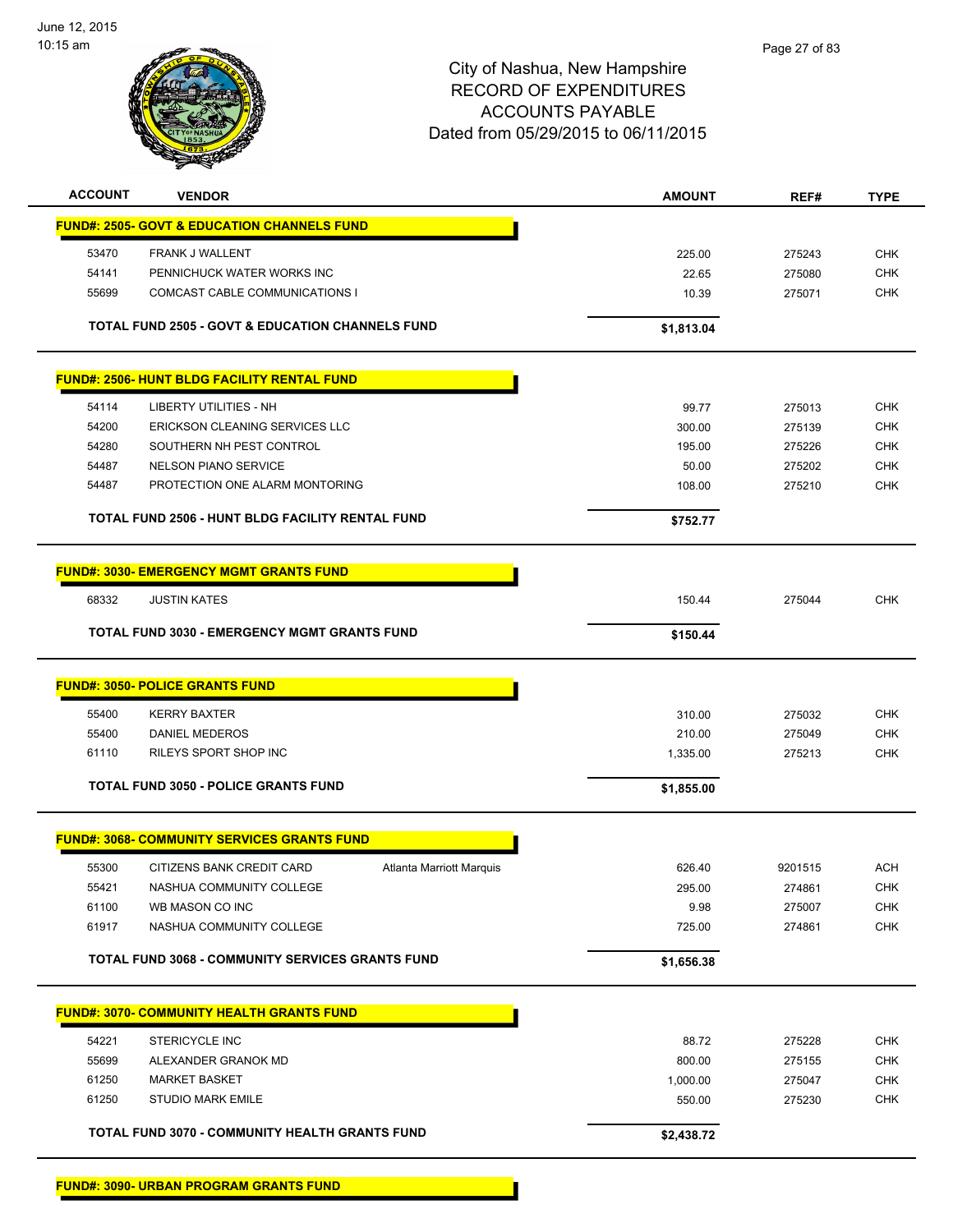

| <b>ACCOUNT</b> | <b>VENDOR</b>                                        | <b>AMOUNT</b> | REF#    | <b>TYPE</b> |
|----------------|------------------------------------------------------|---------------|---------|-------------|
|                | <b>FUND#: 3090- URBAN PROGRAM GRANTS FUND</b>        |               |         |             |
|                |                                                      |               |         |             |
| 55300          | DAVID SULLIVAN                                       | 236.90        | 275066  | <b>CHK</b>  |
| 55307          | SHAWNASEY MADISON                                    | 392.73        | 275064  | <b>CHK</b>  |
| 55307          | <b>ROBERT RICE</b>                                   | 153.53        | 275061  | <b>CHK</b>  |
| 55614          | HILLSBOROUGH COUNTY REGISTRY                         | 86.96         | 275163  | <b>CHK</b>  |
| 55614          | HILLSBOROUGH COUNTY REGISTRY                         | 97.96         | 275163  | <b>CHK</b>  |
| 61299          | EDUCATIONAL OUTFITTERS OF NH                         | 543.50        | 274906  | <b>CHK</b>  |
| 69010          | <b>SOLAR ILLUMINATIONS</b>                           | 835.13        | 274988  | <b>CHK</b>  |
| 69010          | NASHUA CHILDRENS HOME                                | 17,525.00     | 274838  | <b>CHK</b>  |
| 69025          | <b>GREATER NASHUA HABITAT</b>                        | 44,480.00     | 275156  | <b>CHK</b>  |
|                | TOTAL FUND 3090 - URBAN PROGRAM GRANTS FUND          | \$64,351.71   |         |             |
|                | <b>FUND#: 3100- ECONOMIC DEVELOPMENT GRANTS</b>      |               |         |             |
| 61299          | CITIZENS BANK CREDIT CARD<br>Fumfie.com              | 599.99        | 9201515 | ACH         |
|                | <b>TOTAL FUND 3100 - ECONOMIC DEVELOPMENT GRANTS</b> | \$599.99      |         |             |
|                |                                                      |               |         |             |
|                | <b>FUND#: 3120- TRANSIT GRANTS FUND</b>              |               |         |             |
| 54114          | <b>LIBERTY UTILITIES - NH</b>                        | 55.57         | 275077  | <b>CHK</b>  |
| 54141          | PENNICHUCK WATER WORKS INC                           | 83.03         | 275080  | <b>CHK</b>  |
| 54141          | PENNICHUCK WATER WORKS INC                           | 154.42        | 275080  | <b>CHK</b>  |
| 54141          | PENNICHUCK WATER WORKS INC                           | 66.34         | 274864  | <b>CHK</b>  |
| 54600          | AMBI CIRCUIT BOARD ELECTRONICS                       | 297.22        | 274881  | <b>CHK</b>  |
| 55109          | <b>FAIRPOINT COMMUNICATIONS</b>                      | 180.50        | 274851  | <b>CHK</b>  |
| 55109          | <b>FAIRPOINT COMMUNICATIONS</b>                      | 50.00         | 275073  | <b>CHK</b>  |
| 55400          | ADVANCE TRANSIT INC                                  | 35.00         | 275069  | <b>CHK</b>  |
| 55699          | <b>FIRST TRANSIT INC</b>                             | 125,539.54    | 275143  | <b>CHK</b>  |
| 55699          | PRINT FACTORY                                        | 90.00         | 275209  | <b>CHK</b>  |
| 55699          | <b>CINTAS UNIFORMS</b>                               | 45.96         | 274895  | <b>CHK</b>  |
| 55699          | <b>TYCO INTEGRATED SECURITY LLC</b>                  | 373.98        | 275002  | <b>CHK</b>  |
| 55699          | <b>CINTAS UNIFORMS</b>                               | 42.96         | 275121  | <b>CHK</b>  |
| 61299          | PETTY CASH                                           | 39.59         | 274840  | <b>CHK</b>  |
| 61299          | CENTRAL PAPER PRODUCTS CO                            | 345.45        | 274893  | <b>CHK</b>  |
| 61299          | DEPENDABLE LOCK SERVICE INC                          | 9.00          | 274902  | <b>CHK</b>  |
| 61709          | PETRO-CANADA AMERICA                                 | 1,276.14      | 274965  | <b>CHK</b>  |
| 61799          | <b>GILLIG LLC</b>                                    | 5,797.58      | 274912  | <b>CHK</b>  |
| 61799          | NAPA AUTO PARTS                                      | 311.76        | 274954  | <b>CHK</b>  |
| 61799          | <b>CAMEROTA TRUCK PARTS</b>                          | 370.00        | 275115  | <b>CHK</b>  |
| 61799          | <b>GILLIG LLC</b>                                    | 1,056.74      | 275148  | <b>CHK</b>  |
| 61799          | YANKEE TRUCK LLC                                     | 627.42        | 275246  | <b>CHK</b>  |
| 61799          | NAPA AUTO PARTS                                      | 185.63        | 274954  | <b>CHK</b>  |
| 61799          | <b>QUIRK GM PARTS DEPOT</b>                          | 572.17        | 274971  | <b>CHK</b>  |
| 61799          | YANKEE TRUCK LLC                                     | 33.44         | 275246  | CHK         |
| 61799          | MOLLY CORPORATION                                    | 49.05         | 274950  | <b>CHK</b>  |
| 61799          | NAPA AUTO PARTS                                      | 57.23         | 274954  | CHK         |
| 61799          | YANKEE TRUCK LLC                                     | 65.16         | 275246  | <b>CHK</b>  |
| 61799          | HOME DEPOT CREDIT SERVICE 3065                       | 126.04        | 274921  | <b>CHK</b>  |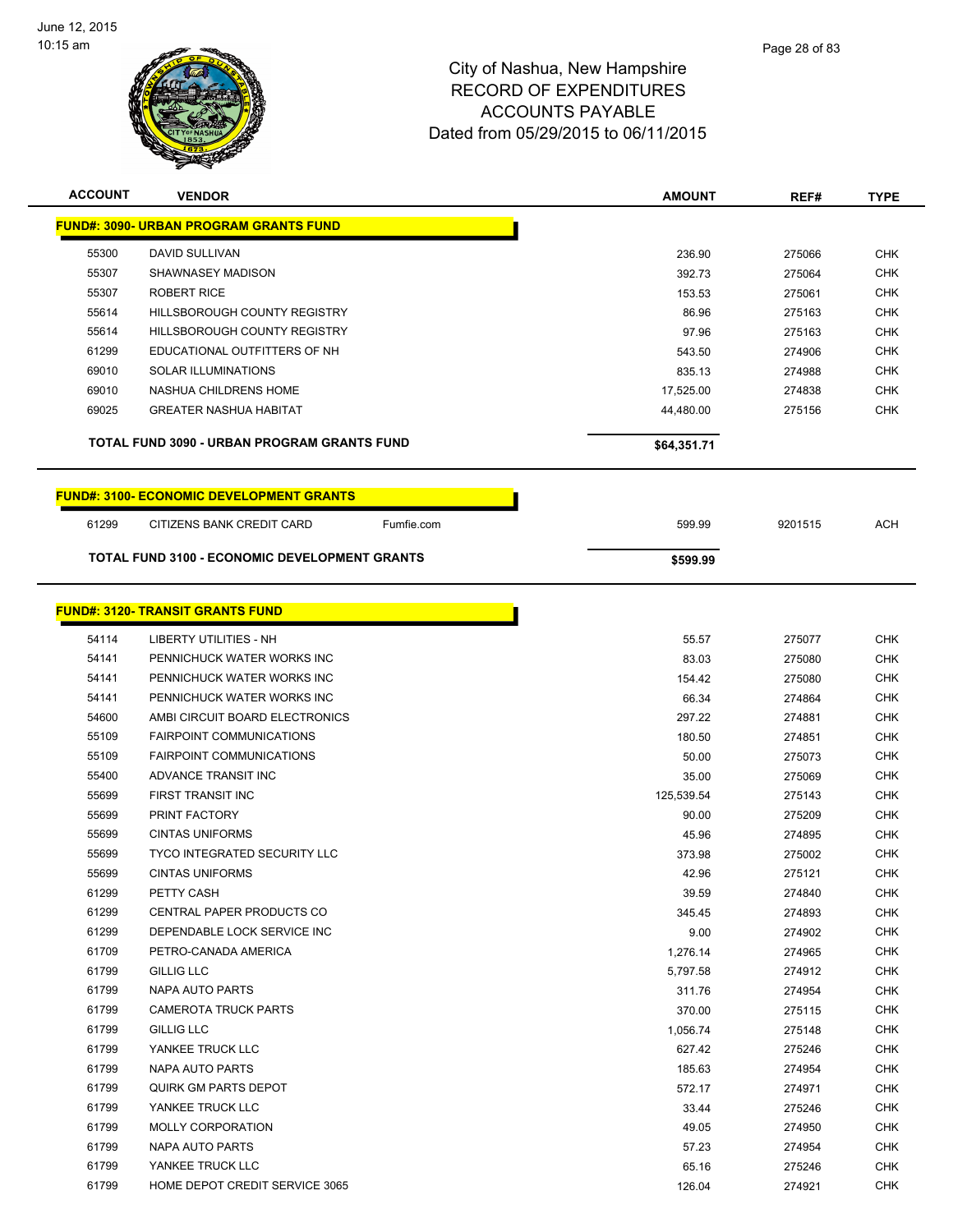

| <b>ACCOUNT</b> | <b>VENDOR</b>                           |                            | <b>AMOUNT</b> | REF#    | <b>TYPE</b> |
|----------------|-----------------------------------------|----------------------------|---------------|---------|-------------|
|                | <b>FUND#: 3120- TRANSIT GRANTS FUND</b> |                            |               |         |             |
| 61799          | NAPA AUTO PARTS                         |                            | 12.17         | 274954  | <b>CHK</b>  |
| 61799          | SNAP ON TOOLS                           |                            | 99.95         | 274987  | <b>CHK</b>  |
| 61799          | <b>AMAZON</b>                           |                            | 457.84        | 275070  | <b>CHK</b>  |
| 61799          | <b>FASTENAL CO</b>                      |                            | 30.24         | 275141  | <b>CHK</b>  |
| 61799          | <b>GRAINGER</b>                         |                            | 140.60        | 275151  | <b>CHK</b>  |
| 68240          | PETTY CASH                              |                            | 15.00         | 274840  | <b>CHK</b>  |
| 68240          | PURE WATERS OF NEW ENGLAND LLC          |                            | 31.50         | 275211  | <b>CHK</b>  |
|                | TOTAL FUND 3120 - TRANSIT GRANTS FUND   |                            | \$138,724.22  |         |             |
|                |                                         |                            |               |         |             |
|                | <b>FUND#: 3300- LIBRARY GRANTS FUND</b> |                            |               |         |             |
| 71221          | AMAZON                                  |                            | 64.90         | 275070  | <b>CHK</b>  |
|                | TOTAL FUND 3300 - LIBRARY GRANTS FUND   |                            | \$64.90       |         |             |
|                |                                         |                            |               |         |             |
|                | <b>FUND#: 3800- SCHOOL GRANTS FUND</b>  |                            |               |         |             |
| 53600          | <b>SERESC</b>                           |                            | 1,406.25      | 274748  | <b>CHK</b>  |
| 53600          | <b>SERESC</b>                           |                            | 1,808.66      | 274748  | <b>CHK</b>  |
| 53600          | <b>STEVE BLUNT</b>                      |                            | 200.00        | 275280  | <b>CHK</b>  |
| 53607          | <b>SERESC</b>                           |                            | 9,365.00      | 274748  | <b>CHK</b>  |
| 53607          | <b>BHLUE PUBLISHING LLC</b>             |                            | 2,129.00      | 274591  | <b>CHK</b>  |
| 53607          | <b>GAYLE R ESTERLY</b>                  |                            | 5,533.92      | 275326  | <b>CHK</b>  |
| 53607          | <b>MARK PROULX</b>                      |                            | 700.00        | 275414  | <b>CHK</b>  |
| 53607          | <b>BEVERLY TUFTS</b>                    |                            | 122.50        | 275445  | <b>CHK</b>  |
| 53628          | LYN WARD HEALY                          |                            | 600.00        | 275351  | <b>CHK</b>  |
| 53628          | <b>SERESC</b>                           |                            | 14,513.62     | 274748  | <b>CHK</b>  |
| 53628          | MARIAH CAMPBELL                         |                            | 200.00        | 274601  | <b>CHK</b>  |
| 53628          | <b>WHITNEY FREEMAN</b>                  |                            | 100.00        | 274636  | <b>CHK</b>  |
| 53628          | KATHERINE S GOLTSOV                     |                            | 50.00         | 274644  | <b>CHK</b>  |
| 53628          | <b>HOLLY LAVINE</b>                     |                            | 100.00        | 274682  | <b>CHK</b>  |
| 53628          | <b>BOOTHBY THERAPY SERVICES LLC</b>     |                            | 1,402.72      | 274593  | <b>CHK</b>  |
| 53628          | THE CARROLL CENTER FOR THE BLI          |                            | 6,656.25      | 274606  | <b>CHK</b>  |
| 53628          | <b>INTERIM HEALTH CARE</b>              |                            | 8,260.25      | 274664  | <b>CHK</b>  |
| 53628          | ONWARD HEALTHCARE                       |                            | 4,154.00      | 274717  | <b>CHK</b>  |
| 54807          | <b>FIRST CHURCH</b>                     |                            | 3,746.00      | 274633  | <b>CHK</b>  |
| 55200          | <b>EXCEL TESTING, LLC</b>               |                            | 1,600.00      | 275327  | <b>CHK</b>  |
| 55300          | <b>CORRINE KRYCKI</b>                   |                            | 179.13        | 274678  | <b>CHK</b>  |
| 55300          | CITIZENS BANK CREDIT CARD               | RADISSON HOTEL PLYMOUTH MA | 121.75        | 9201515 | ACH         |
| 55300          | CITIZENS BANK CREDIT CARD               | RADISSON HOTEL PLYMOUTH MA | 121.75        | 9201515 | ACH         |
| 55300          | CITIZENS BANK CREDIT CARD               | RADISSON HOTEL PLYMOUTH MA | (4.87)        | 9201515 | ACH         |
| 55300          | CITIZENS BANK CREDIT CARD               | RADISSON HOTEL PLYMOUTH MA | (4.87)        | 9201515 | ACH         |
| 55300          | DELESE HOVEY                            |                            | 386.98        | 274662  | <b>CHK</b>  |
| 55300          | <b>NHASP</b>                            |                            | 199.00        | 275397  | <b>CHK</b>  |
| 55300          | <b>BRENDA LEMON</b>                     |                            | 124.88        | 274688  | <b>CHK</b>  |
| 55300          | DAVID QUIMBY                            |                            | 73.61         | 274730  | <b>CHK</b>  |
| 55300          | MARY Q STEWART                          |                            | 270.00        | 274759  | <b>CHK</b>  |
| 55400          | ASCD                                    |                            | 519.00        | 274580  | <b>CHK</b>  |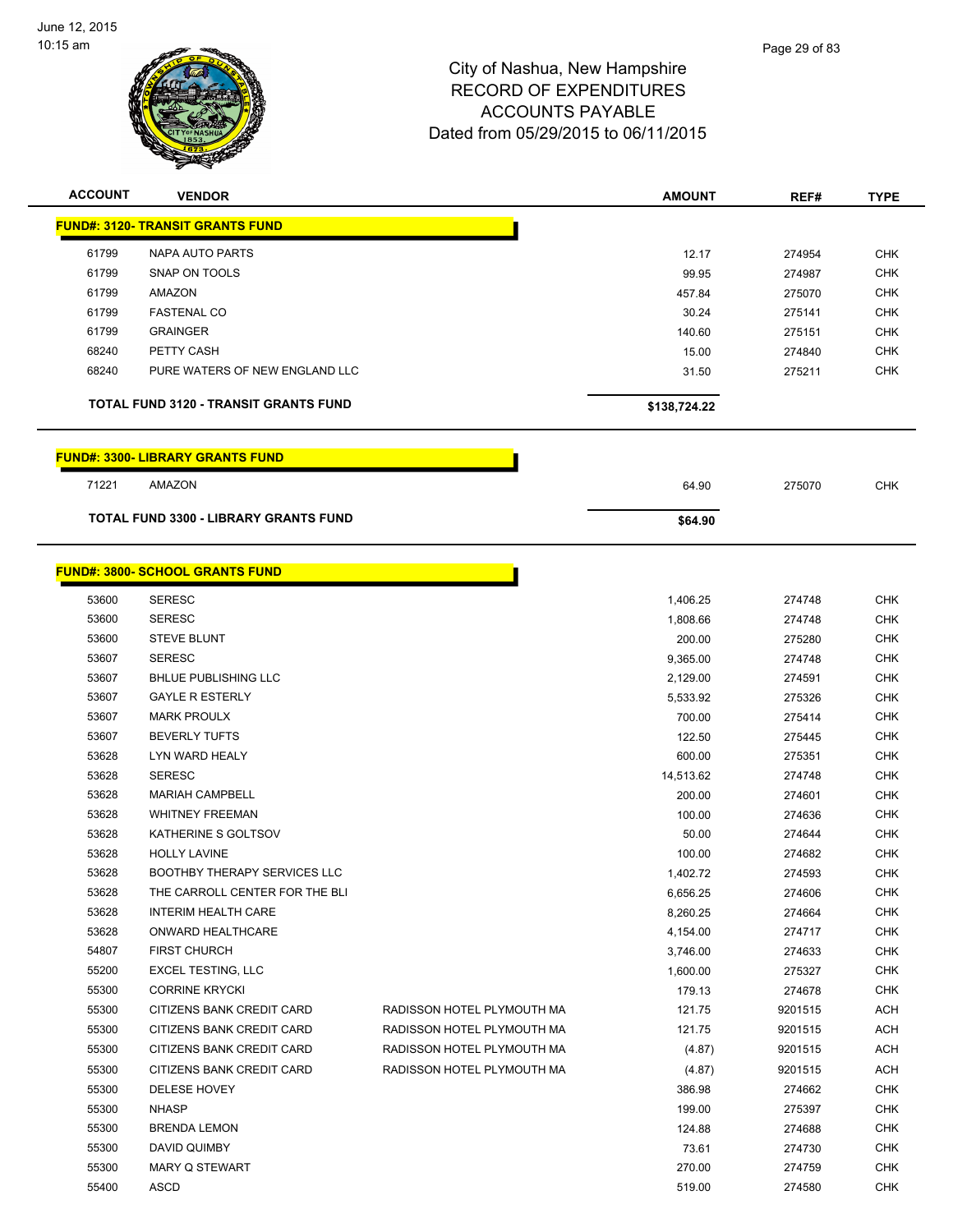

| <b>ACCOUNT</b> | <b>VENDOR</b>                               | <b>AMOUNT</b> | REF#   | <b>TYPE</b> |
|----------------|---------------------------------------------|---------------|--------|-------------|
|                | <b>FUND#: 3800- SCHOOL GRANTS FUND</b>      |               |        |             |
| 55400          | ASCD                                        | 459.00        | 275268 | <b>CHK</b>  |
| 55690          | <b>BRUSH HILL TOURS</b>                     | 1,100.00      | 274597 | CHK         |
| 55690          | FIRST STUDENT INC                           | 906.78        | 274634 | <b>CHK</b>  |
| 61135          | <b>BLANCA CHAVEZ</b>                        | 30.34         | 275294 | <b>CHK</b>  |
| 61135          | <b>LISA STEMPLER</b>                        | 62.16         | 275440 | <b>CHK</b>  |
| 61135          | <b>GIBSON'S BOOKSTORE</b>                   | 1,900.60      | 275338 | <b>CHK</b>  |
| 61299          | <b>MARGARET REYNOLDS</b>                    | 128.00        | 275417 | <b>CHK</b>  |
| 61299          | <b>MARGARET REYNOLDS</b>                    | 128.00        | 275417 | <b>CHK</b>  |
| 61299          | THE COPY SHOP                               | 780.00        | 275306 | <b>CHK</b>  |
| 61299          | CARTRIDGE WORLD NASHUA                      | 145.98        | 275290 | CHK         |
| 61299          | <b>JULIA MACINTOSH</b>                      | 16.30         | 274693 | <b>CHK</b>  |
| 61299          | LUCIE L CROWDER                             | 142.27        | 275310 | <b>CHK</b>  |
| 61299          | <b>JULIA MACINTOSH</b>                      | 143.81        | 275378 | <b>CHK</b>  |
| 61299          | BECKER'S SCHOOL SUPPLIES                    | 108.62        | 274586 | <b>CHK</b>  |
| 61299          | COMPUTER HUT dba IT INSIDERS                | 1,199.00      | 274613 | <b>CHK</b>  |
| 61299          | <b>NASCO</b>                                | 22.06         | 274709 | <b>CHK</b>  |
| 61299          | <b>SCHOOL SPECIALTY</b>                     | 511.28        | 274746 | <b>CHK</b>  |
| 61299          | <b>KORE DESIGN</b>                          | 172.04        | 275364 | <b>CHK</b>  |
| 61299          | <b>SCHOOL SPECIALTY</b>                     | 680.61        | 275430 | <b>CHK</b>  |
| 61875          | <b>SCHOLASTIC INC</b>                       | 180.00        | 274745 | <b>CHK</b>  |
| 61875          | CPI INC                                     | 2,838.00      | 274618 | <b>CHK</b>  |
| 61875          | <b>HEINEMANN</b>                            | 41,175.00     | 274654 | <b>CHK</b>  |
| 61875          | <b>HOUGHTON MIFFLIN HARCOURT PUB</b>        | 1,002.27      | 274661 | <b>CHK</b>  |
| 61875          | MCGRAW HILL SCHOOL EDUCATION                | 835.32        | 274700 | <b>CHK</b>  |
| 61875          | <b>HEINEMANN</b>                            | 14,941.50     | 275353 | <b>CHK</b>  |
| 61875          | MCGRAW HILL SCHOOL EDUCATION                | 15,183.57     | 275383 | <b>CHK</b>  |
| 61875          | PEARSON EDUCATION                           | 948.60        | 275407 | <b>CHK</b>  |
| 71221          | COMPUTER HUT dba IT INSIDERS                | 459.00        | 274613 | <b>CHK</b>  |
| 71228          | <b>NCS PEARSON</b>                          | 5,356.25      | 274712 | CHK         |
| 71999          | PHONAK, LLC                                 | 7,013.34      | 275410 | <b>CHK</b>  |
|                | <b>TOTAL FUND 3800 - SCHOOL GRANTS FUND</b> | \$163,204.23  |        |             |
|                |                                             |               |        |             |

#### **FUND#: 3810- FOOD SERVICE GRANTS FUND**

|       | <b>TOTAL FUND 3810 - FOOD SERVICE GRANTS FUND</b> | \$15,923.19 |        |            |
|-------|---------------------------------------------------|-------------|--------|------------|
| 61214 | M SAUNDERS INC                                    | 2.438.60    | 274692 | <b>CHK</b> |
| 61214 | M SAUNDERS INC                                    | 2.143.30    | 274692 | <b>CHK</b> |
| 61214 | M SAUNDERS INC                                    | 2.067.85    | 274692 | <b>CHK</b> |
| 61214 | M SAUNDERS INC                                    | 2,597.60    | 274692 | <b>CHK</b> |
| 61214 | <b>M SAUNDERS INC</b>                             | 1.759.15    | 274692 | <b>CHK</b> |
| 61214 | <b>M SAUNDERS INC</b>                             | 1.440.24    | 274692 | <b>CHK</b> |
| 61214 | <b>M SAUNDERS INC</b>                             | 1.752.10    | 274692 | <b>CHK</b> |
| 61214 | <b>M SAUNDERS INC</b>                             | 1,724.35    | 274692 | <b>CHK</b> |

Г

#### **FUND#: 4005- TRAFFIC VIOLATIONS FUND**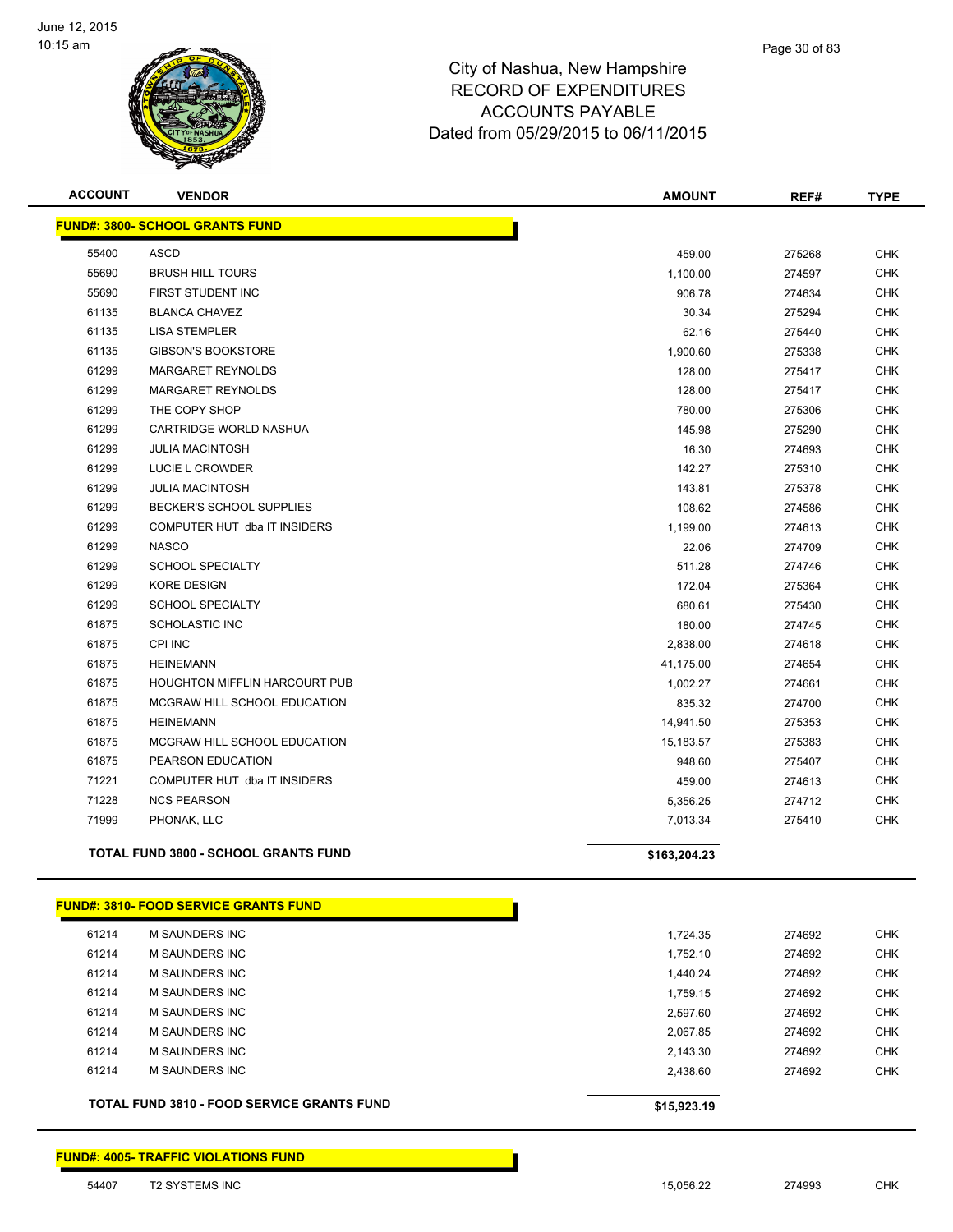

| <b>ACCOUNT</b> | <b>VENDOR</b>                                         | <b>AMOUNT</b> | REF#    | <b>TYPE</b> |
|----------------|-------------------------------------------------------|---------------|---------|-------------|
|                | <b>FUND#: 4005- TRAFFIC VIOLATIONS FUND</b>           |               |         |             |
| 55607          | MAILINGS UNLIMITED - MVR                              | 840.00        | 148829  | <b>ACH</b>  |
| 55699          | VERIZON WIRELESS-742016226                            | 192.62        | 274874  | <b>CHK</b>  |
| 61100          | PARTEK SOLUTIONS INC                                  | 4,007.35      | 274961  | <b>CHK</b>  |
|                |                                                       |               |         |             |
|                | <b>TOTAL FUND 4005 - TRAFFIC VIOLATIONS FUND</b>      | \$20,096.19   |         |             |
|                | <b>FUND#: 4020- POLICE DRUG ENFORCEMENT FUND</b>      |               |         |             |
| 55699          | <b>TRANSUNION RISK &amp; ALTERNATIVE</b>              | 110.00        | 275234  | <b>CHK</b>  |
|                | <b>TOTAL FUND 4020 - POLICE DRUG ENFORCEMENT FUND</b> | \$110.00      |         |             |
|                | <b>FUND#: 4025- DOJ DRUG FORFEITURE FUND</b>          |               |         |             |
| 55118          | VERIZON WIRELESS-785728687                            | 661.93        | 274872  | <b>CHK</b>  |
| 55400          | <b>CITIZENS BANK CREDIT CARD</b><br>American          | 293.20        | 9201515 | <b>ACH</b>  |
| 55699          | COMCAST CABLE COMMUNICATIONS I                        | 235.19        | 274849  | <b>CHK</b>  |
| 55699          | CITIZENS BANK CREDIT CARD<br>WM Ezpay                 | 50.00         | 9201515 | <b>ACH</b>  |
| 56347          | THE YOUTH COUNCIL                                     | 900.00        | 275232  | <b>CHK</b>  |
| 61799          | COUNTRYSIDE AUTOMOTIVE                                | 274.00        | 275126  | <b>CHK</b>  |
| 71221          | <b>DELL MARKETING LP</b>                              | 1,441.35      | 275130  | <b>CHK</b>  |
|                | TOTAL FUND 4025 - DOJ DRUG FORFEITURE FUND            | \$3,855.67    |         |             |
|                | <b>FUND#: 4032- PISTOL PERMIT FEES FUND</b>           |               |         |             |
| 55699          | <b>MARIKAS TAILOR SHOP</b>                            | 175.00        | 274942  | <b>CHK</b>  |
| 55699          | <b>MARIKAS TAILOR SHOP</b>                            | 120.00        | 275183  | <b>CHK</b>  |
|                | <b>TOTAL FUND 4032 - PISTOL PERMIT FEES FUND</b>      | \$295.00      |         |             |
|                | <b>FUND#: 4090- LIB-LOST/DAMAGED BOOK FINES</b>       |               |         |             |
| 54280          | SEE WORTHY AQUARIUMS LLC                              | 870.00        | 274984  | <b>CHK</b>  |
| 61807          | YALE UNIVERSITY                                       | 20.00         | 275009  | <b>CHK</b>  |
| 61807          | UNIVERSITY OF IOWA                                    | 15.00         | 275240  | <b>CHK</b>  |
| 61814          | AMAZON                                                | 16.93         | 275070  | <b>CHK</b>  |
| 61875          | <b>BAKER &amp; TAYLOR</b>                             | 157.96        | 274886  | <b>CHK</b>  |
| 61875          | <b>INGRAM LIBRARY SERVICES</b>                        | 10.32         | 274925  | <b>CHK</b>  |
| 61875          | <b>INGRAM LIBRARY SERVICES</b>                        | 90.15         | 275167  | <b>CHK</b>  |
|                | TOTAL FUND 4090 - LIB-LOST/DAMAGED BOOK FINES         | \$1,180.36    |         |             |
|                | FUND#: 5010- CAP PROJECTS-INFO TECHNOLOGY             |               |         |             |
| 81342          | PETTY CASH                                            | 43.06         | 274840  | <b>CHK</b>  |
|                | TOTAL FUND 5010 - CAP PROJECTS-INFO TECHNOLOGY        | \$43.06       |         |             |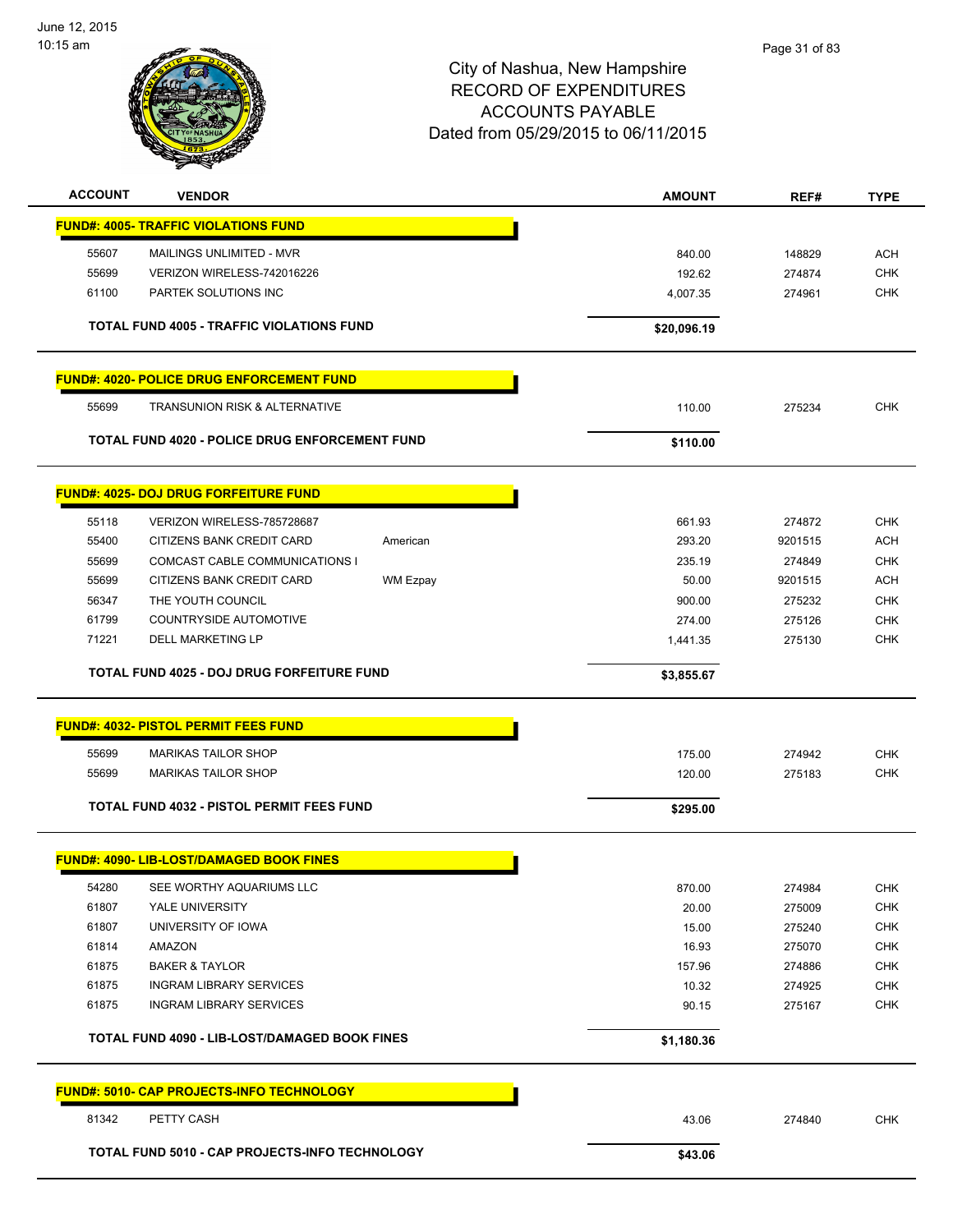

| <b>ACCOUNT</b> | <b>VENDOR</b>                                    |           | <b>AMOUNT</b> | REF#    | <b>TYPE</b> |
|----------------|--------------------------------------------------|-----------|---------------|---------|-------------|
|                | <b>FUND#: 5050- CAPITAL PROJ-COMMUNICATIONS</b>  |           |               |         |             |
| 55421          | CITIZENS BANK CREDIT CARD                        | Southwest | 379.99        | 9201515 | <b>ACH</b>  |
| 55421          | CITIZENS BANK CREDIT CARD                        | Southwest | 25.00         | 9201515 | <b>ACH</b>  |
| 81300          | AXIS BUSINESS SOLUTIONS                          |           | 6,064.76      | 275100  | <b>CHK</b>  |
|                |                                                  |           |               |         |             |
|                | TOTAL FUND 5050 - CAPITAL PROJ-COMMUNICATIONS    |           | \$6,469.75    |         |             |
|                | <b>FUND#: 5300- CAPITAL PROJECTS-PARKING</b>     |           |               |         |             |
| 81200          | LIGHTEC INC                                      |           | 2,858.17      | 275179  | <b>CHK</b>  |
| 81200          | LIGHTEC INC                                      |           | 2,858.14      | 275179  | <b>CHK</b>  |
|                |                                                  |           |               |         |             |
|                | TOTAL FUND 5300 - CAPITAL PROJECTS-PARKING       |           | \$5,716.31    |         |             |
|                | FUND#: 5700- CAP PROJECTS-BROAD ST PKWY          |           |               |         |             |
| 81700          | E D SWETT INC                                    |           | 232,321.12    | 275041  | <b>CHK</b>  |
| 81700          | E D SWETT INC                                    |           | 511,681.36    | 275041  | <b>CHK</b>  |
| 81700          | <b>EVERSOURCE</b>                                |           | 34.63         | 274850  | <b>CHK</b>  |
| 81700          | NASHUA MILLYARD ASSOC INC                        |           | 703.46        | 275198  | <b>CHK</b>  |
|                |                                                  |           |               |         |             |
|                | TOTAL FUND 5700 - CAP PROJECTS-BROAD ST PKWY     |           | \$744,740.57  |         |             |
|                | <b>FUND#: 5800- SCHOOL CAPITAL PROJECTS FUND</b> |           |               |         |             |
| 81200          | <b>HARRIMAN ASSOCIATES</b>                       |           | 5,300.14      | 274652  | <b>CHK</b>  |
| 81200          | HARVEY CONSTRUCTION CO                           |           | 211,817.60    | 274653  | <b>CHK</b>  |
| 81200          | PAGE STREET LEASING LLC                          |           | 190.00        | 274719  | <b>CHK</b>  |
| 81200          | <b>SMRT INC</b>                                  |           | 1,269.35      | 274752  | <b>CHK</b>  |
| 81200          | <b>AEGIS CONTAINER</b>                           |           | 2,521.65      | 274577  | <b>CHK</b>  |
| 81200          | <b>HARRIMAN ASSOCIATES</b>                       |           | 40,715.69     | 274652  | <b>CHK</b>  |
| 81200          | HARVEY CONSTRUCTION CO                           |           | 176,956.73    | 274653  | <b>CHK</b>  |
|                | TOTAL FUND 5800 - SCHOOL CAPITAL PROJECTS FUND   |           | \$438,771.16  |         |             |
|                |                                                  |           |               |         |             |
|                | <b>FUND#: 6000- SOLID WASTE FUND</b>             |           |               |         |             |
| 54100          | <b>EVERSOURCE</b>                                |           | 737.34        | 274850  | <b>CHK</b>  |
| 54141          | PENNICHUCK WATER WORKS INC                       |           | 231.16        | 275080  | <b>CHK</b>  |
| 54200          | BILLS WORLD CLASS CLEANING SER                   |           | 780.00        | 275108  | <b>CHK</b>  |
| 54280          | HOME DEPOT CREDIT SERVICE 3065                   |           | 28.87         | 274921  | CHK         |
| 54280          | <b>BELLETETES INC</b>                            |           | 258.95        | 275105  | <b>CHK</b>  |
| 54280          | <b>GRAINGER</b>                                  |           | 64.20         | 275151  | <b>CHK</b>  |
| 54280          | <b>GRAINGER</b>                                  |           | 59.20         | 275152  | CHK         |
| 54280          | HOME DEPOT CREDIT SERVICE 3065                   |           | 275.35        | 275164  | CHK         |
| 54600          | PETTY CASH                                       |           | 8.00          | 274840  | <b>CHK</b>  |
| 54600          | <b>CARPARTS OF NASHUA</b>                        |           | 162.18        | 274892  | CHK         |
| 54600          | MCNEILUS TRUCK & MANUFACTURING                   |           | 71.87         | 274946  | <b>CHK</b>  |
| 54600          | NORTHLAND INDUSTRIAL TRUCK CO                    |           | 6,803.43      | 274958  | <b>CHK</b>  |
| 54600          | SANEL AUTO PARTS CO                              |           | 306.40        | 274979  | <b>CHK</b>  |
| 54600          | SOUTHWORTH-MILTON INC                            |           | 1,705.40      | 274989  | <b>CHK</b>  |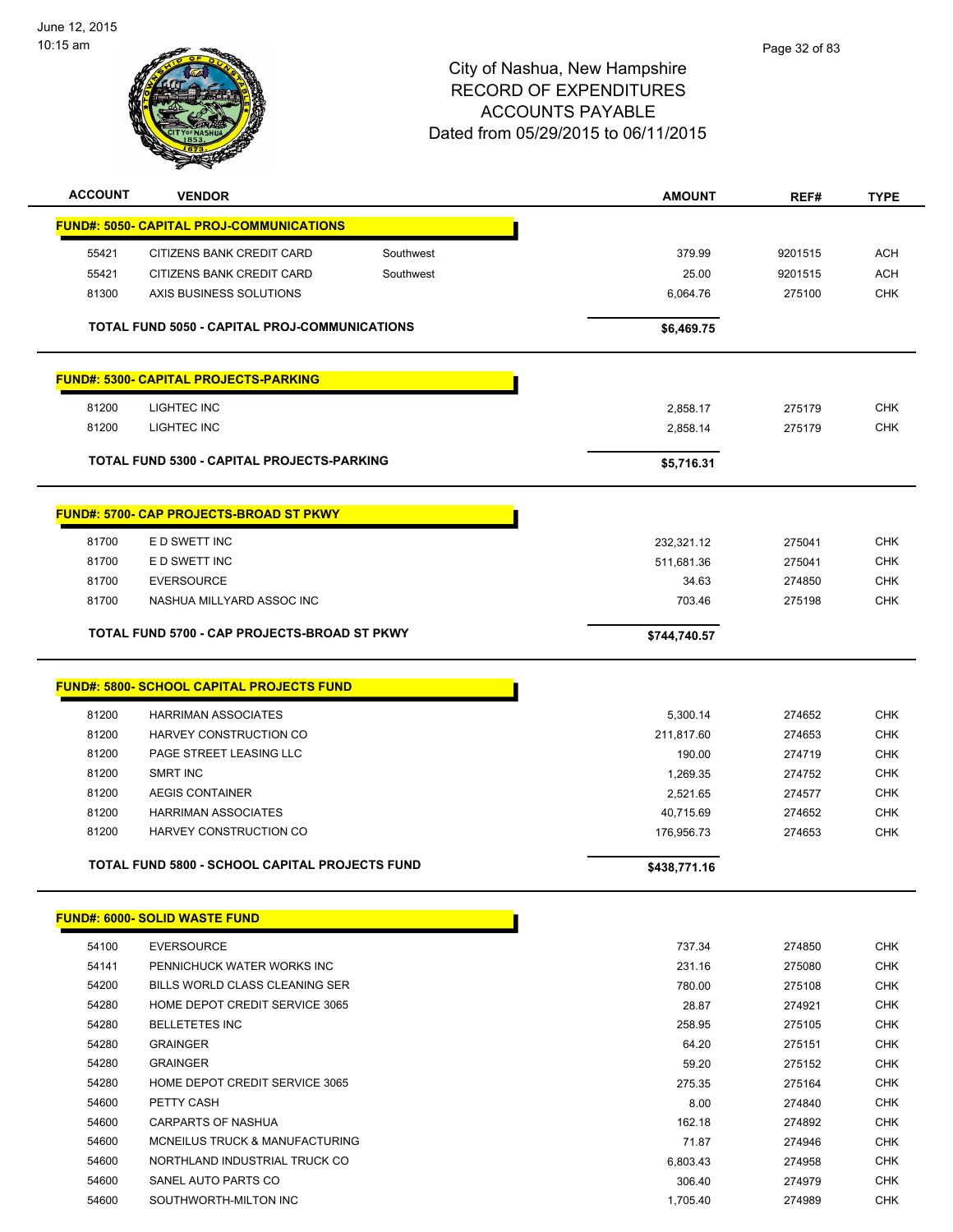

| <b>ACCOUNT</b> | <b>VENDOR</b>                             | <b>AMOUNT</b> | REF#   | <b>TYPE</b> |
|----------------|-------------------------------------------|---------------|--------|-------------|
|                | <b>FUND#: 6000- SOLID WASTE FUND</b>      |               |        |             |
| 54600          | <b>CARPARTS OF NASHUA</b>                 | 89.48         | 275116 | <b>CHK</b>  |
| 54600          | MCDEVITT TRUCKS INC                       | 253.33        | 275186 | <b>CHK</b>  |
| 54600          | <b>MCNEILUS TRUCK &amp; MANUFACTURING</b> | 7,660.73      | 275189 | <b>CHK</b>  |
| 54600          | <b>MILL METALS CORP</b>                   | 150.00        | 275193 | <b>CHK</b>  |
| 54600          | NAPA AUTO PARTS                           | 85.00         | 275195 | <b>CHK</b>  |
| 54600          | NAPA AUTO PARTS                           | 56.29         | 275196 | <b>CHK</b>  |
| 54600          | SANEL AUTO PARTS CO                       | 78.73         | 275217 | <b>CHK</b>  |
| 55109          | <b>COMCAST CABLE COMMUNICATIONS I</b>     | 112.68        | 274849 | <b>CHK</b>  |
| 55109          | PAETEC COMMUNICATIONS INC                 | 4.30          | 274863 | <b>CHK</b>  |
| 55421          | PETTY CASH                                | 20.00         | 274840 | <b>CHK</b>  |
| 55607          | UNITED PARCEL SERVICE                     | 3.62          | 274871 | <b>CHK</b>  |
| 55699          | AMHERST APPLIANCE REPAIR                  | 1,344.00      | 274883 | <b>CHK</b>  |
| 55699          | UNIVERSAL RECYCLING TECH                  | 2,818.69      | 275005 | <b>CHK</b>  |
| 55699          | <b>ACTION KING SERVICES</b>               | 250.00        | 275093 | <b>CHK</b>  |
| 61107          | UNIFIRST CORPORATION                      | 341.12        | 275003 | <b>CHK</b>  |
| 61107          | UNIFIRST CORPORATION                      | 169.01        | 275239 | <b>CHK</b>  |
| 61307          | SHATTUCK MALONE OIL CO                    | 17,998.58     | 274867 | <b>CHK</b>  |
| 61307          | SHATTUCK MALONE OIL CO                    | 229.62        | 275082 | <b>CHK</b>  |
| 61428          | NEW ENGLAND PAPER & SUPPLY                | 216.98        | 275203 | <b>CHK</b>  |
| 61560          | F W WEBB CO                               | 72.59         | 275140 | <b>CHK</b>  |
|                | <b>TOTAL FUND 6000 - SOLID WASTE FUND</b> | \$43,447.10   |        |             |

# **FUND#: 6200- WASTEWATER FUND**

| 44568 | <b>ERICH MUELLER</b>                | 9.00     | 274860 | <b>CHK</b> |
|-------|-------------------------------------|----------|--------|------------|
| 44597 | <b>HILLSBOROUGH COUNTY REGISTRY</b> | 167.59   | 275163 | <b>CHK</b> |
| 53107 | CHEMSERVE ENVIRONMENTAL ANALYS      | 1,002.68 | 274894 | <b>CHK</b> |
| 53107 | <b>EASTERN ANALYTICAL INC</b>       | 139.75   | 274905 | <b>CHK</b> |
| 53107 | CHEMSERVE ENVIRONMENTAL ANALYS      | 536.99   | 275119 | <b>CHK</b> |
| 54100 | <b>EVERSOURCE</b>                   | 458.34   | 274850 | <b>CHK</b> |
| 54114 | <b>LIBERTY UTILITIES - NH</b>       | 46.81    | 274857 | <b>CHK</b> |
| 54141 | PENNICHUCK WATER WORKS INC          | 3,605.03 | 274864 | <b>CHK</b> |
| 54141 | PENNICHUCK WATER WORKS INC          | 56.57    | 275080 | <b>CHK</b> |
| 54200 | ALL GREEN COMMERCIAL JANITORS       | 693.33   | 275095 | <b>CHK</b> |
| 54280 | PETTY CASH                          | 10.00    | 274840 | <b>CHK</b> |
| 54300 | ROBERT W CHAMPAGNE                  | 3,800.00 | 274976 | <b>CHK</b> |
| 54487 | <b>FASTENAL CO</b>                  | 313.19   | 274909 | <b>CHK</b> |
| 54487 | <b>HACH COMPANY</b>                 | 893.00   | 274915 | <b>CHK</b> |
| 54487 | <b>HAJOCA CORPORATION</b>           | 2,135.31 | 274916 | <b>CHK</b> |
| 54487 | <b>HIGHLAND POWER</b>               | 2,994.00 | 274919 | <b>CHK</b> |
| 54487 | HOME DEPOT CREDIT SERVICE 3065      | 25.92    | 274921 | <b>CHK</b> |
| 54487 | M & B MACHINING AND WELDING         | 84.00    | 274939 | <b>CHK</b> |
| 54487 | MCMASTER-CARR                       | 36.51    | 274945 | <b>CHK</b> |
| 54487 | PENTA CORP                          | 636.25   | 274962 | <b>CHK</b> |
| 54487 | PINE MOTOR PARTS                    | 34.34    | 274966 | <b>CHK</b> |
| 54487 | SANEL AUTO PARTS CO                 | 167.35   | 274981 | <b>CHK</b> |
| 54487 | <b>FEDEX</b>                        | 89.69    | 275074 | <b>CHK</b> |
| 54487 | F W WEBB CO                         | (98.20)  | 275140 | <b>CHK</b> |

n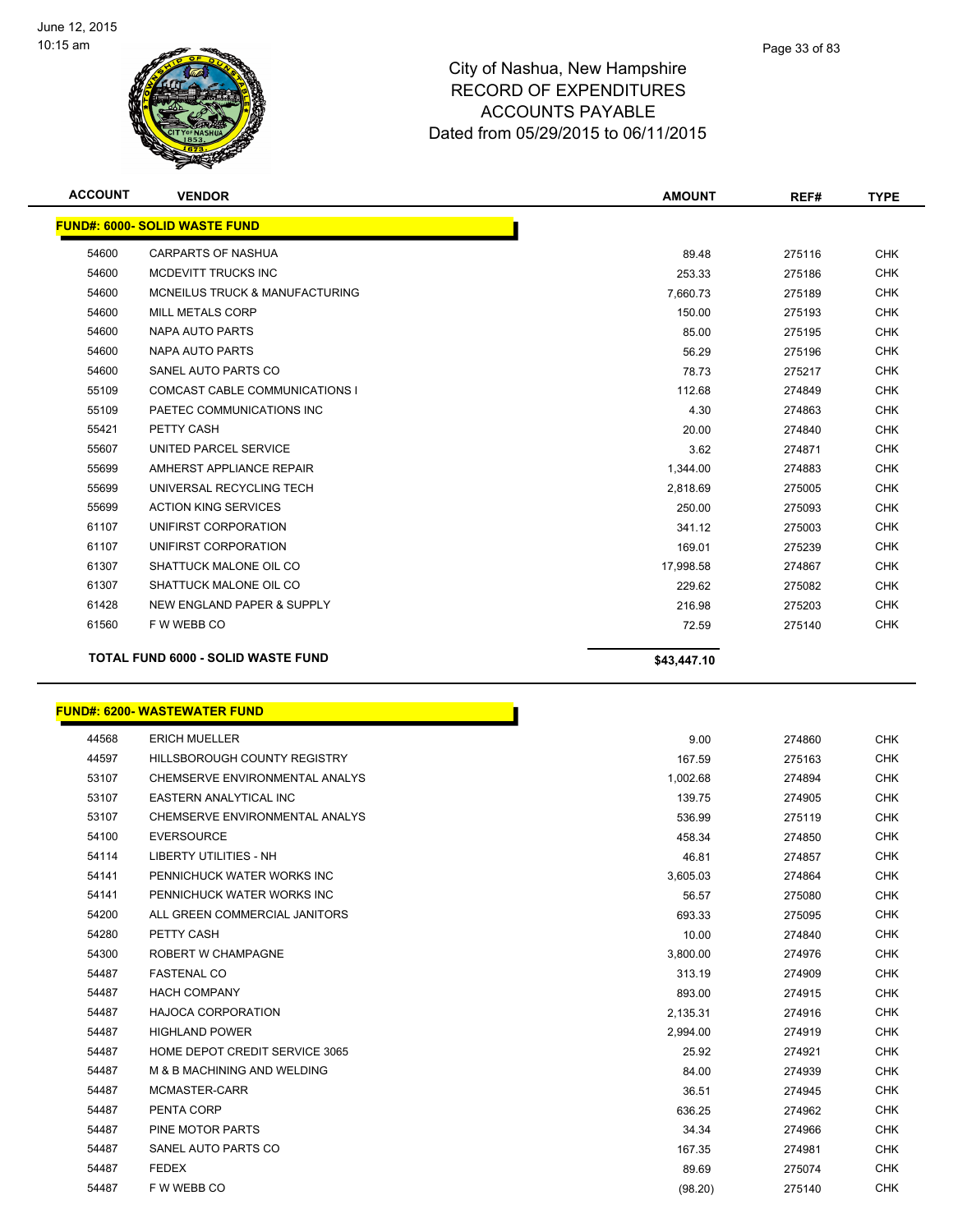

| <b>ACCOUNT</b> | <b>VENDOR</b>                            | <b>AMOUNT</b> | REF#   | <b>TYPE</b> |
|----------------|------------------------------------------|---------------|--------|-------------|
|                | <b>FUND#: 6200- WASTEWATER FUND</b>      |               |        |             |
| 54487          | <b>FASTENAL CO</b>                       | 37.11         | 275141 | <b>CHK</b>  |
| 54487          | <b>G H BERLIN WINDWARD</b>               | 654.45        | 275145 | <b>CHK</b>  |
| 54487          | <b>GRAINGER</b>                          | 4,053.35      | 275151 | <b>CHK</b>  |
| 54487          | <b>HAJOCA CORPORATION</b>                | 33.89         | 275159 | <b>CHK</b>  |
| 54487          | <b>HIGHLAND POWER</b>                    | 8,280.96      | 275162 | <b>CHK</b>  |
| 54487          | M & M ELECTRICAL SUPPLY CO INC           | 126.03        | 275180 | <b>CHK</b>  |
| 54600          | PETTY CASH                               | 29.99         | 274840 | <b>CHK</b>  |
| 54600          | <b>BEST FORD</b>                         | 105.95        | 275107 | <b>CHK</b>  |
| 54600          | <b>CARPARTS OF NASHUA</b>                | 601.85        | 275116 | <b>CHK</b>  |
| 54600          | CN WOOD CO INC                           | 9,000.00      | 275122 | <b>CHK</b>  |
| 54600          | D & R TOWING INC                         | 80.00         | 275128 | <b>CHK</b>  |
| 55109          | PAETEC COMMUNICATIONS INC                | 4.52          | 274863 | <b>CHK</b>  |
| 55109          | <b>FAIRPOINT COMMUNICATIONS</b>          | 76.94         | 275073 | <b>CHK</b>  |
| 55400          | <b>KENNETH LOWE</b>                      | 40.00         | 274835 | <b>CHK</b>  |
| 55400          | PETTY CASH                               | 36.00         | 275056 | <b>CHK</b>  |
| 55421          | TREASURER STATE OF NH                    | 100.00        | 275085 | <b>CHK</b>  |
| 55607          | PETTY CASH                               | 21.99         | 274840 | <b>CHK</b>  |
| 61100          | WB MASON CO INC                          | 460.36        | 275007 | <b>CHK</b>  |
| 61100          | <b>GRAINGER</b>                          | 39.15         | 275151 | <b>CHK</b>  |
| 61107          | UNIFIRST CORPORATION                     | 734.21        | 275003 | <b>CHK</b>  |
| 61107          | <b>VWR INTERNATIONAL</b>                 | 954.80        | 275006 | <b>CHK</b>  |
| 61149          | EMD MILLIPORE CORPORATION                | 835.20        | 274907 | <b>CHK</b>  |
| 61149          | <b>VWR INTERNATIONAL</b>                 | 1,233.09      | 275006 | <b>CHK</b>  |
| 61149          | <b>HACH COMPANY</b>                      | 814.00        | 275158 | <b>CHK</b>  |
| 61156          | <b>BASF CORP</b>                         | 8,465.75      | 274887 | <b>CHK</b>  |
| 61156          | <b>JCI JONES CHEMICALS INC</b>           | 4,323.74      | 275171 | <b>CHK</b>  |
| 61299          | MARSHALL SIGNS INC                       | 88.00         | 274943 | <b>CHK</b>  |
| 61299          | HOME DEPOT CREDIT SERVICE 3065           | 47.52         | 275164 | <b>CHK</b>  |
| 61300          | DENNIS K BURKE INC                       | 1,162.15      | 275134 | <b>CHK</b>  |
| 61307          | PETTY CASH                               | 15.00         | 274840 | <b>CHK</b>  |
| 71025          | <b>FASTENAL CO</b>                       | 49.99         | 275141 | <b>CHK</b>  |
| 81300          | <b>HAYES PUMPS INC</b>                   | 232,400.00    | 275160 | <b>CHK</b>  |
| 81700          | ROBERT W CHAMPAGNE                       | 13,491.00     | 275215 | <b>CHK</b>  |
|                | <b>TOTAL FUND 6200 - WASTEWATER FUND</b> | \$306,234.44  |        |             |

#### **FUND#: 6500- PROPERTY & CASUALTY FUND**

| 54267 | TREASURER STATE OF NH                   | 150.00    | 275084 | <b>CHK</b> |
|-------|-----------------------------------------|-----------|--------|------------|
| 54267 | STANLEY ELEVATOR CO INC                 | 4.414.54  | 275227 | <b>CHK</b> |
| 55307 | <b>ARLENE MALO</b>                      | 23.58     | 275031 | <b>CHK</b> |
| 55307 | <b>JENNIFER DESHAIES</b>                | 31.05     | 275037 | <b>CHK</b> |
| 55307 | ROSS DUGAS                              | 14.95     | 275039 | <b>CHK</b> |
| 59207 | ADVANCED FAMILY DENTISTRY               | 2.843.00  | 274798 | <b>CHK</b> |
| 59207 | APPLE NASHUA LLC                        | 402.00    | 274799 | <b>CHK</b> |
| 59207 | <b>BOSTON OUT PATIENT</b>               | 7.192.80  | 274800 | <b>CHK</b> |
| 59207 | <b>BOSTON SPORTS &amp; SHOULDER CTR</b> | 18.041.25 | 274801 | <b>CHK</b> |
| 59207 | CONCORD HOSPITAL                        | 553.00    | 274802 | <b>CHK</b> |
| 59207 | CULLENCOLLIMORE PLLC                    | 2.485.00  | 274803 | <b>CHK</b> |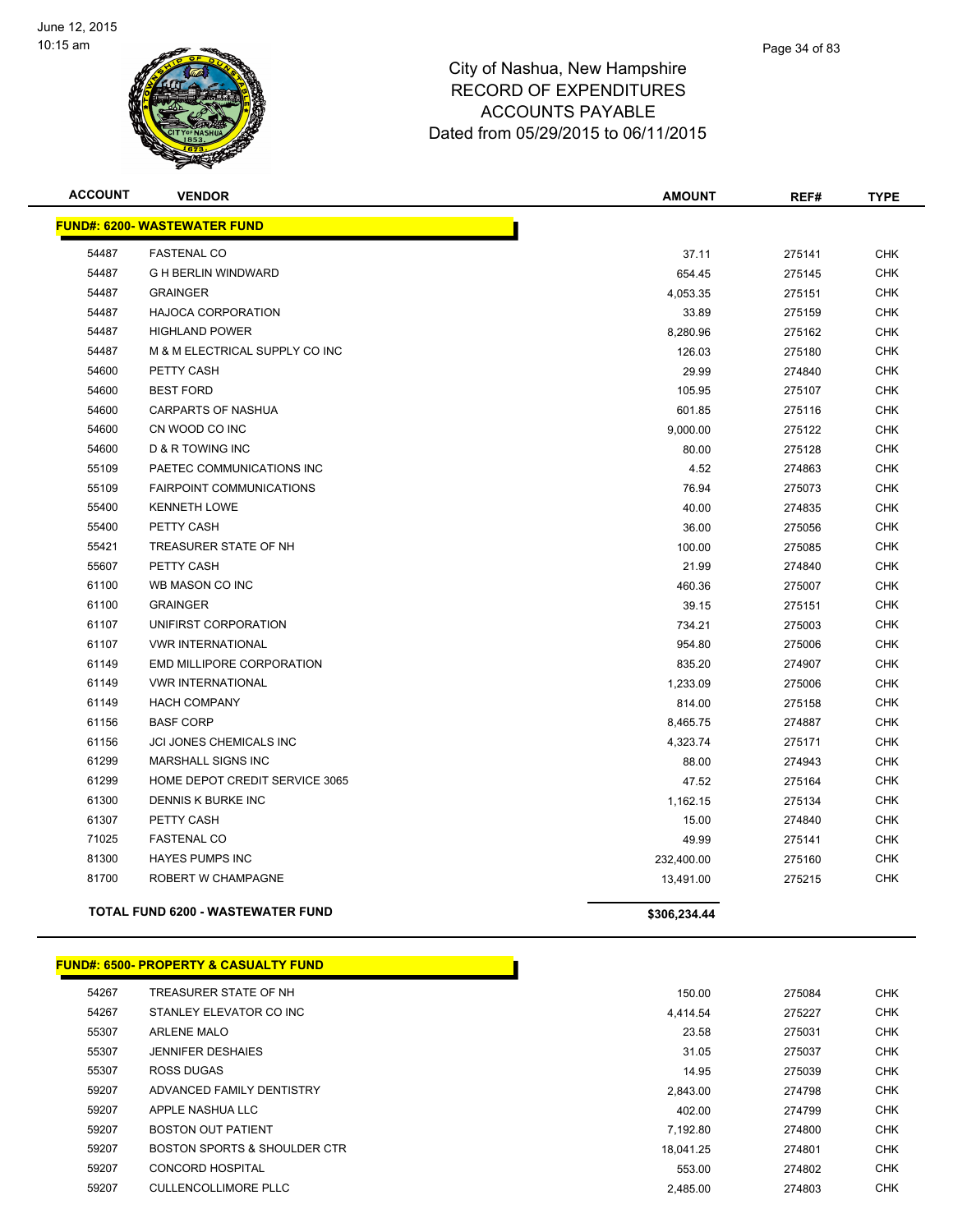

| <b>ACCOUNT</b> | <b>VENDOR</b>                                    | <b>AMOUNT</b> | REF#   | <b>TYPE</b> |
|----------------|--------------------------------------------------|---------------|--------|-------------|
|                | <b>FUND#: 6500- PROPERTY &amp; CASUALTY FUND</b> |               |        |             |
| 59207          | DARTMOUTH HITCHCOCK CLINIC                       | 1,901.00      | 274804 | <b>CHK</b>  |
| 59207          | DEVINE MILLIMET & BRANCH PA                      | 396.91        | 274805 | <b>CHK</b>  |
| 59207          | FOUR SEASONS ORTHOPEDIC CENTER                   | 5,119.60      | 274806 | <b>CHK</b>  |
| 59207          | INJURED WORKERS PHARMACY LLC                     | 308.82        | 274807 | <b>CHK</b>  |
| 59207          | <b>JODY STEWART</b>                              | 63.65         | 274808 | <b>CHK</b>  |
| 59207          | <b>KEVIN BRYAN</b>                               | 13,347.08     | 274809 | <b>CHK</b>  |
| 59207          | NASHUA AMBULATORY SURGICAL CTR                   | 5,136.60      | 274810 | <b>CHK</b>  |
| 59207          | NASHUA ANESTHESIA PARTNERS                       | 2,150.00      | 274811 | <b>CHK</b>  |
| 59207          | NASHUA RADIOLOGY PA                              | 40.00         | 274812 | <b>CHK</b>  |
| 59207          | OCCUPATIONAL HEALTH CTRS SOUTH                   | 159.38        | 274813 | <b>CHK</b>  |
| 59207          | ONE CALL MEDICAL INC                             | 1,934.00      | 274814 | <b>CHK</b>  |
| 59207          | ORTHOCARE MEDICAL EQUIPMENT LL                   | 60.00         | 274815 | <b>CHK</b>  |
| 59207          | PAIN SOLUTIONS PLLC                              | 200.00        | 274816 | <b>CHK</b>  |
| 59207          | PERFORMANCE REHAB INC                            | 1,235.00      | 274817 | <b>CHK</b>  |
| 59207          | SO NH REGIONAL MEDICAL CENTER                    | 4,392.02      | 274819 | <b>CHK</b>  |
| 59207          | ST JOSEPHS HOSPITAL                              | 1,571.10      | 274820 | <b>CHK</b>  |
| 59207          | STONERIVER PHARMACY SOLUTIONS                    | 541.51        | 274821 | <b>CHK</b>  |
| 59207          | TUFTS MEDICAL CENTER INC                         | 13,205.22     | 274822 | CHK         |
| 59207          | ANAESTHESIA ASSOC OF MASS                        | 1,456.00      | 275496 | <b>CHK</b>  |
| 59207          | APPLE NASHUA LLC                                 | 1,965.00      | 275497 | <b>CHK</b>  |
| 59207          | ASSOCIATED RADIOLOGISTS PA                       | 568.00        | 275498 | <b>CHK</b>  |
| 59207          | CATHOLIC MEDICAL CENTER                          | 637.00        | 275499 | <b>CHK</b>  |
| 59207          | <b>CPTE NASHUA</b>                               | 60.00         | 275500 | <b>CHK</b>  |
| 59207          | DARTMOUTH HITCHCOCK CLINIC                       | 181.00        | 275501 | <b>CHK</b>  |
| 59207          | FOUR SEASONS ORTHOPEDIC CENTER                   | 11,802.60     | 275503 | <b>CHK</b>  |
| 59207          | INJURED WORKERS PHARMACY LLC                     | 33.24         | 275506 | <b>CHK</b>  |
| 59207          | <b>MAIN STREET CHIROPRACTIC</b>                  | 1,671.00      | 275507 | <b>CHK</b>  |
| 59207          | MARY HITCHCOCK MEMORIAL HOSP                     | 226.00        | 275508 | <b>CHK</b>  |
| 59207          | <b>KEVIN S MORIARTY DC</b>                       | 561.00        | 275509 | <b>CHK</b>  |
| 59207          | NASHUA EYE ASSOC PA                              | 220.00        | 275510 | <b>CHK</b>  |
| 59207          | PAIN SOLUTIONS PLLC                              | 300.00        | 275511 | <b>CHK</b>  |
| 59207          | PERFORMANCE REHAB INC                            | 600.00        | 275512 | <b>CHK</b>  |
| 59207          | PRATT ORTHOPAEDIC ASSOC INC                      | 10,256.00     | 275513 | <b>CHK</b>  |
| 59207          | ST JOSEPH BUSINESS & HEALTH                      | 393.00        | 275514 | <b>CHK</b>  |
| 59207          | ST JOSEPHS HOSPITAL                              | 5,093.50      | 275515 | <b>CHK</b>  |
| 59207          | STONERIVER PHARMACY SOLUTIONS                    | 2,199.47      | 275516 | <b>CHK</b>  |
| 59207          | TUFTS MEDICAL CENTER INC                         | 577.00        | 275517 | <b>CHK</b>  |
| 59225          | <b>CULLENCOLLIMORE PLLC</b>                      | 1,561.25      | 274803 | <b>CHK</b>  |
| 59225          | DEVINE MILLIMET & BRANCH PA                      | 1,297.80      | 274805 | <b>CHK</b>  |
| 59225          | DEVINE MILLIMET & BRANCH PA                      | 216.30        | 275502 | <b>CHK</b>  |
| 59225          | <b>BOLTON LAW OFFICES, PLLC</b>                  | 41,792.90     | 275518 | <b>CHK</b>  |
| 59250          | GATE CITY FENCE CO INC                           | 1,670.00      | 275504 | <b>CHK</b>  |
| 59250          | INDUSTRIAL PROTECTION SERVICES                   | 719.50        | 275505 | <b>CHK</b>  |
| 59275          | PROGRESSIVE UNIVERSAL INSURANC                   | 1,921.53      | 274818 | <b>CHK</b>  |
| 59275          | ALLIANCE BUS GROUP INC                           | 260.66        | 275495 | <b>CHK</b>  |
| 59275          | GATE CITY FENCE CO INC                           | 375.00        | 275504 | <b>CHK</b>  |
|                | TOTAL FUND 6500 - PROPERTY & CASUALTY FUND       | \$176,527.81  |        |             |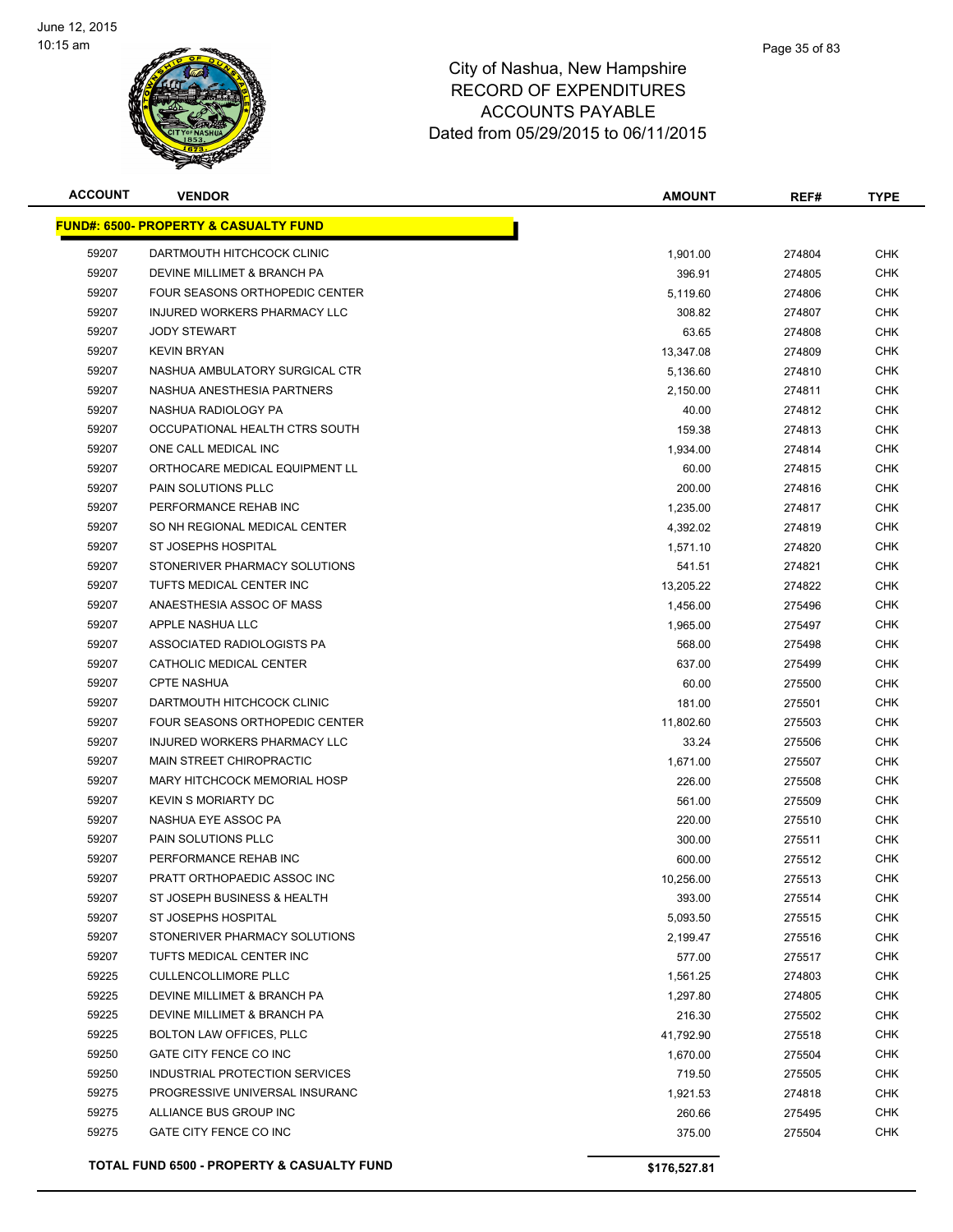

| <b>ACCOUNT</b> | <b>VENDOR</b>                                           | <b>AMOUNT</b> | REF#   | <b>TYPE</b> |
|----------------|---------------------------------------------------------|---------------|--------|-------------|
|                | <b>FUND#: 6600- BENEFITS SELF INSURANCE FUND</b>        |               |        |             |
| 21553          | ANTHEM BLUE CROSS /BLUE SHIELD                          | 348,683.17    | 148803 | <b>ACH</b>  |
| 21775          | <b>JANET VON HANDORF</b>                                | 1,420.10      | 275242 | <b>CHK</b>  |
| 29100          | PETER GRAY                                              | 334.96        | 274547 | <b>CHK</b>  |
| 59500          | NORTHEAST DELTA DENTAL                                  | 12,356.78     | 148804 | <b>ACH</b>  |
| 59507          | ANTHEM BCBS OF NE                                       | 67,698.87     | 148802 | <b>ACH</b>  |
| 59507          | ANTHEM BCBS OF NE                                       | 372,272.06    | 148802 | <b>ACH</b>  |
| 59507          | ANTHEM BCBS OF NE                                       | 38,683.25     | 148802 | <b>ACH</b>  |
| 59525          | NORTHEAST DELTA DENTAL                                  | 19,022.05     | 148804 | <b>ACH</b>  |
|                | TOTAL FUND 6600 - BENEFITS SELF INSURANCE FUND          | \$860,471.24  |        |             |
|                | <b>FUND#: 7026- CAPITAL EQUIPMENT RESERVE FUND</b>      |               |        |             |
| 81500          | SOUTHWORTH-MILTON INC                                   | 190,600.00    | 274989 | <b>CHK</b>  |
|                | <b>TOTAL FUND 7026 - CAPITAL EQUIPMENT RESERVE FUND</b> | \$190,600.00  |        |             |
|                |                                                         |               |        |             |
|                | <b>FUND#: 7054- DAVID DEAN SKATEBOARD PARK ETF</b>      |               |        |             |
| 54280          | PETTY CASH                                              | 70.00         | 275055 | <b>CHK</b>  |
|                |                                                         |               |        |             |
|                | TOTAL FUND 7054 - DAVID DEAN SKATEBOARD PARK ETF        | \$70.00       |        |             |
|                | <b>FUND#: 7064- JACKSON MILLS DAM OPERATIONS</b>        |               |        |             |
| 54221          | DAVES SEPTIC SERVICE INC                                | 92.15         | 275129 | <b>CHK</b>  |
|                | <b>TOTAL FUND 7064 - JACKSON MILLS DAM OPERATIONS</b>   | \$92.15       |        |             |
|                | <b>FUND#: 7551- P&amp;R-SUMMERFUN</b>                   |               |        |             |
| 68322          | <b>JD DESIGN &amp; PRINT</b>                            | 280.00        | 274929 | <b>CHK</b>  |
| 68322          | THE BULK BOOKSTORE                                      | 2,875.00      | 274998 | CHK         |
| 68322          | SIGN DESIGN                                             | 165.00        | 275221 | <b>CHK</b>  |
|                | <b>TOTAL FUND 7551 - P&amp;R-SUMMERFUN</b>              | \$3,320.00    |        |             |
|                |                                                         |               |        |             |
|                | <b>FUND#: 7565- SCHOOL RELATED PROGRAMS-ETF</b>         |               |        |             |
| 55690          | FIRST STUDENT INC                                       | 685.86        | 274634 | <b>CHK</b>  |
| 55690          | FIRST STUDENT INC                                       | 552.72        | 275331 | <b>CHK</b>  |
| 61299          | <b>JENNIFER SCARPATI</b>                                | 250.93        | 274743 | <b>CHK</b>  |
|                | <b>TOTAL FUND 7565 - SCHOOL RELATED PROGRAMS-ETF</b>    | \$1,489.51    |        |             |
|                | <b>FUND#: 8063- LIBRARY-HENRY STEARNS FUND</b>          |               |        |             |
| 61807          | <b>BAKER &amp; TAYLOR</b>                               | 1,349.44      | 274886 | <b>CHK</b>  |
| 61807          | AMAZON                                                  | 94.40         | 275070 | <b>CHK</b>  |
|                |                                                         |               |        |             |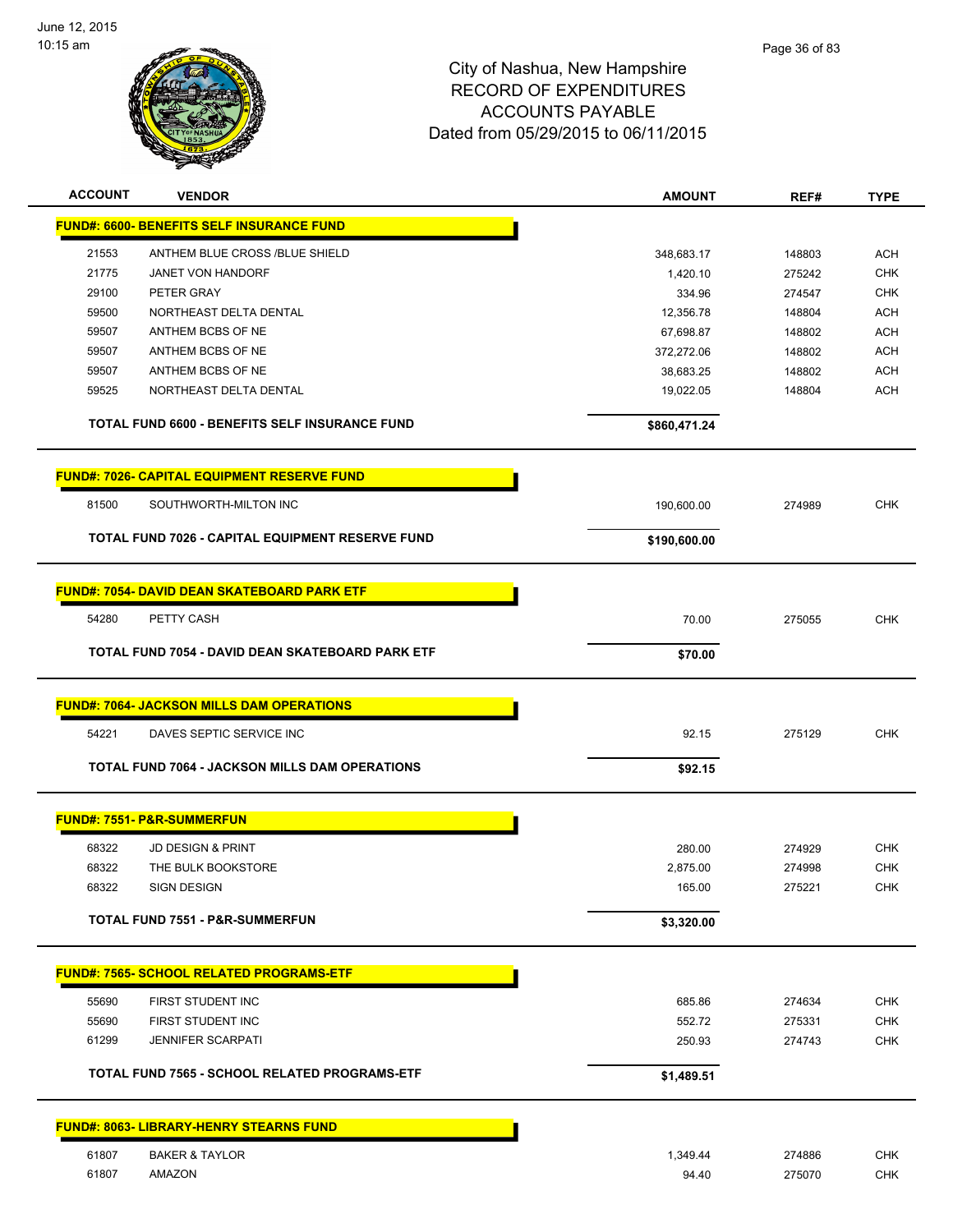## City of Nashua, New Hampshire RECORD OF EXPENDITURES ACCOUNTS PAYABLE Dated from 05/29/2015 to 06/11/2015

| <b>ACCOUNT</b><br><b>VENDOR</b>                     | <b>AMOUNT</b> | REF#   | <b>TYPE</b> |
|-----------------------------------------------------|---------------|--------|-------------|
| <b>TOTAL FUND 8063 - LIBRARY-HENRY STEARNS FUND</b> | \$1,443.84    |        |             |
| <b>FUND#: 8607- VIRGINIA HOLT DUNLAP AWARD</b>      |               |        |             |
| <b>GEORGE MCLANE</b><br>68370                       | 20.00         | 275017 | <b>CHK</b>  |
| TOTAL FUND 8607 - VIRGINIA HOLT DUNLAP AWARD        | \$20.00       |        |             |
| <b>FUND#: 8618- OLLA HOLT DUNLAP AWARD</b>          |               |        |             |
| 68370<br><b>HANNAH CARDINAL</b>                     | 35.00         | 274823 | <b>CHK</b>  |
| TOTAL FUND 8618 - OLLA HOLT DUNLAP AWARD            | \$35.00       |        |             |

**Grand Total:**

**\$5,766,607.39**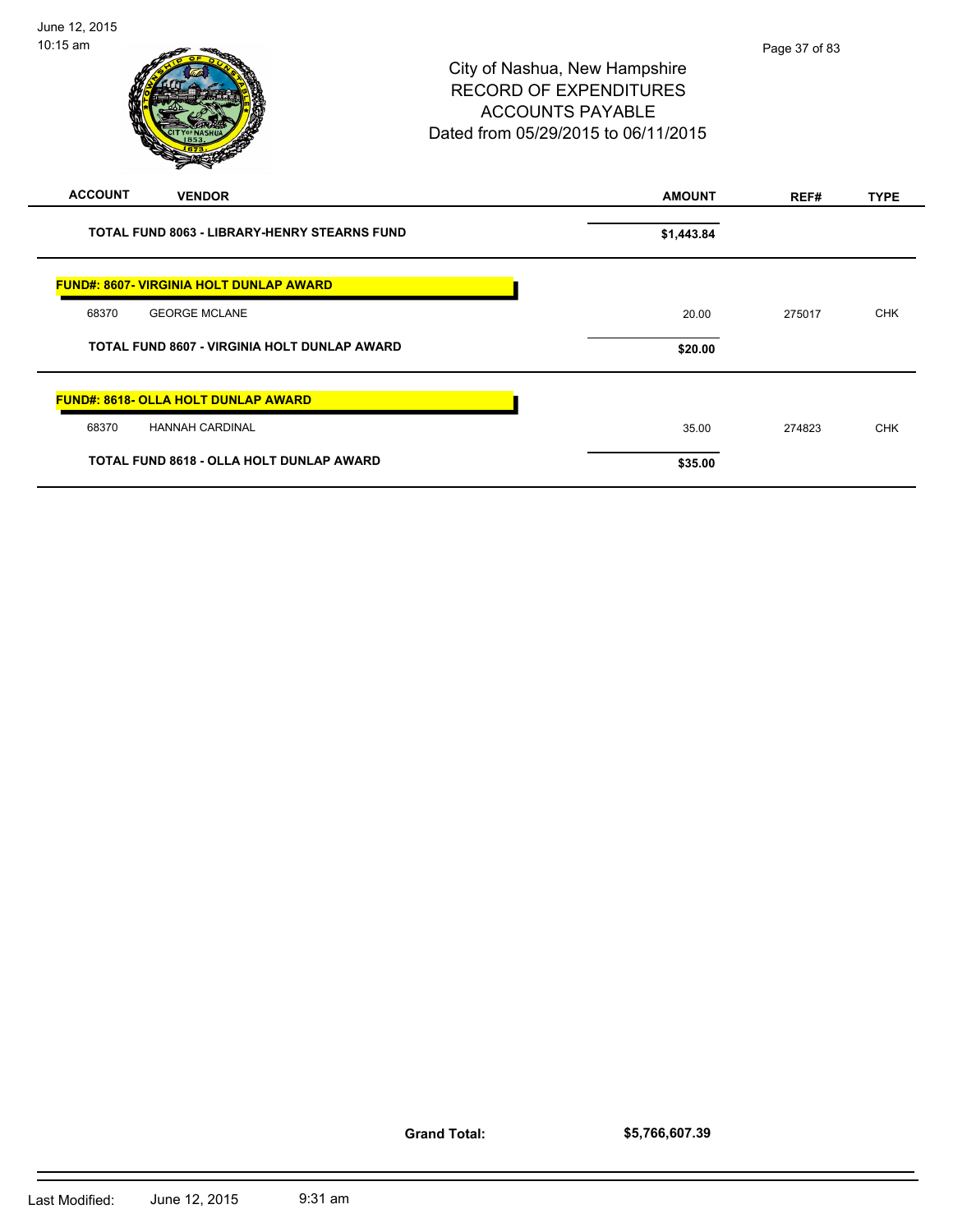Page 38 of 83

| <b>Anton</b> | <b>PAY DATE</b>                   | <b>ACCOUNT</b>                       | <b>DESCRIPTION</b>                        | <b>AMOUNT</b>        |
|--------------|-----------------------------------|--------------------------------------|-------------------------------------------|----------------------|
|              | <b>FUND#: 1000 - GENERAL FUND</b> |                                      |                                           |                      |
|              |                                   |                                      |                                           |                      |
| 101          | <b>MAYOR</b>                      |                                      |                                           |                      |
|              | 6/4/15                            | 51100                                | <b>COMMUNICATIONS DIRECTOR</b>            | 877.25               |
|              | 6/11/15                           | 51100                                | <b>COMMUNICATIONS DIRECTOR</b>            | 877.25               |
|              | 6/4/15                            | 51100                                | EXECUTIVE SECRETARY AA                    | 929.80               |
|              | 6/11/15                           | 51100                                | EXECUTIVE SECRETARY AA                    | 929.80               |
|              | 6/4/15                            | 51100                                | SECRETARY RECEPTIONIST                    | 585.00               |
|              | 6/11/15                           | 51100                                | SECRETARY RECEPTIONIST                    | 585.00               |
|              | 6/4/15                            | 51500                                | <b>MAYOR</b>                              | 2,160.35             |
|              | 6/11/15                           | 51500                                | <b>MAYOR</b>                              | 2,160.35             |
|              | <b>TOTAL 101 - MAYOR</b>          |                                      |                                           | \$9,104.80           |
| 102          | <b>BOARD OF ALDERMEN</b>          |                                      |                                           |                      |
|              | 6/4/15                            | 51100                                | ALDERMANIC LEGISLATION MANAGER            | 1,446.40             |
|              | 6/11/15                           | 51100                                | ALDERMANIC LEGISLATION MANAGER            | 1,446.40             |
|              | 6/4/15                            | 51200                                | LEGISLATIVE TRANSCRIPTION SPEC            | 532.85               |
|              | 6/11/15                           | 51200                                | <b>LEGISLATIVE TRANSCRIPTION SPEC</b>     | 597.83               |
|              |                                   | <b>TOTAL 102 - BOARD OF ALDERMEN</b> |                                           | \$4,023.48           |
| 103          | <b>LEGAL</b>                      |                                      |                                           |                      |
|              |                                   |                                      |                                           | 767.36               |
|              | 6/4/15                            | 51100                                | ASSISTANT CORP COUNSEL                    | 767.35               |
|              | 6/11/15                           | 51100                                | ASSISTANT CORP COUNSEL                    |                      |
|              | 6/4/15                            | 51100                                | <b>CORPORATION COUNSEL</b>                | 2,229.60             |
|              | 6/11/15                           | 51100                                | <b>CORPORATION COUNSEL</b>                | 2,229.60             |
|              | 6/4/15                            | 51100                                | DEPUTY CORPORATION COUNSEL                | 2,028.40             |
|              | 6/11/15                           | 51100                                | DEPUTY CORPORATION COUNSEL                | 2,028.40             |
|              | 6/4/15<br>6/11/15                 | 51100<br>51100                       | LEGAL ASSISTANT<br><b>LEGAL ASSISTANT</b> | 1,901.05<br>1,901.06 |
|              | TOTAL 103 - LEGAL                 |                                      |                                           | \$13,852.82          |
|              |                                   |                                      |                                           |                      |
| 107          | <b>CITY CLERK</b>                 |                                      |                                           |                      |
|              | 6/4/15                            | 51100                                | <b>CITY CLERK</b>                         | 1,823.90             |
|              | 6/11/15                           | 51100                                | <b>CITY CLERK</b>                         | 1,823.90             |
|              | 6/4/15                            | 51100                                | <b>CLERK VITAL RECORDS II</b>             | 2,122.70             |
|              | 6/11/15                           | 51100                                | <b>CLERK VITAL RECORDS II</b>             | 2,122.70             |
|              | 6/4/15                            | 51100                                | DEPARTMENT COORDINATOR, CC                | 817.35               |
|              | 6/11/15                           | 51100                                | DEPARTMENT COORDINATOR, CC                | 817.35               |
|              | 6/4/15                            | 51100                                | DEPUTY CITY CLERK                         | 1,411.70             |
|              | 6/11/15                           | 51100                                | DEPUTY CITY CLERK                         | 1,411.70             |
|              | 6/4/15<br>6/11/15                 | 51300<br>51300                       | OVERTIME-REGULAR<br>OVERTIME-REGULAR      | 15.32<br>38.31       |
|              |                                   |                                      |                                           |                      |
|              | <b>TOTAL 107 - CITY CLERK</b>     |                                      |                                           | \$12,404.93          |
| 111          | <b>HUMAN RESOURCES</b>            |                                      |                                           |                      |
|              |                                   |                                      |                                           | 280.04               |
|              | 6/4/15<br>6/4/15                  | 51100                                | ADMINISTRATIVE ASSISTANT I                | 1,044.70             |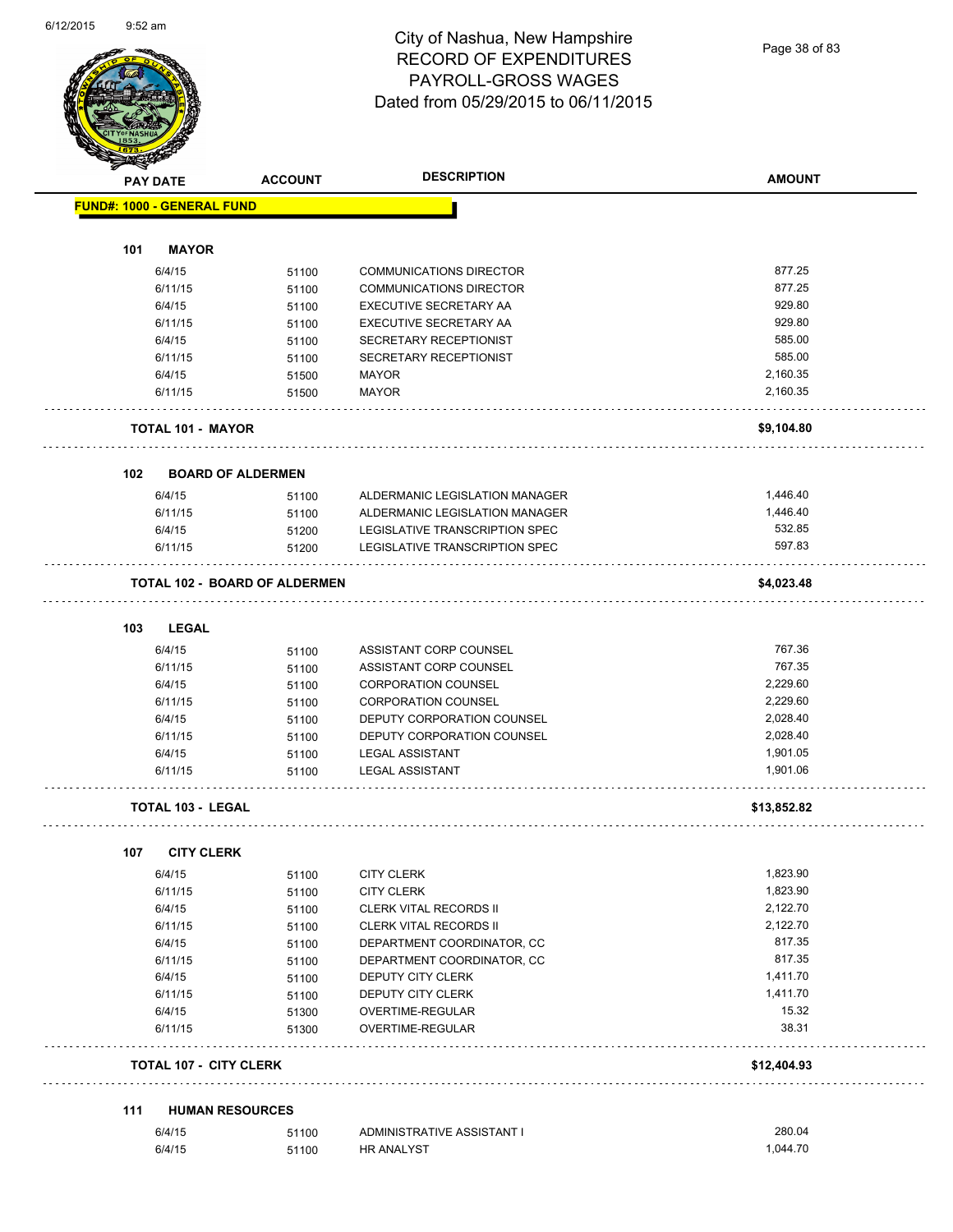| <b>PAY DATE</b>                   | <b>ACCOUNT</b>                     | <b>DESCRIPTION</b>                  | <b>AMOUNT</b> |
|-----------------------------------|------------------------------------|-------------------------------------|---------------|
| <b>FUND#: 1000 - GENERAL FUND</b> |                                    |                                     |               |
| 111                               | <b>HUMAN RESOURCES</b>             |                                     |               |
| 6/11/15                           | 51100                              | <b>HR ANALYST</b>                   | 417.88        |
| 6/4/15                            | 51100                              | HR SPEC                             | 833.85        |
| 6/11/15                           | 51100                              | <b>HR SPEC</b>                      | 833.85        |
| 6/4/15                            | 51100                              | HUMAN RESOURCES DIRECTOR            | 1,286.80      |
| 6/11/15                           | 51100                              | HUMAN RESOURCES DIRECTOR            | 1,286.80      |
| 6/11/15                           | 51200                              | ADMINISTRATIVE ASSISTANT I          | 286.88        |
| 6/4/15                            | 51300                              | OVERTIME-REGULAR                    | 23.46         |
| 6/11/15                           | 51300                              | OVERTIME-REGULAR                    | 39.08         |
| 6/4/15                            | 51400                              | <b>WAGES TEMP-SEASONAL</b>          | 729.27        |
| 6/11/15                           | 51400                              | WAGES TEMP-SEASONAL                 | 62.50         |
| 6/11/15                           | 51750                              | RETIREMENT & SEPARATION PAY         | 23,521.51     |
| 6/4/15                            | 55425                              | EMPLOYMENT BACKGROUND CHECKS        | 40.00         |
| 6/11/15                           | 55425                              | EMPLOYMENT BACKGROUND CHECKS        | 40.00         |
|                                   | <b>TOTAL 111 - HUMAN RESOURCES</b> |                                     | \$30,726.62   |
| 122                               | <b>INFORMATION TECHNOLOGY</b>      |                                     |               |
| 6/4/15                            | 51100                              | ADMIN ASSISTANT II                  | 687.40        |
| 6/11/15                           | 51100                              | ADMIN ASSISTANT II                  | 687.40        |
| 6/4/15                            | 51100                              | <b>ENTERPRISE SYS ADMINISTRATOR</b> | 1,364.20      |
| 6/11/15                           | 51100                              | ENTERPRISE SYS ADMINISTRATOR        | 1,364.20      |
| 6/4/15                            | 51100                              | ERP SYSTEM ADMIN DBA                | 1,670.35      |
| 6/11/15                           | 51100                              | ERP SYSTEM ADMIN DBA                | 1,670.35      |
| 6/4/15                            | 51100                              | INTER INTRA APPL DEV PROJ LDR       | 1,626.10      |
| 6/11/15                           | 51100                              | INTER INTRA APPL DEV PROJ LDR       | 1,626.10      |
| 6/4/15                            | 51100                              | IT APPLICATIONS ANALYST             | 1,176.05      |
| 6/11/15                           | 51100                              | IT APPLICATIONS ANALYST             | 1,176.05      |
| 6/4/15                            | 51100                              | IT DIVISION DIRECTOR                | 2,028.40      |
| 6/11/15                           | 51100                              | IT DIVISION DIRECTOR                | 2,028.40      |
| 6/4/15                            | 51100                              | IT INFRASTRUCTURE ANALYST           | 1,218.45      |
| 6/11/15                           | 51100                              | IT INFRASTRUCTURE ANALYST           | 1,218.45      |
| 6/4/15                            | 51100                              | IT INFRASTRUCTURE TEAM LEADER       | 1,823.90      |
| 6/11/15                           | 51100                              | IT INFRASTRUCTURE TEAM LEADER       | 1,823.90      |
| 6/4/15                            | 51100                              | SYSTEMS ADM DATABASE ADM            | 1,655.69      |
| 6/11/15                           | 51100                              | SYSTEMS ADM DATABASE ADM            | 1,655.69      |
| 6/4/15                            | 51100                              | TECH SUPPORT TEAM LEADER            | 1,537.41      |
| 6/11/15                           | 51100                              | TECH SUPPORT TEAM LEADER            | 1,537.40      |
| 6/4/15                            | 51100                              | TECHNICAL SPEC II NET SUPPORT       | 1,140.00      |
| 6/11/15                           | 51100                              | TECHNICAL SPEC II NET SUPPORT       | 1,140.00      |
| 6/4/15                            | 51100                              | <b>TECHNICAL SPECIALIST I</b>       | 709.90        |
| 6/11/15                           | 51100                              | <b>TECHNICAL SPECIALIST I</b>       | 709.91        |
|                                   | 51100                              | <b>WEB DESIGNER</b>                 | 654.20        |
| 6/4/15                            | 51100                              | <b>WEB DESIGNER</b>                 | 654.20        |
| 6/11/15                           |                                    |                                     |               |
| 6/4/15                            | 51400                              | WAGES TEMP-SEASONAL                 | 463.75        |

#### **126 FINANCIAL SERVICES**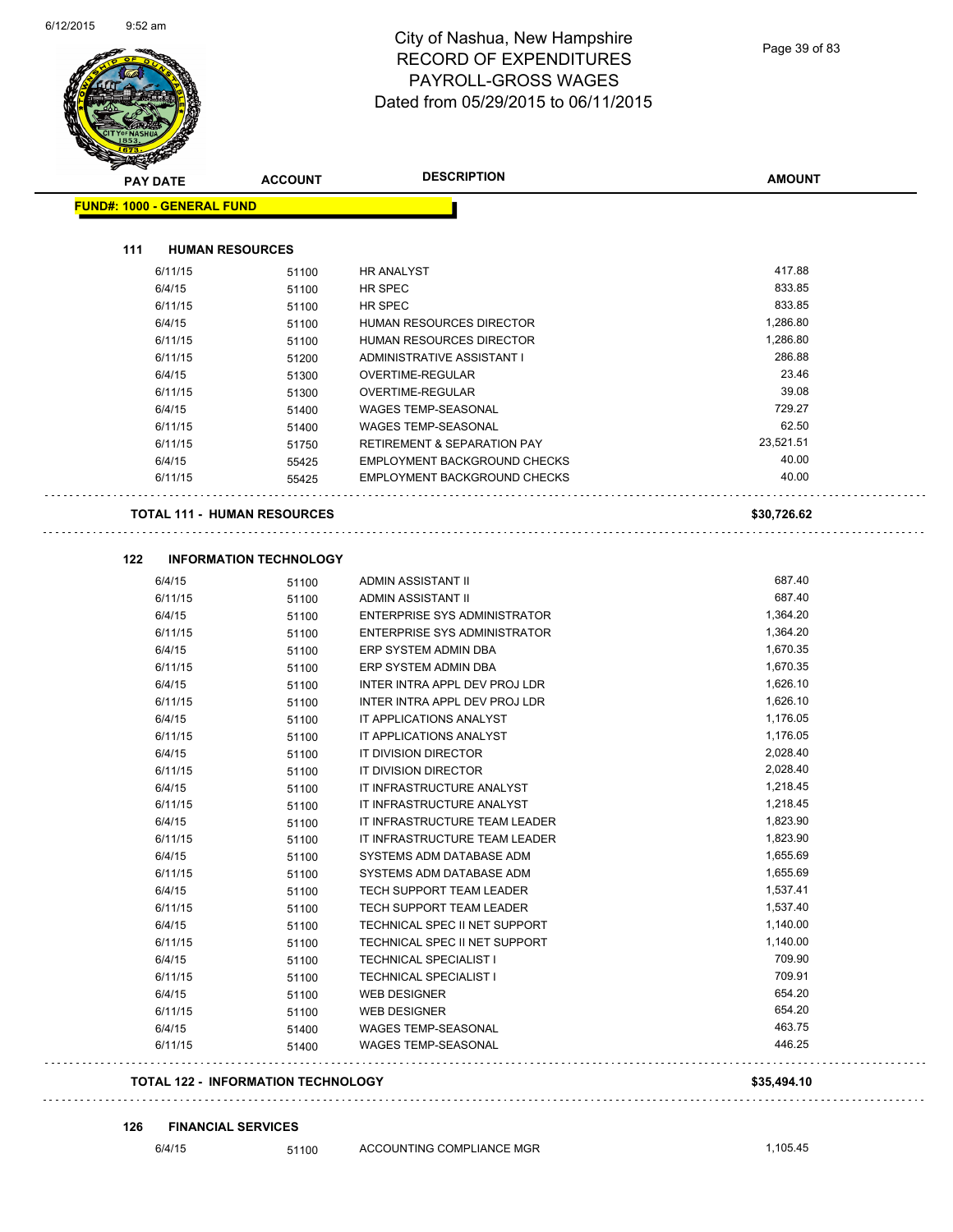| <b>PAY DATE</b>                   | <b>ACCOUNT</b> | <b>DESCRIPTION</b>                | <b>AMOUNT</b> |
|-----------------------------------|----------------|-----------------------------------|---------------|
| <b>FUND#: 1000 - GENERAL FUND</b> |                |                                   |               |
|                                   |                |                                   |               |
| 126<br><b>FINANCIAL SERVICES</b>  |                |                                   |               |
| 6/11/15                           | 51100          | ACCOUNTING COMPLIANCE MGR         | 1,105.45      |
| 6/4/15                            | 51100          | ACCOUNTS PAYABLE COORDINATOR      | 2,260.59      |
| 6/11/15                           | 51100          | ACCOUNTS PAYABLE COORDINATOR      | 2,260.60      |
| 6/4/15                            | 51100          | ADMINISTRATIVE ASSISTANT I        | 666.90        |
| 6/11/15                           | 51100          | ADMINISTRATIVE ASSISTANT I        | 666.90        |
| 6/4/15                            | 51100          | <b>CFO COMPTROLLER</b>            | 2,059.25      |
| 6/11/15                           | 51100          | <b>CFO COMPTROLLER</b>            | 2,059.25      |
| 6/4/15                            | 51100          | <b>COMPENSATION MANAGER</b>       | 1,579.20      |
| 6/11/15                           | 51100          | <b>COMPENSATION MANAGER</b>       | 1,579.20      |
| 6/4/15                            | 51100          | DEP TREASURER TAX COLLECTOR       | 1,098.80      |
| 6/11/15                           | 51100          | DEP TREASURER TAX COLLECTOR       | 1,098.80      |
| 6/4/15                            | 51100          | DPW COLLECTIONS SPEC III          | 714.00        |
| 6/11/15                           | 51100          | DPW COLLECTIONS SPEC III          | 714.00        |
| 6/4/15                            | 51100          | FINANCE AND ADMIN MANAGER         | 766.80        |
| 6/11/15                           | 51100          | <b>FINANCE AND ADMIN MANAGER</b>  | 766.80        |
| 6/4/15                            | 51100          | FINANCIAL MANAGER GENERAL GOVT    | 1,408.20      |
| 6/11/15                           | 51100          | FINANCIAL MANAGER GENERAL GOVT    | 1,408.20      |
| 6/4/15                            | 51100          | FINANCIAL SERVICES COORDINATOR    | 964.35        |
| 6/11/15                           | 51100          | FINANCIAL SERVICES COORDINATOR    | 964.35        |
| 6/4/15                            | 51100          | MOTOR VEHICLE COORDINATOR         | 666.90        |
| 6/11/15                           | 51100          | MOTOR VEHICLE COORDINATOR         | 666.89        |
| 6/4/15                            | 51100          | MV CLERK II REGISTRATION          | 1,273.85      |
| 6/11/15                           | 51100          | MV CLERK II REGISTRATION          | 1,273.85      |
| 6/4/15                            | 51100          | OPERATIONS ANALYST                | 742.60        |
| 6/11/15                           | 51100          | OPERATIONS ANALYST                | 742.60        |
| 6/4/15                            | 51100          | PAYROLL ANALYST                   | 1,044.25      |
| 6/11/15                           | 51100          | PAYROLL ANALYST                   | 1,883.90      |
| 6/4/15                            | 51100          | RESOURCE COORDINATOR              | 486.35        |
| 6/11/15                           | 51100          | RESOURCE COORDINATOR              | 486.35        |
| 6/4/15                            | 51100          | REVENUE ACCOUNTS SPEC             | 757.75        |
| 6/11/15                           | 51100          | REVENUE ACCOUNTS SPEC             | 757.75        |
| 6/4/15                            | 51100          | REVENUE COORDINATOR               | 988.15        |
| 6/11/15                           | 51100          | REVENUE COORDINATOR               | 988.15        |
| 6/4/15                            | 51100          | SENIOR ACCOUNTANT                 | 1,042.70      |
| 6/11/15                           | 51100          | SENIOR ACCOUNTANT                 | 1,042.70      |
| 6/4/15                            | 51100          | SENIOR FINANCIAL ANALYST          | 3,394.97      |
| 6/11/15                           | 51100          | SENIOR FINANCIAL ANALYST          | 1,131.65      |
| 6/4/15                            | 51100          | SUPV VEHICLE REGISTRATION         | 1,075.60      |
| 6/11/15                           | 51100          | SUPV VEHICLE REGISTRATION         | 1,075.60      |
| 6/4/15                            | 51100          | TREASURER TAX COLLECTOR           | 1,823.90      |
| 6/11/15                           | 51100          | TREASURER TAX COLLECTOR           | 1,823.90      |
| 6/4/15                            | 51100          | <b>VEHICLE REGISTRATION CLERK</b> | 535.75        |
| 6/11/15                           | 51100          | <b>VEHICLE REGISTRATION CLERK</b> | 535.75        |
| 6/4/15                            | 51200          | TRUST ACCOUNTANT PT               | 689.88        |
| 6/11/15                           | 51200          | TRUST ACCOUNTANT PT               | 689.88        |
| 6/4/15                            | 51300          | OVERTIME-REGULAR                  | 594.34        |
| 6/11/15                           | 51300          | OVERTIME-REGULAR                  | 250.79        |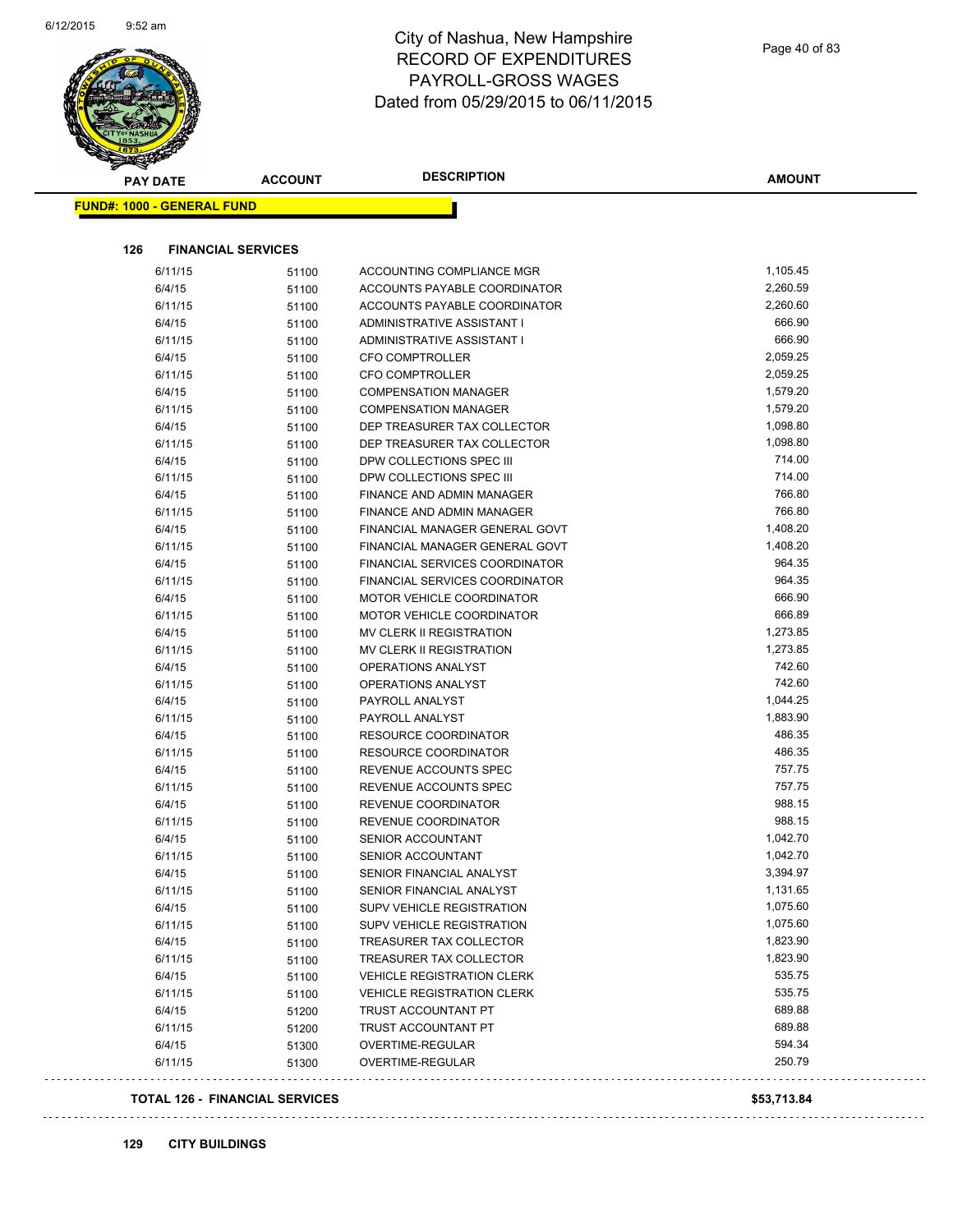Page 41 of 83

| <b>PAY DATE</b>                   | <b>ACCOUNT</b> | <b>DESCRIPTION</b>                       | <b>AMOUNT</b>    |
|-----------------------------------|----------------|------------------------------------------|------------------|
| <b>FUND#: 1000 - GENERAL FUND</b> |                |                                          |                  |
|                                   |                |                                          |                  |
| 129<br><b>CITY BUILDINGS</b>      |                |                                          | 811.80           |
| 6/4/15                            | 51100          | <b>BUILDING MANAGER</b>                  | 811.80           |
| 6/11/15                           | 51100          | <b>BUILDING MANAGER</b>                  |                  |
| 6/4/15                            | 51100          | <b>CUSTODIAN I</b>                       | 1,223.01         |
| 6/11/15                           | 51100          | <b>CUSTODIAN I</b>                       | 1.223.01         |
| 6/4/15                            | 51100          | <b>MAINTENANCE SPEC</b>                  | 685.70<br>685.70 |
| 6/11/15                           | 51100          | <b>MAINTENANCE SPEC</b>                  | 318.45           |
| 6/4/15<br>6/11/15                 | 51200          | <b>CUSTODIAN I</b><br><b>CUSTODIAN I</b> | 318.45           |
| 6/4/15                            | 51200<br>51300 | OVERTIME-REGULAR                         | 179.09           |
| 6/11/15                           |                | OVERTIME-REGULAR                         | 14.33            |
|                                   | 51300          |                                          |                  |
| <b>TOTAL 129 - CITY BUILDINGS</b> |                |                                          | \$6,271.34       |
| 130<br><b>PURCHASING</b>          |                |                                          |                  |
| 6/4/15                            | 51100          | PRINTING TECH MAIL DIST                  | 999.20           |
| 6/11/15                           | 51100          | PRINTING TECH MAIL DIST                  | 999.20           |
| 6/4/15                            | 51100          | PURCHASING AGENT I                       | 682.50           |
| 6/11/15                           | 51100          | PURCHASING AGENT I                       | 682.50           |
| 6/4/15                            | 51100          | PURCHASING MANAGER                       | 1,579.20         |
| 6/11/15                           | 51100          | PURCHASING MANAGER                       | 1,579.20         |
| 6/4/15                            | 51300          | OVERTIME-REGULAR                         | 19.20            |
| 6/11/15                           | 51300          | OVERTIME-REGULAR                         | 19.20            |
|                                   |                |                                          |                  |
| <b>TOTAL 130 - PURCHASING</b>     |                |                                          | \$6,560.20       |
| 131<br><b>HUNT BUILDING</b>       |                |                                          |                  |
| 6/4/15                            | 51200          | COMMUNICATIONS DIRECTOR                  | 200.00           |
| 6/11/15                           | 51200          | <b>COMMUNICATIONS DIRECTOR</b>           | 200.00           |
| <b>TOTAL 131 - HUNT BUILDING</b>  |                |                                          | \$400.00         |
| 132<br><b>ASSESSING</b>           |                |                                          |                  |
| 6/4/15                            | 51100          | <b>APPRAISER I</b>                       | 877.90           |
| 6/11/15                           | 51100          | APPRAISER I                              | 877.90           |
| 6/4/15                            | 51100          | <b>APPRAISER II</b>                      | 1,048.70         |
| 6/11/15                           | 51100          | <b>APPRAISER II</b>                      | 1,048.70         |
| 6/4/15                            | 51100          | <b>APPRAISER III</b>                     | 1,194.60         |
| 6/11/15                           | 51100          | <b>APPRAISER III</b>                     | 1,194.60         |
| 6/4/15                            | 51100          | ASSESSING ADMIN SPEC I CSR               | 621.10           |
| 6/11/15                           | 51100          | ASSESSING ADMIN SPEC I CSR               | 621.10           |
| 6/4/15                            | 51100          | ASSESSING ADMIN SPEC II CSR              | 722.30           |
| 6/11/15                           | 51100          | ASSESSING ADMIN SPEC II CSR              | 722.30           |
| 6/4/15                            | 51100          | ASSESSING ADMIN SPEC III CSR             | 913.35           |
| 6/11/15                           | 51100          | ASSESSING ADMIN SPEC III CSR             | 913.35           |
| 6/4/15                            | 51100          | CHIEF ASSESSOR GIS MANAGER               | 2,120.90         |
|                                   |                |                                          |                  |
| 6/11/15                           | 51100          | CHIEF ASSESSOR GIS MANAGER               | 2,120.90         |
| 6/4/15                            | 51100          | DEPARTMENT COORDINATOR                   | 867.35           |
| 6/11/15                           | 51100          | DEPARTMENT COORDINATOR                   | 867.35           |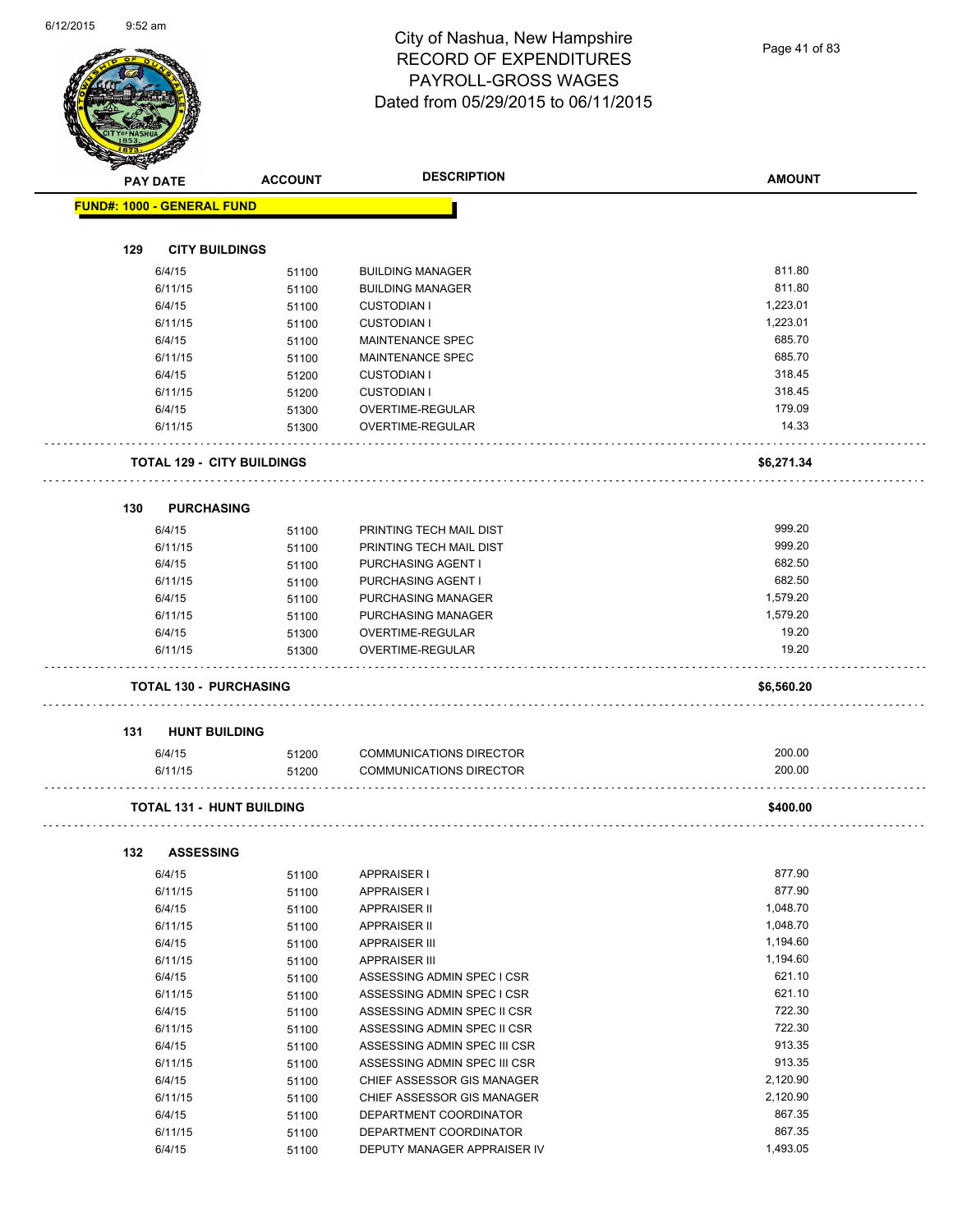Page 42 of 83

|     | <b>PAY DATE</b>                   | <b>ACCOUNT</b>                            | <b>DESCRIPTION</b>                                         | <b>AMOUNT</b>        |
|-----|-----------------------------------|-------------------------------------------|------------------------------------------------------------|----------------------|
|     | <b>FUND#: 1000 - GENERAL FUND</b> |                                           |                                                            |                      |
|     |                                   |                                           |                                                            |                      |
|     | 132 ASSESSING<br>6/11/15          | 51100                                     | DEPUTY MANAGER APPRAISER IV                                | 1,493.05             |
|     | <b>TOTAL 132 - ASSESSING</b>      |                                           |                                                            | \$19,718.50          |
|     |                                   |                                           |                                                            |                      |
|     | 134 GIS                           |                                           |                                                            |                      |
|     | 6/4/15                            | 51100                                     | <b>GIS TECHNICIAN II</b>                                   | 1,072.10             |
|     | 6/11/15                           | 51100                                     | <b>GIS TECHNICIAN II</b>                                   | 1,072.10             |
|     | <b>TOTAL 134 - GIS</b>            |                                           |                                                            | \$2,144.20           |
| 140 | <b>PINEWOOD CEMETERY</b>          |                                           |                                                            |                      |
|     | 6/4/15                            | 51400                                     | WAGES TEMP-SEASONAL                                        | 1,150.00             |
|     |                                   | <b>TOTAL 140 - PINEWOOD CEMETERY</b>      |                                                            | \$1,150.00           |
|     |                                   |                                           |                                                            |                      |
|     | 142 WOODLAWN CEMETERY             |                                           |                                                            |                      |
|     | 6/4/15                            | 51100                                     | <b>GROUNDSKEEPER CEMETERY</b>                              | 1,301.50<br>1,301.50 |
|     | 6/11/15                           | 51100                                     | <b>GROUNDSKEEPER CEMETERY</b>                              | 744.15               |
|     | 6/4/15                            | 51100                                     | SUBFOREMAN CEMETERY                                        |                      |
|     | 6/11/15                           | 51100                                     | SUBFOREMAN CEMETERY                                        | 744.15               |
|     | 6/4/15                            | 51100                                     | SUPERINTENDENT CEMETERY I                                  | 1,044.70             |
|     | 6/11/15                           | 51100                                     | SUPERINTENDENT CEMETERY I                                  | 1,044.70             |
|     | 6/11/15                           | 51300                                     | OVERTIME-REGULAR                                           | 150.17               |
|     | 6/11/15                           | 51400                                     | <b>WAGES TEMP-SEASONAL</b>                                 | 1,040.00             |
|     |                                   | <b>TOTAL 142 - WOODLAWN CEMETERY</b>      |                                                            | \$7,370.87           |
| 144 |                                   | <b>EDGEWOOD &amp; SUBURBAN CEMETERIES</b> |                                                            |                      |
|     | 6/4/15                            | 51100                                     | <b>GROUNDSKEEPER CEMETERY</b>                              | 1,127.15             |
|     | 6/11/15                           | 51100                                     | <b>GROUNDSKEEPER CEMETERY</b>                              | 1,127.15             |
|     | 6/4/15                            | 51100                                     | SUBFOREMAN CEMETERY                                        | 811.80               |
|     |                                   |                                           | SUBFOREMAN CEMETERY                                        | 811.80               |
|     | 6/11/15                           | 51100                                     |                                                            |                      |
|     | 6/4/15                            | 51100                                     | SUPERINTENDENT CEMETERY II                                 | 1,148.25             |
|     | 6/11/15                           | 51100                                     | SUPERINTENDENT CEMETERY II                                 | 1,148.25             |
|     |                                   |                                           |                                                            | 1,600.00             |
|     | 6/4/15<br>6/11/15                 | 51400<br>51400                            | WAGES TEMP-SEASONAL<br>WAGES TEMP-SEASONAL                 | 1,920.00             |
|     |                                   |                                           | <b>TOTAL 144 - EDGEWOOD &amp; SUBURBAN CEMETERIES</b>      | \$9,694.40           |
|     |                                   |                                           |                                                            |                      |
|     | <b>POLICE</b>                     |                                           |                                                            |                      |
|     | 6/4/15                            | 51100                                     | <b>1ST YEAR OFFICERS</b>                                   | 10,485.20            |
|     | 6/11/15                           | 51100                                     | <b>1ST YEAR OFFICERS</b>                                   | 10,485.20            |
| 150 | 6/4/15                            | 51100                                     | <b>ACCOUNT CLERK III</b>                                   | 2,143.10             |
|     | 6/11/15                           | 51100                                     | ACCOUNT CLERK III                                          | 2,143.10             |
|     | 6/4/15<br>6/11/15                 | 51100<br>51100                            | ADMINISTRATIVE PROJECT SPEC<br>ADMINISTRATIVE PROJECT SPEC | 1,248.00<br>1,248.00 |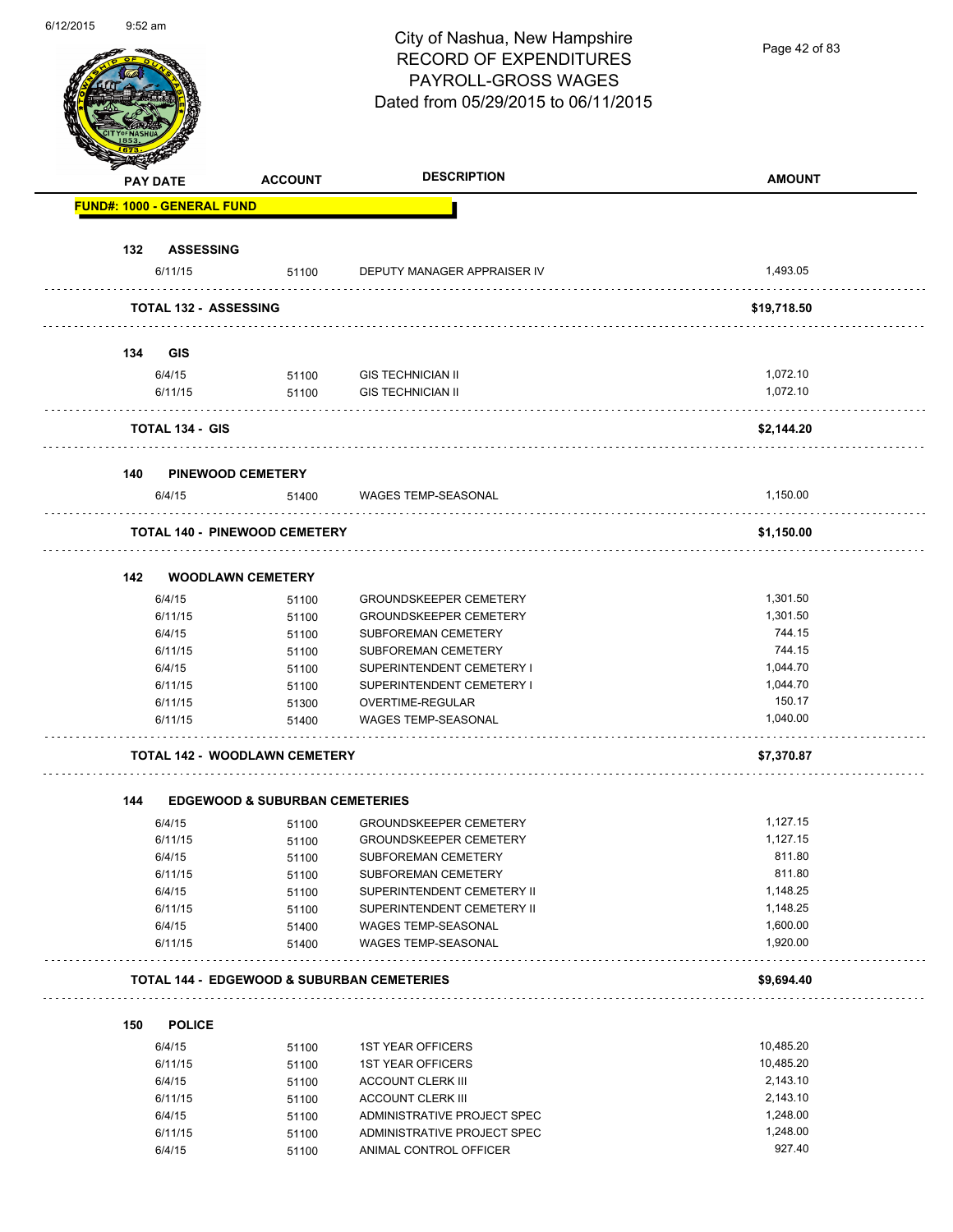

| <b>PAY DATE</b>                   | <b>ACCOUNT</b> | <b>DESCRIPTION</b>                               | <b>AMOUNT</b>        |
|-----------------------------------|----------------|--------------------------------------------------|----------------------|
| <b>FUND#: 1000 - GENERAL FUND</b> |                |                                                  |                      |
|                                   |                |                                                  |                      |
|                                   |                |                                                  |                      |
| 150<br><b>POLICE</b>              |                |                                                  |                      |
| 6/11/15                           | 51100          | ANIMAL CONTROL OFFICER                           | 927.39               |
| 6/4/15                            | 51100          | ASSISTANT RECORDS MANAGER                        | 962.10               |
| 6/11/15                           | 51100          | ASSISTANT RECORDS MANAGER                        | 962.10               |
| 6/4/15                            | 51100          | AUTO MECHANIC 1ST CLASS                          | 1,589.35             |
| 6/11/15                           | 51100          | AUTO MECHANIC 1ST CLASS                          | 1,589.33             |
| 6/4/15                            | 51100          | <b>BUILDING MAINTENANCE SUPV</b>                 | 962.00               |
| 6/11/15                           | 51100          | <b>BUILDING MAINTENANCE SUPV</b>                 | 962.00               |
| 6/4/15                            | 51100          | <b>CAPTAIN</b>                                   | 14,341.25            |
| 6/11/15                           | 51100          | <b>CAPTAIN</b>                                   | 14,341.25            |
| 6/4/15                            | 51100          | CHIEF OF POLICE                                  | 2,524.30             |
| 6/11/15                           | 51100          | CHIEF OF POLICE                                  | 2,524.30             |
| 6/4/15                            | 51100          | COMM TECH ALL DESIGNATIONS                       | 9,208.30             |
| 6/11/15                           | 51100          | COMM TECH ALL DESIGNATIONS                       | 9,208.30             |
| 6/4/15                            | 51100          | COMMUNITY POLICE COORD CEMD                      | 1,266.80             |
| 6/11/15                           | 51100          | COMMUNITY POLICE COORD CEMD                      | 1,266.80             |
| 6/4/15                            | 51100          | <b>CRIME ANALYST</b>                             | 1,229.75             |
| 6/11/15                           | 51100          | <b>CRIME ANALYST</b>                             | 1,229.75             |
| 6/4/15                            | 51100          | <b>CUSTODIAN II</b>                              | 741.45               |
| 6/11/15                           | 51100          | <b>CUSTODIAN II</b>                              | 741.47<br>1,449.36   |
| 6/4/15                            | 51100          | <b>CUSTODIAN III</b>                             |                      |
| 6/11/15                           | 51100          | <b>CUSTODIAN III</b>                             | 1,449.35             |
| 6/4/15                            | 51100          | DEPUTY CHIEF OF POLICE<br>DEPUTY CHIEF OF POLICE | 2,287.50<br>2,287.50 |
| 6/11/15                           | 51100          |                                                  | 837.65               |
| 6/4/15                            | 51100          | DETENTION SPEC                                   | 837.65               |
| 6/11/15<br>6/4/15                 | 51100          | DETENTION SPEC<br>DISPATCHERS ALL DESIGNATIONS   | 5,259.56             |
| 6/11/15                           | 51100          | DISPATCHERS ALL DESIGNATIONS                     | 5,413.40             |
| 6/4/15                            | 51100          | FLEET MAINTENANCE ASST SUPV                      | 900.80               |
| 6/11/15                           | 51100<br>51100 | FLEET MAINTENANCE ASST SUPV                      | 900.80               |
| 6/4/15                            | 51100          | IT MANAGER/SOFTWARE SPECIALIST                   | 1,616.40             |
| 6/11/15                           | 51100          | IT MANAGER/SOFTWARE SPECIALIST                   | 1,616.40             |
| 6/4/15                            | 51100          | LEGAL SECRETARY                                  | 678.40               |
| 6/11/15                           | 51100          | <b>LEGAL SECRETARY</b>                           | 678.40               |
| 6/4/15                            | 51100          | LIEUTENANT                                       | 15,632.55            |
| 6/11/15                           | 51100          | LIEUTENANT                                       | 15,632.55            |
| 6/4/15                            | 51100          | NPD BUSINESS MANAGER                             | 1,709.65             |
| 6/11/15                           | 51100          | NPD BUSINESS MANAGER                             | 1,709.65             |
| 6/4/15                            | 51100          | NPD NETWORK ADMINISTRATOR                        | 1,288.45             |
| 6/11/15                           | 51100          | NPD NETWORK ADMINISTRATOR                        | 1,288.45             |
| 6/4/15                            | 51100          | PARALEGAL                                        | 948.65               |
| 6/11/15                           | 51100          | PARALEGAL                                        | 948.65               |
| 6/4/15                            | 51100          | PATROLMAN ALL RANKS                              | 156,401.91           |
| 6/11/15                           | 51100          | PATROLMAN ALL RANKS                              | 155,687.52           |
| 6/4/15                            | 51100          | POLICE ATTORNEY                                  | 1,561.60             |
| 6/11/15                           | 51100          | POLICE ATTORNEY                                  | 1,561.60             |
| 6/4/15                            | 51100          | <b>RECORDS &amp; COMMUNICATIONS MGR</b>          | 1,486.65             |
| 6/11/15                           | 51100          | <b>RECORDS &amp; COMMUNICATIONS MGR</b>          | 1,486.65             |
| 6/4/15                            | 51100          | <b>RECORDS TECHNICIAN I</b>                      | 1,900.30             |
| 6/11/15                           | 51100          | <b>RECORDS TECHNICIAN I</b>                      | 1,900.31             |
| 6/4/15                            | 51100          | RECORDS TECHNICIAN II                            | 824.10               |
| 6/11/15                           | 51100          | RECORDS TECHNICIAN II                            | 824.10               |
| 6/4/15                            | 51100          | SEC DOMESTIC VIOLENCE UNIT                       | 701.05               |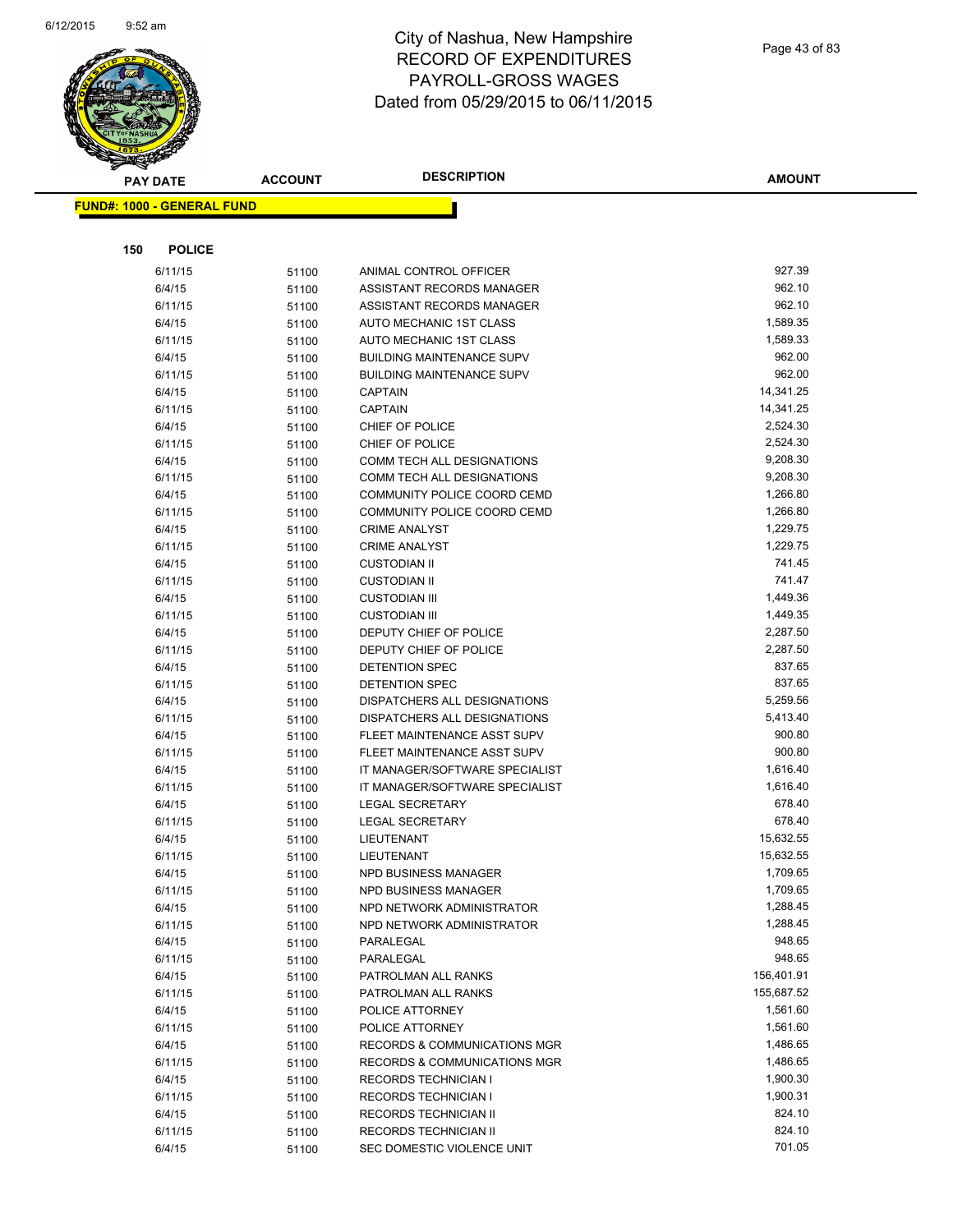

Page 44 of 83

| <b>FUND#: 1000 - GENERAL FUND</b><br>150<br><b>POLICE</b><br>6/11/15<br>6/4/15<br>6/11/15<br>6/4/15<br>6/11/15<br>6/4/15<br>6/11/15<br>6/4/15<br>6/11/15<br>6/4/15<br>6/11/15 | 51100<br>51100<br>51100<br>51100<br>51100<br>51100<br>51100<br>51100 | SEC DOMESTIC VIOLENCE UNIT<br>SECRETARIAL SUPV DET BUREAU<br>SECRETARIAL SUPV DET BUREAU<br><b>SECRETARY III</b><br><b>SECRETARY III</b><br><b>SECRETARY V</b><br><b>SECRETARY V</b> | 701.05<br>882.80<br>882.80<br>2,728.95<br>2,728.95<br>1,624.60 |
|-------------------------------------------------------------------------------------------------------------------------------------------------------------------------------|----------------------------------------------------------------------|--------------------------------------------------------------------------------------------------------------------------------------------------------------------------------------|----------------------------------------------------------------|
|                                                                                                                                                                               |                                                                      |                                                                                                                                                                                      |                                                                |
|                                                                                                                                                                               |                                                                      |                                                                                                                                                                                      |                                                                |
|                                                                                                                                                                               |                                                                      |                                                                                                                                                                                      |                                                                |
|                                                                                                                                                                               |                                                                      |                                                                                                                                                                                      |                                                                |
|                                                                                                                                                                               |                                                                      |                                                                                                                                                                                      |                                                                |
|                                                                                                                                                                               |                                                                      |                                                                                                                                                                                      |                                                                |
|                                                                                                                                                                               |                                                                      |                                                                                                                                                                                      |                                                                |
|                                                                                                                                                                               |                                                                      |                                                                                                                                                                                      |                                                                |
|                                                                                                                                                                               |                                                                      |                                                                                                                                                                                      |                                                                |
|                                                                                                                                                                               |                                                                      |                                                                                                                                                                                      | 1,624.60                                                       |
|                                                                                                                                                                               |                                                                      | <b>SECRETARY VI</b>                                                                                                                                                                  | 772.55                                                         |
|                                                                                                                                                                               | 51100                                                                | <b>SECRETARY VI</b>                                                                                                                                                                  | 772.55                                                         |
|                                                                                                                                                                               | 51100                                                                | <b>SERGEANT</b>                                                                                                                                                                      | 35,580.08                                                      |
|                                                                                                                                                                               | 51100                                                                | <b>SERGEANT</b>                                                                                                                                                                      | 35,897.77                                                      |
| 6/4/15                                                                                                                                                                        | 51100                                                                | <b>SHIFT LEADER</b>                                                                                                                                                                  | 1,947.71                                                       |
| 6/11/15                                                                                                                                                                       | 51100                                                                | <b>SHIFT LEADER</b>                                                                                                                                                                  | 1,947.71                                                       |
| 6/4/15                                                                                                                                                                        | 51100                                                                | <b>SUPV POLICE FLEET</b>                                                                                                                                                             | 1,222.00                                                       |
| 6/11/15                                                                                                                                                                       | 51100                                                                | <b>SUPV POLICE FLEET</b>                                                                                                                                                             | 1,222.00                                                       |
| 6/4/15                                                                                                                                                                        | 51200                                                                | <b>ACCREDITATION MANAGER</b>                                                                                                                                                         | 782.40                                                         |
| 6/11/15                                                                                                                                                                       | 51200                                                                | <b>ACCREDITATION MANAGER</b>                                                                                                                                                         | 1,043.20                                                       |
| 6/4/15                                                                                                                                                                        | 51200                                                                | DETENTION SPEC                                                                                                                                                                       | 716.64                                                         |
| 6/11/15                                                                                                                                                                       | 51200                                                                | DETENTION SPEC                                                                                                                                                                       | 716.64                                                         |
| 6/4/15                                                                                                                                                                        | 51200                                                                | POLICE ATTORNEY PT                                                                                                                                                                   | 1,208.96                                                       |
| 6/11/15                                                                                                                                                                       | 51200                                                                | POLICE ATTORNEY PT                                                                                                                                                                   | 1,208.96                                                       |
| 6/4/15                                                                                                                                                                        | 51200                                                                | PRISONER TRANSPORT OFFICER                                                                                                                                                           | 775.80                                                         |
| 6/11/15                                                                                                                                                                       | 51200                                                                | PRISONER TRANSPORT OFFICER                                                                                                                                                           | 775.80                                                         |
| 6/4/15                                                                                                                                                                        | 51200                                                                | SENIOR RELATIONS SPECIALIST                                                                                                                                                          | 670.12                                                         |
| 6/11/15                                                                                                                                                                       | 51200                                                                | SENIOR RELATIONS SPECIALIST                                                                                                                                                          | 670.12                                                         |
| 6/4/15                                                                                                                                                                        | 51300                                                                | OVERTIME-REGULAR                                                                                                                                                                     | 7,151.36                                                       |
| 6/11/15                                                                                                                                                                       | 51300                                                                | OVERTIME-REGULAR                                                                                                                                                                     | 2,721.34                                                       |
| 6/4/15                                                                                                                                                                        | 51309                                                                | OVERTIME-TRAINING                                                                                                                                                                    | 1,590.63                                                       |
| 6/11/15                                                                                                                                                                       | 51309                                                                | <b>OVERTIME-TRAINING</b>                                                                                                                                                             | 1,726.71                                                       |
| 6/4/15                                                                                                                                                                        | 51315                                                                | <b>OVERTIME-WITNESS</b>                                                                                                                                                              | 3,590.97                                                       |
| 6/11/15                                                                                                                                                                       | 51315                                                                | <b>OVERTIME-WITNESS</b>                                                                                                                                                              | 5,035.15                                                       |
| 6/4/15                                                                                                                                                                        | 51322                                                                | OVERTIME-INVESTIGATIVE                                                                                                                                                               | 3,853.96                                                       |
| 6/11/15                                                                                                                                                                       | 51322                                                                | OVERTIME-INVESTIGATIVE                                                                                                                                                               | 5,053.04                                                       |
| 6/4/15                                                                                                                                                                        | 51330                                                                | OVERTIME-COVERAGE                                                                                                                                                                    | 5,869.07                                                       |
| 6/11/15                                                                                                                                                                       | 51330                                                                | OVERTIME-COVERAGE                                                                                                                                                                    | 3,358.44                                                       |
| 6/4/15                                                                                                                                                                        | 51412                                                                | WAGES PER DIEM                                                                                                                                                                       | 594.50                                                         |
| 6/11/15                                                                                                                                                                       | 51412                                                                | <b>WAGES PER DIEM</b>                                                                                                                                                                | 1,240.25                                                       |
| 6/4/15                                                                                                                                                                        |                                                                      | <b>EXTRA HOLIDAY</b>                                                                                                                                                                 | 52,095.76                                                      |
|                                                                                                                                                                               | 51628                                                                |                                                                                                                                                                                      | 1,055.06                                                       |
| 6/4/15<br>6/11/15                                                                                                                                                             | 61107<br>61107                                                       | <b>CLOTHING &amp; UNIFORMS</b><br><b>CLOTHING &amp; UNIFORMS</b>                                                                                                                     | 9,578.76                                                       |
| <b>TOTAL 150 - POLICE</b>                                                                                                                                                     |                                                                      |                                                                                                                                                                                      | \$688,585.31                                                   |

| 6/4/15  | 51100 | ADMINISTRATIVE ASSISTANT II    | 2.278.51 |
|---------|-------|--------------------------------|----------|
| 6/11/15 | 51100 | ADMINISTRATIVE ASSISTANT II    | 2.278.50 |
| 6/4/15  | 51100 | ASST SUPERINTENDENT FIRE ALARM | 1.512.76 |
| 6/11/15 | 51100 | ASST SUPERINTENDENT FIRE ALARM | 1.512.76 |
| 6/4/15  | 51100 | ASST SUPERINTENDENT FIRE FLEET | 1.497.76 |
| 6/11/15 | 51100 | ASST SUPERINTENDENT FIRE FLEET | 1.497.76 |
| 6/4/15  | 51100 | ASST SUPERINTENDENT PREVENTION | 3.010.52 |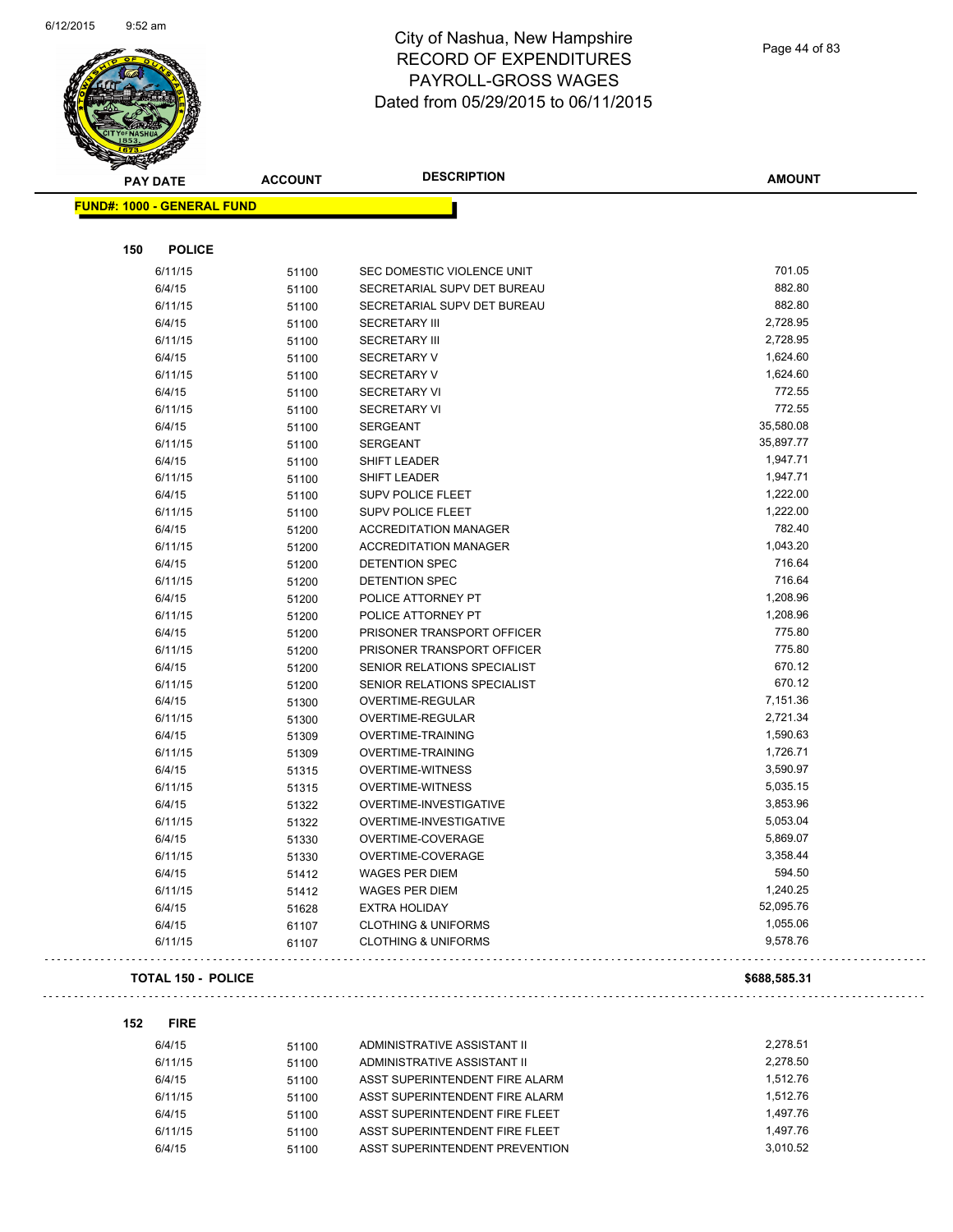

|                                   |       |                                        | <b>AMOUNT</b> |
|-----------------------------------|-------|----------------------------------------|---------------|
| <b>FUND#: 1000 - GENERAL FUND</b> |       |                                        |               |
|                                   |       |                                        |               |
| <b>FIRE</b><br>152                |       |                                        |               |
| 6/11/15                           | 51100 | ASST SUPERINTENDENT PREVENTION         | 3,010.52      |
| 6/4/15                            | 51100 | <b>CAPTAIN</b>                         | 12,179.16     |
| 6/11/15                           | 51100 | <b>CAPTAIN</b>                         | 12,179.18     |
| 6/4/15                            | 51100 | CAPTAIN FIRE TRAINING SAFETY           | 1,704.12      |
| 6/11/15                           | 51100 | CAPTAIN FIRE TRAINING SAFETY           | 1,704.12      |
| 6/4/15                            | 51100 | DEPUTY FIRE CHIEF                      | 7,506.70      |
| 6/11/15                           | 51100 | <b>DEPUTY FIRE CHIEF</b>               | 7,506.71      |
| 6/4/15                            | 51100 | <b>EXEC ASST BUSINESS COORD</b>        | 1,070.15      |
| 6/11/15                           | 51100 | <b>EXEC ASST BUSINESS COORD</b>        | 1,070.14      |
| 6/4/15                            | 51100 | <b>FIRE CHIEF</b>                      | (305.16)      |
| 6/11/15                           | 51100 | <b>FIRE CHIEF</b>                      | 4,455.31      |
| 6/4/15                            | 51100 | FIRE DISPATCH ALL RANKS                | 7,319.74      |
| 6/11/15                           | 51100 | FIRE DISPATCH ALL RANKS                | 7,063.33      |
| 6/4/15                            | 51100 | FIRE DISPATCHER CLERK TRAINER          | 1,212.06      |
| 6/11/15                           | 51100 | FIRE DISPATCHER CLERK TRAINER          | 1,531.02      |
| 6/4/15                            | 51100 | <b>FIRE LIEUTENANT</b>                 | 38,298.58     |
| 6/11/15                           | 51100 | FIRE LIEUTENANT                        | 38,248.87     |
| 6/4/15                            | 51100 | <b>FIRE MECHANIC</b>                   | 1,341.20      |
| 6/11/15                           | 51100 | <b>FIRE MECHANIC</b>                   | 1,341.20      |
| 6/4/15                            | 51100 | FIRE TRAINING OFFICER                  | 1,482.96      |
| 6/11/15                           | 51100 | FIRE TRAINING OFFICER                  | 1,482.96      |
| 6/4/15                            | 51100 | <b>FIREFIGHTERS ALL RANKS</b>          | 119,964.45    |
| 6/11/15                           | 51100 | <b>FIREFIGHTERS ALL RANKS</b>          | 120,881.95    |
| 6/4/15                            | 51100 | SUPERINTENDENT FIRE ALARM              | 1,670.56      |
| 6/11/15                           | 51100 | SUPERINTENDENT FIRE ALARM              | 1,670.56      |
| 6/4/15                            | 51100 | SUPERINTENDENT FIRE FLEET              | 1,670.56      |
| 6/11/15                           | 51100 | SUPERINTENDENT FIRE FLEET              | 1,670.56      |
| 6/4/15                            | 51100 | SUPERINTENDENT FIRE PREVENTION         | 1,670.56      |
| 6/11/15                           | 51100 | SUPERINTENDENT FIRE PREVENTION         | 1,670.56      |
| 6/4/15                            | 51300 | <b>OVERTIME-REGULAR</b>                | 956.71        |
| 6/11/15                           | 51300 | OVERTIME-REGULAR                       | 348.30        |
| 6/4/15                            | 51330 | OVERTIME-COVERAGE                      | 11,906.33     |
| 6/11/15                           | 51330 | OVERTIME-COVERAGE                      | 13,579.39     |
| 6/4/15                            | 51628 | <b>EXTRA HOLIDAY</b>                   | 50,975.03     |
| 6/4/15                            | 51650 | ADDITIONAL HOURS                       | 26,877.16     |
| 6/11/15                           | 51650 | ADDITIONAL HOURS                       | 31,990.84     |
| 6/4/15                            | 51700 | <b>STIPENDS</b>                        | 4,440.37      |
| 6/11/15                           | 51700 | <b>STIPENDS</b>                        | 4,454.44      |
| 6/4/15                            | 51750 | <b>RETIREMENT &amp; SEPARATION PAY</b> | (83,665.15)   |
| 6/11/15                           | 51750 | <b>RETIREMENT &amp; SEPARATION PAY</b> | 83,665.16     |
| 6/4/15                            | 55118 | TELEPHONE-CELLULAR                     | (50.00)       |
| 6/11/15                           | 61107 | <b>CLOTHING &amp; UNIFORMS</b>         | 663.75        |
| <b>TOTAL 152 - FIRE</b>           |       |                                        | \$562,003.53  |

#### **153 BUILDING INSPECTION**

| 6/4/15  | 51100 | BUILDING AND UTILITIES INSPCTR | 3.314.21 |
|---------|-------|--------------------------------|----------|
| 6/11/15 | 51100 | BUILDING AND UTILITIES INSPCTR | 3.314.25 |
| 6/4/15  | 51100 | BUILDING DEPARTMENT MANAGER    | 1.408.20 |
| 6/11/15 | 51100 | BUILDING DEPARTMENT MANAGER    | 1.408.20 |
| 6/4/15  | 51100 | PERMIT TECHNICIAN I            | 618.60   |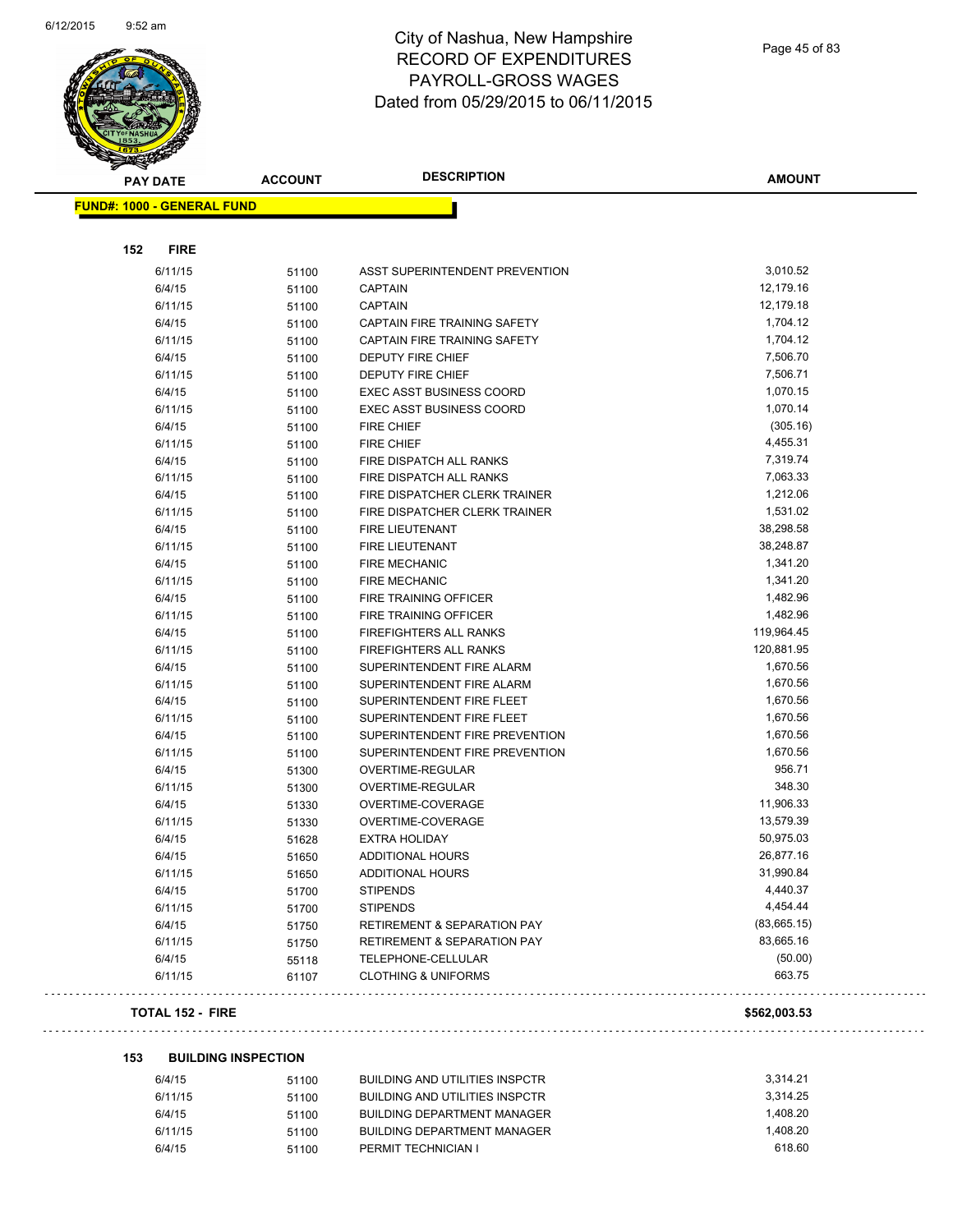|     | <b>PAY DATE</b>                   | <b>ACCOUNT</b>                             | <b>DESCRIPTION</b>                    | <b>AMOUNT</b> |
|-----|-----------------------------------|--------------------------------------------|---------------------------------------|---------------|
|     | <b>FUND#: 1000 - GENERAL FUND</b> |                                            |                                       |               |
|     |                                   |                                            |                                       |               |
| 153 |                                   | <b>BUILDING INSPECTION</b>                 |                                       |               |
|     | 6/11/15                           | 51100                                      | PERMIT TECHNICIAN I                   | 618.60        |
|     | 6/4/15                            | 51100                                      | PERMIT TECHNICIAN III                 | 758.85        |
|     | 6/11/15                           | 51100                                      | PERMIT TECHNICIAN III                 | 758.85        |
|     | 6/4/15                            | 51100                                      | <b>PLANS EXAMINER</b>                 | 1.162.75      |
|     | 6/11/15                           | 51100                                      | <b>PLANS EXAMINER</b>                 | 1,162.75      |
|     | 6/4/15                            | 51200                                      | <b>BUILDING AND UTILITIES INSPCTR</b> | 789.85        |
|     | 6/11/15                           | 51200                                      | <b>BUILDING AND UTILITIES INSPCTR</b> | 789.85        |
|     |                                   | <b>TOTAL 153 - BUILDING INSPECTION</b>     |                                       | \$16,104.96   |
| 155 |                                   | <b>CODE ENFORCEMENT</b>                    |                                       |               |
|     | 6/4/15                            | 51100                                      | <b>CODE ENFORCEMENT OFFICER II</b>    | 2,082.70      |
|     | 6/11/15                           | 51100                                      | <b>CODE ENFORCEMENT OFFICER II</b>    | 2,082.70      |
|     | 6/4/15                            | 51100                                      | MGR CODE ENFORCEMENT DEPT             | 1,328.20      |
|     | 6/11/15                           | 51100                                      | MGR CODE ENFORCEMENT DEPT             | 1,328.20      |
|     |                                   | <b>TOTAL 155 - CODE ENFORCEMENT</b>        |                                       | \$6,821.80    |
| 156 |                                   | <b>EMERGENCY MANAGEMENT</b>                |                                       |               |
|     | 6/4/15                            | 51100                                      | <b>EMERGENCY MANAGEMENT DIRECTOR</b>  | 1,485.70      |
|     | 6/11/15                           | 51100                                      | <b>EMERGENCY MANAGEMENT DIRECTOR</b>  | 1,485.70      |
|     |                                   | <b>TOTAL 156 - EMERGENCY MANAGEMENT</b>    |                                       | \$2,971.40    |
| 157 |                                   | <b>CITYWIDE COMMUNICATIONS</b>             |                                       |               |
|     | 6/4/15                            | 51100                                      | <b>COMM SYS ENGR TECH</b>             | 1,512.40      |
|     | 6/11/15                           | 51100                                      | <b>COMM SYS ENGR TECH</b>             | 1,512.40      |
|     | 6/4/15                            | 51200                                      | <b>RADIO SYSTEMS MANAGER</b>          | 1,283.52      |
|     | 6/11/15                           | 51200                                      | RADIO SYSTEMS MANAGER                 | 1,283.52      |
|     |                                   | <b>TOTAL 157 - CITYWIDE COMMUNICATIONS</b> |                                       | \$5,591.84    |
| 160 |                                   | <b>PUBLIC WORKS-ADMIN/ENGINEERING</b>      |                                       |               |
|     | 6/4/15                            | 51100                                      | ADMINISTRATIVE ASSISTANT II           | 687.40        |
|     | 6/11/15                           | 51100                                      | ADMINISTRATIVE ASSISTANT II           | 687.40        |
|     | 6/4/15                            | 51100                                      | CITIZEN SERVICES COORDINATOR          | 745.20        |
|     | 6/11/15                           | 51100                                      | CITIZEN SERVICES COORDINATOR          | 745.20        |
|     | 6/4/15                            | 51100                                      | <b>CITY ENGINEER</b>                  | 1,014.20      |
|     | 6/11/15                           | 51100                                      | <b>CITY ENGINEER</b>                  | 1,014.20      |
|     | 6/4/15                            | 51100                                      | CONST INSP ENGINEERING ASST           | 928.95        |
|     | 6/11/15                           | 51100                                      | CONST INSP ENGINEERING ASST           | 928.95        |
|     | 6/4/15                            | 51100                                      | DEPUTY MANAGER OF ENGINEERING         | 690.10        |
|     | 6/11/15                           | 51100                                      | DEPUTY MANAGER OF ENGINEERING         | 690.10        |
|     | 6/4/15                            | 51100                                      | DIRECTOR PUBLIC WORKS                 | 1,484.40      |
|     | 6/11/15                           | 51100                                      | DIRECTOR PUBLIC WORKS                 | 1,484.40      |
|     | 6/4/15                            | 51100                                      | DIVISION OPERATIONS MANAGER           | 1,413.40      |
|     | 6/11/15                           | 51100                                      | DIVISION OPERATIONS MANAGER           | 1,413.40      |
|     | 6/4/15                            | 51100                                      | DPW CONTRACT ADMINISTRATOR            | 333.85        |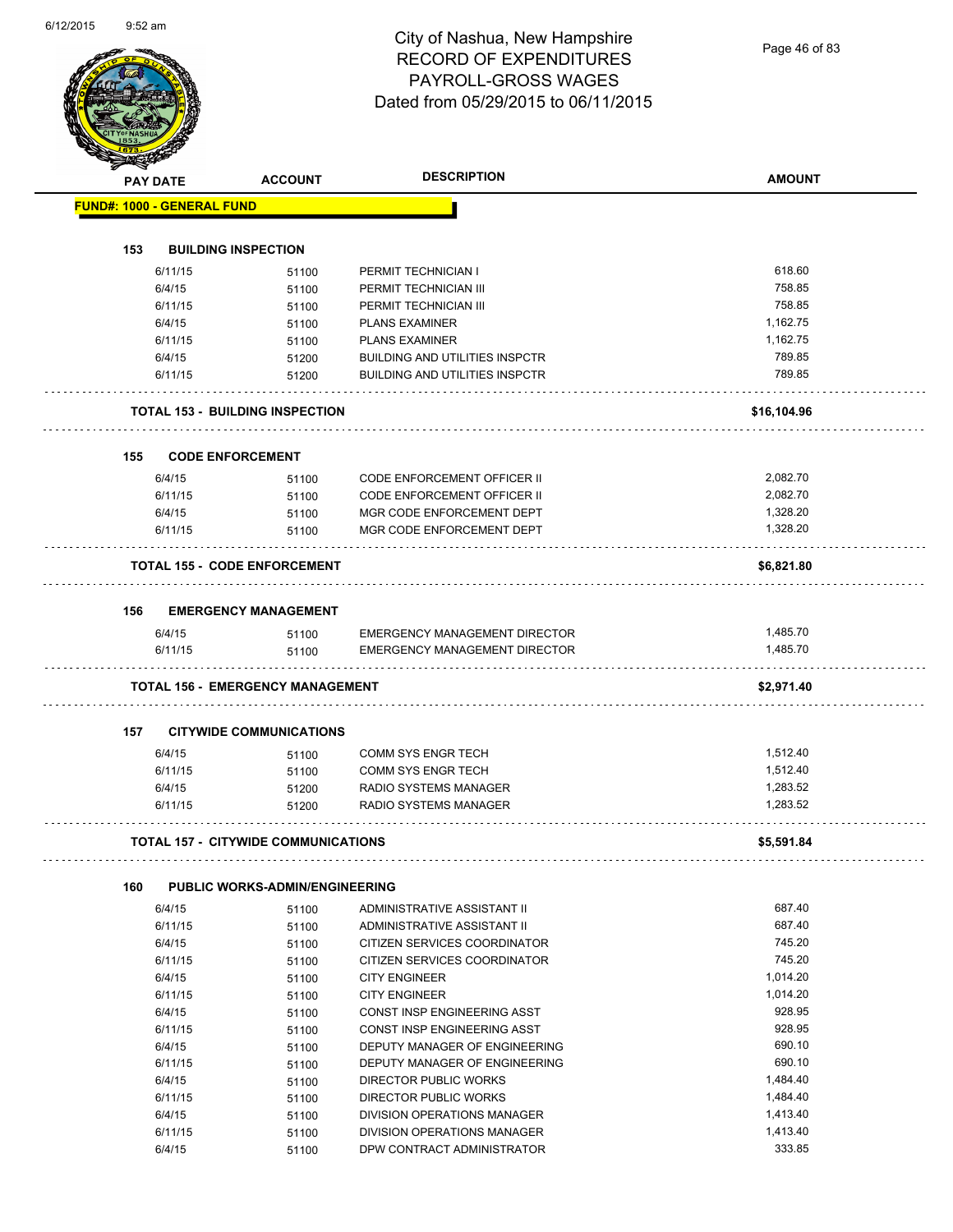$\overline{\phantom{a}}$ 

## City of Nashua, New Hampshire RECORD OF EXPENDITURES PAYROLL-GROSS WAGES Dated from 05/29/2015 to 06/11/2015

|                                   |                                            | Dated from 05/29/2015 to 06/11/2015                         |                      |
|-----------------------------------|--------------------------------------------|-------------------------------------------------------------|----------------------|
|                                   |                                            |                                                             |                      |
| <b>PAY DATE</b>                   | <b>ACCOUNT</b>                             | <b>DESCRIPTION</b>                                          | <b>AMOUNT</b>        |
| <b>FUND#: 1000 - GENERAL FUND</b> |                                            |                                                             |                      |
|                                   |                                            |                                                             |                      |
| 160                               | <b>PUBLIC WORKS-ADMIN/ENGINEERING</b>      |                                                             |                      |
| 6/11/15                           | 51100                                      | DPW CONTRACT ADMINISTRATOR                                  | 333.85               |
| 6/4/15                            | 51100                                      | <b>ENGINEERING INSPECTORS</b>                               | 1,863.40<br>1,863.40 |
| 6/11/15<br>6/4/15                 | 51100<br>51100                             | <b>ENGINEERING INSPECTORS</b><br><b>EXECUTIVE ASSISTANT</b> | 670.10               |
| 6/11/15                           | 51100                                      | <b>EXECUTIVE ASSISTANT</b>                                  | 67.01                |
| 6/4/15                            | 51100                                      | <b>SENIOR FOREMAN</b>                                       | 1,285.00             |
| 6/11/15                           | 51100                                      | <b>SENIOR FOREMAN</b>                                       | 1,285.00             |
| 6/4/15                            | 51100                                      | <b>SENIOR STAFF ENGINEER</b>                                | 426.90               |
| 6/11/15                           | 51100                                      | <b>SENIOR STAFF ENGINEER</b>                                | 426.90               |
| 6/4/15                            | 51100                                      | SENIOR TRAFFIC ENGINEER                                     | 1,579.20             |
| 6/11/15                           | 51100                                      | <b>SENIOR TRAFFIC ENGINEER</b>                              | 1,579.20             |
| 6/4/15                            | 51100                                      | <b>STAFF ENGINEER</b>                                       | 1,219.70             |
| 6/11/15                           | 51100                                      | <b>STAFF ENGINEER</b>                                       | 1,219.70             |
| 6/4/15                            | 51100                                      | STREET CONSTRUCTION ENGINEER                                | 1,312.00             |
| 6/11/15                           | 51100                                      | STREET CONSTRUCTION ENGINEER                                | 1,312.00             |
| 6/4/15                            | 51100                                      | <b>SURVEY TECHNICIAN</b>                                    | 1,126.95             |
| 6/11/15                           | 51100                                      | <b>SURVEY TECHNICIAN</b>                                    | 1,126.95             |
|                                   | TOTAL 160 - PUBLIC WORKS-ADMIN/ENGINEERING |                                                             | \$32,958.41          |
|                                   |                                            |                                                             |                      |
| <b>STREETS</b><br>161             |                                            |                                                             |                      |
| 6/4/15                            | 51100                                      | ADMINISTRATIVE ASSISTANT III                                | 979.60               |
| 6/11/15                           | 51100                                      | ADMINISTRATIVE ASSISTANT III                                | 979.60               |
| 6/4/15                            | 51100                                      | AUTO MECH 1ST CLASS NIGHTS                                  | 3,114.00             |
| 6/11/15                           | 51100                                      | AUTO MECH 1ST CLASS NIGHTS                                  | 3,065.66             |
| 6/4/15                            | 51100                                      | AUTO MECH 2ND CLASS                                         | 1,868.80             |
| 6/11/15                           | 51100                                      | AUTO MECH 2ND CLASS                                         | 1,868.80             |
| 6/4/15                            | 51100                                      | AUTO MECH 2ND CLASS NIGHTS                                  | 946.18               |
| 6/11/15                           | 51100                                      | AUTO MECH 2ND CLASS NIGHTS                                  | 946.40               |
| 6/4/15                            | 51100                                      | AUTO MECHANIC 1ST CLASS                                     | 3,076.40             |
| 6/11/15                           | 51100                                      | AUTO MECHANIC 1ST CLASS                                     | 3,076.41<br>7,523.92 |
| 6/4/15<br>6/11/15                 | 51100                                      | EQUIP OPR STREET REPAIR<br>EQUIP OPR STREET REPAIR          | 7,523.92             |
| 6/4/15                            | 51100                                      | FLEET MAINTENANCE FOREMAN                                   | 1,126.95             |
| 6/11/15                           | 51100<br>51100                             | FLEET MAINTENANCE FOREMAN                                   | 1,126.95             |
| 6/4/15                            | 51100                                      | FLEET MANAGER STREET DEPT                                   | 1,044.00             |
| 6/11/15                           | 51100                                      | FLEET MANAGER STREET DEPT                                   | 1,044.00             |
| 6/4/15                            | 51100                                      | <b>MASON PIPELAYER</b>                                      | 2,680.81             |
| 6/11/15                           | 51100                                      | <b>MASON PIPELAYER</b>                                      | 2,680.80             |
| 6/4/15                            | 51100                                      | OPERATIONS COORDINATOR                                      | 814.70               |
| 6/11/15                           | 51100                                      | OPERATIONS COORDINATOR                                      | 814.70               |
| 6/4/15                            | 51100                                      | <b>SIGN MAINTENANCE</b>                                     | 1,533.02             |
| 6/11/15                           | 51100                                      | <b>SIGN MAINTENANCE</b>                                     | 2,025.38             |
| 6/4/15                            | 51100                                      | SIGN MAINTENANCE ASSISTANT                                  | 829.60               |
| 6/11/15                           | 51100                                      | SIGN MAINTENANCE ASSISTANT                                  | 829.60               |
| 6/4/15                            | 51100                                      | STOREKEEPER PWD                                             | 920.45               |
| 6/11/15                           | 51100                                      | STOREKEEPER PWD                                             | 920.45               |
| 6/4/15                            | 51100                                      | STR CONSTR RPR AND PERMT COORD                              | 1,104.85             |
| 6/11/15                           | 51100                                      | STR CONSTR RPR AND PERMT COORD                              | 1,104.86             |
| 6/4/15                            | 51100                                      | STREET FOREMAN                                              | 4,744.00             |
| 6/11/15                           | 51100                                      | STREET FOREMAN                                              | 4,744.00             |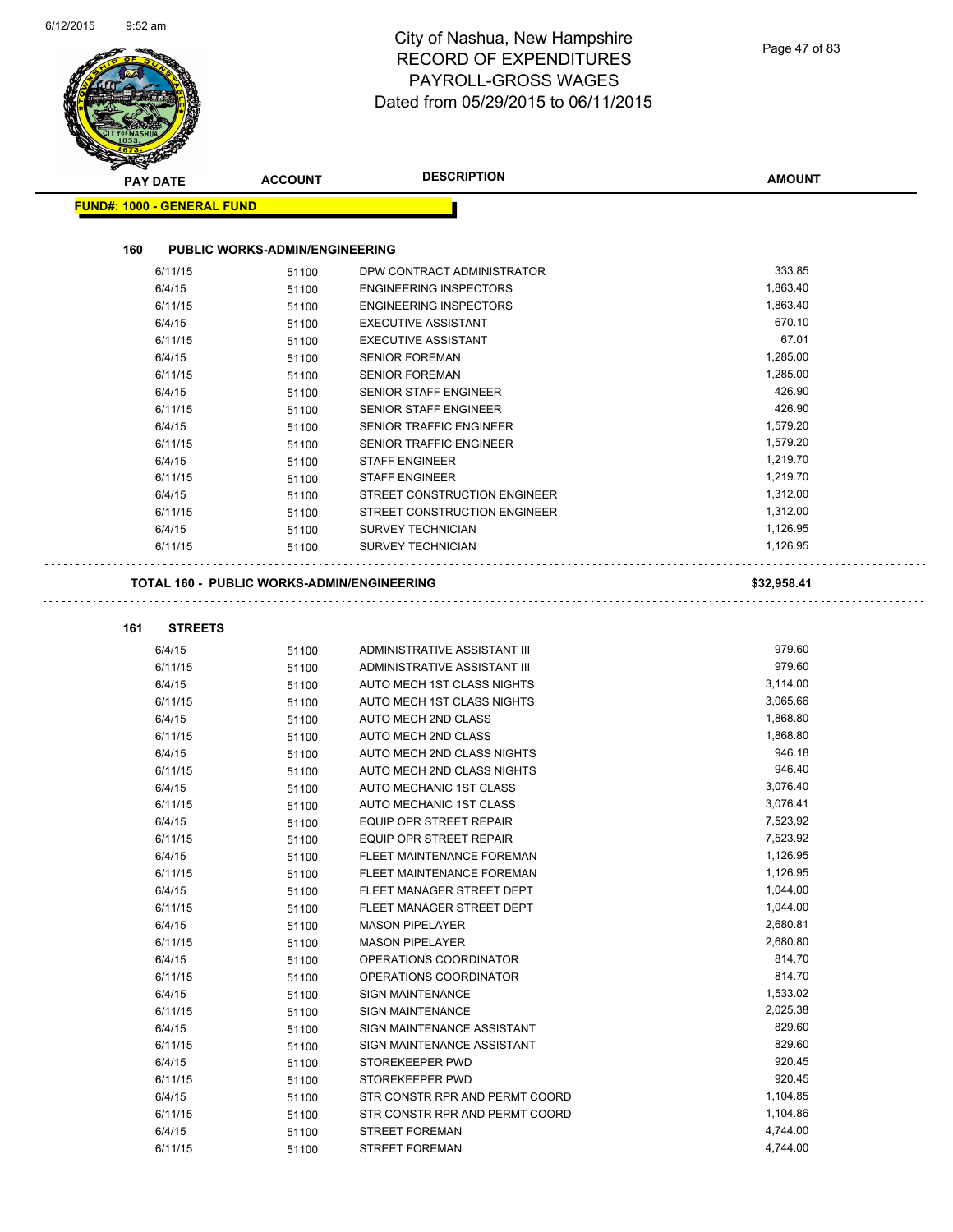

| <b>SANGRAPH</b> | <b>PAY DATE</b>                       | <b>ACCOUNT</b> | <b>DESCRIPTION</b>                        | <b>AMOUNT</b>        |
|-----------------|---------------------------------------|----------------|-------------------------------------------|----------------------|
|                 | <b>FUND#: 1000 - GENERAL FUND</b>     |                |                                           |                      |
|                 |                                       |                |                                           |                      |
| 161             | <b>STREETS</b>                        |                |                                           |                      |
|                 | 6/4/15                                | 51100          | SUPERINTENDENT OF STREETS                 | 1,771.20             |
|                 | 6/11/15                               | 51100          | SUPERINTENDENT OF STREETS                 | 1,771.20             |
|                 | 6/4/15                                | 51100          | TRAFFIC MAINTENANCE ASSISTANT             | 884.80               |
|                 | 6/11/15                               | 51100          | TRAFFIC MAINTENANCE ASSISTANT             | 884.80               |
|                 | 6/4/15                                | 51100          | <b>TRAFFIC TECHNICIAN I</b>               | 2,128.80             |
|                 | 6/11/15                               | 51100          | TRAFFIC TECHNICIAN I                      | 2,128.80             |
|                 | 6/4/15                                | 51100          | <b>TRUCK DRIVER STREET REPAIR</b>         | 15,885.83            |
|                 | 6/11/15                               | 51100          | TRUCK DRIVER STREET REPAIR                | 16,200.98            |
|                 | 6/4/15                                | 51100          | <b>WELDER FIRST CLASS</b>                 | 2,039.21             |
|                 | 6/11/15                               | 51100          | <b>WELDER FIRST CLASS</b>                 | 2,039.21             |
|                 | 6/4/15                                | 51300          | OVERTIME-REGULAR                          | 4,158.26             |
|                 | 6/11/15                               | 51300          | OVERTIME-REGULAR                          | 7,559.16             |
|                 | 6/11/15                               | 51600          | <b>LONGEVITY</b>                          | 400.00               |
|                 | <b>TOTAL 161 - STREETS</b>            |                |                                           | \$122,911.06         |
| 166             | <b>PARKING LOTS</b>                   |                |                                           |                      |
|                 | 6/4/15                                | 51100          | ADMINISTRATIVE ASSISTANT II               | 687.40               |
|                 | 6/11/15                               | 51100          | ADMINISTRATIVE ASSISTANT II               | 687.40               |
|                 | 6/4/15                                | 51100          | PARKING MAINTENANCE                       | 1,353.90             |
|                 | 6/11/15                               | 51100          | PARKING MAINTENANCE                       | 1,353.90             |
|                 | 6/4/15                                | 51100          | TRANSPORTATION DEPT MANAGER               | 64.50                |
|                 | 6/11/15                               | 51100          | <b>TRANSPORTATION DEPT MANAGER</b>        | 64.50                |
|                 | 5/28/15                               | 55118          | TELEPHONE-CELLULAR                        | (267.00)             |
|                 | 6/11/15                               | 55118          | TELEPHONE-CELLULAR                        | 33.00                |
|                 | <b>TOTAL 166 - PARKING LOTS</b>       |                |                                           | \$3,977.60           |
| 171             | <b>COMMUNITY SERVICES</b>             |                |                                           |                      |
|                 |                                       |                |                                           |                      |
|                 | 6/4/15                                | 51100          | DIRECTOR HEALTH AND COMM SVS              | 1,726.90<br>1,726.90 |
|                 | 6/11/15                               | 51100          | DIRECTOR HEALTH AND COMM SVS              |                      |
|                 | 6/4/15                                | 51100          | PROGRAM ASSISTANT                         | 870.60<br>870.60     |
|                 | 6/11/15                               | 51100          | PROGRAM ASSISTANT<br>PROGRAM COORDINATOR  | 929.80               |
|                 | 6/4/15<br>6/11/15                     | 51100<br>51100 | PROGRAM COORDINATOR                       | 929.80               |
|                 | <b>TOTAL 171 - COMMUNITY SERVICES</b> |                |                                           | \$7,054.60           |
|                 |                                       |                |                                           |                      |
| 172             | <b>COMMUNITY HEALTH</b>               |                |                                           |                      |
|                 | 6/4/15                                | 51100          | BILINGUAL OUTREACH WORKER                 | 764.30               |
|                 | 6/11/15                               | 51100          | BILINGUAL OUTREACH WORKER                 | 764.30               |
|                 | 6/4/15                                | 51100          | MANAGER COMMUNITY HEALTH                  | 1,364.20             |
|                 | 6/11/15                               | 51100          | MANAGER COMMUNITY HEALTH                  | 1,364.20             |
|                 | 6/4/15                                | 51100          | PUB HEALTH NURSE                          | 3,307.95             |
|                 | 6/11/15<br>6/4/15                     | 51100<br>51412 | PUB HEALTH NURSE<br><b>WAGES PER DIEM</b> | 3,307.95<br>416.63   |
|                 |                                       |                |                                           |                      |
|                 | <b>TOTAL 172 - COMMUNITY HEALTH</b>   |                |                                           | \$11,289.53          |
|                 |                                       |                |                                           |                      |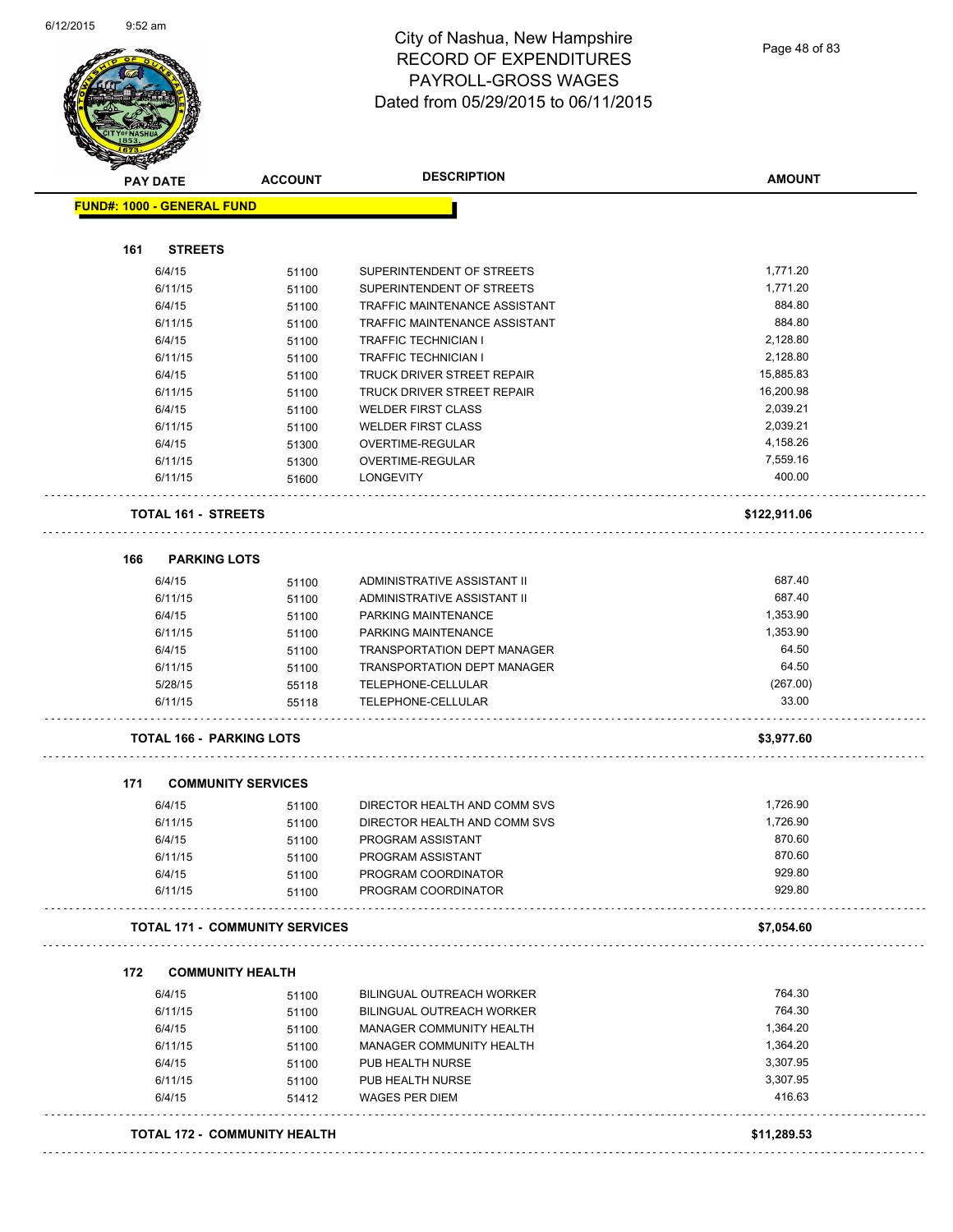| <b>PAY DATE</b> |                                   | <b>ACCOUNT</b>                          | <b>DESCRIPTION</b>                               | <b>AMOUNT</b>    |
|-----------------|-----------------------------------|-----------------------------------------|--------------------------------------------------|------------------|
|                 | <b>FUND#: 1000 - GENERAL FUND</b> |                                         |                                                  |                  |
|                 |                                   |                                         |                                                  |                  |
| 173             |                                   | <b>ENVIRONMENTAL HEALTH</b>             |                                                  |                  |
|                 | 6/4/15                            | 51100                                   | ENVIRONMENTAL HEALTH SPEC                        | 2,387.05         |
|                 | 6/11/15                           | 51100                                   | ENVIRONMENTAL HEALTH SPEC                        | 2,387.05         |
|                 | 6/4/15                            | 51100                                   | ENVIRONMENTAL TECH OFFICE MGR                    | 992.85           |
|                 | 6/11/15                           | 51100                                   | ENVIRONMENTAL TECH OFFICE MGR                    | 992.85           |
|                 | 6/4/15                            | 51100                                   | <b>LABORATORY DIRECTOR</b>                       | 988.20           |
|                 | 6/11/15                           | 51100                                   | <b>LABORATORY DIRECTOR</b>                       | 988.20           |
|                 | 6/4/15                            | 51100                                   | MANAGER ENVIRONMENTAL HEALTH                     | 1,446.40         |
|                 | 6/11/15                           | 51100                                   | MANAGER ENVIRONMENTAL HEALTH                     | 1,446.40         |
|                 |                                   | <b>TOTAL 173 - ENVIRONMENTAL HEALTH</b> |                                                  | \$11,629.00      |
| 174             |                                   | <b>WELFARE ADMINISTRATION</b>           |                                                  |                  |
|                 | 6/4/15                            | 51100                                   | ADMINISTRATIVE ASSISTANT I                       | 829.30           |
|                 | 6/11/15                           | 51100                                   | ADMINISTRATIVE ASSISTANT I                       | 829.30           |
|                 | 6/4/15                            | 51100                                   | CASE TECHNICIAN WELFARE                          | 2,384.95         |
|                 | 6/11/15                           | 51100                                   | CASE TECHNICIAN WELFARE                          | 2,384.95         |
|                 | 6/4/15                            | 51100                                   | <b>INTAKE WORKER ACCOUNTANT</b>                  | 936.70           |
|                 | 6/11/15                           | 51100                                   | INTAKE WORKER ACCOUNTANT                         | 936.70           |
|                 | 6/4/15                            | 51100                                   | SENIOR CASE TECHNICIAN                           | 957.30           |
|                 | 6/11/15                           | 51100                                   | SENIOR CASE TECHNICIAN                           | 957.29           |
|                 | 6/4/15                            | 51100                                   | <b>WELFARE OFFICER</b>                           | 1,450.00         |
|                 | 6/11/15                           | 51100                                   | <b>WELFARE OFFICER</b>                           | 1,450.00         |
|                 |                                   | TOTAL 174 - WELFARE ADMINISTRATION      |                                                  | \$13,116.49      |
| 177             |                                   | <b>PARKS &amp; RECREATION</b>           |                                                  |                  |
|                 | 6/4/15                            | 51100                                   | ADMINISTRATIVE ASSISTANT II                      | 758.85           |
|                 | 6/11/15                           | 51100                                   | ADMINISTRATIVE ASSISTANT II                      | 758.85           |
|                 | 6/4/15                            | 51100                                   | EQUIPMENT OPERATOR, PARKS                        | 934.40           |
|                 | 6/11/15                           | 51100                                   | <b>EQUIPMENT OPERATOR, PARKS</b>                 | 934.40           |
|                 | 6/4/15                            | 51100                                   | FOREMAN LABOR PARK                               | 3,374.46         |
|                 | 6/11/15                           | 51100                                   | FOREMAN LABOR PARK                               | 3,383.67         |
|                 | 6/4/15                            | 51100                                   | <b>GROUNDSKEEPER MAINTENANCE</b>                 | 5,817.60         |
|                 | 6/11/15                           | 51100                                   | <b>GROUNDSKEEPER MAINTENANCE</b>                 | 5,817.60         |
|                 | 6/4/15                            | 51100                                   | <b>GROUNDSMAN I</b>                              | 1,922.88         |
|                 | 6/11/15                           | 51100                                   | <b>GROUNDSMAN I</b>                              | 2,283.42         |
|                 | 6/4/15                            | 51100                                   | <b>GROUNDSMAN II</b>                             | 841.60<br>841.60 |
|                 | 6/11/15                           | 51100                                   | <b>GROUNDSMAN II</b>                             | 2,835.61         |
|                 | 6/4/15<br>6/11/15                 | 51100<br>51100                          | <b>LEAD GROUNDSMAN</b><br><b>LEAD GROUNDSMAN</b> | 2,835.61         |
|                 | 6/4/15                            | 51100                                   | <b>NURSERY WORKER PARKS</b>                      | 889.60           |
|                 | 6/11/15                           | 51100                                   | NURSERY WORKER PARKS                             | 889.60           |
|                 | 6/4/15                            | 51100                                   | PROGRAM COORDINATOR                              | 357.71           |
|                 | 6/11/15                           | 51100                                   | PROGRAM COORDINATOR                              | 357.70           |
|                 | 6/4/15                            | 51100                                   | RECREATION PROGRAM MANAGER                       | 1,098.20         |
|                 | 6/11/15                           | 51100                                   | RECREATION PROGRAM MANAGER                       | 1,098.20         |
|                 | 6/4/15                            | 51100                                   | STELLOS STADIUM ATTENDANT                        | 934.40           |
|                 | 6/11/15                           | 51100                                   | STELLOS STADIUM ATTENDANT                        | 934.40           |
|                 |                                   |                                         |                                                  |                  |
|                 | 6/4/15                            | 51100                                   | SUPERINTENDENT OF PARKS RECR                     | 1,720.00         |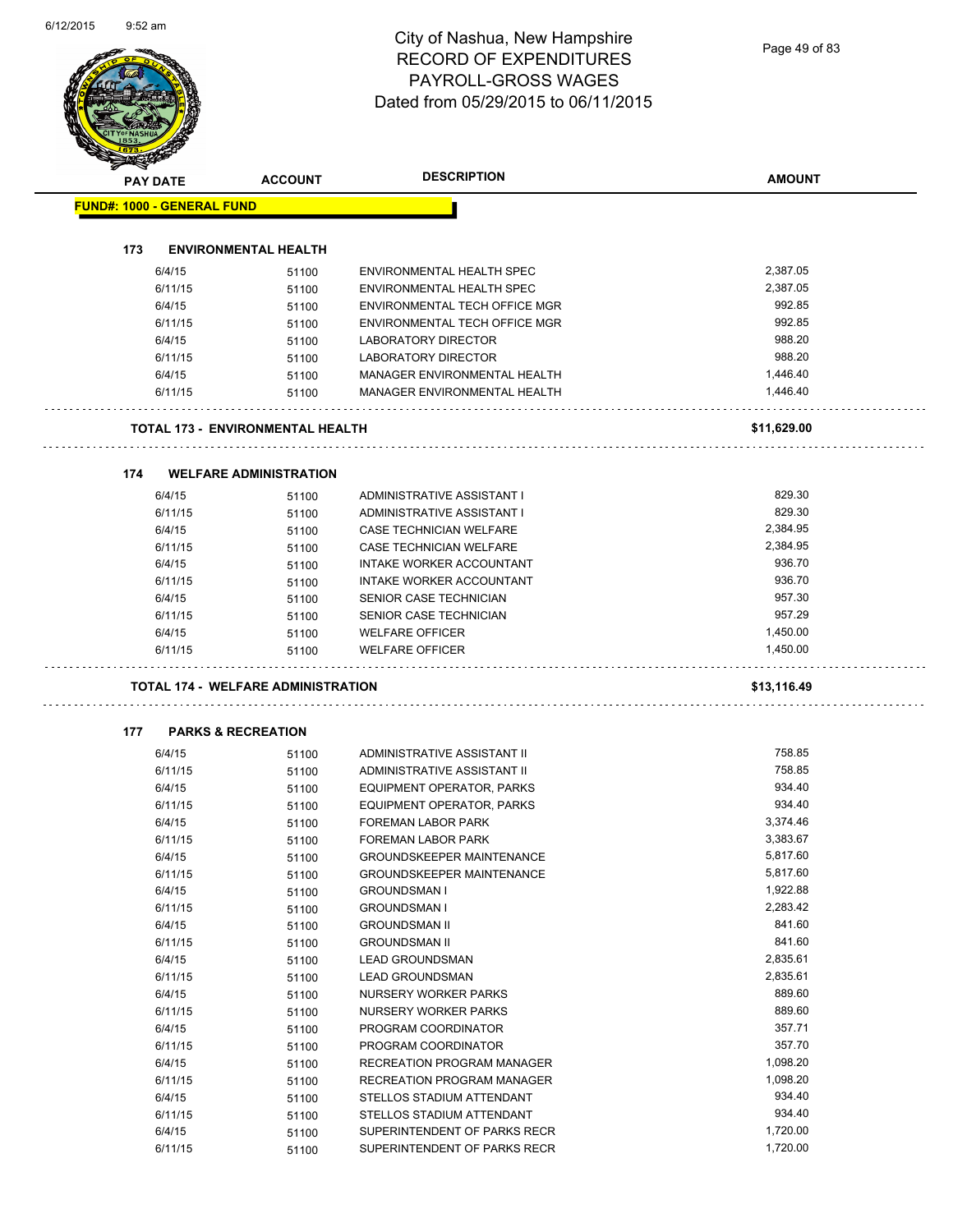# City of Nashua, New Hampshire RECORD OF EXPENDITURES PAYROLL-GROSS WAGES

|                                   |                                           | <b>RECORD OF EXPENDITURES</b><br><b>PAYROLL-GROSS WAGES</b><br>Dated from 05/29/2015 to 06/11/2015 |                      |
|-----------------------------------|-------------------------------------------|----------------------------------------------------------------------------------------------------|----------------------|
| PAY DATE                          | <b>ACCOUNT</b>                            | <b>DESCRIPTION</b>                                                                                 | <b>AMOUNT</b>        |
| <b>FUND#: 1000 - GENERAL FUND</b> |                                           |                                                                                                    |                      |
|                                   |                                           |                                                                                                    |                      |
| 177                               | <b>PARKS &amp; RECREATION</b>             |                                                                                                    |                      |
| 6/4/15                            | 51100                                     | <b>TRUCK DRIVER</b>                                                                                | 864.80               |
| 6/11/15                           | 51100                                     | <b>TRUCK DRIVER</b>                                                                                | 871.20               |
| 6/4/15                            | 51300                                     | OVERTIME-REGULAR                                                                                   | 7,481.28             |
| 6/11/15                           | 51300                                     | OVERTIME-REGULAR                                                                                   | 8,069.63             |
| 6/4/15                            | 51400                                     | <b>WAGES TEMP-SEASONAL</b>                                                                         | 4,785.00             |
| 6/11/15                           | 51400                                     | <b>WAGES TEMP-SEASONAL</b>                                                                         | 320.00               |
| 6/11/15                           | 51600                                     | <b>LONGEVITY</b>                                                                                   | 800.00               |
| 6/4/15                            | 55642                                     | <b>GAME OFFICIALS</b>                                                                              | 400.00               |
|                                   | <b>TOTAL 177 - PARKS &amp; RECREATION</b> |                                                                                                    | \$66,932.27          |
|                                   |                                           |                                                                                                    |                      |
| 179<br>6/4/15                     | <b>LIBRARY</b>                            |                                                                                                    | 805.45               |
|                                   | 51100                                     | ADMIN ASST COST ACCOUNTANT                                                                         | 805.45               |
| 6/11/15                           | 51100                                     | ADMIN ASST COST ACCOUNTANT                                                                         |                      |
| 6/4/15                            | 51100                                     | ASSISTANT DIRECTOR LIBRARY                                                                         | 1,293.10<br>1,293.10 |
| 6/11/15                           | 51100                                     | ASSISTANT DIRECTOR LIBRARY                                                                         | 973.40               |
| 6/4/15                            | 51100                                     | ASSISTANT LIBRARIAN CIRCULATIO                                                                     | 973.40               |
| 6/11/15<br>6/4/15                 | 51100                                     | ASSISTANT LIBRARIAN CIRCULATIO<br>ASSISTANT LIBRARIAN YOUTH SERV                                   | 780.10               |
| 6/11/15                           | 51100                                     | ASSISTANT LIBRARIAN YOUTH SERV                                                                     | 780.10               |
| 6/4/15                            | 51100                                     | <b>DIRECTOR LIBRARY</b>                                                                            | 1,885.70             |
| 6/11/15                           | 51100<br>51100                            | <b>DIRECTOR LIBRARY</b>                                                                            | 1,885.70             |
| 6/4/15                            | 51100                                     | EXECUTIVE ASST OFFICE MANAGER                                                                      | 858.45               |
| 6/11/15                           | 51100                                     | EXECUTIVE ASST OFFICE MANAGER                                                                      | 858.45               |
| 6/4/15                            | 51100                                     | IT COORDINATOR                                                                                     | 903.85               |
| 6/11/15                           | 51100                                     | <b>IT COORDINATOR</b>                                                                              | 790.87               |
| 6/4/15                            | 51100                                     | <b>JANITOR</b>                                                                                     | 490.50               |
| 6/11/15                           | 51100                                     | <b>JANITOR</b>                                                                                     | 490.50               |
| 6/4/15                            | 51100                                     | LIBRARIAN ADULT SERVICES                                                                           | 962.60               |
| 6/11/15                           | 51100                                     | LIBRARIAN ADULT SERVICES                                                                           | 962.60               |
| 6/4/15                            | 51100                                     | LIBRARIAN CIRCULATION                                                                              | 1,003.20             |
| 6/11/15                           | 51100                                     | LIBRARIAN CIRCULATION                                                                              | 1,003.20             |
| 6/4/15                            | 51100                                     | LIBRARIAN OUTREACH SVS                                                                             | 999.19               |
| 6/11/15                           | 51100                                     | <b>LIBRARIAN OUTREACH SVS</b>                                                                      | 999.19               |
| 6/4/15                            | 51100                                     | <b>LIBRARIAN TECH SERVICES</b>                                                                     | 1,998.70             |
| 6/11/15                           | 51100                                     | <b>LIBRARIAN TECH SERVICES</b>                                                                     | 1,992.22             |
| 6/4/15                            | 51100                                     | LIBRARIAN YOUTH SERVICES                                                                           | 2,283.20             |
| 6/11/15                           | 51100                                     | <b>LIBRARIAN YOUTH SERVICES</b>                                                                    | 2,283.22             |
| 6/4/15                            | 51100                                     | LIBRARY ASSISTANT CIRCULATION                                                                      | 5,360.97             |
| 6/11/15                           | 51100                                     | LIBRARY ASSISTANT CIRCULATION                                                                      | 5,360.95             |
| 6/4/15                            | 51100                                     | LIBRARY ASSISTANT MEDIA SERVIC                                                                     | 706.90               |
| 6/11/15                           | 51100                                     | LIBRARY ASSISTANT MEDIA SERVIC                                                                     | 706.90               |
| 6/4/15                            | 51100                                     | LIBRARY ASSISTANT TECH SVS                                                                         | 706.90               |
| 6/11/15                           | 51100                                     | LIBRARY ASSISTANT TECH SVS                                                                         | 706.90               |
| 6/4/15                            | 51100                                     | LIBRARY ASSISTANT YOUTH SERVIC                                                                     | 1,652.45             |
| 6/11/15                           | 51100                                     | LIBRARY ASSISTANT YOUTH SERVIC                                                                     | 1,652.45             |
| 6/4/15                            | 51100                                     | MAINTENANCE SUPV                                                                                   | 852.54               |
| 6/11/15                           | 51100                                     | <b>MAINTENANCE SUPV</b>                                                                            | 852.55               |
| 6/4/15                            | 51100                                     | MEDIA SERVICES COORDINATOR                                                                         | 1,205.05             |
| 6/11/15                           | 51100                                     | MEDIA SERVICES COORDINATOR                                                                         | 1,205.05             |
| 6/4/15                            | 51100                                     | PAGE & COLLECTION COORDINATOR                                                                      | 840.00               |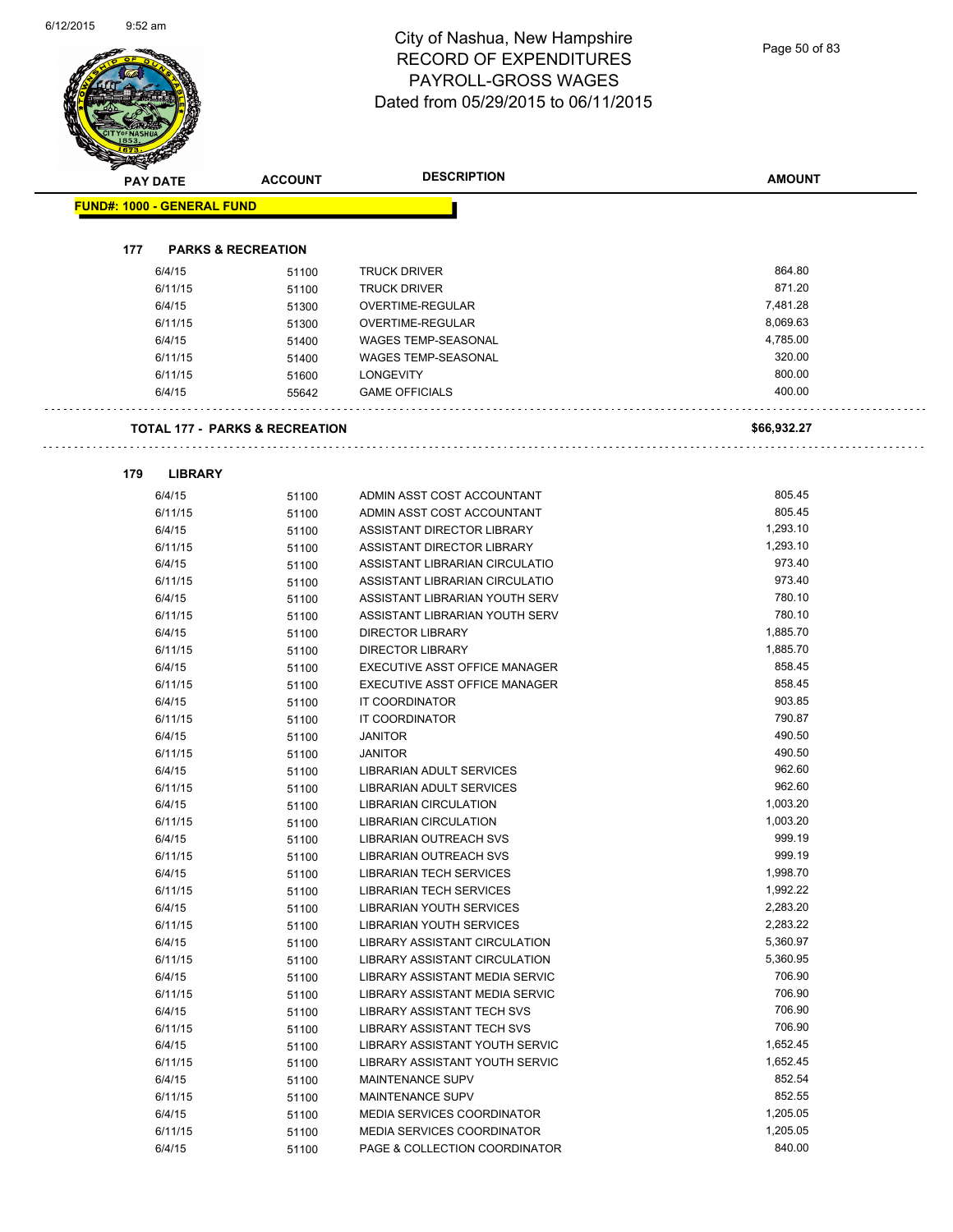

| <b>ACCOUNT</b>                    | <b>DESCRIPTION</b>                          | <b>AMOUNT</b>                                                                                                                                                                                               |
|-----------------------------------|---------------------------------------------|-------------------------------------------------------------------------------------------------------------------------------------------------------------------------------------------------------------|
| <b>FUND#: 1000 - GENERAL FUND</b> |                                             |                                                                                                                                                                                                             |
|                                   |                                             |                                                                                                                                                                                                             |
|                                   |                                             |                                                                                                                                                                                                             |
| 51100                             | PAGE & COLLECTION COORDINATOR               | 840.00                                                                                                                                                                                                      |
| 51100                             | REFERENCE LIBRARIAN ADULT SERV              | 3,057.27                                                                                                                                                                                                    |
| 51100                             | REFERENCE LIBRARIAN ADULT SERV              | 3,057.26                                                                                                                                                                                                    |
| 51100                             | REFERENCE LIBRARIAN TECH SVS                | 756.45                                                                                                                                                                                                      |
| 51100                             | REFERENCE LIBRARIAN TECH SVS                | 756.45                                                                                                                                                                                                      |
| 51100                             | <b>SECURITY LIBRARY</b>                     | 947.71                                                                                                                                                                                                      |
| 51100                             | <b>SECURITY LIBRARY</b>                     | 974.05                                                                                                                                                                                                      |
| 51200                             | LIBRARY ASSISTANT CIRCULATION               | 324.19                                                                                                                                                                                                      |
| 51200                             | <b>LIBRARY ASSISTANT CIRCULATION</b>        | 324.20                                                                                                                                                                                                      |
| 51200                             | LIBRARY ASSISTANT TECH SVS                  | 415.50                                                                                                                                                                                                      |
| 51200                             | LIBRARY ASSISTANT TECH SVS                  | 415.49                                                                                                                                                                                                      |
| 51200                             | LIBRARY PAGE YOUTH SERVICES                 | 317.85                                                                                                                                                                                                      |
| 51200                             | LIBRARY PAGE YOUTH SERVICES                 | 490.32                                                                                                                                                                                                      |
| 51200                             | <b>LIBRARY PAGES CIRCULATION</b>            | 324.20                                                                                                                                                                                                      |
| 51200                             | LIBRARY PAGES CIRCULATION                   | 366.40                                                                                                                                                                                                      |
| 51200                             | LIBRARY PAGES MEDIA SERVICES                | 489.50                                                                                                                                                                                                      |
| 51200                             | LIBRARY PAGES MEDIA SERVICES                | 487.29                                                                                                                                                                                                      |
| 51200                             | REFERENCE LIBRARIAN ADULT SERV              | 373.61                                                                                                                                                                                                      |
| 51200                             | REFERENCE LIBRARIAN ADULT SERV              | 373.61                                                                                                                                                                                                      |
| 51300                             | <b>OVERTIME-REGULAR</b>                     | 667.57                                                                                                                                                                                                      |
| 51300                             | OVERTIME-REGULAR                            | 368.34                                                                                                                                                                                                      |
| <b>TOTAL 179 - LIBRARY</b>        |                                             | \$68,292.31                                                                                                                                                                                                 |
|                                   |                                             |                                                                                                                                                                                                             |
|                                   |                                             |                                                                                                                                                                                                             |
| 51100                             | ADMINISTRATIVE ASSISTANT II                 | 687.40                                                                                                                                                                                                      |
| 51100                             | ADMINISTRATIVE ASSISTANT II                 | 687.40                                                                                                                                                                                                      |
| 51100                             | DIRECTOR COMMUNITY DEVELOPMENT              | 1,873.50                                                                                                                                                                                                    |
| 51100                             | DIRECTOR COMMUNITY DEVELOPMENT              | 1,873.50                                                                                                                                                                                                    |
| 51200                             | ADMINISTRATIVE ASSISTANT I                  | 347.46                                                                                                                                                                                                      |
| 51200                             | ADMINISTRATIVE ASSISTANT I                  | 347.46                                                                                                                                                                                                      |
| 51400                             | WAGES TEMP-SEASONAL                         | 100.00                                                                                                                                                                                                      |
| 51400                             | <b>WAGES TEMP-SEASONAL</b>                  | 100.00                                                                                                                                                                                                      |
|                                   |                                             | \$6,016.72                                                                                                                                                                                                  |
| <b>PLANNING &amp; ZONING</b>      |                                             |                                                                                                                                                                                                             |
|                                   |                                             | 938.85                                                                                                                                                                                                      |
|                                   |                                             | 938.85                                                                                                                                                                                                      |
|                                   |                                             | 2,661.20                                                                                                                                                                                                    |
|                                   |                                             | 2,661.20                                                                                                                                                                                                    |
|                                   |                                             | 1,905.00                                                                                                                                                                                                    |
|                                   |                                             |                                                                                                                                                                                                             |
|                                   |                                             |                                                                                                                                                                                                             |
| 51100                             | MANAGER PLANNING DEPT                       | 1,905.00                                                                                                                                                                                                    |
| 51100                             | PLANNER I                                   | 1,722.25                                                                                                                                                                                                    |
| 51100                             | PLANNER I                                   | 1,722.25                                                                                                                                                                                                    |
| 51100                             | ZONING COORDINATOR                          | 704.60                                                                                                                                                                                                      |
| 51100<br>53428                    | ZONING COORDINATOR<br>STENOGRAPHIC SERVICES | 704.60<br>375.00                                                                                                                                                                                            |
|                                   | 51100<br>51100<br>51100<br>51100<br>51100   | <b>COMMUNITY DEVELOPMENT</b><br><b>TOTAL 181 - COMMUNITY DEVELOPMENT</b><br>DEPARTMENT COORDINATOR<br>DEPARTMENT COORDINATOR<br>DEPUTY PLANNING MANAGER<br>DEPUTY PLANNING MANAGER<br>MANAGER PLANNING DEPT |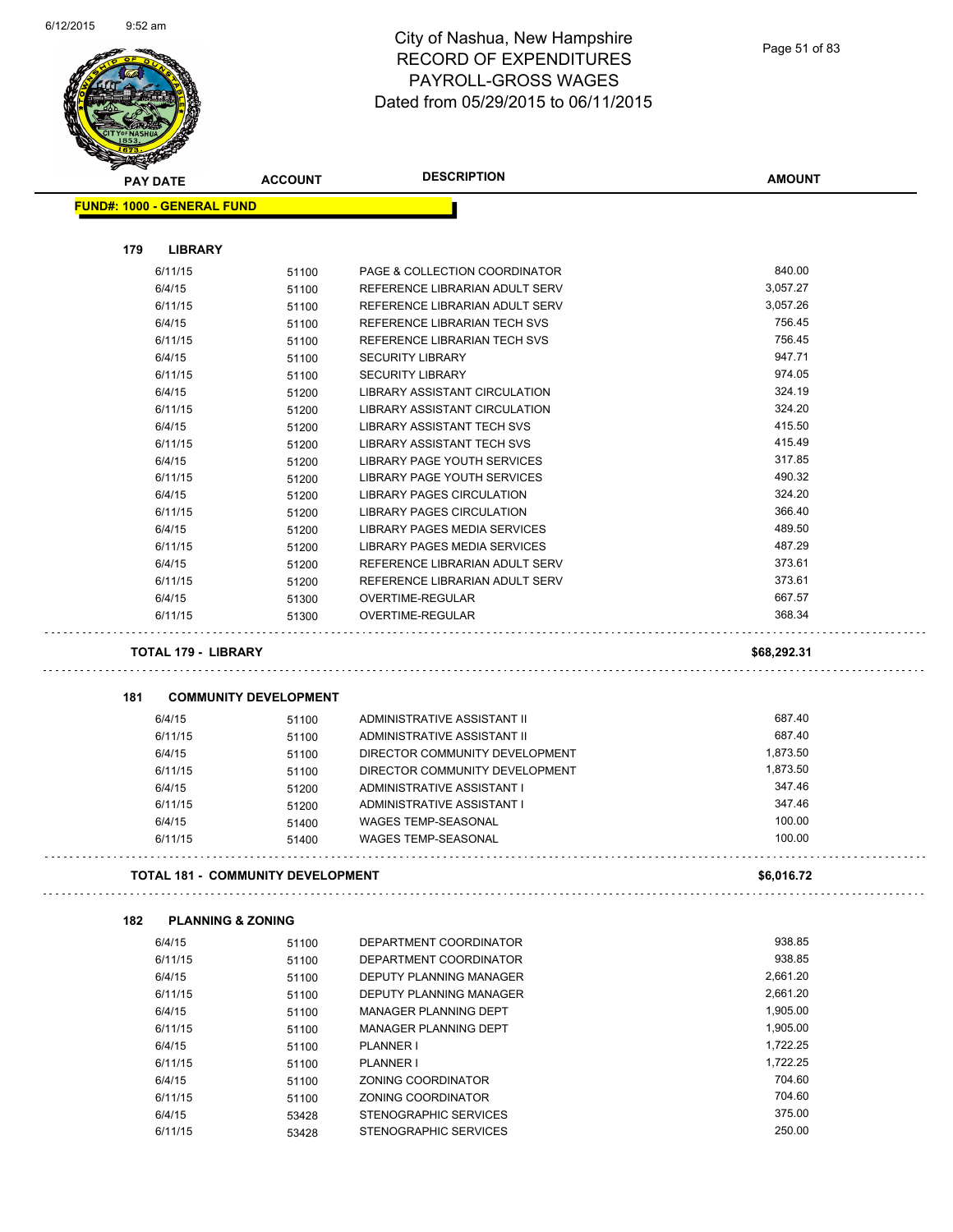| 07 127 20 1 5 |                                          |                                         | City of Nashua, New Hampshire<br><b>RECORD OF EXPENDITURES</b><br>PAYROLL-GROSS WAGES | Page 52 of 83 |
|---------------|------------------------------------------|-----------------------------------------|---------------------------------------------------------------------------------------|---------------|
|               |                                          |                                         | Dated from 05/29/2015 to 06/11/2015                                                   |               |
|               | <b>PAY DATE</b>                          | <b>ACCOUNT</b>                          | <b>DESCRIPTION</b>                                                                    | <b>AMOUNT</b> |
|               | <b>FUND#: 1000 - GENERAL FUND</b>        |                                         |                                                                                       |               |
|               | <b>TOTAL 182 - PLANNING &amp; ZONING</b> |                                         |                                                                                       | \$16,488.80   |
|               | 183                                      | <b>ECONOMIC DEVELOPMENT</b>             |                                                                                       |               |
|               | 6/4/15                                   | 51100                                   | ECONOMIC DEV DIRECTOR                                                                 | 1,873.50      |
|               | 6/11/15                                  | 51100                                   | <b>ECONOMIC DEV DIRECTOR</b>                                                          | 1,873.50      |
|               | 6/4/15                                   | 51100                                   | OED PROGRAM COORDINATOR                                                               | 558.80        |
|               | 6/11/15                                  | 51100                                   | OED PROGRAM COORDINATOR                                                               | 558.80        |
|               |                                          | <b>TOTAL 183 - ECONOMIC DEVELOPMENT</b> |                                                                                       | \$4,864.60    |
|               | <b>SCHOOL</b><br>191                     |                                         |                                                                                       |               |
|               | 6/4/15                                   | 51100                                   | ASSISTANT DIRECTOR BUSINESS                                                           | 2,971.10      |
|               | 6/4/15                                   | 51100                                   | ASSISTANT PRINCIPAL AMH                                                               | 1,406.10      |
|               | 6/4/15                                   | 51100                                   | ASSISTANT PRINCIPAL BIC                                                               | 2,925.70      |
|               | 6/4/15                                   | 51100                                   | ASSISTANT PRINCIPAL BRO                                                               | 1,403.80      |
|               | 6/4/15                                   | 51100                                   | ASSISTANT PRINCIPAL CHARL                                                             | 1,483.70      |
|               | 6/4/15                                   | 51100                                   | ASSISTANT PRINCIPAL DR CRSP                                                           | 2,807.70      |
|               | 6/4/15                                   | 51100                                   | ASSISTANT PRINCIPAL ELM                                                               | 6,549.40      |
|               | 6/4/15                                   | 51100                                   | ASSISTANT PRINCIPAL FES                                                               | 2,967.50      |
|               | 6/4/15                                   | 51100                                   | ASSISTANT PRINCIPAL FMS                                                               | 2,928.30      |
|               | 6/4/15                                   | 51100                                   | ASSISTANT PRINCIPAL LEDGE                                                             | 2,812.30      |
|               | 6/4/15                                   | 51100                                   | <b>ASSISTANT PRINCIPAL MDE</b>                                                        | 1,406.10      |
|               | 6/4/15                                   | 51100                                   | ASSISTANT PRINCIPAL MTP                                                               | 2,626.50      |
|               | 6/4/15                                   | 51100                                   | ASSISTANT PRINCIPAL NHN                                                               | 12,595.80     |
|               | 6/4/15                                   | 51100                                   | ASSISTANT PRINCIPAL NHS                                                               | 12,890.20     |
|               | 6/4/15                                   | 51100                                   | ASSISTANT PRINCIPAL PMS                                                               | 3,272.60      |
|               | 6/4/15                                   | 51100                                   | ASSISTANT PRINCIPAL SHE                                                               | 1,403.80      |
|               | 6/4/15                                   | 51100                                   | ASSISTANT SUPERINTENDENT                                                              | 8,484.50      |
|               | 6/4/15                                   | 51100                                   | ASST DIRECTOR PLANT OPS                                                               | 4,470.90      |
|               | 6/4/15                                   | 51100                                   | <b>ASST DIRECTOR SPED</b>                                                             | 6,243.60      |
|               | 6/4/15                                   | 51100                                   | ASST SYSTEMS ADMIN FULL YEAR                                                          | 12,797.80     |
|               | 6/4/15                                   | 51100                                   | ASST SYSTEMS ADMIN SCH YEAR                                                           | 619.58        |
|               | 6/11/15                                  | 51100                                   | ASST SYSTEMS ADMIN SCH YEAR                                                           | 697.72        |
|               | 6/4/15                                   | 51100                                   | ATTENDANCE OFFICER                                                                    | 2,331.50      |
|               | 6/4/15                                   | 51100                                   | CAREER CENTER COORD NHN                                                               | 1,518.30      |
|               | 6/4/15                                   | 51100                                   | CHIEF OPERATING OFFICER                                                               | 4,044.00      |
|               | 6/4/15                                   | 51100                                   | CLERICAL ACADEMY NHN                                                                  | 3,191.91      |
|               | 6/11/15                                  | 51100                                   | CLERICAL ACADEMY NHN                                                                  | 3,310.07      |
|               | 6/4/15                                   | 51100                                   | CLERICAL ACADEMY NHS                                                                  | 2,764.46      |
|               | 6/11/15                                  | 51100                                   | CLERICAL ACADEMY NHS                                                                  | 2,062.57      |
|               | 6/4/15                                   | 51100                                   | CLERICAL ADULT ED NHN                                                                 | 745.93        |
|               | 6/11/15                                  | 51100                                   | CLERICAL ADULT ED NHN                                                                 | 738.20        |
|               | 6/4/15                                   | 51100                                   | CLERICAL ASST SUPER SUP                                                               | 1,342.43      |
|               | 6/11/15                                  | 51100                                   | CLERICAL ASST SUPER SUP                                                               | 1,342.44      |
|               | 6/4/15                                   | 51100                                   | CLERICAL ATHLETIC NHN                                                                 | 721.15        |
|               | 6/11/15                                  | 51100                                   | CLERICAL ATHLETIC NHN                                                                 | 701.92        |
|               | 6/4/15                                   | 51100                                   | CLERICAL ATHLETIC NHS                                                                 | 745.15        |
|               | 6/11/15                                  | 51100                                   | CLERICAL ATHLETIC NHS                                                                 | 745.15        |
|               | 6/4/15                                   | 51100                                   | <b>CLERICAL BUSINESS</b>                                                              | 3,718.20      |

6/4/15 51100 CLERICAL BUSINESS 3,718.20 6/11/15 51100 CLERICAL BUSINESS 3,718.20

6/4/15 51100 CLERICAL CHIEF OP OFFICER SUP

6/12/2015 9:52 am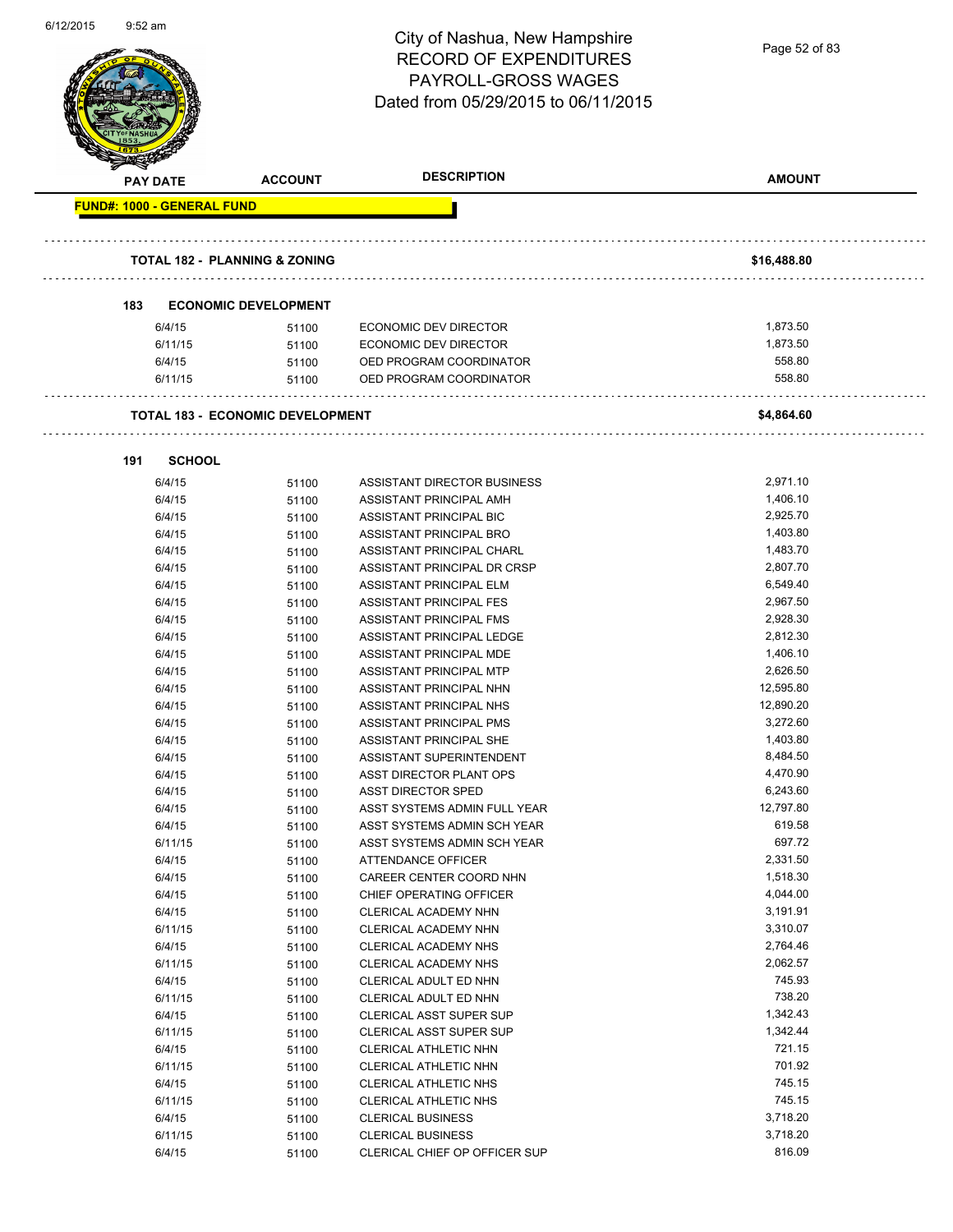

|     | <b>PAY DATE</b>                   | <b>ACCOUNT</b> | <b>DESCRIPTION</b>                                             | <b>AMOUNT</b>        |
|-----|-----------------------------------|----------------|----------------------------------------------------------------|----------------------|
|     | <b>FUND#: 1000 - GENERAL FUND</b> |                |                                                                |                      |
|     |                                   |                |                                                                |                      |
|     |                                   |                |                                                                |                      |
| 191 | <b>SCHOOL</b>                     |                |                                                                |                      |
|     | 6/11/15                           | 51100          | CLERICAL CHIEF OP OFFICER SUP                                  | 816.09               |
|     | 6/4/15                            | 51100          | <b>CLERICAL CTE NHS</b>                                        | 756.39               |
|     | 6/11/15                           | 51100          | CLERICAL CTE NHS                                               | 756.40               |
|     | 6/4/15                            | 51100          | <b>CLERICAL GUIDANCE ELM</b>                                   | 756.40               |
|     | 6/11/15                           | 51100          | <b>CLERICAL GUIDANCE ELM</b>                                   | 756.40               |
|     | 6/4/15                            | 51100          | <b>CLERICAL GUIDANCE NHN</b>                                   | 2,091.52             |
|     | 6/11/15                           | 51100          | CLERICAL GUIDANCE NHN                                          | 2,313.38             |
|     | 6/4/15                            | 51100          | <b>CLERICAL GUIDANCE NHS</b>                                   | 2,108.90             |
|     | 6/11/15                           | 51100          | <b>CLERICAL GUIDANCE NHS</b>                                   | 2,108.89             |
|     | 6/4/15                            | 51100          | CLERICAL HUMAN RESOURCES                                       | 1,512.80             |
|     | 6/11/15                           | 51100          | CLERICAL HUMAN RESOURCES                                       | 1,512.80             |
|     | 6/4/15                            | 51100          | <b>CLERICAL PAYROLL SUP</b>                                    | 677.25               |
|     | 6/11/15                           | 51100          | <b>CLERICAL PAYROLL SUP</b>                                    | 677.25               |
|     | 6/4/15                            | 51100          | <b>CLERICAL PLANT OPS</b>                                      | 643.90               |
|     | 6/11/15                           | 51100          | <b>CLERICAL PLANT OPS</b>                                      | 652.48               |
|     | 6/4/15                            | 51100          | CLERICAL PRINCIPAL AMH                                         | 1,321.15             |
|     | 6/11/15                           | 51100          | <b>CLERICAL PRINCIPAL AMH</b>                                  | 1,307.62             |
|     | 6/4/15                            | 51100          | <b>CLERICAL PRINCIPAL BIC</b>                                  | 1,365.05             |
|     | 6/11/15                           | 51100          | <b>CLERICAL PRINCIPAL BIC</b>                                  | 1,365.05<br>1,512.80 |
|     | 6/4/15                            | 51100          | <b>CLERICAL PRINCIPAL BIR</b><br><b>CLERICAL PRINCIPAL BIR</b> | 1,512.80             |
|     | 6/11/15<br>6/4/15                 | 51100          | <b>CLERICAL PRINCIPAL BRO</b>                                  | 1,507.76             |
|     | 6/11/15                           | 51100          | <b>CLERICAL PRINCIPAL BRO</b>                                  | 1,512.79             |
|     | 6/4/15                            | 51100          | CLERICAL PRINCIPAL CHA                                         | 1,354.50             |
|     | 6/11/15                           | 51100          | CLERICAL PRINCIPAL CHA                                         | 1,354.50             |
|     | 6/4/15                            | 51100          | <b>CLERICAL PRINCIPAL DRC</b>                                  | 1,387.15             |
|     | 6/11/15                           | 51100          | CLERICAL PRINCIPAL DRC                                         | 1,387.15             |
|     | 6/4/15                            | 51100<br>51100 | <b>CLERICAL PRINCIPAL ELM</b>                                  | 3,407.46             |
|     | 6/11/15                           | 51100          | <b>CLERICAL PRINCIPAL ELM</b>                                  | 3,372.62             |
|     | 6/4/15                            | 51100          | <b>CLERICAL PRINCIPAL FES</b>                                  | 1,419.80             |
|     | 6/11/15                           | 51100          | <b>CLERICAL PRINCIPAL FES</b>                                  | 1,434.00             |
|     | 6/4/15                            | 51100          | <b>CLERICAL PRINCIPAL FMS</b>                                  | 2,201.51             |
|     | 6/11/15                           | 51100          | <b>CLERICAL PRINCIPAL FMS</b>                                  | 2,211.45             |
|     | 6/4/15                            | 51100          | <b>CLERICAL PRINCIPAL LDG</b>                                  | 1,387.15             |
|     | 6/11/15                           | 51100          | <b>CLERICAL PRINCIPAL LDG</b>                                  | 1,396.18             |
|     | 6/4/15                            | 51100          | CLERICAL PRINCIPAL MDE                                         | 1,501.55             |
|     | 6/11/15                           | 51100          | CLERICAL PRINCIPAL MDE                                         | 1,501.55             |
|     | 6/4/15                            | 51100          | <b>CLERICAL PRINCIPAL MTP</b>                                  | 1,431.05             |
|     | 6/11/15                           | 51100          | <b>CLERICAL PRINCIPAL MTP</b>                                  | 1,431.05             |
|     | 6/4/15                            | 51100          | CLERICAL PRINCIPAL NHN                                         | 1,387.15             |
|     | 6/11/15                           | 51100          | CLERICAL PRINCIPAL NHN                                         | 1,387.15             |
|     | 6/4/15                            | 51100          | <b>CLERICAL PRINCIPAL NHS</b>                                  | 1,473.40             |
|     | 6/11/15                           | 51100          | <b>CLERICAL PRINCIPAL NHS</b>                                  | 1,473.40             |
|     | 6/4/15                            | 51100          | <b>CLERICAL PRINCIPAL NSE</b>                                  | 1,496.57             |
|     | 6/11/15                           | 51100          | <b>CLERICAL PRINCIPAL NSE</b>                                  | 1,496.50             |
|     | 6/4/15                            | 51100          | <b>CLERICAL PRINCIPAL PMS</b>                                  | 2,032.95             |
|     | 6/11/15                           | 51100          | <b>CLERICAL PRINCIPAL PMS</b>                                  | 2,028.65             |
|     | 6/4/15                            | 51100          | <b>CLERICAL PRINCIPAL SHE</b>                                  | 1,512.80             |
|     | 6/11/15                           | 51100          | <b>CLERICAL PRINCIPAL SHE</b>                                  | 1,512.79             |
|     | 6/4/15                            | 51100          | CLERICAL RECEPTIONIST NHN                                      | 756.40               |
|     | 6/11/15                           | 51100          | CLERICAL RECEPTIONIST NHN                                      | 756.40               |
|     | 6/4/15                            | 51100          | CLERICAL RECEPTIONIST NHS                                      | 709.90               |
|     |                                   |                |                                                                |                      |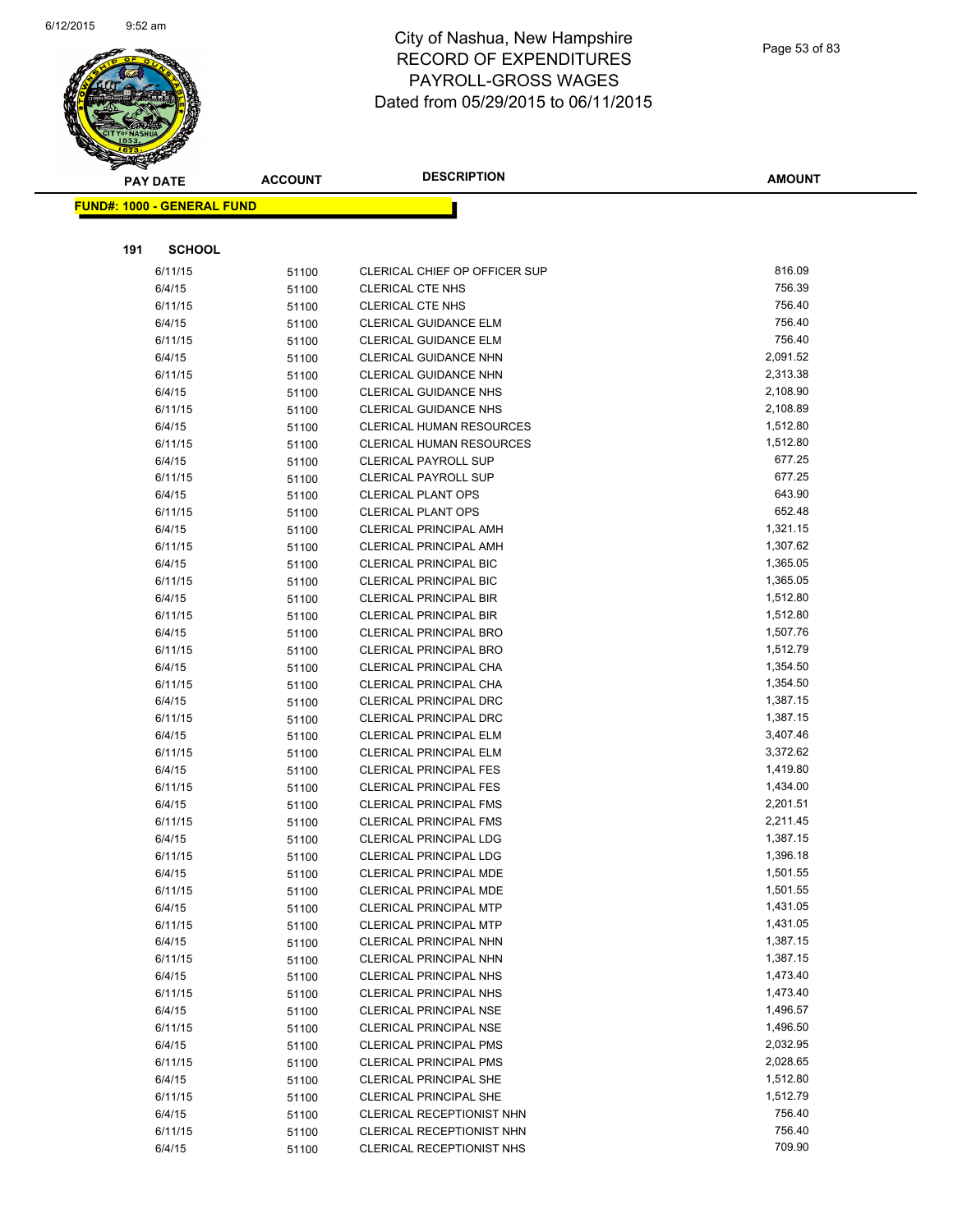

|     | <b>PAY DATE</b>                    | <b>ACCOUNT</b> | <b>DESCRIPTION</b>                                            | <b>AMOUNT</b>      |
|-----|------------------------------------|----------------|---------------------------------------------------------------|--------------------|
|     | <u> FUND#: 1000 - GENERAL FUND</u> |                |                                                               |                    |
|     |                                    |                |                                                               |                    |
|     |                                    |                |                                                               |                    |
| 191 | <b>SCHOOL</b>                      |                |                                                               |                    |
|     | 6/11/15                            | 51100          | CLERICAL RECEPTIONIST NHS                                     | 709.90             |
|     | 6/4/15                             | 51100          | CLERICAL SPECIAL ED NHN                                       | 756.40             |
|     | 6/11/15                            | 51100          | CLERICAL SPECIAL ED NHN                                       | 756.40             |
|     | 6/4/15                             | 51100          | CLERICAL SPECIAL ED NHS                                       | 643.90             |
|     | 6/11/15                            | 51100          | CLERICAL SPECIAL ED NHS                                       | 639.60             |
|     | 6/4/15                             | 51100          | CLERICAL SPECIAL ED SUP                                       | 1,512.80           |
|     | 6/11/15<br>6/4/15                  | 51100          | CLERICAL SPECIAL ED SUP                                       | 1,512.80<br>805.30 |
|     | 6/11/15                            | 51100          | CLERICAL STUDENT SERV SUP<br><b>CLERICAL STUDENT SERV SUP</b> | 805.30             |
|     | 6/4/15                             | 51100          | CLERICAL SUB SERVICE SUP                                      | 794.80             |
|     | 6/11/15                            | 51100<br>51100 | CLERICAL SUB SERVICE SUP                                      | 755.53             |
|     | 6/4/15                             | 51100          | CLERICAL SUPERINTENDANT SUP                                   | 1,929.20           |
|     | 6/4/15                             | 51100          | <b>CLERICAL TRANSPORTATION SUP</b>                            | 480.76             |
|     | 6/11/15                            | 51100          | <b>CLERICAL TRANSPORTATION SUP</b>                            | 527.98             |
|     | 6/4/15                             | 51100          | <b>CURRICULUM SUPERVISOR</b>                                  | 2,888.30           |
|     | 6/4/15                             | 51100          | <b>CUSTODIAN AMH</b>                                          | 2,034.00           |
|     | 6/11/15                            | 51100          | <b>CUSTODIAN AMH</b>                                          | 2,034.00           |
|     | 6/4/15                             | 51100          | <b>CUSTODIAN ASST HEAD ELM</b>                                | 772.00             |
|     | 6/11/15                            | 51100          | <b>CUSTODIAN ASST HEAD ELM</b>                                | 772.00             |
|     | 6/4/15                             | 51100          | <b>CUSTODIAN ASST HEAD FMS</b>                                | 772.00             |
|     | 6/11/15                            | 51100          | <b>CUSTODIAN ASST HEAD FMS</b>                                | 772.00             |
|     | 6/4/15                             | 51100          | <b>CUSTODIAN ASST HEAD NHN</b>                                | 1,273.77           |
|     | 6/11/15                            | 51100          | CUSTODIAN ASST HEAD NHN                                       | 772.00             |
|     | 6/4/15                             | 51100          | <b>CUSTODIAN ASST HEAD NHS</b>                                | 1,694.82           |
|     | 6/11/15                            | 51100          | <b>CUSTODIAN ASST HEAD NHS</b>                                | 1,694.81           |
|     | 6/4/15                             | 51100          | <b>CUSTODIAN ASST HEAD PMS</b>                                | 772.00             |
|     | 6/11/15                            | 51100          | <b>CUSTODIAN ASST HEAD PMS</b>                                | 772.00             |
|     | 6/4/15                             | 51100          | <b>CUSTODIAN BIC</b>                                          | 2,034.00           |
|     | 6/11/15                            | 51100          | <b>CUSTODIAN BIC</b>                                          | 2,034.00           |
|     | 6/4/15                             | 51100          | <b>CUSTODIAN BIR</b>                                          | 2,034.00           |
|     | 6/11/15                            | 51100          | <b>CUSTODIAN BIR</b>                                          | 2,034.00           |
|     | 6/4/15                             | 51100          | <b>CUSTODIAN BRO</b>                                          | 1,356.00           |
|     | 6/11/15                            | 51100          | <b>CUSTODIAN BRO</b>                                          | 1,356.00           |
|     | 6/4/15                             | 51100          | <b>CUSTODIAN CHA</b>                                          | 1,356.00           |
|     | 6/11/15                            | 51100          | <b>CUSTODIAN CHA</b>                                          | 1,356.00           |
|     | 6/4/15                             | 51100          | <b>CUSTODIAN DRC</b>                                          | 1,450.00           |
|     | 6/11/15                            | 51100          | <b>CUSTODIAN DRC</b>                                          | 1,441.53           |
|     | 6/4/15                             | 51100          | <b>CUSTODIAN ELM</b>                                          | 4,833.10           |
|     | 6/11/15                            | 51100          | <b>CUSTODIAN ELM</b>                                          | 4,816.15           |
|     | 6/4/15                             | 51100          | <b>CUSTODIAN FES</b>                                          | 1,356.00           |
|     | 6/11/15                            | 51100          | <b>CUSTODIAN FES</b>                                          | 1,356.00           |
|     | 6/4/15                             | 51100          | <b>CUSTODIAN FMS</b>                                          | 2,644.20           |
|     | 6/11/15                            | 51100          | <b>CUSTODIAN FMS</b>                                          | 2,916.60           |
|     | 6/4/15                             | 51100          | <b>CUSTODIAN HEAD AMH</b>                                     | 772.00             |
|     | 6/11/15                            | 51100          | <b>CUSTODIAN HEAD AMH</b>                                     | 772.00             |
|     | 6/4/15                             | 51100          | <b>CUSTODIAN HEAD BIC</b>                                     | 772.00             |
|     | 6/11/15                            | 51100          | <b>CUSTODIAN HEAD BIC</b>                                     | 772.00             |
|     | 6/4/15                             | 51100          | <b>CUSTODIAN HEAD BIR</b>                                     | 772.00             |
|     | 6/11/15                            | 51100          | <b>CUSTODIAN HEAD BIR</b>                                     | 772.00             |
|     | 6/4/15                             | 51100          | <b>CUSTODIAN HEAD BRO</b>                                     | 772.00             |
|     | 6/11/15                            | 51100          | <b>CUSTODIAN HEAD BRO</b>                                     | 772.00             |
|     | 6/4/15                             | 51100          | <b>CUSTODIAN HEAD CHA</b>                                     | 772.00             |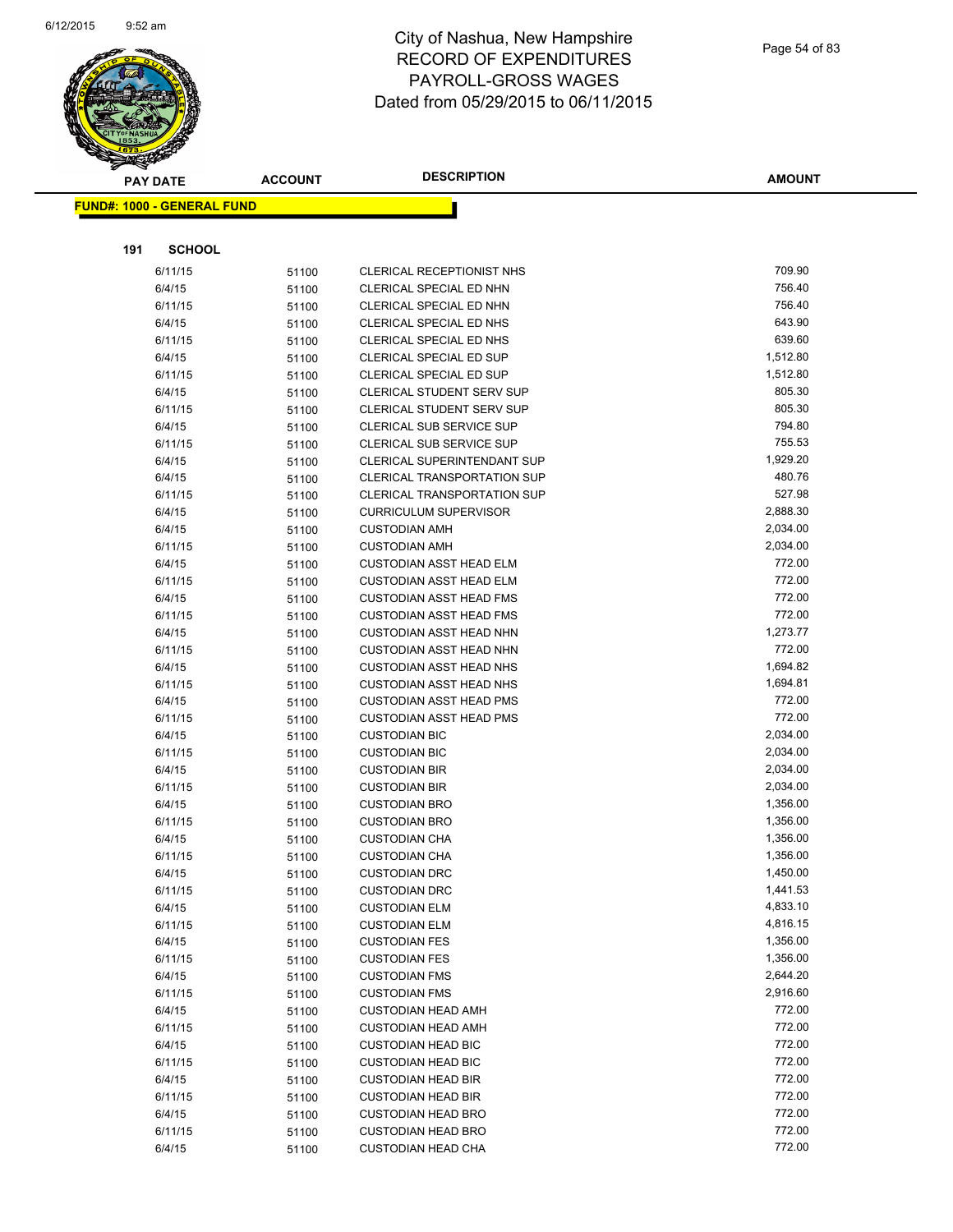

|     | <b>PAY DATE</b>                    | <b>ACCOUNT</b> | <b>DESCRIPTION</b>                           | <b>AMOUNT</b>    |
|-----|------------------------------------|----------------|----------------------------------------------|------------------|
|     | <u> FUND#: 1000 - GENERAL FUND</u> |                |                                              |                  |
|     |                                    |                |                                              |                  |
|     |                                    |                |                                              |                  |
| 191 | <b>SCHOOL</b>                      |                |                                              |                  |
|     | 6/11/15                            | 51100          | <b>CUSTODIAN HEAD CHA</b>                    | 772.00           |
|     | 6/4/15                             | 51100          | <b>CUSTODIAN HEAD DRC</b>                    | 149.58           |
|     | 6/11/15                            | 51100          | <b>CUSTODIAN HEAD DRC</b>                    | 149.58           |
|     | 6/4/15                             | 51100          | <b>CUSTODIAN HEAD ELM</b>                    | 914.82           |
|     | 6/11/15                            | 51100          | <b>CUSTODIAN HEAD ELM</b>                    | 914.80           |
|     | 6/4/15                             | 51100          | <b>CUSTODIAN HEAD FES</b>                    | 772.00           |
|     | 6/11/15                            | 51100          | <b>CUSTODIAN HEAD FES</b>                    | 772.00           |
|     | 6/4/15                             | 51100          | <b>CUSTODIAN HEAD FMS</b>                    | 914.80           |
|     | 6/11/15                            | 51100          | <b>CUSTODIAN HEAD FMS</b>                    | 914.80           |
|     | 6/4/15                             | 51100          | <b>CUSTODIAN HEAD LDG</b>                    | 772.00           |
|     | 6/11/15                            | 51100          | <b>CUSTODIAN HEAD LDG</b>                    | 772.00           |
|     | 6/4/15                             | 51100          | <b>CUSTODIAN HEAD MTP</b>                    | 772.00           |
|     | 6/11/15                            | 51100          | <b>CUSTODIAN HEAD MTP</b>                    | 772.00           |
|     | 6/4/15                             | 51100          | <b>CUSTODIAN HEAD NHN</b>                    | 920.00           |
|     | 6/11/15                            | 51100          | <b>CUSTODIAN HEAD NHN</b>                    | 914.25           |
|     | 6/4/15                             | 51100          | <b>CUSTODIAN HEAD NHS</b>                    | 920.00           |
|     | 6/11/15                            | 51100          | <b>CUSTODIAN HEAD NHS</b>                    | 920.00           |
|     | 6/4/15                             | 51100          | <b>CUSTODIAN HEAD NSE</b>                    | 736.80           |
|     | 6/11/15                            | 51100          | <b>CUSTODIAN HEAD NSE</b>                    | 736.80           |
|     | 6/4/15                             | 51100          | <b>CUSTODIAN HEAD PMS</b>                    | 914.80           |
|     | 6/11/15                            | 51100          | <b>CUSTODIAN HEAD PMS</b>                    | 914.80<br>704.45 |
|     | 6/4/15                             | 51100          | <b>CUSTODIAN HEAD SHE</b>                    | 772.00           |
|     | 6/11/15                            | 51100          | <b>CUSTODIAN HEAD SHE</b>                    | 1,374.80         |
|     | 6/4/15<br>6/11/15                  | 51100          | <b>CUSTODIAN LDG</b><br><b>CUSTODIAN LDG</b> | 2,034.00         |
|     | 6/4/15                             | 51100          | <b>CUSTODIAN MDE</b>                         | 1,356.00         |
|     | 6/11/15                            | 51100          | <b>CUSTODIAN MDE</b>                         | 1,356.00         |
|     | 6/4/15                             | 51100          | <b>CUSTODIAN MTP</b>                         | 1,356.00         |
|     | 6/11/15                            | 51100<br>51100 | <b>CUSTODIAN MTP</b>                         | 1,356.00         |
|     | 6/4/15                             | 51100          | <b>CUSTODIAN NHN</b>                         | 10,226.06        |
|     | 6/11/15                            | 51100          | <b>CUSTODIAN NHN</b>                         | 10,221.76        |
|     | 6/4/15                             | 51100          | <b>CUSTODIAN NHS</b>                         | 10,234.10        |
|     | 6/11/15                            | 51100          | <b>CUSTODIAN NHS</b>                         | 10,234.10        |
|     | 6/4/15                             | 51100          | <b>CUSTODIAN NSE</b>                         | 1,356.00         |
|     | 6/11/15                            | 51100          | <b>CUSTODIAN NSE</b>                         | 1,356.00         |
|     | 6/4/15                             | 51100          | <b>CUSTODIAN PMS</b>                         | 2,712.00         |
|     | 6/11/15                            | 51100          | <b>CUSTODIAN PMS</b>                         | 2,712.00         |
|     | 6/4/15                             | 51100          | <b>CUSTODIAN SHE</b>                         | 2,034.00         |
|     | 6/11/15                            | 51100          | <b>CUSTODIAN SHE</b>                         | 2,034.00         |
|     | 6/4/15                             | 51100          | <b>CUSTODIAN SUPERVISOR WPO</b>              | 2,039.30         |
|     | 6/4/15                             | 51100          | <b>CUSTODIAN WID</b>                         | 1,314.40         |
|     | 6/11/15                            | 51100          | <b>CUSTODIAN WID</b>                         | 1,314.40         |
|     | 6/4/15                             | 51100          | DATA ANALYST                                 | 1,808.40         |
|     | 6/4/15                             | 51100          | <b>DIRECTOR ADULT ED</b>                     | 3,160.00         |
|     | 6/4/15                             | 51100          | <b>DIRECTOR ATHLETICS</b>                    | 3,476.00         |
|     | 6/4/15                             | 51100          | <b>DIRECTOR COM GRANTS</b>                   | 3,090.10         |
|     | 6/4/15                             | 51100          | <b>DIRECTOR GUIDANCE</b>                     | 6,192.31         |
|     | 6/4/15                             | 51100          | DIRECTOR HUMAN RESOURCES                     | 3,201.10         |
|     | 6/4/15                             | 51100          | <b>DIRECTOR PLANT OPS</b>                    | 3,608.20         |
|     | 6/4/15                             | 51100          | DIRECTOR PRE SCHOOL                          | 2,663.50         |
|     | 6/4/15                             | 51100          | DIRECTOR SEC CURRICULUM & INST               | 3,369.90         |
|     | 6/4/15                             | 51100          | DIRECTOR SPECIAL ED                          | 3,755.10         |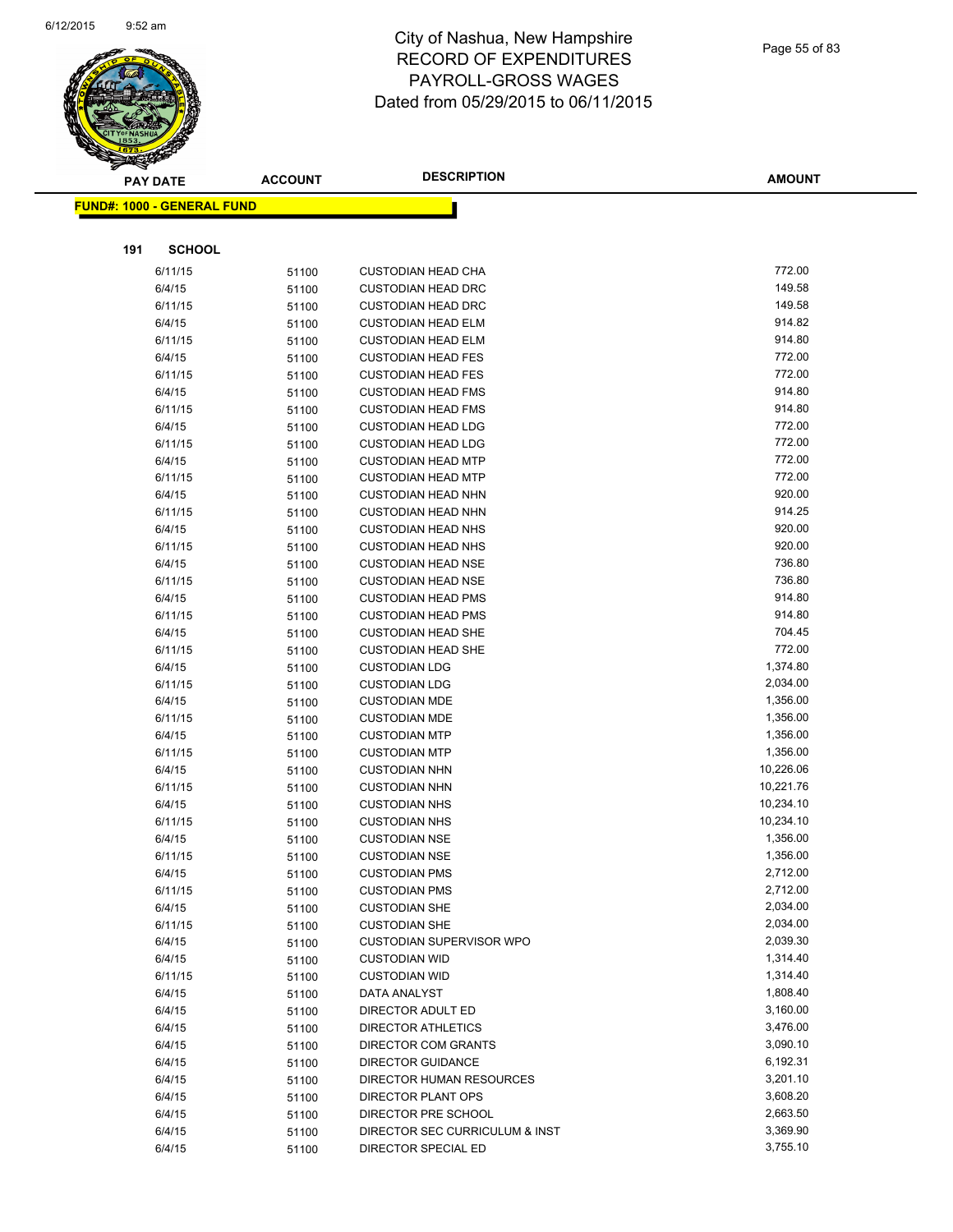

|     | <b>PAY DATE</b>                   | <b>ACCOUNT</b> | <b>DESCRIPTION</b>                    | <b>AMOUNT</b>        |
|-----|-----------------------------------|----------------|---------------------------------------|----------------------|
|     | <b>FUND#: 1000 - GENERAL FUND</b> |                |                                       |                      |
|     |                                   |                |                                       |                      |
|     |                                   |                |                                       |                      |
| 191 | <b>SCHOOL</b>                     |                |                                       |                      |
|     | 6/4/15                            | 51100          | DIRECTOR STUDENT SERVICES             | 3,222.00             |
|     | 6/4/15                            | 51100          | DIRECTOR TECHNOLOGY                   | 4,058.30             |
|     | 6/4/15                            | 51100          | DIRECTOR TRANSPORTATION               | 3,067.10             |
|     | 6/4/15                            | 51100          | <b>DIRECTOR VOCATIONAL</b>            | 7,084.40             |
|     | 6/4/15                            | 51100          | DW TECHNOLOGY PEER COACH              | 2,551.89             |
|     | 6/4/15                            | 51100          | ELL OUTREACH WORKER                   | 1,611.50             |
|     | 6/4/15                            | 51100          | GUIDANCE COUNSELOR AMH                | 1,762.10             |
|     | 6/4/15                            | 51100          | GUIDANCE COUNSELOR BIC                | 1,823.10             |
|     | 6/4/15                            | 51100          | <b>GUIDANCE COUNSELOR BIR</b>         | 2,885.93             |
|     | 6/4/15                            | 51100          | GUIDANCE COUNSELOR BRO                | 1,694.51             |
|     | 6/4/15                            | 51100          | GUIDANCE COUNSELOR CHA                | 2,816.70             |
|     | 6/4/15                            | 51100          | GUIDANCE COUNSELOR DRC                | 2,728.30             |
|     | 6/4/15                            | 51100          | <b>GUIDANCE COUNSELOR ELM</b>         | 11,120.80            |
|     | 6/4/15                            | 51100          | <b>GUIDANCE COUNSELOR FES</b>         | 2,728.30             |
|     | 6/4/15                            | 51100          | <b>GUIDANCE COUNSELOR FMS</b>         | 5,431.72             |
|     | 6/4/15                            | 51100          | <b>GUIDANCE COUNSELOR LDG</b>         | 2,650.80             |
|     | 6/4/15                            | 51100          | <b>GUIDANCE COUNSELOR MDE</b>         | 2,204.20             |
|     | 6/4/15                            | 51100          | <b>GUIDANCE COUNSELOR MTP</b>         | 2,728.31             |
|     | 6/4/15                            | 51100          | GUIDANCE COUNSELOR NHN                | 19,346.81            |
|     | 6/4/15                            | 51100          | GUIDANCE COUNSELOR NHS                | 18,079.10            |
|     | 6/4/15                            | 51100          | <b>GUIDANCE COUNSELOR NSE</b>         | 2,728.30             |
|     | 6/4/15                            | 51100          | <b>GUIDANCE COUNSELOR PMS</b>         | 8,150.01             |
|     | 6/4/15                            | 51100          | GUIDANCE COUNSELOR SHE                | 2,566.70             |
|     | 6/4/15                            | 51100          | JOB DEVELOPER SPED NHN                | 2,816.70             |
|     | 6/4/15                            | 51100          | <b>LIBRARIAN AMH</b>                  | 2,566.70             |
|     | 6/4/15                            | 51100          | LIBRARIAN BIC                         | 1,667.00             |
|     | 6/4/15                            | 51100          | <b>LIBRARIAN BIR</b>                  | 1,885.00             |
|     | 6/4/15                            | 51100          | <b>LIBRARIAN BRO</b>                  | 1,745.50             |
|     | 6/4/15                            | 51100          | LIBRARIAN CHA                         | 2,816.70             |
|     | 6/4/15                            | 51100          | <b>LIBRARIAN DRC</b>                  | 1,867.20<br>1,622.40 |
|     | 6/4/15                            | 51100          | <b>LIBRARIAN ELM</b>                  |                      |
|     | 6/4/15                            | 51100          | <b>LIBRARIAN FES</b>                  | 2,227.80<br>3,224.40 |
|     | 6/4/15                            | 51100          | <b>LIBRARIAN FMS</b>                  | 1,960.60             |
|     | 6/4/15<br>6/4/15                  | 51100          | LIBRARIAN LDG<br><b>LIBRARIAN MDE</b> | 2,204.20             |
|     | 6/4/15                            | 51100          | <b>LIBRARIAN MTP</b>                  | 2,398.89             |
|     | 6/4/15                            | 51100<br>51100 | <b>LIBRARIAN NHN</b>                  | 4,506.13             |
|     | 6/4/15                            |                | <b>LIBRARIAN NHS</b>                  | 4,755.10             |
|     | 6/4/15                            | 51100          | <b>LIBRARIAN NSE</b>                  | 2,204.20             |
|     | 6/4/15                            | 51100<br>51100 | <b>LIBRARIAN PMS</b>                  | 1,762.10             |
|     | 6/4/15                            | 51100          | <b>LIBRARIAN SHE</b>                  | 2,728.30             |
|     | 6/4/15                            | 51100          | LICENSED PRACTICAL NURSE AMH          | 1,156.70             |
|     | 6/4/15                            | 51100          | LICENSED PRACTICAL NURSE ELM          | 1,476.00             |
|     | 6/4/15                            | 51100          | MAINTENANCE ALARM WPO                 | 974.80               |
|     | 6/11/15                           | 51100          | MAINTENANCE ALARM WPO                 | 974.80               |
|     | 6/4/15                            | 51100          | MAINTENANCE ASST GRDS WPO             | 947.30               |
|     | 6/11/15                           | 51100          | MAINTENANCE ASST GRDS WPO             | 928.00               |
|     | 6/4/15                            | 51100          | MAINTENANCE CARPENTER WPO             | 952.00               |
|     | 6/11/15                           | 51100          | MAINTENANCE CARPENTER WPO             | 952.00               |
|     | 6/4/15                            | 51100          | MAINTENANCE ELECTRICIAN WPO           | 1,949.60             |
|     | 6/11/15                           | 51100          | MAINTENANCE ELECTRICIAN WPO           | 1,949.60             |
|     | 6/4/15                            | 51100          | MAINTENANCE GRDS FORMEN WPO           | 952.00               |
|     |                                   |                |                                       |                      |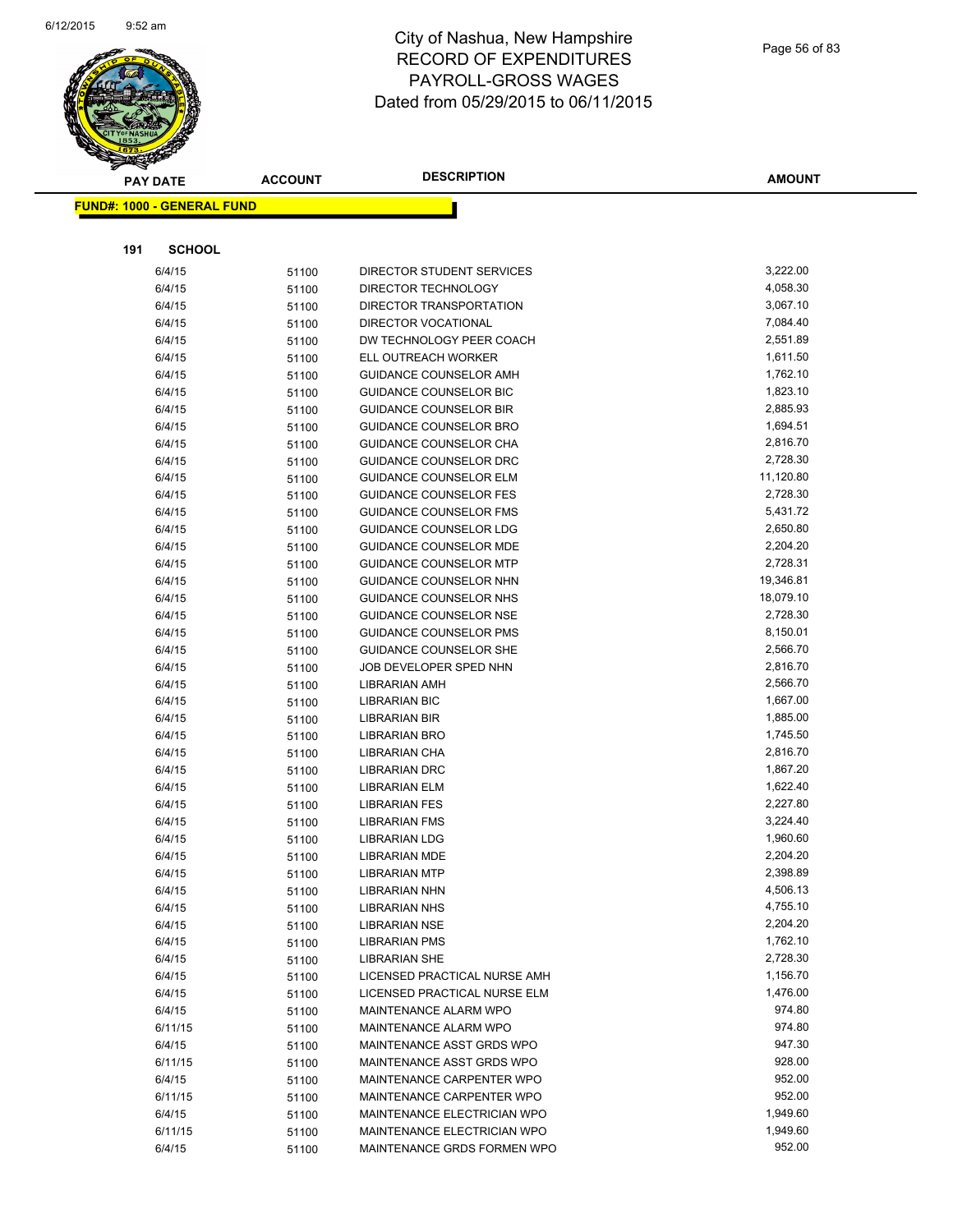

|     | <b>PAY DATE</b>                   | <b>ACCOUNT</b> | <b>DESCRIPTION</b>                   | <b>AMOUNT</b>        |
|-----|-----------------------------------|----------------|--------------------------------------|----------------------|
|     | <b>FUND#: 1000 - GENERAL FUND</b> |                |                                      |                      |
|     |                                   |                |                                      |                      |
|     |                                   |                |                                      |                      |
| 191 | <b>SCHOOL</b>                     |                |                                      |                      |
|     | 6/11/15                           | 51100          | MAINTENANCE GRDS FORMEN WPO          | 952.00               |
|     | 6/4/15                            | 51100          | MAINTENANCE GROUNDS WPO              | 3,268.00             |
|     | 6/11/15                           | 51100          | MAINTENANCE GROUNDS WPO              | 3,268.01             |
|     | 6/4/15                            | 51100          | MAINTENANCE HVAC WPO                 | 4,677.60             |
|     | 6/11/15                           | 51100          | MAINTENANCE HVAC WPO                 | 4,677.60             |
|     | 6/4/15                            | 51100          | MAINTENANCE MESSENGER WPO            | 914.80               |
|     | 6/11/15                           | 51100          | MAINTENANCE MESSENGER WPO            | 914.80               |
|     | 6/4/15                            | 51100          | MAINTENANCE PLUMBER WPO              | 978.80               |
|     | 6/11/15                           | 51100          | MAINTENANCE PLUMBER WPO              | 978.80               |
|     | 6/4/15                            | 51100          | MAINTENANCE TRADES WPO               | 2,874.80             |
|     | 6/11/15                           | 51100          | MAINTENANCE TRADES WPO               | 2,874.80             |
|     | 6/4/15                            | 51100          | <b>MARKETING TEACHER NHS</b>         | 2,204.20             |
|     | 6/4/15                            | 51100          | <b>NURSE AMH</b>                     | 2,424.30             |
|     | 6/4/15                            | 51100          | <b>NURSE BIC</b>                     | 3,177.20             |
|     | 6/4/15                            | 51100          | <b>NURSE BIR</b>                     | 1,950.40             |
|     | 6/4/15                            | 51100          | <b>NURSE BRO</b>                     | 2,104.20             |
|     | 6/4/15                            | 51100          | <b>NURSE CHA</b>                     | 2,424.30             |
|     | 6/4/15                            | 51100          | <b>NURSE DRC</b>                     | 2,424.30             |
|     | 6/4/15                            | 51100          | <b>NURSE ELM</b>                     | 2,865.10<br>2,424.30 |
|     | 6/4/15                            | 51100          | <b>NURSE FMS</b>                     | 1,950.40             |
|     | 6/4/15                            | 51100          | NURSE LDG                            | 2,424.30             |
|     | 6/4/15<br>6/4/15                  | 51100          | <b>NURSE MDE</b><br><b>NURSE MTP</b> | 1,541.30             |
|     | 6/4/15                            | 51100          | <b>NURSE NHN</b>                     | 4,703.20             |
|     | 6/4/15                            | 51100          | <b>NURSE NHS</b>                     | 4,848.60             |
|     | 6/4/15                            | 51100          | <b>NURSE NSE</b>                     | 2,278.90             |
|     | 6/4/15                            | 51100<br>51100 | <b>NURSE PMS</b>                     | 4,944.76             |
|     | 6/4/15                            | 51100          | <b>NURSE SHE</b>                     | 2,865.10             |
|     | 6/4/15                            | 51100          | OFFICE MANAGER BUSINESS              | 2,453.60             |
|     | 6/4/15                            | 51100          | OFFICE MANAGER HUMAN RESOURCES       | 1,777.50             |
|     | 6/4/15                            | 51100          | OFFICE MANAGER PLANT OPS             | 1,916.20             |
|     | 6/4/15                            | 51100          | OFFICE MANAGER SPED                  | 1,880.80             |
|     | 6/4/15                            | 51100          | OUT DISTRICT COORDINATOR             | 3,058.10             |
|     | 6/4/15                            | 51100          | PARA ALT AMH                         | 563.56               |
|     | 6/11/15                           | 51100          | PARA ALT AMH                         | 442.46               |
|     | 6/4/15                            | 51100          | PARA ALT DRC                         | 439.74               |
|     | 6/11/15                           | 51100          | PARA ALT DRC                         | 422.29               |
|     | 6/4/15                            | 51100          | PARA ALT FMS                         | 600.83               |
|     | 6/11/15                           | 51100          | PARA ALT FMS                         | 614.81               |
|     | 6/4/15                            | 51100          | PARA ALT LDG                         | 577.54               |
|     | 6/11/15                           | 51100          | PARA ALT LDG                         | 572.88               |
|     | 6/4/15                            | 51100          | PARA ALT PMS                         | 488.26               |
|     | 6/11/15                           | 51100          | PARA ALT PMS                         | 492.14               |
|     | 6/4/15                            | 51100          | PARA DW SPEC ED AMH                  | 8,622.32             |
|     | 6/11/15                           | 51100          | PARA DW SPEC ED AMH                  | 8,742.00             |
|     | 6/4/15                            | 51100          | PARA DW SPEC ED BIC                  | 480.37               |
|     | 6/11/15                           | 51100          | PARA DW SPEC ED BIC                  | 484.34               |
|     | 6/4/15                            | 51100          | PARA DW SPEC ED BIR                  | 1,400.94             |
|     | 6/11/15                           | 51100          | PARA DW SPEC ED BIR                  | 1,395.44             |
|     | 6/4/15                            | 51100          | PARA DW SPEC ED BRO                  | 3,899.87             |
|     | 6/11/15                           | 51100          | PARA DW SPEC ED BRO                  | 3,880.54             |
|     | 6/4/15                            | 51100          | PARA DW SPEC ED CHA                  | 7,191.11             |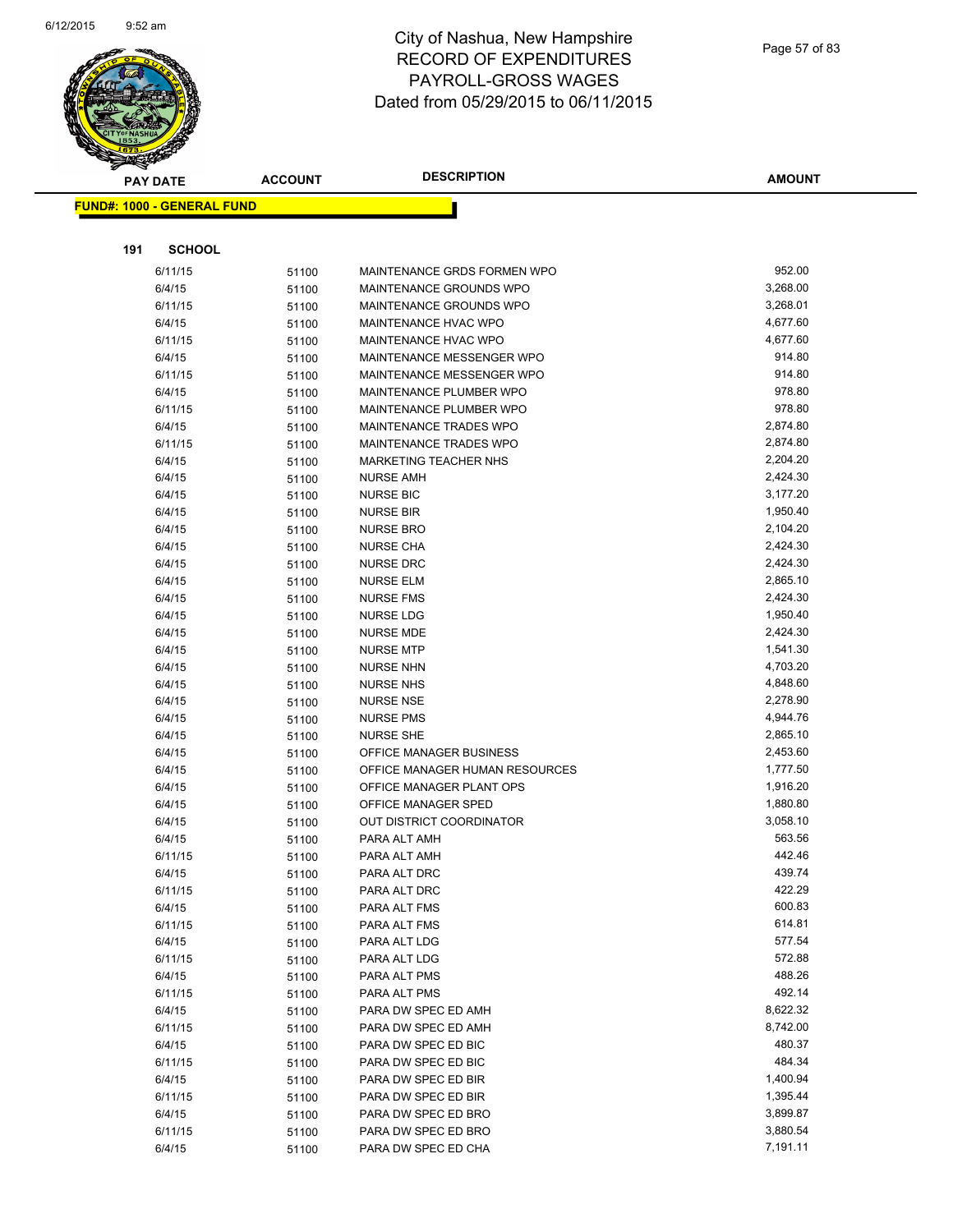

| $\tilde{\phantom{a}}$ | <b>PAY DATE</b>                   | <b>ACCOUNT</b> | <b>DESCRIPTION</b>                         | <b>AMOUNT</b>      |
|-----------------------|-----------------------------------|----------------|--------------------------------------------|--------------------|
|                       | <b>FUND#: 1000 - GENERAL FUND</b> |                |                                            |                    |
|                       |                                   |                |                                            |                    |
|                       |                                   |                |                                            |                    |
| 191                   | <b>SCHOOL</b>                     |                |                                            |                    |
|                       | 6/11/15                           | 51100          | PARA DW SPEC ED CHA                        | 6,806.67           |
|                       | 6/4/15                            | 51100          | PARA DW SPEC ED DRC                        | 822.28             |
|                       | 6/11/15                           | 51100          | PARA DW SPEC ED DRC                        | 817.70             |
|                       | 6/4/15                            | 51100          | PARA DW SPEC ED FMS                        | 1,712.91           |
|                       | 6/11/15                           | 51100          | PARA DW SPEC ED FMS                        | 1,716.87           |
|                       | 6/4/15                            | 51100          | PARA DW SPEC ED MDE                        | 8,622.62           |
|                       | 6/11/15<br>6/4/15                 | 51100          | PARA DW SPEC ED MDE<br>PARA DW SPEC ED MTP | 8,626.36<br>476.40 |
|                       | 6/11/15                           | 51100          | PARA DW SPEC ED MTP                        | 480.37             |
|                       | 6/4/15                            | 51100          | PARA DW SPEC ED NHN                        | 4,599.46           |
|                       | 6/11/15                           | 51100<br>51100 | PARA DW SPEC ED NHN                        | 4,532.27           |
|                       | 6/4/15                            | 51100          | PARA DW SPEC ED NHS                        | 7,924.04           |
|                       | 6/11/15                           | 51100          | PARA DW SPEC ED NHS                        | 7,258.28           |
|                       | 6/4/15                            | 51100          | PARA DW SPEC ED NSE                        | 5,331.56           |
|                       | 6/11/15                           | 51100          | PARA DW SPEC ED NSE                        | 5,413.77           |
|                       | 6/4/15                            | 51100          | PARA DW SPEC ED PMS                        | 7,216.00           |
|                       | 6/11/15                           | 51100          | PARA DW SPEC ED PMS                        | 6,823.28           |
|                       | 6/4/15                            | 51100          | PARA DW SPEC ED SHE                        | 8,377.34           |
|                       | 6/11/15                           | 51100          | PARA DW SPEC ED SHE                        | 8,295.70           |
|                       | 6/4/15                            | 51100          | PARA DW SPEC ED WID                        | 1,612.44           |
|                       | 6/11/15                           | 51100          | PARA DW SPEC ED WID                        | 1,506.67           |
|                       | 6/4/15                            | 51100          | PARA DW SPEC ELM                           | 5,434.02           |
|                       | 6/11/15                           | 51100          | PARA DW SPEC ELM                           | 5,227.90           |
|                       | 6/4/15                            | 51100          | PARA ELL BIR                               | 529.80             |
|                       | 6/11/15                           | 51100          | PARA ELL BIR                               | 529.80             |
|                       | 6/4/15                            | 51100          | PARA ELL DRC                               | 525.39             |
|                       | 6/11/15                           | 51100          | PARA ELL DRC                               | 538.63             |
|                       | 6/4/15                            | 51100          | PARA ELL ELM                               | 809.02             |
|                       | 6/11/15                           | 51100          | PARA ELL ELM                               | 809.01             |
|                       | 6/4/15                            | 51100          | PARA ELL FES                               | 461.16             |
|                       | 6/11/15                           | 51100          | PARA ELL FES                               | 457.38             |
|                       | 6/4/15                            | 51100          | PARA ELL FMS                               | 431.19             |
|                       | 6/11/15                           | 51100          | PARA ELL FMS                               | 427.79             |
|                       | 6/4/15                            | 51100          | PARA ELL LDG                               | 529.80             |
|                       | 6/11/15                           | 51100          | PARA ELL LDG                               | 529.80             |
|                       | 6/4/15                            | 51100          | PARA ELL MTP                               | 382.20             |
|                       | 6/11/15                           | 51100          | PARA ELL MTP                               | 382.20             |
|                       | 6/4/15                            | 51100          | PARA ELL NHS                               | 573.96             |
|                       | 6/11/15                           | 51100          | PARA ELL NHS                               | 565.13             |
|                       | 6/4/15                            | 51100          | PARA ELL PMS                               | 375.85             |
|                       | 6/11/15                           | 51100          | PARA ELL PMS                               | 379.02             |
|                       | 6/4/15                            | 51100          | PARA ELL SHE                               | 538.64             |
|                       | 6/11/15                           | 51100          | PARA ELL SHE                               | 529.80             |
|                       | 6/4/15                            | 51100          | PARA INST AMH                              | 2,408.60           |
|                       | 6/11/15                           | 51100          | PARA INST AMH                              | 2,322.81           |
|                       | 6/4/15                            | 51100          | PARA INST BIC                              | 6,162.89           |
|                       | 6/11/15                           | 51100          | PARA INST BIC                              | 6,173.40           |
|                       | 6/4/15                            | 51100          | PARA INST BIR                              | 4,144.91           |
|                       | 6/11/15                           | 51100          | PARA INST BIR                              | 4,110.10           |
|                       | 6/4/15                            | 51100          | PARA INST BRO                              | 2,740.78           |
|                       | 6/11/15                           | 51100          | PARA INST BRO                              | 2,639.38           |
|                       | 6/4/15                            | 51100          | PARA INST CHA                              | 5,550.99           |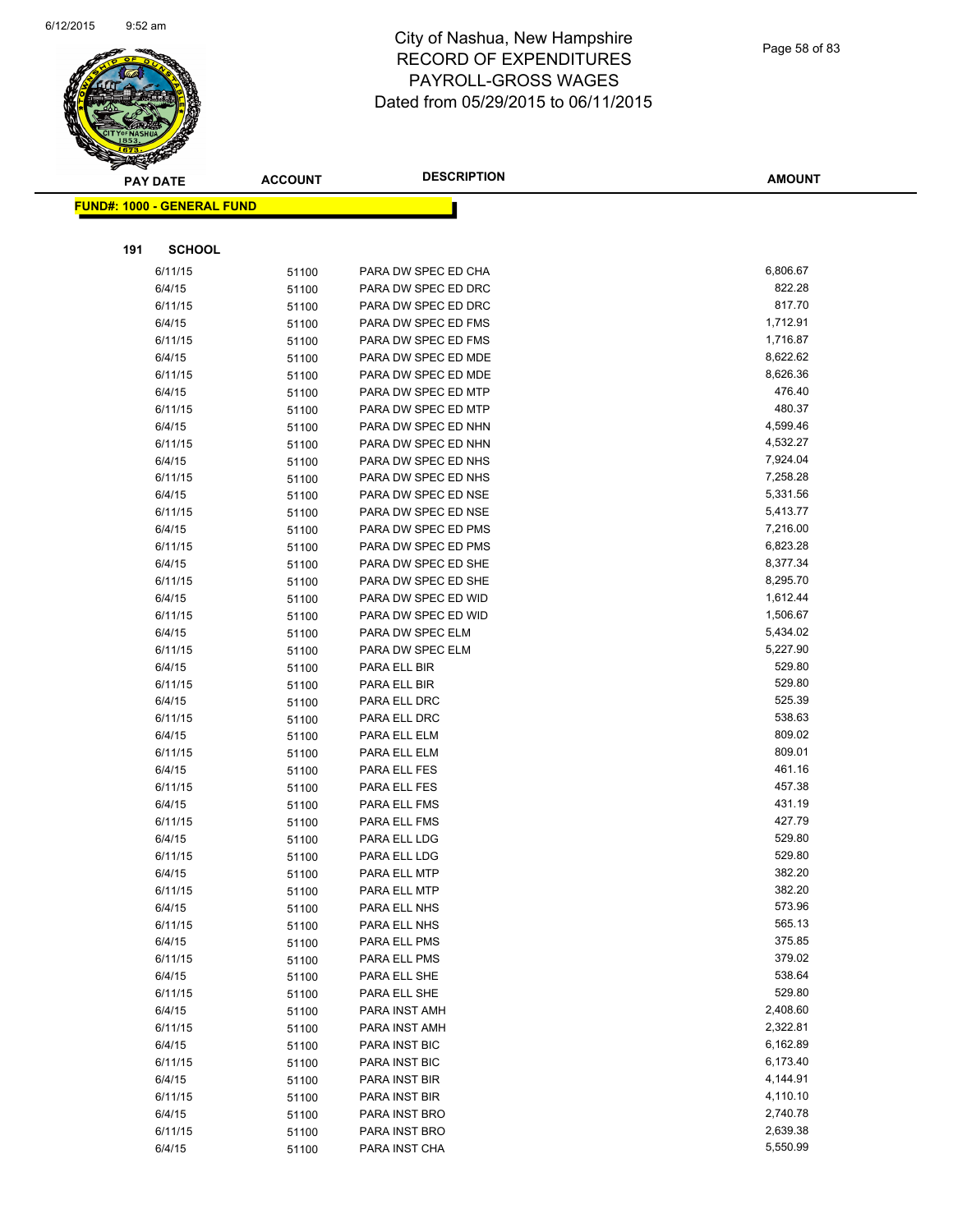

|     | <b>PAY DATE</b>            | <b>ACCOUNT</b> | <b>DESCRIPTION</b>             | <b>AMOUNT</b>        |
|-----|----------------------------|----------------|--------------------------------|----------------------|
|     | FUND#: 1000 - GENERAL FUND |                |                                |                      |
|     |                            |                |                                |                      |
|     |                            |                |                                |                      |
| 191 | <b>SCHOOL</b>              |                |                                |                      |
|     | 6/11/15                    | 51100          | PARA INST CHA                  | 5,582.23             |
|     | 6/4/15                     | 51100          | PARA INST DRC                  | 3,677.07             |
|     | 6/11/15                    | 51100          | PARA INST DRC                  | 3,680.34             |
|     | 6/4/15                     | 51100          | PARA INST ELM                  | 5,569.39             |
|     | 6/11/15                    | 51100          | PARA INST ELM                  | 5,376.49             |
|     | 6/4/15                     | 51100          | PARA INST FES                  | 5,423.16             |
|     | 6/11/15                    | 51100          | PARA INST FES                  | 5,459.01             |
|     | 6/4/15                     | 51100          | PARA INST FMS                  | 3,979.14             |
|     | 6/11/15                    | 51100          | PARA INST FMS                  | 4,319.34             |
|     | 6/4/15                     | 51100          | PARA INST LDG                  | 6,928.58             |
|     | 6/11/15                    | 51100          | PARA INST LDG                  | 6,856.70             |
|     | 6/4/15                     | 51100          | PARA INST MDE                  | 3,704.44             |
|     | 6/11/15                    | 51100          | PARA INST MDE                  | 4,015.42<br>2,453.31 |
|     | 6/4/15                     | 51100          | PARA INST MTP                  | 2,563.68             |
|     | 6/11/15                    | 51100          | PARA INST MTP<br>PARA INST NHN | 2,884.42             |
|     | 6/4/15<br>6/11/15          | 51100          | PARA INST NHN                  | 2,671.43             |
|     | 6/4/15                     | 51100          | PARA INST NHS                  | 2,121.61             |
|     | 6/11/15                    | 51100          | PARA INST NHS                  | 2,130.72             |
|     | 6/4/15                     | 51100          | PARA INST NSE                  | 979.99               |
|     | 6/11/15                    | 51100<br>51100 | PARA INST NSE                  | 981.46               |
|     | 6/4/15                     | 51100          | PARA INST PMS                  | 4,242.07             |
|     | 6/11/15                    | 51100          | PARA INST PMS                  | 4,287.31             |
|     | 6/4/15                     | 51100          | PARA INST SHE                  | 3,992.29             |
|     | 6/11/15                    | 51100          | PARA INST SHE                  | 4,011.18             |
|     | 6/4/15                     | 51100          | PARA KIND AMH                  | 967.98               |
|     | 6/11/15                    | 51100          | PARA KIND AMH                  | 970.32               |
|     | 6/4/15                     | 51100          | PARA KIND BIC                  | 556.02               |
|     | 6/11/15                    | 51100          | PARA KIND BIC                  | 556.02               |
|     | 6/4/15                     | 51100          | PARA KIND BIR                  | 551.88               |
|     | 6/11/15                    | 51100          | PARA KIND BIR                  | 529.80               |
|     | 6/4/15                     | 51100          | PARA KIND BRO                  | 556.02               |
|     | 6/11/15                    | 51100          | PARA KIND BRO                  | 556.02               |
|     | 6/4/15                     | 51100          | PARA KIND CHA                  | 461.16               |
|     | 6/11/15                    | 51100          | PARA KIND CHA                  | 453.60               |
|     | 6/4/15                     | 51100          | PARA KIND DRC                  | 529.80               |
|     | 6/11/15                    | 51100          | PARA KIND DRC                  | 529.80               |
|     | 6/4/15                     | 51100          | PARA KIND FES                  | 828.38               |
|     | 6/11/15                    | 51100          | PARA KIND FES                  | 831.78               |
|     | 6/4/15                     | 51100          | PARA KIND LDG                  | 964.50               |
|     | 6/11/15                    | 51100          | PARA KIND LDG                  | 961.10               |
|     | 6/4/15                     | 51100          | PARA KIND MDE                  | 542.34               |
|     | 6/11/15                    | 51100          | PARA KIND MDE                  | 546.90               |
|     | 6/4/15                     | 51100          | PARA KIND MTP                  | 1,112.04             |
|     | 6/11/15                    | 51100          | PARA KIND MTP                  | 1,102.92             |
|     | 6/4/15                     | 51100          | PARA KIND NSE                  | 560.58               |
|     | 6/11/15                    | 51100          | PARA KIND NSE                  | 565.14               |
|     | 6/4/15                     | 51100          | PARA KIND SHE                  | 492.20               |
|     | 6/11/15                    | 51100          | PARA KIND SHE                  | 615.25               |
|     | 6/4/15                     | 51100          | PARA MEDIA NHN                 | 628.75               |
|     | 6/11/15                    | 51100          | PARA MEDIA NHN                 | 628.75               |
|     | 6/4/15                     | 51100          | PARA MEDIA NHS                 | 1,773.03             |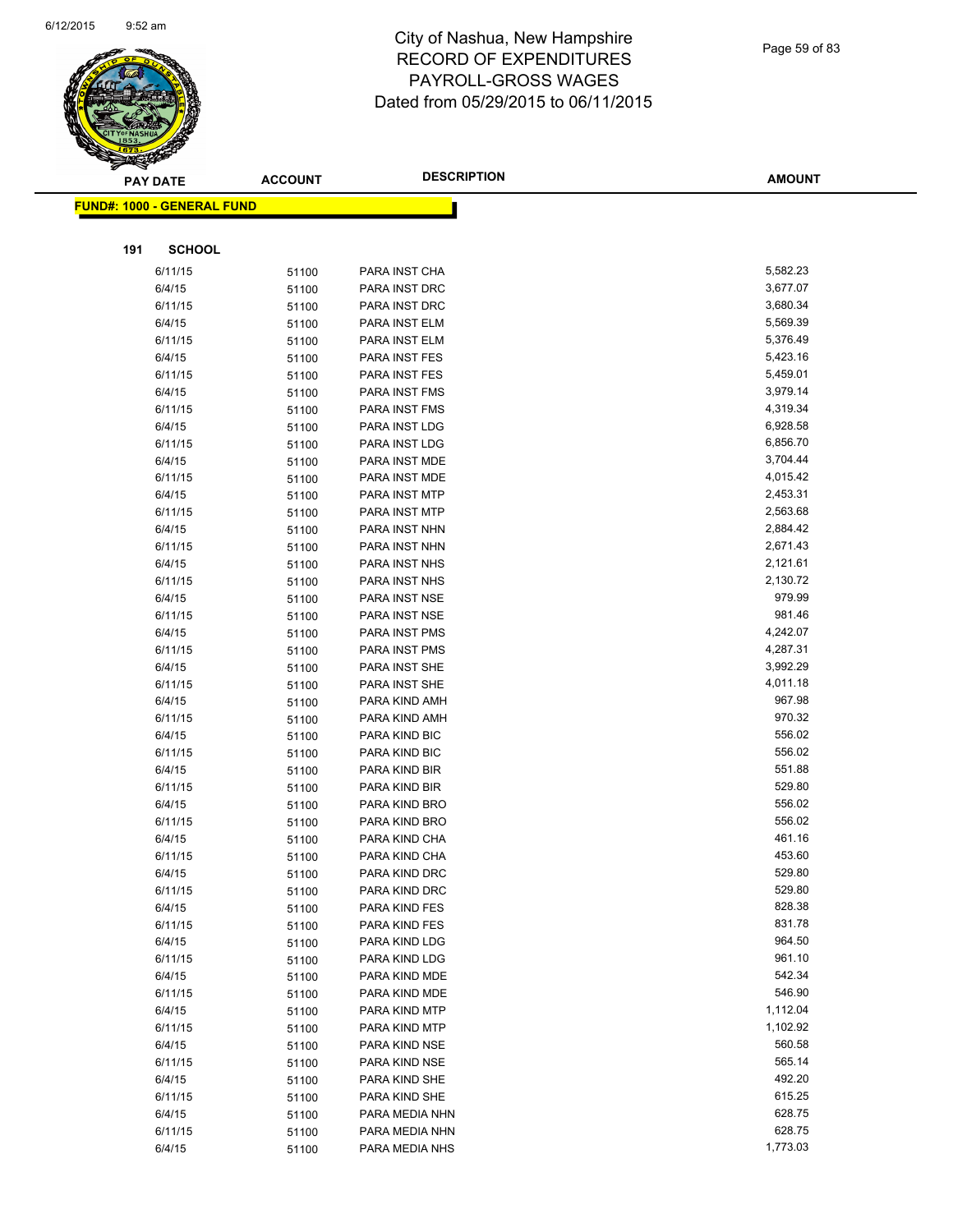

|     | <b>PAY DATE</b>                   | <b>ACCOUNT</b> | <b>DESCRIPTION</b>                  | <b>AMOUNT</b>    |
|-----|-----------------------------------|----------------|-------------------------------------|------------------|
|     | <b>FUND#: 1000 - GENERAL FUND</b> |                |                                     |                  |
|     |                                   |                |                                     |                  |
|     |                                   |                |                                     |                  |
| 191 | <b>SCHOOL</b>                     |                |                                     |                  |
|     | 6/11/15                           | 51100          | PARA MEDIA NHS                      | 1,764.49         |
|     | 6/4/15                            | 51100          | PARA PRE SCH BIC                    | 795.92           |
|     | 6/11/15                           | 51100          | PARA PRE SCH BIC                    | 899.24           |
|     | 6/4/15                            | 51100          | PARA PRE SCH BRO                    | 4,891.38         |
|     | 6/11/15                           | 51100          | PARA PRE SCH BRO                    | 4,846.62         |
|     | 6/4/15                            | 51100          | PARA READ ELM                       | 578.81           |
|     | 6/11/15                           | 51100          | PARA READ ELM                       | 578.81           |
|     | 6/4/15                            | 51100          | PARA SCI NHN                        | 582.20           |
|     | 6/11/15                           | 51100          | PARA SCI NHN                        | 582.20           |
|     | 6/4/15                            | 51100          | PARA SCI NHS                        | 564.05           |
|     | 6/11/15                           | 51100          | PARA SCI NHS                        | 559.54<br>577.61 |
|     | 6/4/15                            | 51100          | PARA VOC NHS                        | 573.09           |
|     | 6/11/15                           | 51100          | PARA VOC NHS                        | 5,585.91         |
|     | 6/4/15<br>6/4/15                  | 51100          | PEER COACH SCIENCE<br>PRINCIPAL AMH | 3,426.00         |
|     |                                   | 51100          | PRINCIPAL BIC                       | 3,791.50         |
|     | 6/4/15<br>6/4/15                  | 51100          | PRINCIPAL BIR                       | 3,531.70         |
|     | 6/4/15                            | 51100          | PRINCIPAL BRO                       | 3,572.60         |
|     | 6/4/15                            | 51100          | PRINCIPAL CHA                       | 3,474.90         |
|     | 6/4/15                            | 51100<br>51100 | PRINCIPAL DRC                       | 3,084.60         |
|     | 6/4/15                            | 51100          | PRINCIPAL ELM                       | 3,630.60         |
|     | 6/4/15                            | 51100          | PRINCIPAL FES                       | 3,426.00         |
|     | 6/4/15                            | 51100          | PRINCIPAL FMS                       | 3,858.80         |
|     | 6/4/15                            | 51100          | PRINCIPAL LDG                       | 3,795.10         |
|     | 6/4/15                            | 51100          | PRINCIPAL MDE                       | 3,474.90         |
|     | 6/4/15                            | 51100          | PRINCIPAL MTP                       | 3,572.60         |
|     | 6/4/15                            | 51100          | PRINCIPAL NHN                       | 3,961.50         |
|     | 6/4/15                            | 51100          | PRINCIPAL NHS                       | 4,032.80         |
|     | 6/4/15                            | 51100          | PRINCIPAL NSE                       | 3,531.70         |
|     | 6/4/15                            | 51100          | PRINCIPAL PMS                       | 3,680.50         |
|     | 6/4/15                            | 51100          | PRINCIPAL SHE                       | 3,841.80         |
|     | 6/4/15                            | 51100          | SCHOOL PSYCHOLOGIST WID             | 37,993.42        |
|     | 6/4/15                            | 51100          | SCHOOL PSYCHOLOGY INTERN            | 318.10           |
|     | 6/4/15                            | 51100          | SECURITY GUARD NHS                  | 772.00           |
|     | 6/11/15                           | 51100          | <b>SECURITY GUARD NHS</b>           | 772.00           |
|     | 6/4/15                            | 51100          | SECURITY MONITOR NHN                | 2,034.00         |
|     | 6/11/15                           | 51100          | SECURITY MONITOR NHN                | 2,034.00         |
|     | 6/4/15                            | 51100          | SECURITY MONITOR NHS                | 2,034.01         |
|     | 6/11/15                           | 51100          | SECURITY MONITOR NHS                | 2,034.01         |
|     | 6/4/15                            | 51100          | SIGN LANGUAGE INTERPRETER           | 2,621.81         |
|     | 6/11/15                           | 51100          | SIGN LANGUAGE INTERPRETER           | 3,045.14         |
|     | 6/4/15                            | 51100          | SOCIAL WORKER ELM                   | 2,101.80         |
|     | 6/4/15                            | 51100          | SOCIAL WORKER FMS                   | 1,529.50         |
|     | 6/4/15                            | 51100          | SPEECH LANG PATHOLOGIST WID         | 46,811.00        |
|     | 6/4/15                            | 51100          | SPEECH LANGUAGE ASST                | 546.18           |
|     | 6/11/15                           | 51100          | SPEECH LANGUAGE ASST                | 680.15           |
|     | 6/4/15                            | 51100          | STUDENT ACTIVITY COORD NHN          | 381.33           |
|     | 6/4/15                            | 51100          | STUDENT ACTIVITY COORD NHS          | 1,125.41         |
|     | 6/4/15                            | 51100          | STUDENT INFO COORDINATOR            | 1,777.50         |
|     | 6/4/15                            | 51100          | <b>SUPERINTENDENT</b>               | 5,489.10         |
|     | 6/4/15                            | 51100          | SYSTEMS ADMIN FULL YEAR             | 11,519.40        |
|     | 6/4/15                            | 51100          | <b>TEACHER ART AMH</b>              | 2,551.89         |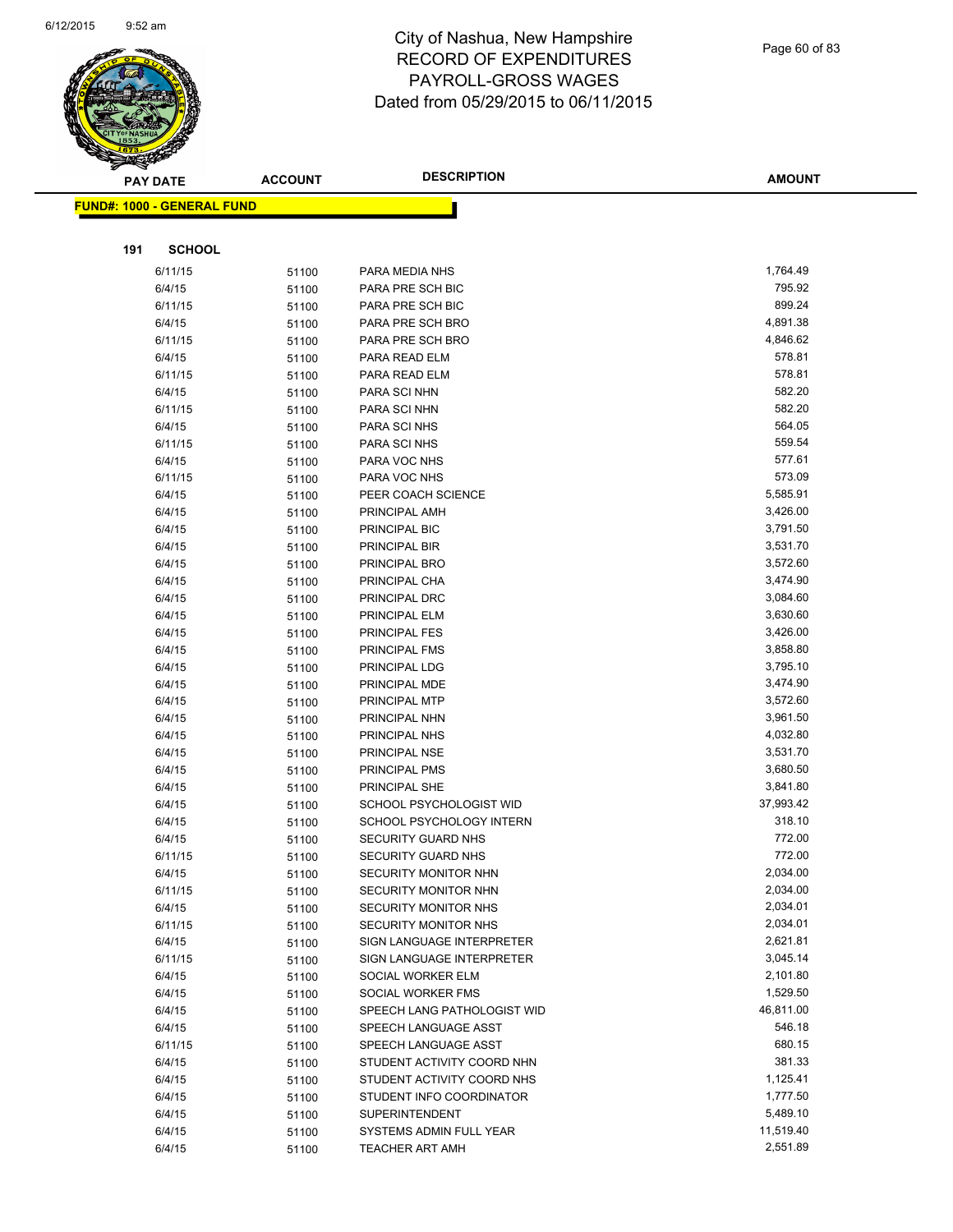

|     | <b>PAY DATE</b>                    | <b>ACCOUNT</b> | <b>DESCRIPTION</b>          | <b>AMOUNT</b> |
|-----|------------------------------------|----------------|-----------------------------|---------------|
|     | <u> FUND#: 1000 - GENERAL FUND</u> |                |                             |               |
|     |                                    |                |                             |               |
|     |                                    |                |                             |               |
| 191 | <b>SCHOOL</b>                      |                |                             |               |
|     | 6/4/15                             | 51100          | <b>TEACHER ART BIC</b>      | 1,885.00      |
|     | 6/4/15                             | 51100          | <b>TEACHER ART BIR</b>      | 2,551.90      |
|     | 6/4/15                             | 51100          | <b>TEACHER ART BRO</b>      | 2,887.22      |
|     | 6/4/15                             | 51100          | <b>TEACHER ART CHA</b>      | 2,728.30      |
|     | 6/4/15                             | 51100          | <b>TEACHER ART DRC</b>      | 1,380.10      |
|     | 6/4/15                             | 51100          | <b>TEACHER ART ELM</b>      | 4,490.40      |
|     | 6/4/15                             | 51100          | <b>TEACHER ART FES</b>      | 1,885.00      |
|     | 6/4/15                             | 51100          | <b>TEACHER ART FMS</b>      | 4,766.90      |
|     | 6/4/15                             | 51100          | <b>TEACHER ART LDG</b>      | 2,053.10      |
|     | 6/4/15                             | 51100          | <b>TEACHER ART MDE</b>      | 1,823.09      |
|     | 6/4/15                             | 51100          | <b>TEACHER ART NHN</b>      | 10,115.71     |
|     | 6/4/15                             | 51100          | <b>TEACHER ART NHS</b>      | 9,963.20      |
|     | 6/4/15                             | 51100          | <b>TEACHER ART NSE</b>      | 2,816.70      |
|     | 6/4/15                             | 51100          | <b>TEACHER ART PMS</b>      | 3,514.40      |
|     | 6/4/15                             | 51100          | <b>TEACHER ART SHE</b>      | 1,490.35      |
|     | 6/4/15                             | 51100          | <b>TEACHER AUTO NHN</b>     | 5,103.80      |
|     | 6/4/15                             | 51100          | TEACHER BEHAVIOR SPEC WID   | 5,456.60      |
|     | 6/4/15                             | 51100          | TEACHER BIO TEC NHN         | 2,179.69      |
|     | 6/4/15                             | 51100          | TEACHER BUILD CONST NHS     | 2,191.31      |
|     | 6/4/15                             | 51100          | <b>TEACHER BUSINESS NHN</b> | 10,816.70     |
|     | 6/4/15                             | 51100          | TEACHER BUSINESS NHS        | 5,190.50      |
|     | 6/4/15                             | 51100          | <b>TEACHER COMPUTER ELM</b> | 4,389.79      |
|     | 6/4/15                             | 51100          | <b>TEACHER COMPUTER FMS</b> | 4,542.60      |
|     | 6/4/15                             | 51100          | TEACHER COMPUTER NHN        | 2,227.80      |
|     | 6/4/15                             | 51100          | TEACHER COMPUTER NHS        | 8,763.93      |
|     | 6/4/15                             | 51100          | <b>TEACHER COMPUTER PMS</b> | 5,744.20      |
|     | 6/4/15                             | 51100          | TEACHER COSMETOLOGY NHN     | 5,585.30      |
|     | 6/4/15                             | 51100          | <b>TEACHER CULINARY NHN</b> | 5,103.80      |
|     | 6/4/15                             | 51100          | <b>TEACHER DEAF NSE</b>     | 4,545.92      |
|     | 6/4/15                             | 51100          | <b>TEACHER DEAF WID</b>     | 2,728.30      |
|     | 6/4/15                             | 51100          | <b>TEACHER DWSE AMH</b>     | 7,057.11      |
|     | 6/4/15                             | 51100          | <b>TEACHER DWSE BIR</b>     | 2,398.90      |
|     | 6/4/15                             | 51100          | <b>TEACHER DWSE BRO</b>     | 5,560.50      |
|     | 6/4/15                             | 51100          | <b>TEACHER DWSE CHA</b>     | 1,622.40      |
|     | 6/4/15                             | 51100          | <b>TEACHER DWSE ELM</b>     | 10,189.09     |
|     | 6/4/15                             | 51100          | TEACHER DWSE MDE            | 2,566.70      |
|     | 6/4/15                             | 51100          | <b>TEACHER DWSE NSE</b>     | 4,551.40      |
|     | 6/4/15                             | 51100          | TEACHER DWSE PMS            | 7,204.09      |
|     | 6/4/15                             | 51100          | <b>TEACHER DWSE SHE</b>     | 5,539.24      |
|     | 6/4/15                             | 51100          | TEACHER ECE NHS             | 5,456.60      |
|     | 6/4/15                             | 51100          | TEACHER ELECTRICAL NHS      | 2,551.90      |
|     | 6/4/15                             | 51100          | <b>TEACHER ELL AMH</b>      | 1,745.50      |
|     | 6/4/15                             | 51100          | TEACHER ELL BIR             | 2,728.30      |
|     | 6/4/15                             | 51100          | TEACHER ELL DRC             | 5,707.10      |
|     | 6/4/15                             | 51100          | <b>TEACHER ELL ELM</b>      | 4,411.80      |
|     | 6/4/15                             | 51100          | TEACHER ELL FES             | 6,318.13      |
|     | 6/4/15                             | 51100          | <b>TEACHER ELL FMS</b>      | 2,034.50      |
|     | 6/4/15                             | 51100          | <b>TEACHER ELL LDG</b>      | 5,427.70      |
|     | 6/4/15                             | 51100          | <b>TEACHER ELL MTP</b>      | 2,728.30      |
|     | 6/4/15                             | 51100          | TEACHER ELL NHN             | 4,165.30      |
|     | 6/4/15                             | 51100          | TEACHER ELL NHS             | 4,741.80      |
|     | 6/4/15                             | 51100          | TEACHER ELL PMS             | 1,885.00      |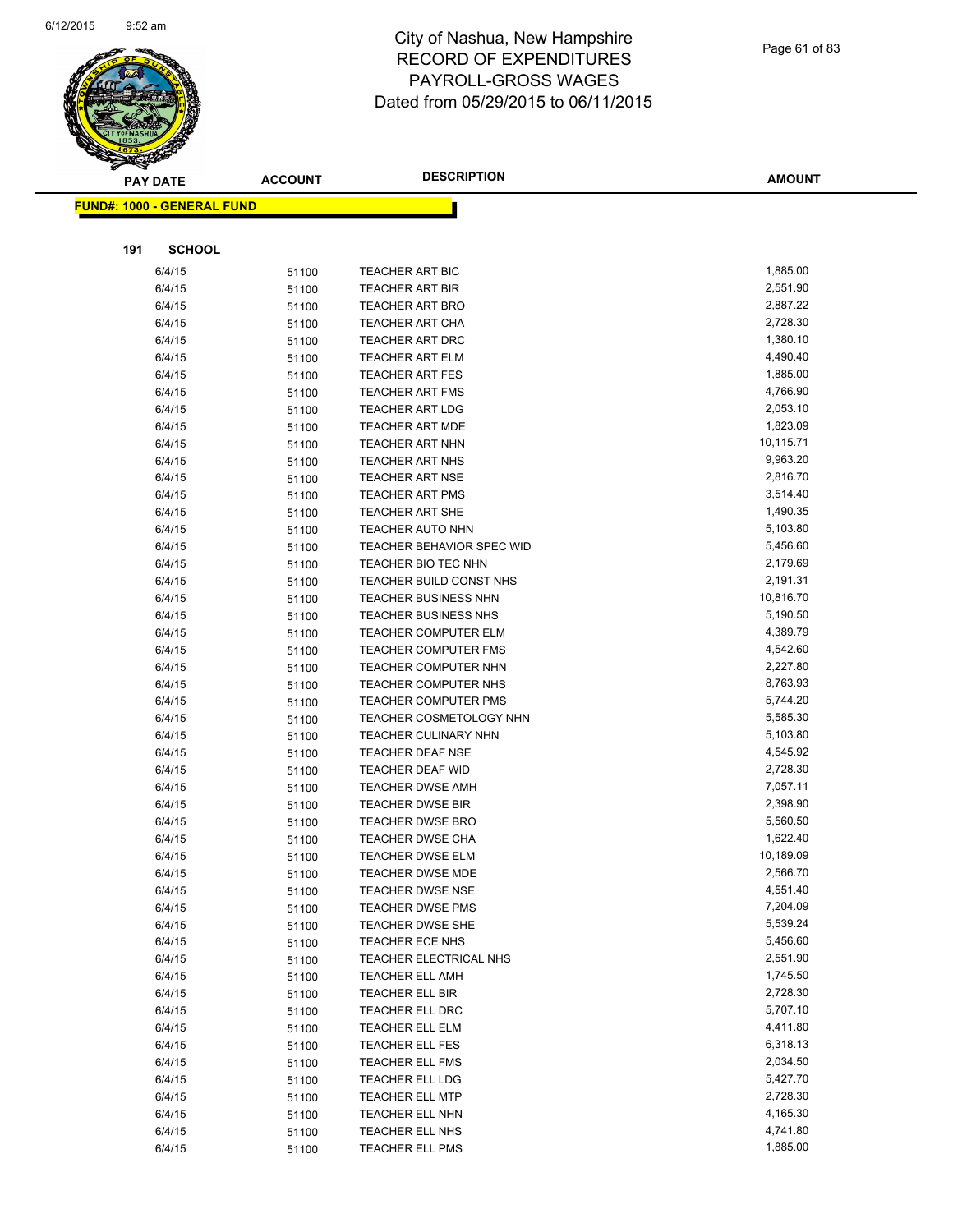

|     | <b>PAY DATE</b>                   | <b>ACCOUNT</b> | <b>DESCRIPTION</b>                               | <b>AMOUNT</b>        |
|-----|-----------------------------------|----------------|--------------------------------------------------|----------------------|
|     | <b>FUND#: 1000 - GENERAL FUND</b> |                |                                                  |                      |
|     |                                   |                |                                                  |                      |
| 191 | <b>SCHOOL</b>                     |                |                                                  |                      |
|     | 6/4/15                            | 51100          | <b>TEACHER ENGLISH ELM</b>                       | 23,287.94            |
|     | 6/4/15                            | 51100          | <b>TEACHER ENGLISH FMS</b>                       | 17,530.83            |
|     | 6/4/15                            | 51100          | <b>TEACHER ENGLISH NHN</b>                       | 38,181.16            |
|     | 6/4/15                            | 51100          | <b>TEACHER ENGLISH NHS</b>                       | 43,782.72            |
|     | 6/4/15                            | 51100          | <b>TEACHER ENGLISH PMS</b>                       | 15,170.64            |
|     | 6/4/15                            | 51100          | <b>TEACHER FACS ELM</b>                          | 3,432.60             |
|     | 6/4/15                            | 51100          | TEACHER FACS FMS                                 | 4,640.79             |
|     | 6/4/15                            | 51100          | <b>TEACHER FACS NHN</b>                          | 3,102.23             |
|     | 6/4/15                            | 51100          | <b>TEACHER FACS NHS</b>                          | 9,865.10             |
|     | 6/4/15                            | 51100          | <b>TEACHER FACS PMS</b>                          | 5,280.20             |
|     | 6/4/15                            | 51100          | <b>TEACHER FOREIGN LANG ELM</b>                  | 5,545.00             |
|     | 6/4/15                            | 51100          | TEACHER FOREIGN LANG FMS                         | 2,728.30             |
|     | 6/4/15                            | 51100          | TEACHER FOREIGN LANG NHN                         | 14,134.53            |
|     | 6/4/15                            | 51100          | TEACHER FOREIGN LANG NHS                         | 17,745.05            |
|     | 6/4/15                            | 51100          | TEACHER FOREIGN LANG PMS                         | 5,368.60             |
|     | 6/4/15                            | 51100          | TEACHER GR1 AMH                                  | 9,835.29             |
|     | 6/4/15                            | 51100          | <b>TEACHER GR1 BIC</b>                           | 9,492.40             |
|     | 6/4/15                            | 51100          | <b>TEACHER GR1 BIR</b>                           | 9,850.80             |
|     | 6/4/15                            | 51100          | <b>TEACHER GR1 BRO</b>                           | 4,882.80             |
|     | 6/4/15                            | 51100          | TEACHER GR1 CHA                                  | 10,789.00            |
|     | 6/4/15                            | 51100          | <b>TEACHER GR1 DRC</b>                           | 6,864.20             |
|     | 6/4/15                            | 51100          | <b>TEACHER GR1 FES</b>                           | 10,312.91            |
|     | 6/4/15                            | 51100          | <b>TEACHER GR1 LDG</b>                           | 9,563.50             |
|     | 6/4/15                            | 51100          | <b>TEACHER GR1 MDE</b>                           | 8,353.50             |
|     | 6/4/15                            | 51100          | <b>TEACHER GR1 MTP</b>                           | 7,151.10             |
|     | 6/4/15                            | 51100          | <b>TEACHER GR1 NSE</b>                           | 6,554.90             |
|     | 6/4/15                            | 51100          | <b>TEACHER GR1 SHE</b>                           | 7,846.90             |
|     | 6/4/15                            | 51100          | <b>TEACHER GR2 AMH</b>                           | 7,570.50             |
|     | 6/4/15                            | 51100          | TEACHER GR2 BIC                                  | 8,706.71             |
|     | 6/4/15                            | 51100          | <b>TEACHER GR2 BIR</b>                           | 9,785.40             |
|     | 6/4/15                            | 51100          | TEACHER GR2 BRO                                  | 6,993.10             |
|     | 6/4/15                            | 51100          | <b>TEACHER GR2 CHA</b>                           | 8,259.50<br>7,624.90 |
|     | 6/4/15<br>6/4/15                  | 51100          | <b>TEACHER GR2 DRC</b><br><b>TEACHER GR2 FES</b> | 9,414.29             |
|     | 6/11/15                           | 51100<br>51100 | <b>TEACHER GR2 FES</b>                           | 250.00               |
|     | 5/29/15                           | 51100          | <b>TEACHER GR2 LDG</b>                           | (2,728.30)           |
|     | 6/4/15                            | 51100          | <b>TEACHER GR2 LDG</b>                           | 12,513.75            |
|     | 6/4/15                            | 51100          | TEACHER GR2 MDE                                  | 8,421.70             |
|     | 6/4/15                            | 51100          | <b>TEACHER GR2 MTP</b>                           | 6,426.70             |
|     | 6/4/15                            | 51100          | <b>TEACHER GR2 NSE</b>                           | 6,651.90             |
|     | 6/4/15                            | 51100          | <b>TEACHER GR2 SHE</b>                           | 6,142.80             |
|     | 6/4/15                            | 51100          | <b>TEACHER GR3 AMH</b>                           | 4,578.80             |
|     | 6/4/15                            | 51100          | <b>TEACHER GR3 BIC</b>                           | 8,705.70             |
|     | 6/4/15                            | 51100          | <b>TEACHER GR3 BIR</b>                           | 8,679.50             |
|     | 6/4/15                            | 51100          | <b>TEACHER GR3 BRO</b>                           | 5,280.20             |
|     | 6/4/15                            | 51100          | <b>TEACHER GR3 CHA</b>                           | 7,889.30             |
|     | 6/4/15                            | 51100          | TEACHER GR3 DRC                                  | 5,201.90             |
|     | 6/4/15                            | 51100          | <b>TEACHER GR3 FES</b>                           | 6,738.50             |
|     | 6/4/15                            | 51100          | <b>TEACHER GR3 LDG</b>                           | 7,042.30             |
|     | 6/4/15                            | 51100          | <b>TEACHER GR3 MDE</b>                           | 11,266.00            |
|     | 6/4/15                            | 51100          | <b>TEACHER GR3 MTP</b>                           | 7,057.00             |
|     | 6/4/15                            | 51100          | <b>TEACHER GR3 NSE</b>                           | 6,228.00             |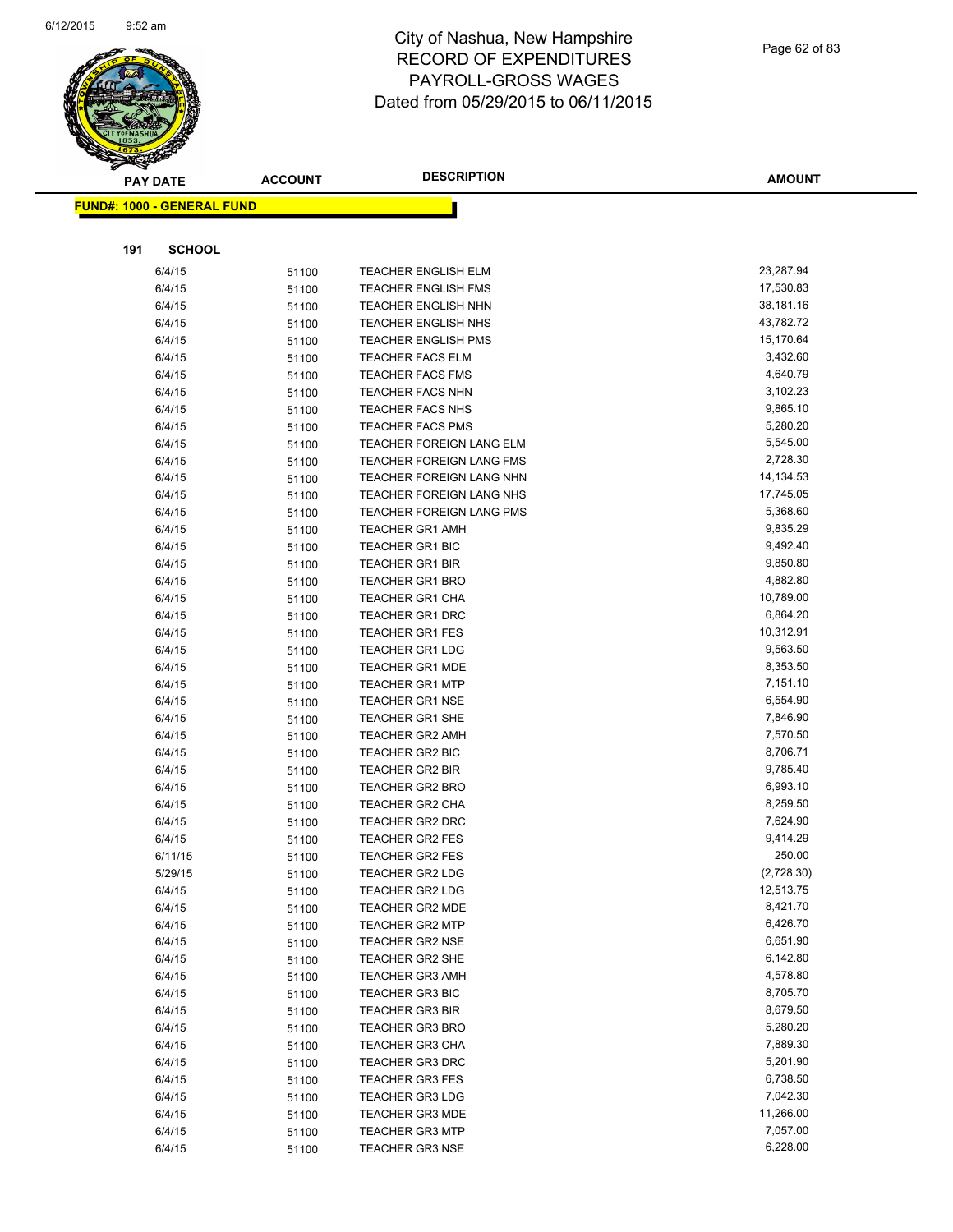

|     | <b>PAY DATE</b>                    | <b>ACCOUNT</b> | <b>DESCRIPTION</b>                               | <b>AMOUNT</b>        |
|-----|------------------------------------|----------------|--------------------------------------------------|----------------------|
|     | <u> FUND#: 1000 - GENERAL FUND</u> |                |                                                  |                      |
|     |                                    |                |                                                  |                      |
|     |                                    |                |                                                  |                      |
| 191 | <b>SCHOOL</b>                      |                |                                                  |                      |
|     | 6/4/15                             | 51100          | <b>TEACHER GR3 SHE</b>                           | 8,097.30             |
|     | 6/4/15                             | 51100          | <b>TEACHER GR4 AMH</b>                           | 1,885.00             |
|     | 6/4/15                             | 51100          | <b>TEACHER GR4 BIC</b>                           | 6,336.19             |
|     | 6/4/15                             | 51100          | <b>TEACHER GR4 BIR</b>                           | 8,092.40             |
|     | 6/4/15                             | 51100          | <b>TEACHER GR4 BRO</b>                           | 7,076.90             |
|     | 6/4/15                             | 51100          | <b>TEACHER GR4 CHA</b>                           | 8,185.09             |
|     | 6/4/15                             | 51100          | <b>TEACHER GR4 DRC</b>                           | 5,069.21             |
|     | 6/4/15                             | 51100          | <b>TEACHER GR4 FES</b>                           | 7,836.20             |
|     | 6/4/15                             | 51100          | <b>TEACHER GR4 LDG</b>                           | 9,130.20             |
|     | 6/4/15                             | 51100          | <b>TEACHER GR4 MDE</b>                           | 8,125.41             |
|     | 6/4/15                             | 51100          | <b>TEACHER GR4 MTP</b>                           | 6,032.20             |
|     | 6/4/15                             | 51100          | <b>TEACHER GR4 NSE</b>                           | 6,785.60             |
|     | 6/4/15                             | 51100          | <b>TEACHER GR4 SHE</b><br><b>TEACHER GR5 AMH</b> | 7,715.42<br>5,280.20 |
|     | 6/4/15<br>6/4/15                   | 51100          |                                                  | 11,407.40            |
|     |                                    | 51100          | <b>TEACHER GR5 BIC</b>                           | 10,087.60            |
|     | 6/4/15<br>6/4/15                   | 51100          | <b>TEACHER GR5 BIR</b><br><b>TEACHER GR5 BRO</b> | 7,555.70             |
|     | 6/4/15                             | 51100<br>51100 | <b>TEACHER GR5 CHA</b>                           | 8,207.58             |
|     | 6/4/15                             |                | <b>TEACHER GR5 DRC</b>                           | 5,207.71             |
|     | 6/4/15                             | 51100<br>51100 | <b>TEACHER GR5 FES</b>                           | 8,582.61             |
|     | 6/4/15                             | 51100          | <b>TEACHER GR5 LDG</b>                           | 10,057.81            |
|     | 6/4/15                             | 51100          | <b>TEACHER GR5 MDE</b>                           | 12,290.01            |
|     | 6/4/15                             | 51100          | <b>TEACHER GR5 MTP</b>                           | 7,130.69             |
|     | 6/4/15                             | 51100          | <b>TEACHER GR5 NSE</b>                           | 7,935.10             |
|     | 6/4/15                             | 51100          | <b>TEACHER GR5 SHE</b>                           | 7,484.40             |
|     | 6/4/15                             | 51100          | <b>TEACHER GR6 ELM</b>                           | 33,617.07            |
|     | 6/4/15                             | 51100          | <b>TEACHER GR6 FMS</b>                           | 24,547.60            |
|     | 6/4/15                             | 51100          | <b>TEACHER GR6 PMS</b>                           | 23,270.12            |
|     | 6/4/15                             | 51100          | <b>TEACHER GRAPH NHS</b>                         | 2,053.10             |
|     | 6/4/15                             | 51100          | <b>TEACHER GRAPHICS NHN</b>                      | 2,551.90             |
|     | 6/4/15                             | 51100          | <b>TEACHER HEALTH ELM</b>                        | 2,482.70             |
|     | 6/4/15                             | 51100          | TEACHER HEALTH NHN                               | 3,132.80             |
|     | 6/4/15                             | 51100          | TEACHER HEALTH NHS                               | 4,246.40             |
|     | 6/4/15                             | 51100          | <b>TEACHER HEALTHOC NHS</b>                      | 5,280.20             |
|     | 6/4/15                             | 51100          | <b>TEACHER HVAC NHS</b>                          | 1,622.40             |
|     | 6/4/15                             | 51100          | TEACHER IN SCH SUSPENSION ELM                    | 1,554.80             |
|     | 6/4/15                             | 51100          | TEACHER IN SCH SUSPENSION NHN                    | 2,566.70             |
|     | 6/4/15                             | 51100          | <b>TEACHER KIND AMH</b>                          | 4,940.50             |
|     | 6/4/15                             | 51100          | <b>TEACHER KIND BIC</b>                          | 2,728.31             |
|     | 6/4/15                             | 51100          | <b>TEACHER KIND BIR</b>                          | 2,566.70             |
|     | 6/4/15                             | 51100          | <b>TEACHER KIND BRO</b>                          | 2,551.90             |
|     | 6/4/15                             | 51100          | <b>TEACHER KIND CHA</b>                          | 4,422.80             |
|     | 6/4/15                             | 51100          | <b>TEACHER KIND DRC</b>                          | 8,069.90             |
|     | 6/4/15                             | 51100          | <b>TEACHER KIND FES</b>                          | 9,410.80             |
|     | 6/4/15                             | 51100          | <b>TEACHER KIND LDG</b>                          | 8,559.90             |
|     | 6/4/15                             | 51100          | TEACHER KIND MDE                                 | 4,657.80             |
|     | 6/4/15                             | 51100          | <b>TEACHER KIND MTP</b>                          | 5,327.60             |
|     | 6/4/15                             | 51100          | <b>TEACHER KIND NSE</b>                          | 1,949.70             |
|     | 6/4/15                             | 51100          | <b>TEACHER KIND SHE</b>                          | 2,034.50             |
|     | 6/4/15                             | 51100          | <b>TEACHER MATH ELM</b>                          | 20,158.01            |
|     | 6/4/15                             | 51100          | <b>TEACHER MATH FMS</b>                          | 11,303.63            |
|     | 6/4/15                             | 51100          | <b>TEACHER MATH NHN</b>                          | 37,637.91            |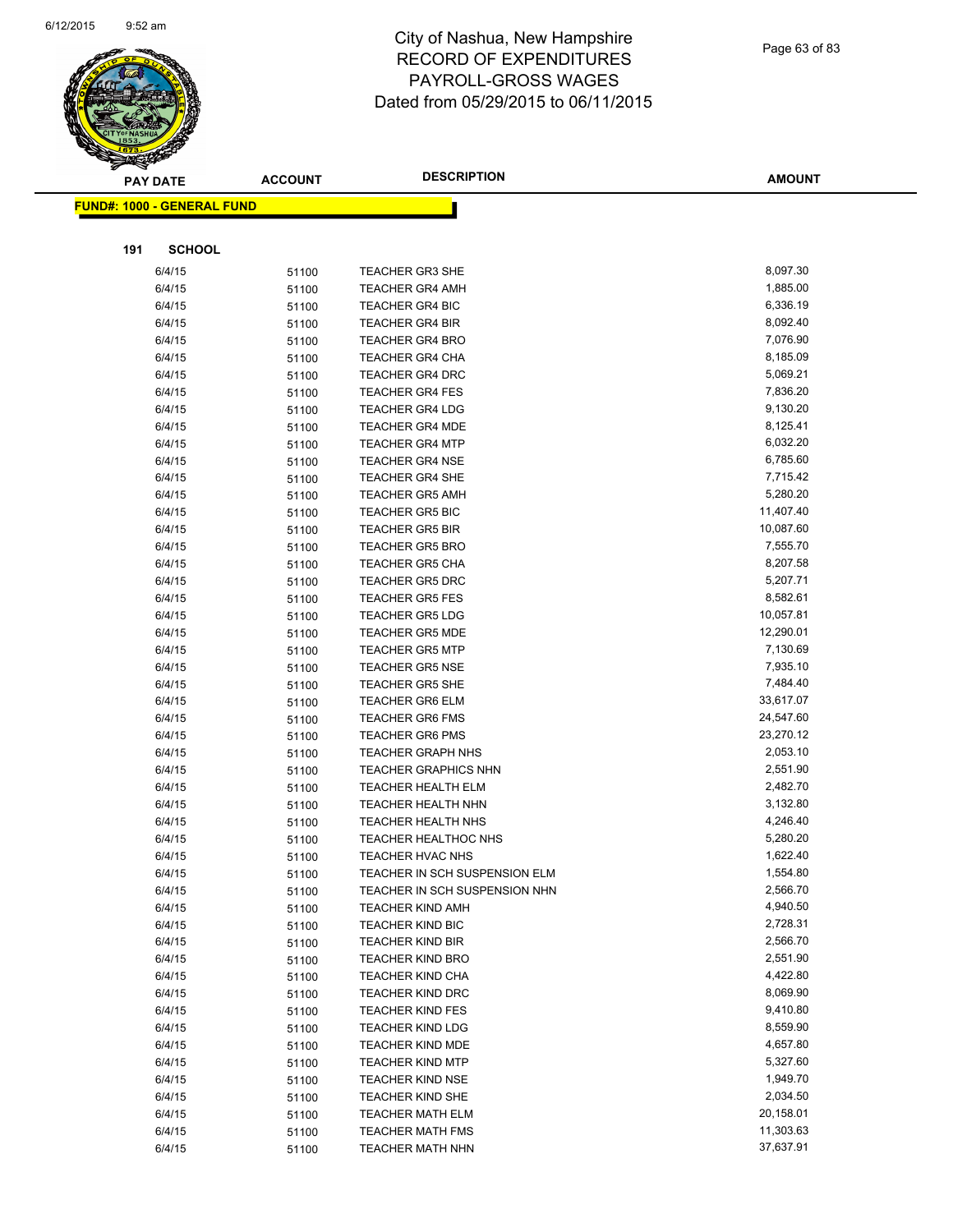

|     | <b>PAY DATE</b>                    | <b>ACCOUNT</b> | <b>DESCRIPTION</b>           | <b>AMOUNT</b> |
|-----|------------------------------------|----------------|------------------------------|---------------|
|     | <u> FUND#: 1000 - GENERAL FUND</u> |                |                              |               |
|     |                                    |                |                              |               |
| 191 | <b>SCHOOL</b>                      |                |                              |               |
|     | 6/4/15                             | 51100          | <b>TEACHER MATH NHS</b>      | 39,290.72     |
|     | 6/4/15                             | 51100          | <b>TEACHER MATH PMS</b>      | 10,491.32     |
|     | 6/4/15                             | 51100          | <b>TEACHER MUSIC AMH</b>     | 1,622.40      |
|     | 6/4/15                             | 51100          | <b>TEACHER MUSIC BIC</b>     | 2,551.89      |
|     | 6/4/15                             | 51100          | <b>TEACHER MUSIC BIR</b>     | 2,551.90      |
|     | 6/4/15                             | 51100          | <b>TEACHER MUSIC BRO</b>     | 2,728.30      |
|     | 6/4/15                             | 51100          | <b>TEACHER MUSIC CHA</b>     | 2,728.30      |
|     | 6/4/15                             | 51100          | <b>TEACHER MUSIC DRC</b>     | 2,640.10      |
|     | 6/4/15                             | 51100          | <b>TEACHER MUSIC ELM</b>     | 3,695.19      |
|     | 6/4/15                             | 51100          | <b>TEACHER MUSIC FES</b>     | 2,551.90      |
|     | 6/4/15                             | 51100          | <b>TEACHER MUSIC FMS</b>     | 5,009.73      |
|     | 6/4/15                             | 51100          | <b>TEACHER MUSIC LDG</b>     | 2,650.80      |
|     | 6/4/15                             | 51100          | <b>TEACHER MUSIC MDE</b>     | 1,885.00      |
|     | 6/4/15                             | 51100          | <b>TEACHER MUSIC NHN</b>     | 5,456.60      |
|     | 6/4/15                             | 51100          | <b>TEACHER MUSIC NHS</b>     | 4,950.80      |
|     | 6/4/15                             | 51100          | <b>TEACHER MUSIC NSE</b>     | 1,961.90      |
|     | 6/4/15                             | 51100          | <b>TEACHER MUSIC PMS</b>     | 4,243.20      |
|     | 6/4/15                             | 51100          | <b>TEACHER MUSIC SHE</b>     | 2,398.90      |
|     | 6/4/15                             | 51100          | TEACHER PE BIC               | 1,949.70      |
|     | 6/4/15                             | 51100          | TEACHER PE BIR               | 2,650.80      |
|     | 6/4/15                             | 51100          | <b>TEACHER PE BRO</b>        | 2,640.10      |
|     | 6/4/15                             | 51100          | TEACHER PE CHA               | 2,551.90      |
|     | 6/4/15                             | 51100          | TEACHER PE DRC               | 2,728.30      |
|     | 6/4/15                             | 51100          | TEACHER PE ELM               | 6,935.30      |
|     | 6/4/15                             | 51100          | TEACHER PE FES               | 1,510.90      |
|     | 6/4/15                             | 51100          | <b>TEACHER PE FMS</b>        | 5,103.80      |
|     | 6/4/15                             | 51100          | TEACHER PE LDG               | 1,829.68      |
|     | 6/4/15                             | 51100          | <b>TEACHER PE MDE</b>        | 2,566.70      |
|     | 6/4/15                             | 51100          | <b>TEACHER PE MTP</b>        | 2,034.50      |
|     | 6/4/15                             | 51100          | TEACHER PE NHN               | 10,307.36     |
|     | 6/4/15                             | 51100          | TEACHER PE NHS               | 7,275.90      |
|     | 6/4/15                             | 51100          | TEACHER PE NSE               | 2,404.40      |
|     | 6/4/15                             | 51100          | <b>TEACHER PE PMS</b>        | 4,477.48      |
|     | 6/4/15                             | 51100          | TEACHER PE SHE               | 2,566.70      |
|     | 6/4/15                             | 51100          | <b>TEACHER PRESCHOOL BIC</b> | 8,133.40      |
|     | 6/4/15                             | 51100          | TEACHER PRESCHOOL BRO        | 7,364.50      |
|     | 6/4/15                             | 51100          | <b>TEACHER PRESCHOOL DRC</b> | 4,297.39      |
|     | 6/4/15                             | 51100          | <b>TEACHER PRESCHOOL MTP</b> | 2,728.30      |
|     | 6/4/15                             | 51100          | <b>TEACHER PRESCHOOL NHS</b> | 1,126.70      |
|     | 6/4/15                             | 51100          | <b>TEACHER PRESCHOOL NSE</b> | 5,620.21      |
|     | 6/4/15                             | 51100          | <b>TEACHER READ AMH</b>      | 2,816.69      |
|     | 6/4/15                             | 51100          | TEACHER READ BIC             | 5,190.50      |
|     | 6/4/15                             | 51100          | <b>TEACHER READ BIR</b>      | 2,728.30      |
|     | 6/4/15                             | 51100          | <b>TEACHER READ BRO</b>      | 1,414.50      |
|     | 6/4/15                             | 51100          | <b>TEACHER READ DRC</b>      | 2,816.70      |
|     | 6/4/15                             | 51100          | <b>TEACHER READ ELM</b>      | 6,041.09      |
|     | 6/4/15                             | 51100          | <b>TEACHER READ FES</b>      | 2,728.30      |
|     | 6/4/15                             | 51100          | <b>TEACHER READ FMS</b>      | 5,295.00      |
|     | 6/4/15                             | 51100          | <b>TEACHER READ LDG</b>      | 2,373.80      |
|     | 6/4/15                             | 51100          | <b>TEACHER READ MDE</b>      | 2,728.31      |
|     | 6/4/15                             | 51100          | <b>TEACHER READ MTP</b>      | 1,955.80      |
|     | 6/4/15                             | 51100          | TEACHER READ NHN             | 1,762.10      |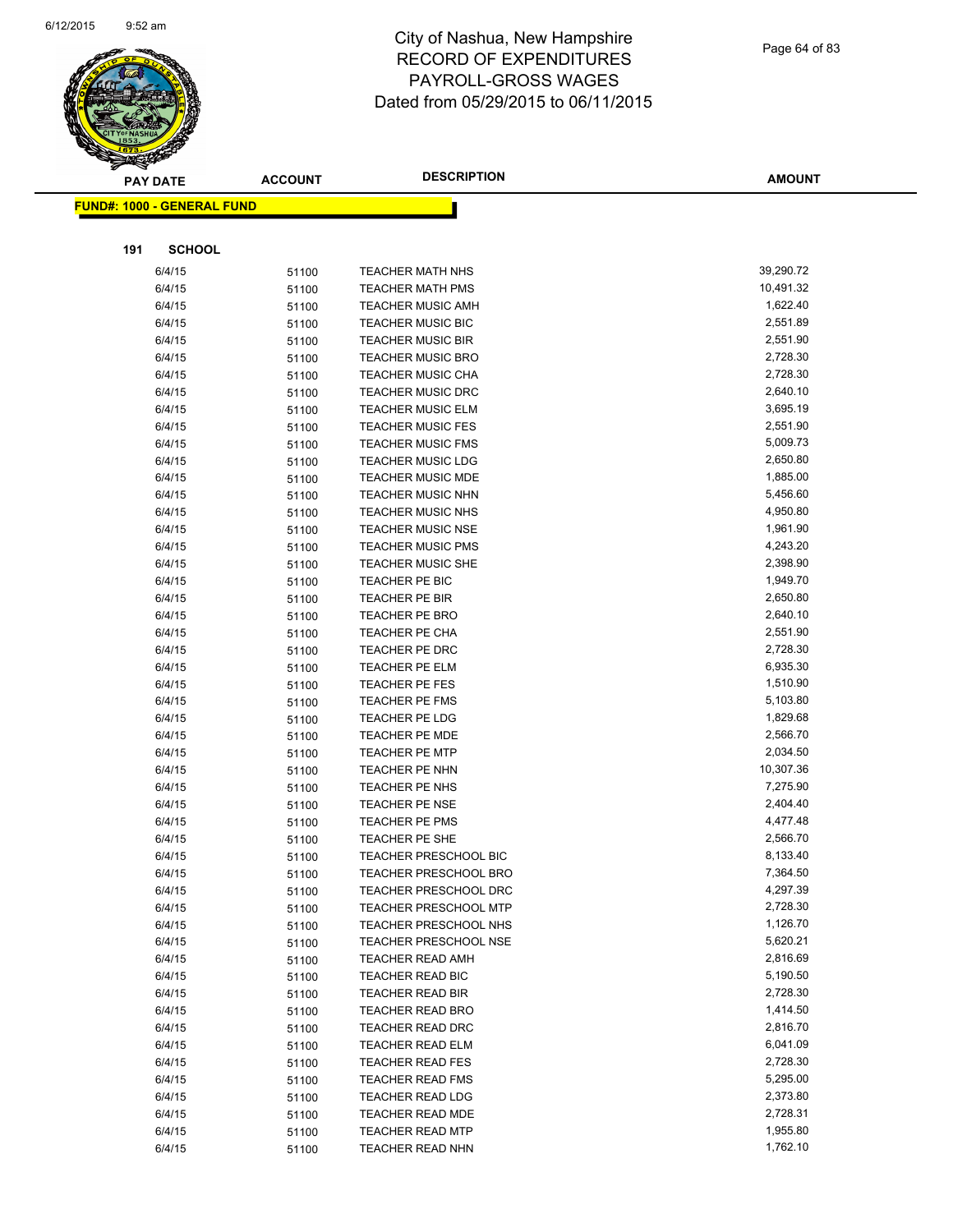

|     | <b>PAY DATE</b>                   | <b>ACCOUNT</b> | <b>DESCRIPTION</b>                                 | <b>AMOUNT</b>        |
|-----|-----------------------------------|----------------|----------------------------------------------------|----------------------|
|     | <b>FUND#: 1000 - GENERAL FUND</b> |                |                                                    |                      |
|     |                                   |                |                                                    |                      |
|     |                                   |                |                                                    |                      |
| 191 | <b>SCHOOL</b>                     |                |                                                    |                      |
|     | 6/4/15                            | 51100          | <b>TEACHER READ NHS</b>                            | 3,224.40             |
|     | 6/4/15                            | 51100          | <b>TEACHER READ NSE</b>                            | 2,728.31             |
|     | 6/4/15                            | 51100          | <b>TEACHER READ PMS</b>                            | 2,566.71             |
|     | 6/4/15                            | 51100          | <b>TEACHER READ SHE</b>                            | 2,566.70             |
|     | 6/4/15                            | 51100          | <b>TEACHER SCIENCE ELM</b>                         | 19,784.92            |
|     | 6/4/15                            | 51100          | <b>TEACHER SCIENCE FMS</b>                         | 8,489.23             |
|     | 6/4/15                            | 51100          | <b>TEACHER SCIENCE NHN</b>                         | 32,360.03            |
|     | 6/4/15                            | 51100          | <b>TEACHER SCIENCE NHS</b>                         | 38,274.33            |
|     | 6/4/15                            | 51100          | <b>TEACHER SCIENCE PMS</b>                         | 10,156.53            |
|     | 6/4/15                            | 51100          | TEACHER SOCIAL STUDIES ELM                         | 15,004.02            |
|     | 6/4/15                            | 51100          | TEACHER SOCIAL STUDIES FMS                         | 13,513.11            |
|     | 6/4/15                            | 51100          | TEACHER SOCIAL STUDIES NHN                         | 33,517.83            |
|     | 6/4/15                            | 51100          | TEACHER SOCIAL STUDIES NHS                         | 34,838.21            |
|     | 6/4/15                            | 51100          | TEACHER SOCIAL STUDIES PMS                         | 11,056.33            |
|     | 6/4/15                            | 51100          | <b>TEACHER SPED BIC</b>                            | 6,081.20             |
|     | 6/4/15                            | 51100          | <b>TEACHER SPED BIR</b>                            | 5,127.19             |
|     | 6/4/15                            | 51100          | <b>TEACHER SPED BRO</b>                            | 5,545.00             |
|     | 6/4/15                            | 51100          | <b>TEACHER SPED CHA</b>                            | 10,224.61            |
|     | 6/4/15                            | 51100          | <b>TEACHER SPED DRC</b>                            | 2,566.70             |
|     | 6/4/15                            | 51100          | <b>TEACHER SPED ELM</b>                            | 19,898.62            |
|     | 6/4/15                            | 51100          | <b>TEACHER SPED FES</b>                            | 5,327.60             |
|     | 6/4/15                            | 51100          | <b>TEACHER SPED FMS</b>                            | 6,589.40             |
|     | 6/4/15                            | 51100          | <b>TEACHER SPED LDG</b>                            | 2,204.20             |
|     | 6/4/15                            | 51100          | <b>TEACHER SPED MDE</b><br><b>TEACHER SPED MTP</b> | 6,261.30<br>5,280.20 |
|     | 6/4/15<br>6/4/15                  | 51100          | TEACHER SPED NHN                                   | 19,690.56            |
|     | 6/4/15                            | 51100          | TEACHER SPED NHS                                   | 30,831.00            |
|     | 6/4/15                            | 51100<br>51100 | <b>TEACHER SPED NSE</b>                            | 1,961.90             |
|     | 6/4/15                            | 51100          | <b>TEACHER SPED PMS</b>                            | 11,979.10            |
|     | 6/4/15                            | 51100          | <b>TEACHER SPED SHE</b>                            | 5,280.20             |
|     | 6/4/15                            | 51100          | TEACHER TECHED ELM                                 | 8,360.50             |
|     | 6/4/15                            | 51100          | <b>TEACHER TECHED FMS</b>                          | 5,383.40             |
|     | 6/4/15                            | 51100          | TEACHER TECHED NHN                                 | 8,221.03             |
|     | 6/4/15                            | 51100          | <b>TEACHER TECHED NHS</b>                          | 10,952.19            |
|     | 6/4/15                            | 51100          | <b>TEACHER TECHED PMS</b>                          | 5,456.60             |
|     | 6/4/15                            | 51100          | TEACHER TV PROD NHS                                | 2,566.70             |
|     | 6/4/15                            | 51100          | <b>TEACHER VISION WID</b>                          | 5,161.70             |
|     | 6/4/15                            | 51100          | TECH INTERGRATION ASST AMH                         | 965.64               |
|     | 6/11/15                           | 51100          | TECH INTERGRATION ASST AMH                         | 599.89               |
|     | 6/4/15                            | 51100          | TECH INTERGRATION ASST BIC                         | 512.49               |
|     | 6/11/15                           | 51100          | TECH INTERGRATION ASST BIC                         | 639.33               |
|     | 6/4/15                            | 51100          | TECH INTERGRATION ASST CHA                         | 438.24               |
|     | 6/11/15                           | 51100          | TECH INTERGRATION ASST CHA                         | 547.80               |
|     | 6/4/15                            | 51100          | TECH INTERGRATION ASST FES                         | 496.84               |
|     | 6/11/15                           | 51100          | TECH INTERGRATION ASST FES                         | 641.75               |
|     | 6/4/15                            | 51100          | TECH INTERGRATION ASST LDG                         | 450.08               |
|     | 6/11/15                           | 51100          | TECH INTERGRATION ASST LDG                         | 586.04               |
|     | 6/4/15                            | 51100          | TECH INTERGRATION ASST MDE                         | 496.84               |
|     | 6/11/15                           | 51100          | TECH INTERGRATION ASST MDE                         | 626.23               |
|     | 6/4/15                            | 51100          | TECH INTERGRATION ASST NSE                         | 483.12               |
|     | 6/11/15                           | 51100          | TECH INTERGRATION ASST NSE                         | 590.48               |
|     | 6/4/15                            | 51100          | TECH INTERGRATION ASST SHE                         | 438.24               |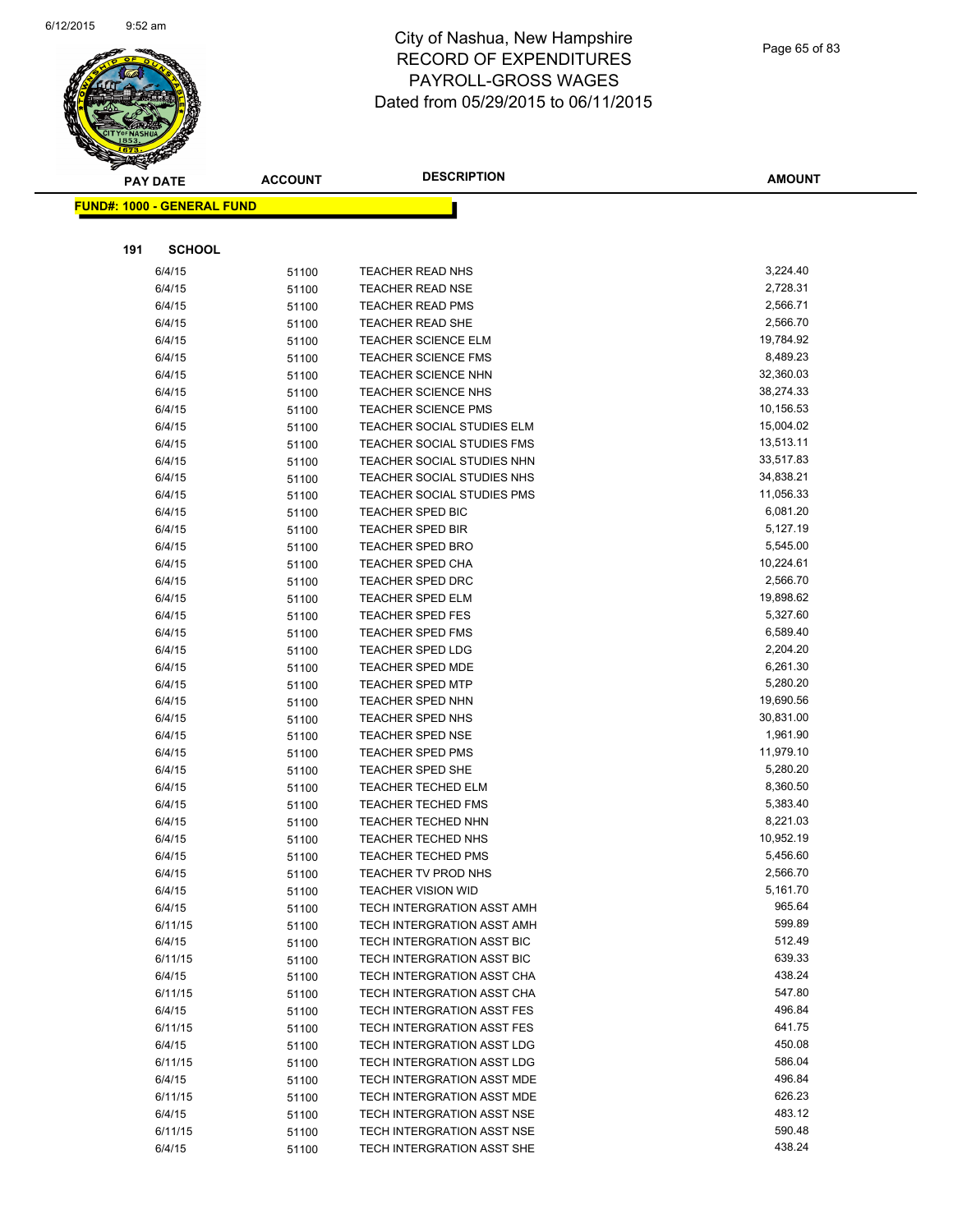

|     | <b>PAY DATE</b>                   | <b>ACCOUNT</b> | <b>DESCRIPTION</b>                                   | <b>AMOUNT</b>  |
|-----|-----------------------------------|----------------|------------------------------------------------------|----------------|
|     | <b>FUND#: 1000 - GENERAL FUND</b> |                |                                                      |                |
|     |                                   |                |                                                      |                |
|     |                                   |                |                                                      |                |
| 191 | <b>SCHOOL</b>                     |                |                                                      |                |
|     | 6/11/15                           | 51100          | TECH INTERGRATION ASST SHE                           | 547.80         |
|     | 6/4/15                            | 51200          | CLERICAL BOARD OF ED SUP                             | 626.26         |
|     | 6/11/15                           | 51200          | CLERICAL BOARD OF ED SUP                             | 620.63         |
|     | 6/4/15                            | 51200          | CLERICAL PRINCIPAL NHN                               | 257.55         |
|     | 6/11/15                           | 51200          | CLERICAL PRINCIPAL NHN                               | 257.55         |
|     | 6/11/15                           | 51200          | CLERICAL VOLUNTEER SUP                               | 369.15         |
|     | 6/4/15                            | 51200          | <b>CROSSING GUARD WPO</b>                            | 1,569.89       |
|     | 6/11/15                           | 51200          | <b>CROSSING GUARD WPO</b>                            | 1,662.13       |
|     | 6/4/15                            | 51200          | <b>CUSTODIAN CHA</b>                                 | 271.20         |
|     | 6/11/15                           | 51200          | <b>CUSTODIAN CHA</b>                                 | 339.00         |
|     | 6/4/15                            | 51200          | <b>CUSTODIAN HEAD MTP</b>                            | 84.70          |
|     | 6/11/15                           | 51200          | <b>CUSTODIAN HEAD MTP</b>                            | 115.50         |
|     | 6/4/15                            | 51200          | <b>CUSTODIAN MTP</b>                                 | 30.80          |
|     | 6/11/15                           | 51200          | <b>CUSTODIAN MTP</b>                                 | 107.80         |
|     | 6/4/15                            | 51200          | <b>CUSTODIAN NHN</b>                                 | 258.88         |
|     | 6/11/15                           | 51200          | <b>CUSTODIAN NHN</b>                                 | 323.60         |
|     | 6/4/15                            | 51200          | DATA ANALYST                                         | 1,421.52       |
|     | 6/4/15                            | 51200          | FOOD SERVICE ASST PT AMH                             | 45.50          |
|     | 6/11/15                           | 51200          | FOOD SERVICE ASST PT AMH                             | 45.50          |
|     | 6/4/15                            | 51200          | FOOD SERVICE ASST PT CHA                             | 36.40<br>45.50 |
|     | 6/11/15                           | 51200          | FOOD SERVICE ASST PT CHA                             | 66.52          |
|     | 6/4/15                            | 51200          | FOOD SERVICE ASST PT FMS<br>FOOD SERVICE ASST PT FMS | 75.45          |
|     | 6/11/15<br>6/4/15                 | 51200          | FOOD SERVICE ASST PT MDE                             | 11.38          |
|     | 6/11/15                           | 51200          | FOOD SERVICE ASST PT MDE                             | 11.38          |
|     | 6/4/15                            | 51200<br>51200 | FOOD SERVICE ASST PT NSE                             | 18.20          |
|     | 6/11/15                           | 51200          | FOOD SERVICE ASST PT NSE                             | 22.75          |
|     | 6/4/15                            | 51200          | FOOD SERVICE COOK LDG                                | 41.28          |
|     | 6/11/15                           | 51200          | FOOD SERVICE COOK LDG                                | 41.28          |
|     | 6/4/15                            | 51200          | GUIDANCE COUNSELOR NHS                               | 802.91         |
|     | 6/4/15                            | 51200          | <b>INSTRUMENTAL MUSIC</b>                            | 687.50         |
|     | 6/11/15                           | 51200          | <b>INSTRUMENTAL MUSIC</b>                            | 850.00         |
|     | 6/4/15                            | 51200          | LUNCH MONITOR AMH                                    | 422.37         |
|     | 6/11/15                           | 51200          | LUNCH MONITOR AMH                                    | 553.12         |
|     | 6/4/15                            | 51200          | <b>LUNCH MONITOR BIC</b>                             | 587.69         |
|     | 6/11/15                           | 51200          | <b>LUNCH MONITOR BIC</b>                             | 500.10         |
|     | 6/4/15                            | 51200          | <b>LUNCH MONITOR BIR</b>                             | 685.90         |
|     | 6/11/15                           | 51200          | LUNCH MONITOR BIR                                    | 845.35         |
|     | 6/4/15                            | 51200          | LUNCH MONITOR BRO                                    | 361.60         |
|     | 6/11/15                           | 51200          | LUNCH MONITOR BRO                                    | 426.58         |
|     | 6/4/15                            | 51200          | LUNCH MONITOR CHA                                    | 542.41         |
|     | 6/11/15                           | 51200          | LUNCH MONITOR CHA                                    | 655.42         |
|     | 6/4/15                            | 51200          | LUNCH MONITOR DRC                                    | 522.45         |
|     | 6/11/15                           | 51200          | LUNCH MONITOR DRC                                    | 632.10         |
|     | 6/4/15                            | 51200          | LUNCH MONITOR ELM                                    | 248.64         |
|     | 6/11/15                           | 51200          | LUNCH MONITOR ELM                                    | 293.84         |
|     | 6/4/15                            | 51200          | LUNCH MONITOR FES                                    | 575.76         |
|     | 6/11/15                           | 51200          | LUNCH MONITOR FES                                    | 840.54         |
|     | 6/4/15                            | 51200          | LUNCH MONITOR FMS                                    | 215.97         |
|     | 6/11/15                           | 51200          | LUNCH MONITOR FMS                                    | 237.67         |
|     | 6/4/15                            | 51200          | LUNCH MONITOR LDG                                    | 662.94         |
|     | 6/11/15                           | 51200          | <b>LUNCH MONITOR LDG</b>                             | 791.27         |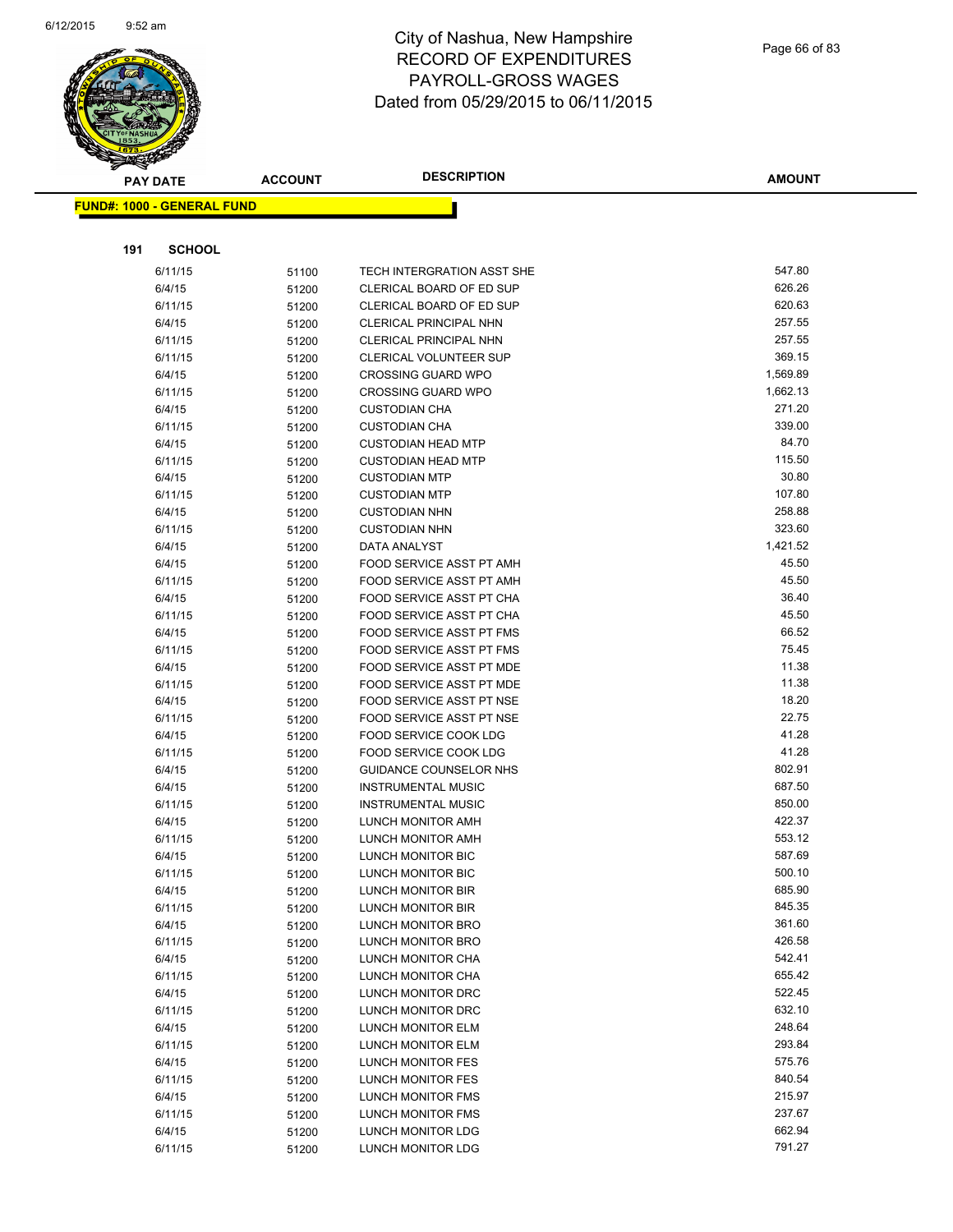

| $\tilde{\phantom{a}}$ | <b>PAY DATE</b>                   | <b>ACCOUNT</b> | <b>DESCRIPTION</b>                         | <b>AMOUNT</b>    |
|-----------------------|-----------------------------------|----------------|--------------------------------------------|------------------|
|                       | <b>FUND#: 1000 - GENERAL FUND</b> |                |                                            |                  |
|                       |                                   |                |                                            |                  |
|                       |                                   |                |                                            |                  |
| 191                   | <b>SCHOOL</b>                     |                |                                            |                  |
|                       | 6/4/15                            | 51200          | <b>LUNCH MONITOR MDE</b>                   | 576.58           |
|                       | 6/11/15                           | 51200          | LUNCH MONITOR MDE                          | 666.85           |
|                       | 6/4/15                            | 51200          | LUNCH MONITOR MTP                          | 166.69           |
|                       | 6/11/15                           | 51200          | LUNCH MONITOR MTP                          | 234.49           |
|                       | 6/4/15                            | 51200          | LUNCH MONITOR NHN                          | 282.50           |
|                       | 6/11/15                           | 51200          | LUNCH MONITOR NHN                          | 392.68           |
|                       | 6/4/15                            | 51200          | LUNCH MONITOR NHS                          | 327.71           |
|                       | 6/11/15                           | 51200          | LUNCH MONITOR NHS                          | 409.65           |
|                       | 6/4/15                            | 51200          | LUNCH MONITOR NSE                          | 316.40           |
|                       | 6/11/15                           | 51200          | LUNCH MONITOR NSE                          | 440.70           |
|                       | 6/4/15                            | 51200          | LUNCH MONITOR PMS                          | 192.11           |
|                       | 6/11/15                           | 51200          | LUNCH MONITOR PMS                          | 282.50           |
|                       | 6/4/15                            | 51200          | LUNCH MONITOR SHE                          | 481.69           |
|                       | 6/11/15                           | 51200          | LUNCH MONITOR SHE                          | 624.45           |
|                       | 6/4/15                            | 51200          | <b>NURSE FES</b>                           | 770.67<br>64.68  |
|                       | 6/4/15<br>6/11/15                 | 51200          | PARA ALT PMS                               | 80.85            |
|                       |                                   | 51200          | PARA ALT PMS                               | 256.12           |
|                       | 6/4/15<br>6/11/15                 | 51200          | PARA DW SPEC ED BIR                        | 276.34           |
|                       |                                   | 51200          | PARA DW SPEC ED BIR                        | 18.20            |
|                       | 6/4/15<br>6/11/15                 | 51200          | PARA DW SPEC ED BRO<br>PARA DW SPEC ED BRO | 18.20            |
|                       | 6/4/15                            | 51200          | PARA DW SPEC ED MTP                        | 192.09           |
|                       | 6/11/15                           | 51200<br>51200 | PARA DW SPEC ED MTP                        | 134.80           |
|                       | 6/4/15                            | 51200          | PARA DW SPEC ED NHN                        | 300.00           |
|                       | 6/11/15                           | 51200          | PARA DW SPEC ED NHN                        | 100.00           |
|                       | 6/4/15                            | 51200          | PARA DW SPEC ED NHS                        | 74.14            |
|                       | 6/4/15                            | 51200          | PARA ELL FES                               | 27.30            |
|                       | 6/11/15                           | 51200          | PARA ELL FES                               | 27.30            |
|                       | 6/4/15                            | 51200          | PARA INST AMH                              | 742.81           |
|                       | 6/11/15                           | 51200          | PARA INST AMH                              | 840.78           |
|                       | 6/4/15                            | 51200          | PARA INST BIC                              | 485.03           |
|                       | 6/11/15                           | 51200          | PARA INST BIC                              | 683.57           |
|                       | 6/4/15                            | 51200          | PARA INST BIR                              | 36.40            |
|                       | 6/11/15                           | 51200          | PARA INST BIR                              | 45.50            |
|                       | 6/4/15                            | 51200          | PARA INST DRC                              | 44.59            |
|                       | 6/11/15                           | 51200          | PARA INST DRC                              | 57.33            |
|                       | 6/4/15                            | 51200          | PARA INST FES                              | 27.30            |
|                       | 6/11/15                           | 51200          | PARA INST FES                              | 27.30            |
|                       | 6/4/15                            | 51200          | PARA INST FMS                              | 18.20            |
|                       | 6/11/15                           | 51200          | PARA INST FMS                              | 22.75            |
|                       | 6/4/15                            | 51200          | PARA INST LDG                              | 27.30            |
|                       | 6/11/15                           | 51200          | PARA INST LDG                              | 34.13            |
|                       | 6/4/15                            | 51200          | PARA INST MTP                              | 276.72           |
|                       | 6/11/15                           | 51200          | PARA INST MTP                              | 334.50           |
|                       | 6/4/15                            | 51200          | PARA INST NHN                              | 295.81<br>291.39 |
|                       | 6/11/15                           | 51200          | PARA INST NHN                              | 36.40            |
|                       | 6/4/15<br>6/11/15                 | 51200          | PARA INST PMS<br>PARA INST PMS             | 45.50            |
|                       | 6/4/15                            | 51200          | PARA INST SHE                              | 275.94           |
|                       | 6/11/15                           | 51200<br>51200 | PARA INST SHE                              | 275.94           |
|                       | 6/4/15                            | 51200          | PARA LIB NHN                               | 273.45           |
|                       | 6/11/15                           | 51200          | PARA LIB NHN                               | 282.57           |
|                       |                                   |                |                                            |                  |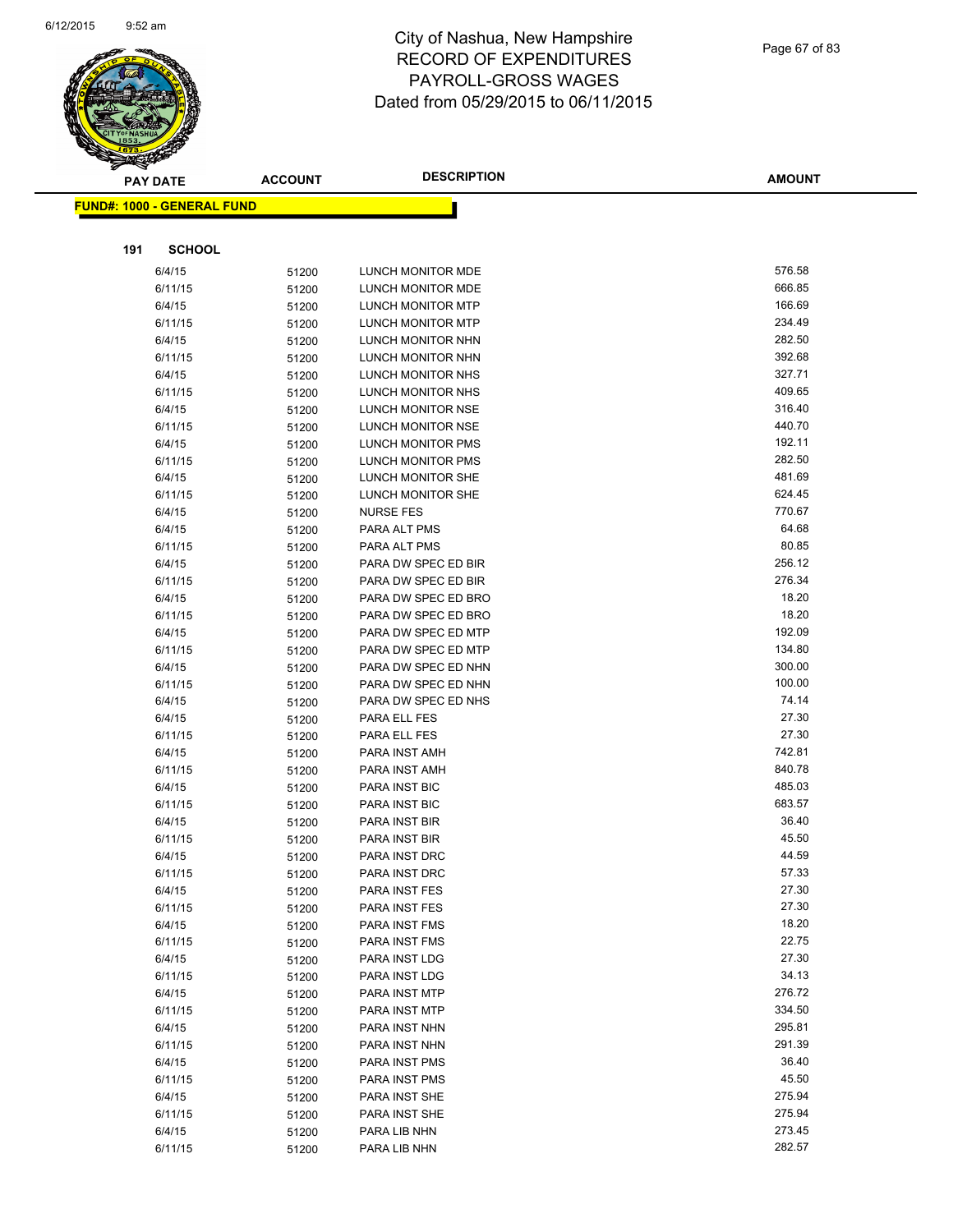

| <b>PAY DATE</b>                   | <b>ACCOUNT</b> | <b>DESCRIPTION</b>                   | <b>AMOUNT</b>      |
|-----------------------------------|----------------|--------------------------------------|--------------------|
| <b>FUND#: 1000 - GENERAL FUND</b> |                |                                      |                    |
|                                   |                |                                      |                    |
|                                   |                |                                      |                    |
| 191<br><b>SCHOOL</b>              |                |                                      |                    |
| 6/4/15                            | 51200          | PARA LIB PMS                         | 234.27             |
| 6/11/15                           | 51200          | PARA LIB PMS                         | 234.26             |
| 6/4/15                            | 51200          | PARA MEDIA NHS                       | 196.66             |
| 6/11/15                           | 51200          | PARA MEDIA NHS                       | 193.39             |
| 6/4/15                            | 51200          | PARA MUSIC FMS                       | 331.14             |
| 6/11/15                           | 51200          | PARA MUSIC FMS                       | 326.72             |
| 6/4/15                            | 51200          | PARA PRE SCH BIC                     | 2,064.16           |
| 6/11/15                           | 51200          | PARA PRE SCH BIC                     | 2,620.49           |
| 6/4/15                            | 51200          | PARA PRE SCH BRO                     | 1,166.27           |
| 6/11/15                           | 51200          | PARA PRE SCH BRO                     | 1,560.90           |
| 6/4/15                            | 51200          | PARA PRE SCH DRC                     | 1,711.11           |
| 6/11/15                           | 51200          | PARA PRE SCH DRC                     | 2,209.48<br>780.98 |
| 6/4/15                            | 51200          | PARA PRE SCH MTP                     | 1,038.92           |
| 6/11/15<br>6/4/15                 | 51200          | PARA PRE SCH MTP                     | 2,972.11           |
|                                   | 51200          | PARA PRE SCH NSE<br>PARA PRE SCH NSE | 3,598.71           |
| 6/11/15<br>6/4/15                 | 51200          | PARA SCI NHS                         | 128.00             |
| 6/11/15                           | 51200          | PARA SCI NHS                         | 64.00              |
| 6/4/15                            | 51200          | PARA TTI DRC                         | 213.89             |
| 6/11/15                           | 51200<br>51200 | PARA TTI DRC                         | 325.92             |
| 6/4/15                            | 51200          | PARA TTI LDG                         | 123.20             |
| 6/11/15                           | 51200          | PARA TTI LDG                         | 61.60              |
| 6/4/15                            | 51200          | SCHOOL PSYCHOLOGIST WID              | 4,031.76           |
| 6/4/15                            | 51200          | SOCIAL WORKER FMS                    | 362.50             |
| 6/4/15                            | 51200          | SPECIAL EDUCATION TUTOR              | 87.50              |
| 6/11/15                           | 51200          | SPECIAL EDUCATION TUTOR              | 175.00             |
| 6/4/15                            | 51200          | SPEECH LANG PATHOLOGIST WID          | 13,485.27          |
| 6/11/15                           | 51200          | SPEECH LANG PATHOLOGIST WID          | 1,800.00           |
| 6/4/15                            | 51200          | STUDENT ACTIVITY COORD NHN           | 1,045.49           |
| 6/4/15                            | 51200          | SUB CLERICAL                         | 356.41             |
| 6/11/15                           | 51200          | SUB CLERICAL                         | 416.31             |
| 6/4/15                            | 51200          | <b>SUB FOOD SERVICE</b>              | 77.00              |
| 6/11/15                           | 51200          | SUB FOOD SERVICE                     | 96.25              |
| 6/4/15                            | 51200          | <b>SUB LUNCH MONITOR</b>             | 27.30              |
| 6/11/15                           | 51200          | <b>SUB LUNCH MONITOR</b>             | 34.13              |
| 6/4/15                            | 51200          | SUB PARA PROFESSIONAL                | 150.00             |
| 6/11/15                           | 51200          | SUB PARA PROFESSIONAL                | 150.00             |
| 6/4/15                            | 51200          | SUB TEACHER                          | 137.50             |
| 6/4/15                            | 51200          | TEACHER ART NHN                      | 651.49             |
| 6/4/15                            | 51200          | <b>TEACHER BEHAVIOR SPEC WID</b>     | 1,026.69           |
| 6/4/15                            | 51200          | TEACHER BIO TEC NHN                  | 520.62             |
| 6/4/15                            | 51200          | <b>TEACHER ENGLISH NHN</b>           | 1,383.40           |
| 6/4/15                            | 51200          | <b>TEACHER ENGLISH NHS</b>           | 276.62             |
| 6/4/15                            | 51200          | TEACHER FOREIGN LANG FMS             | 959.60             |
| 6/4/15                            | 51200          | <b>TEACHER GR2 SHE</b>               | 112.50             |
| 6/4/15                            | 51200          | <b>TEACHER GR5 CHA</b>               | 64.00              |
| 6/4/15                            | 51200          | <b>TEACHER GR6 FMS</b>               | 325.00             |
| 6/4/15                            | 51200          | TEACHER INST SPED WID                | 1,899.00           |
| 6/4/15                            | 51200          | <b>TEACHER KIND BIC</b>              | 2,311.11           |
| 6/4/15                            | 51200          | <b>TEACHER KIND BIR</b>              | 881.10             |
| 6/4/15                            | 51200          | <b>TEACHER MATH FMS</b>              | 445.57             |
| 6/4/15                            | 51200          | <b>TEACHER MATH NHN</b>              | 1,689.45           |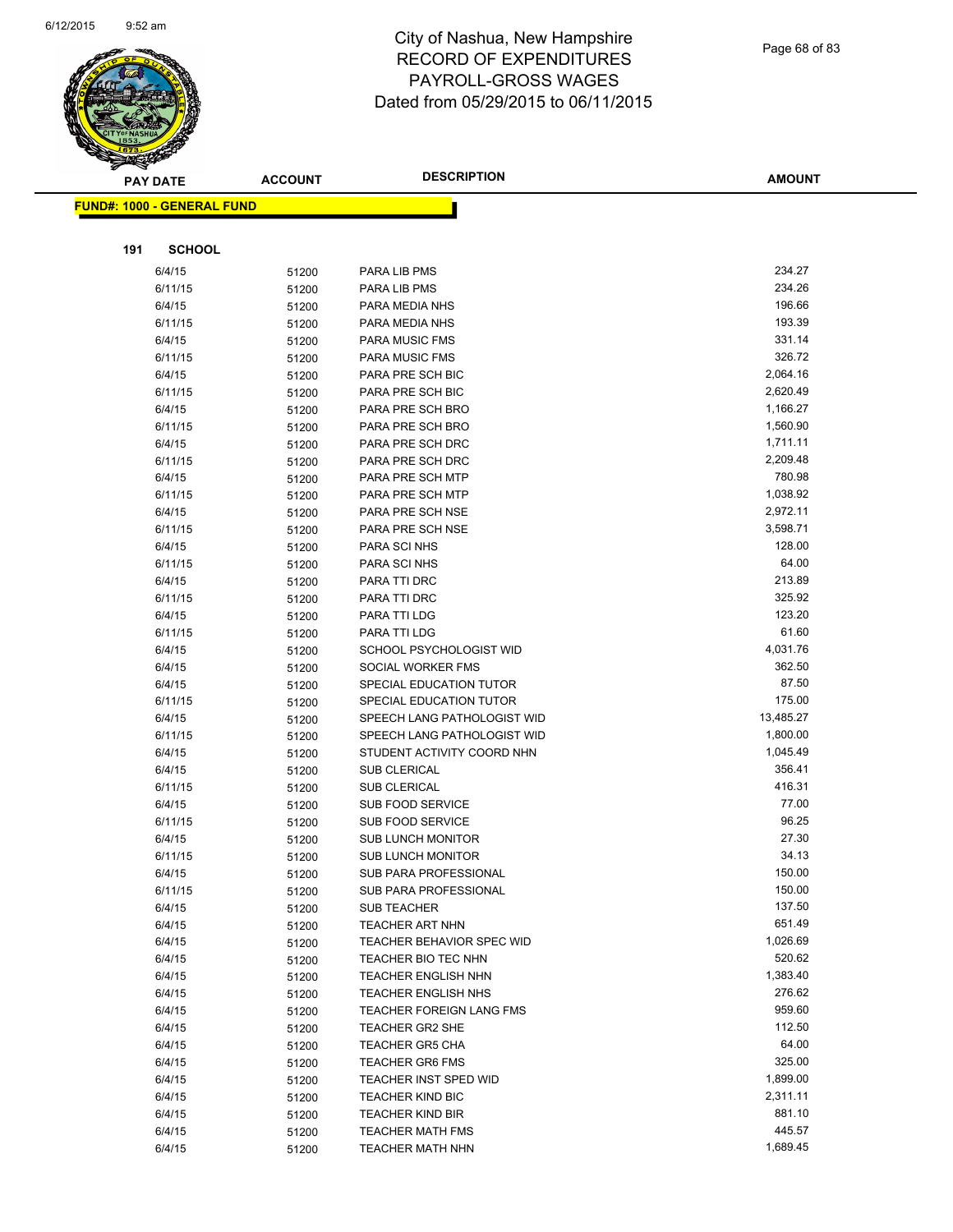

| <b>PAY DATE</b>                   | <b>ACCOUNT</b> | <b>DESCRIPTION</b>         | <b>AMOUNT</b>  |
|-----------------------------------|----------------|----------------------------|----------------|
| <b>FUND#: 1000 - GENERAL FUND</b> |                |                            |                |
|                                   |                |                            |                |
| <b>SCHOOL</b><br>191              |                |                            |                |
| 6/4/15                            | 51200          | <b>TEACHER MUSIC AMH</b>   | 175.00         |
| 6/4/15                            | 51200          | <b>TEACHER MUSIC DRC</b>   | 312.50         |
| 6/4/15                            | 51200          | <b>TEACHER MUSIC ELM</b>   | 825.30         |
| 6/4/15                            | 51200          | <b>TEACHER MUSIC MTP</b>   | 1,199.42       |
| 6/4/15                            | 51200          | TEACHER PE NHS             | 956.54         |
| 6/4/15                            | 51200          | <b>TEACHER READ ELM</b>    | 1,612.20       |
| 6/4/15                            | 51200          | TEACHER SOCIAL STUDIES NHN | 893.75         |
| 6/4/15                            | 51200          | TEACHER SOCIAL STUDIES NHS | 68.75          |
| 6/4/15                            | 51200          | <b>TEACHER SPED NHN</b>    | 5,403.10       |
| 6/4/15                            | 51200          | TEACHER SPED NHS           | 881.10         |
| 6/4/15                            | 51200          | <b>TEACHER VISION WIDE</b> | 1,091.33       |
| 6/4/15                            | 51300          | <b>OVERTIME-REGULAR</b>    | 6,500.01       |
| 6/11/15                           | 51300          | OVERTIME-REGULAR           | 6,526.31       |
| 6/4/15                            | 51400          | <b>WAGES TEMP-SEASONAL</b> | 4,086.40       |
| 6/11/15                           | 51400          | <b>WAGES TEMP-SEASONAL</b> | 3,628.00       |
| 6/4/15                            | 51412          | <b>WAGES PER DIEM</b>      | 38,156.27      |
| 6/11/15                           | 51412          | <b>WAGES PER DIEM</b>      | 41,708.92      |
| 6/4/15                            | 51600          | <b>LONGEVITY</b>           | 2,979.53       |
| 6/11/15                           | 51600          | <b>LONGEVITY</b>           | 2,993.04       |
| 6/4/15                            | 51650          | ADDITIONAL HOURS           | 2,035.20       |
| 6/11/15                           | 51650          | ADDITIONAL HOURS           | 1,102.03       |
| 6/4/15                            | 51700          | <b>STIPENDS</b>            | 153.43         |
| <b>TOTAL 191 - SCHOOL</b>         |                |                            | \$3,185,911.69 |

#### **TOTAL FUND 1000 - GENERAL FUND \$5,046,152.02**

#### **FUND#: 2100 - FOOD SERVICES FUND**

| 6/4/15  | 51100 | CLERICAL FOOD SERVICE NHS            | 709.90   |
|---------|-------|--------------------------------------|----------|
| 6/11/15 | 51100 | <b>CLERICAL FOOD SERVICE NHS</b>     | 709.90   |
| 6/4/15  | 51100 | DELIVERY DRIVER FOOD SERVICE         | 629.32   |
| 6/11/15 | 51100 | DELIVERY DRIVER FOOD SERVICE         | 776.81   |
| 6/4/15  | 51100 | DIRECTOR FOOD SERVICE                | 2,930.90 |
| 6/4/15  | 51100 | <b>FOOD SERVICE BUSINESS MANAGER</b> | 2,085.30 |
| 6/4/15  | 51100 | FOOD SERVICE COOK AMH                | 393.12   |
| 6/11/15 | 51100 | FOOD SERVICE COOK AMH                | 491.40   |
| 6/4/15  | 51100 | <b>FOOD SERVICE COOK BIC</b>         | 491.40   |
| 6/11/15 | 51100 | <b>FOOD SERVICE COOK BIC</b>         | 491.40   |
| 6/4/15  | 51100 | <b>FOOD SERVICE COOK BIR</b>         | 491.40   |
| 6/11/15 | 51100 | <b>FOOD SERVICE COOK BIR</b>         | 491.40   |
| 6/4/15  | 51100 | FOOD SERVICE COOK BRO                | 491.40   |
| 6/11/15 | 51100 | FOOD SERVICE COOK BRO                | 480.87   |
| 6/4/15  | 51100 | FOOD SERVICE COOK CHA                | 491.40   |
| 6/11/15 | 51100 | <b>FOOD SERVICE COOK CHA</b>         | 491.40   |
| 6/4/15  | 51100 | FOOD SERVICE COOK DRC                | 491.40   |
| 6/11/15 | 51100 | FOOD SERVICE COOK DRC                | 491.40   |
| 6/4/15  | 51100 | <b>FOOD SERVICE COOK ELM</b>         | 1,003.81 |
| 6/11/15 | 51100 | <b>FOOD SERVICE COOK ELM</b>         | 989.46   |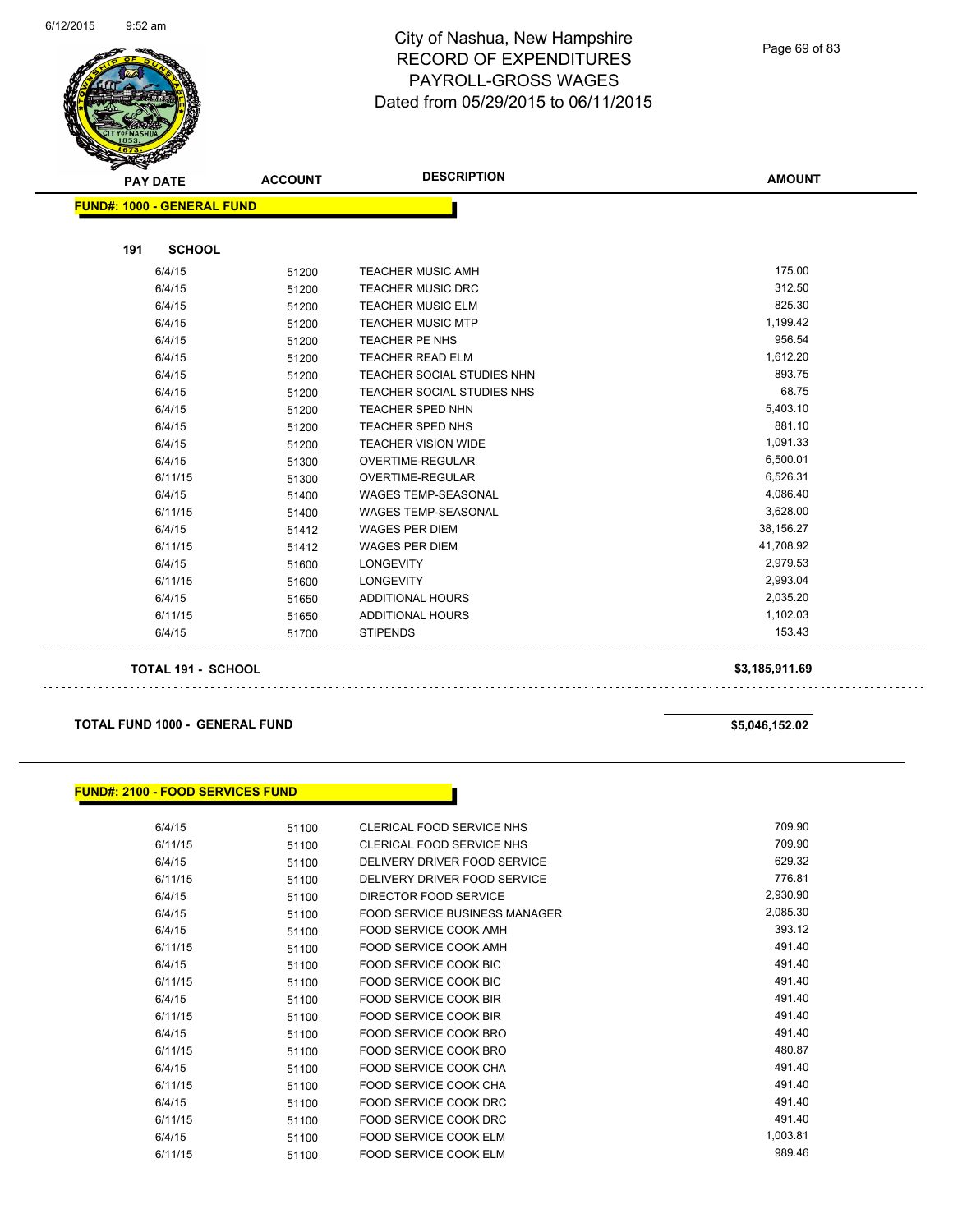

| <b>PAY DATE</b>                          | <b>ACCOUNT</b> | <b>DESCRIPTION</b>                                   | <b>AMOUNT</b>        |
|------------------------------------------|----------------|------------------------------------------------------|----------------------|
| <u> FUND#: 2100 - FOOD SERVICES FUND</u> |                |                                                      |                      |
|                                          |                |                                                      |                      |
| 6/4/15                                   | 51100          | <b>FOOD SERVICE COOK FMS</b>                         | 501.90               |
| 6/11/15                                  | 51100          | FOOD SERVICE COOK FMS                                | 501.90               |
| 6/4/15                                   | 51100          | FOOD SERVICE COOK LDG                                | 473.90               |
| 6/11/15                                  | 51100          | FOOD SERVICE COOK LDG                                | 473.90               |
| 6/4/15                                   | 51100          | FOOD SERVICE COOK MDE                                | 473.90               |
| 6/11/15                                  | 51100          | FOOD SERVICE COOK MDE                                | 473.90               |
| 6/4/15                                   | 51100          | FOOD SERVICE COOK NHN                                | 1,035.65             |
| 6/11/15                                  | 51100          | FOOD SERVICE COOK NHN                                | 1,035.65             |
| 6/4/15                                   | 51100          | <b>FOOD SERVICE COOK NHS</b>                         | 973.35               |
| 6/11/15                                  | 51100          | FOOD SERVICE COOK NHS                                | 973.35               |
| 6/4/15                                   | 51100          | FOOD SERVICE COOK NSE                                | 470.40               |
| 6/11/15                                  | 51100          | FOOD SERVICE COOK NSE                                | 423.36               |
| 6/4/15                                   | 51100          | FOOD SERVICE COOK PMS                                | 501.90               |
| 6/11/15                                  | 51100          | <b>FOOD SERVICE COOK PMS</b>                         | 501.90               |
| 6/4/15                                   | 51100          | FOOD SERVICE COOK SHE                                | 473.90               |
| 6/11/15                                  | 51100          | <b>FOOD SERVICE COOK SHE</b>                         | 473.90               |
| 6/4/15                                   | 51100          | <b>FOOD SERVICE SITE CORD</b>                        | 11,439.21            |
| 6/4/15                                   | 51100          | <b>FOOD SERVICECOOK MTP</b>                          | 452.90               |
| 6/11/15                                  | 51100          | <b>FOOD SERVICECOOK MTP</b>                          | 452.90               |
| 6/4/15                                   | 51200          | FOOD SERVICE ASST PT AMH                             | 550.41               |
| 6/11/15                                  | 51200          | FOOD SERVICE ASST PT AMH                             | 525.97               |
| 6/4/15                                   | 51200          | FOOD SERVICE ASST PT BIC                             | 553.17               |
| 6/11/15                                  | 51200          | FOOD SERVICE ASST PT BIC                             | 547.76               |
| 6/4/15                                   | 51200          | FOOD SERVICE ASST PT BIR                             | 425.64               |
| 6/11/15                                  | 51200          | FOOD SERVICE ASST PT BIR                             | 425.65               |
| 6/4/15                                   | 51200          | FOOD SERVICE ASST PT BRO                             | 354.90               |
| 6/11/15                                  | 51200          | FOOD SERVICE ASST PT BRO                             | 354.90               |
| 6/4/15                                   | 51200          | FOOD SERVICE ASST PT CHA                             | 544.42               |
| 6/11/15                                  | 51200          | FOOD SERVICE ASST PT CHA                             | 532.35               |
| 6/4/15                                   | 51200          | FOOD SERVICE ASST PT DRC                             | 863.45               |
| 6/11/15                                  | 51200          | FOOD SERVICE ASST PT DRC                             | 769.81<br>2,575.25   |
| 6/4/15                                   | 51200          | FOOD SERVICE ASST PT ELM                             |                      |
| 6/11/15                                  | 51200          | FOOD SERVICE ASST PT ELM                             | 2,362.51<br>1,060.95 |
| 6/4/15<br>6/11/15                        | 51200          | FOOD SERVICE ASST PT FES<br>FOOD SERVICE ASST PT FES | 1,061.33             |
| 6/4/15                                   | 51200          | FOOD SERVICE ASST PT FMS                             | 2,589.65             |
| 6/11/15                                  | 51200<br>51200 | FOOD SERVICE ASST PT FMS                             | 2,551.82             |
| 6/4/15                                   | 51200          | FOOD SERVICE ASST PT LDG                             | 935.62               |
| 6/11/15                                  | 51200          | FOOD SERVICE ASST PT LDG                             | 947.43               |
| 6/4/15                                   | 51200          | FOOD SERVICE ASST PT MDE                             | 560.92               |
| 6/11/15                                  | 51200          | FOOD SERVICE ASST PT MDE                             | 507.32               |
| 6/4/15                                   | 51200          | FOOD SERVICE ASST PT MTP                             | 477.25               |
| 6/11/15                                  | 51200          | <b>FOOD SERVICE ASST PT MTP</b>                      | 477.25               |
| 6/4/15                                   | 51200          | FOOD SERVICE ASST PT NHN                             | 4,681.46             |
| 6/11/15                                  | 51200          | FOOD SERVICE ASST PT NHN                             | 4,638.10             |
| 6/4/15                                   | 51200          | FOOD SERVICE ASST PT NHS                             | 4,280.86             |
| 6/11/15                                  | 51200          | FOOD SERVICE ASST PT NHS                             | 4,500.90             |
| 6/4/15                                   | 51200          | FOOD SERVICE ASST PT NSE                             | 289.25               |
| 6/11/15                                  | 51200          | <b>FOOD SERVICE ASST PT NSE</b>                      | 286.36               |
| 6/4/15                                   | 51200          | FOOD SERVICE ASST PT PMS                             | 2,110.04             |
| 6/11/15                                  | 51200          | FOOD SERVICE ASST PT PMS                             | 1,981.11             |
| 6/4/15                                   | 51200          | FOOD SERVICE ASST PT SHE                             | 527.15               |
| 6/11/15                                  | 51200          | FOOD SERVICE ASST PT SHE                             | 473.79               |
| 6/4/15                                   | 51300          | OVERTIME-REGULAR                                     | 85.16                |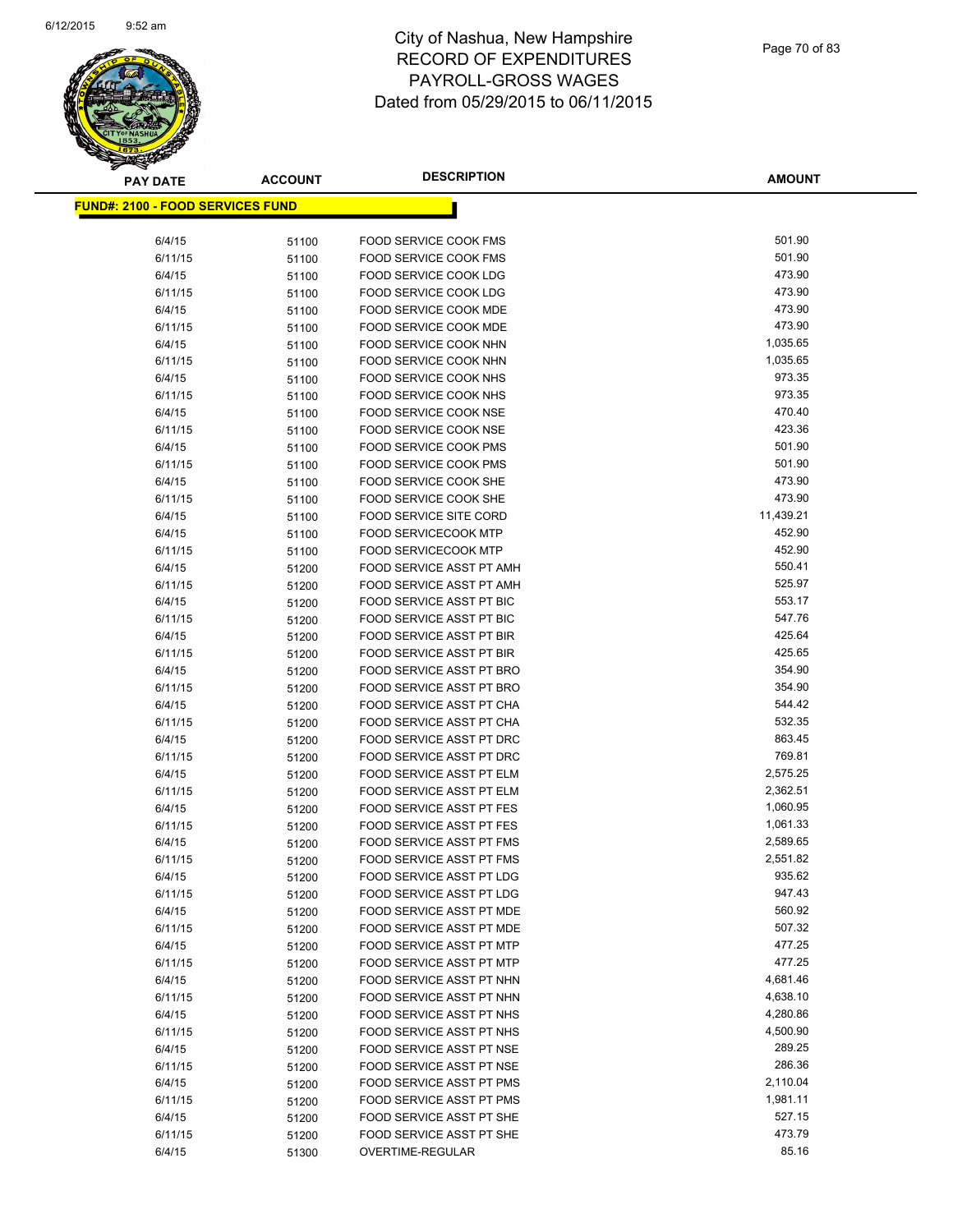

| z | $\tilde{\phantom{a}}$<br><b>PAY DATE</b> | <b>ACCOUNT</b>                              | <b>DESCRIPTION</b> | <b>AMOUNT</b> |
|---|------------------------------------------|---------------------------------------------|--------------------|---------------|
|   | <b>FUND#: 2100 - FOOD SERVICES FUND</b>  |                                             |                    |               |
|   | 6/11/15                                  | 51300                                       | OVERTIME-REGULAR   | 262.27        |
|   | 6/4/15                                   | 51412                                       | WAGES PER DIEM     | 2,309.88      |
|   | 6/11/15                                  | 51412                                       | WAGES PER DIEM     | 2,738.19      |
|   |                                          | <b>TOTAL FUND 2100 - FOOD SERVICES FUND</b> |                    | \$89,451.41   |

#### **FUND#: 2201 - DRIVERS EDUCATION FUND**

| 6/4/15  | 51200 | ADULT ED DIPOLMA INST      | 500.00 |
|---------|-------|----------------------------|--------|
| 6/4/15  | 51200 | DRIVER INSTRUCTOR          | 425.00 |
| 6/11/15 | 51200 | DRIVER INSTRUCTOR          | 425.00 |
| 6/4/15  | 51200 | ELL OUTREACH WORKER HOURLY | 50.00  |
| 6/11/15 | 51200 | ELL OUTREACH WORKER HOURLY | 100.00 |
| 6/4/15  | 51200 | <b>TEACHER TECHED ELM</b>  | 850.00 |
| 6/4/15  | 51200 | TEACHER TECHED FMS         | 150.00 |
| 6/4/15  | 51200 | TEACHER TECHED PMS         | 475.00 |
| 6/11/15 | 51300 | OVERTIME-REGULAR           | 89.42  |
|         |       |                            |        |
|         |       |                            |        |

**TOTAL FUND 2201 - DRIVERS EDUCATION FUND \$3,064.42** 

**FUND#: 2207 - ADULT ED/CONTINUING ED**

| 6/4/15  | 51200 | ADULT ED DIPOLMA TEACHER    | 75.00  |
|---------|-------|-----------------------------|--------|
| 6/11/15 | 51200 | ADULT ED DIPOLMA TEACHER    | 37.50  |
| 6/4/15  | 51200 | ADULT ED ENRICHMENT INST    | 75.00  |
| 6/11/15 | 51200 | ADULT ED ENRICHMENT INST    | 100.00 |
| 6/4/15  | 51200 | ADULT ED ENRICHMENT TEACHER | 75.00  |
| 6/11/15 | 51200 | ADULT ED ENRICHMENT TEACHER | 75.00  |
| 6/4/15  | 51200 | ADULT ED INSTRUCTOR         | 75.00  |
| 6/4/15  | 51200 | CLERICAL SPECIAL ED NHN     | 37.50  |
| 6/4/15  | 51200 | GUIDANCE COUNSELOR NHN      | 600.00 |
| 6/4/15  | 51200 | PARA DW SPEC ED NHN         | 75.00  |
| 6/4/15  | 51200 | <b>SUB TEACHER</b>          | 275.00 |
| 6/11/15 | 51200 | <b>SUB TEACHER</b>          | 200.00 |
| 6/4/15  | 51200 | TEACHER ENGLISH NHS         | 300.00 |
| 6/4/15  | 51200 | TEACHER MATH NHS            | 600.00 |
| 6/4/15  | 51200 | <b>TEACHER SCIENCE NHS</b>  | 300.00 |
| 6/4/15  | 51200 | TEACHER SOCIAL STUDIES NHN  | 300.00 |
| 6/4/15  | 51200 | TEACHER SPED NHN            | 300.00 |
|         |       |                             |        |

#### **TOTAL FUND 2207 - ADULT ED/CONTINUING ED \$3,500.00**

#### **FUND#: 2222 - AFTER SCHOOL PROGRAM**

| 51200 | 21 CENTURY ELEM MFAM RES COORD | 121.33   |
|-------|--------------------------------|----------|
| 51200 | 21ST CENTURY INSTRUCTOR        | 1.147.48 |
| 51200 | 21ST CENTURY INSTRUCTOR        | 1.093.30 |
| 51200 | FOOD SERVICE COOK LDG          | 52.50    |
|       |                                |          |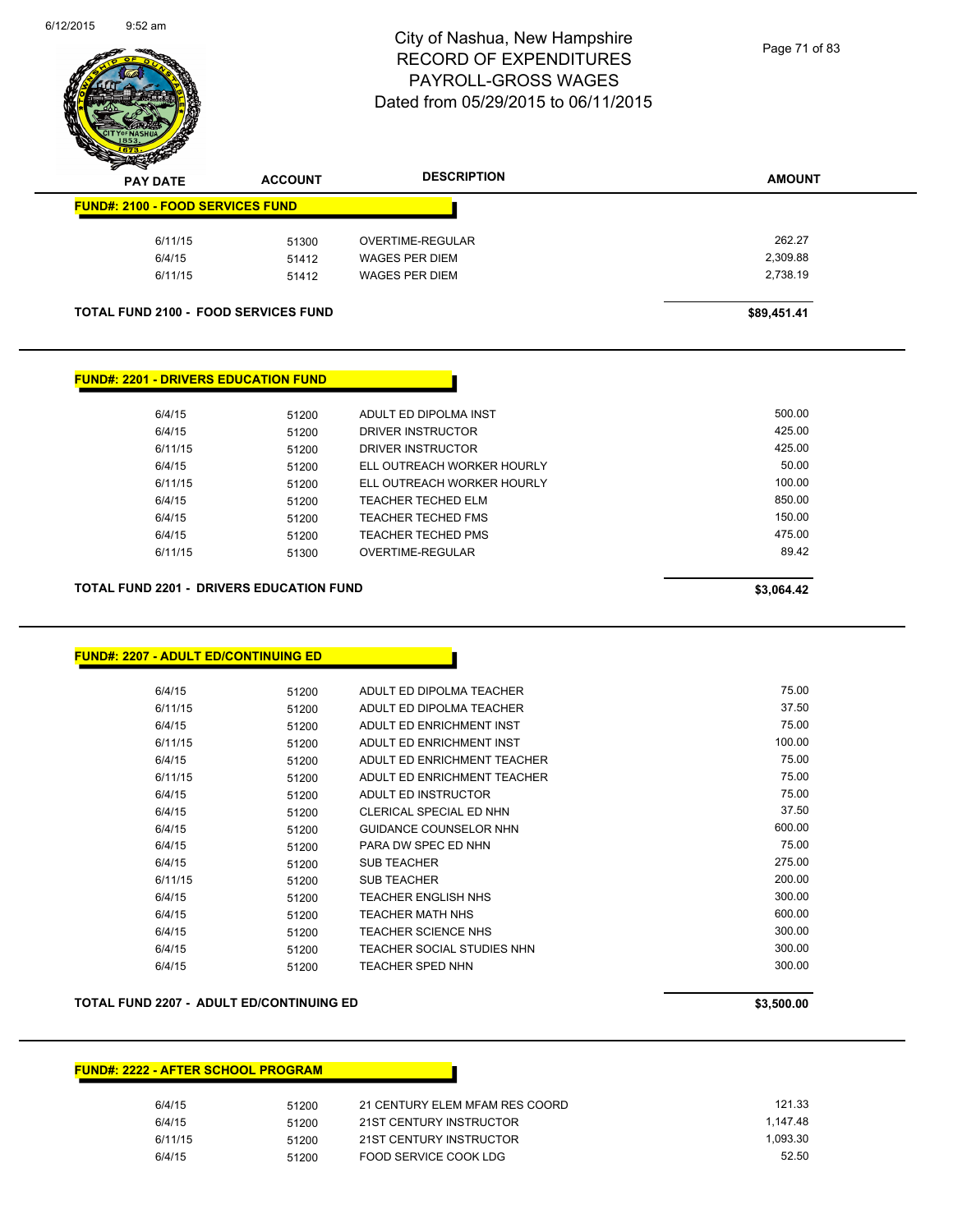

Page 72 of 83

| <b>PAY DATE</b>                    | <b>ACCOUNT</b> | <b>DESCRIPTION</b>            | <b>AMOUNT</b> |
|------------------------------------|----------------|-------------------------------|---------------|
| FUND#: 2222 - AFTER SCHOOL PROGRAM |                |                               |               |
|                                    |                |                               |               |
| 6/11/15                            | 51200          | FOOD SERVICE COOK LDG         | 26.70         |
| 6/4/15                             | 51200          | <b>GUIDANCE COUNSELOR FES</b> | 158.38        |
| 6/4/15                             | 51200          | LIBRARIAN AMH                 | 217.61        |
| 6/4/15                             | 51200          | LUNCH MONITOR DRC             | 178.43        |
| 6/11/15                            | 51200          | LUNCH MONITOR DRC             | 146.85        |
| 6/4/15                             | 51200          | LUNCH MONITOR SHE             | 206.75        |
| 6/11/15                            | 51200          | LUNCH MONITOR SHE             | 237.69        |
| 6/4/15                             | 51200          | PARA ALT LDG                  | 30.04         |
| 6/11/15                            | 51200          | PARA ALT LDG                  | 30.04         |
| 6/4/15                             | 51200          | PARA DW SPEC ED AMH           | 26.70         |
| 6/11/15                            | 51200          | PARA DW SPEC ED AMH           | 33.38         |
| 6/4/15                             | 51200          | PARA ELL MTP                  | 172.65        |
| 6/11/15                            | 51200          | PARA ELL MTP                  | 216.85        |
| 6/4/15                             | 51200          | PARA INST AMH                 | 45.01         |
| 6/11/15                            | 51200          | PARA INST AMH                 | 41.68         |
| 6/4/15                             | 51200          | <b>PARA INST DRC</b>          | 132.60        |
| 6/11/15                            | 51200          | PARA INST DRC                 | 163.45        |
| 6/4/15                             | 51200          | PARA INST FES                 | 213.80        |
| 6/11/15                            | 51200          | PARA INST FES                 | 267.00        |
| 6/4/15                             | 51200          | PARA INST LDG                 | 321.04        |
| 6/11/15                            | 51200          | PARA INST LDG                 | 306.88        |
| 6/4/15                             | 51200          | PARA INST MTP                 | 92.55         |
| 6/11/15                            | 51200          | <b>PARA INST MTP</b>          | 85.88         |
| 6/4/15                             | 51200          | PARA INST NHN                 | 90.03         |
| 6/11/15                            | 51200          | PARA INST NHN                 | 85.88         |
| 6/4/15                             | 51200          | PARA INST PMS                 | 70.90         |
| 6/11/15                            | 51200          | PARA INST PMS                 | 145.95        |
| 6/4/15                             | 51200          | PARA KIND AMH                 | 70.00         |
| 6/11/15                            | 51200          | PARA KIND AMH                 | 61.70         |
| 6/4/15                             | 51200          | PARA KIND LDG                 | 81.73         |
| 6/11/15                            | 51200          | PARA KIND LDG                 | 40.86         |
| 6/4/15                             | 51200          | PARA PRE SCH MTP              | 153.13        |
| 6/11/15                            | 51200          | PARA PRE SCH MTP              | 52.73         |
| 6/4/15                             | 51200          | PARA TTI DRC                  | 61.25         |
| 6/4/15                             | 51200          | <b>TEACHER GR2 AMH</b>        | 75.00         |
| 6/4/15                             | 51200          | <b>TEACHER GR3 DRC</b>        | 120.00        |
| 6/4/15                             | 51200          | <b>TEACHER GR3 SHE</b>        | 35.00         |
| 6/4/15                             | 51200          | <b>TEACHER KIND DRC</b>       | 100.00        |
| 6/4/15                             | 51200          | <b>TEACHER SPED FES</b>       | 79.25         |
| 6/4/15                             | 51200          | <b>TEACHER SPED LDG</b>       | 120.02        |
| 6/4/15                             | 51200          | <b>TEACHER TTI LDG</b>        | 127.50        |

#### **TOTAL FUND 2222 - AFTER SCHOOL PROGRAM \$7,337.50**

**FUND#: 2252 - DAY CARE**

6/4/15 51100 PANTHER PRESCHOOL DIRECTOR 869.00

**TOTAL FUND 2252 - DAY CARE \$869.00**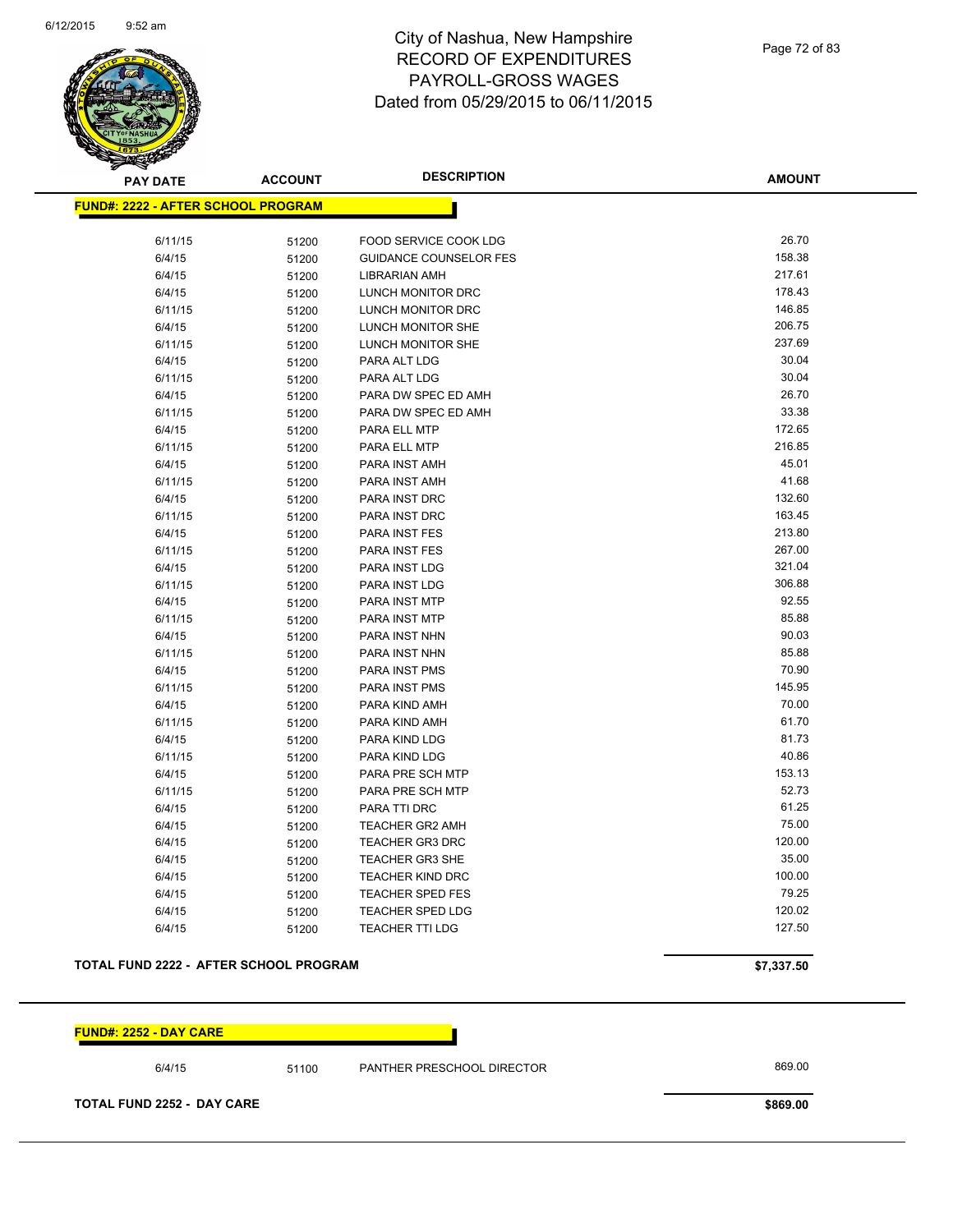

|                                                             | <b>ACCOUNT</b> | <b>DESCRIPTION</b>                                             | <b>AMOUNT</b>        |
|-------------------------------------------------------------|----------------|----------------------------------------------------------------|----------------------|
| <b>FUND#: 2257 - SPECIAL ED LOCAL</b>                       |                |                                                                |                      |
| 6/4/15                                                      | 51100          | PARA DW SPEC ED CHA                                            | 608.34               |
| 6/11/15                                                     | 51100          | PARA DW SPEC ED CHA                                            | 603.58               |
| 6/4/15                                                      | 51100          | PARA DW SPEC ED SHE                                            | 622.60               |
| 6/11/15                                                     | 51100          | PARA DW SPEC ED SHE                                            | 617.85               |
| <b>TOTAL FUND 2257 - SPECIAL ED LOCAL</b>                   |                |                                                                | \$2,452.37           |
|                                                             |                |                                                                |                      |
| <b>FUND#: 2503 - PARKS &amp; REC PROGRAMS FUND</b>          |                |                                                                |                      |
| 6/4/15                                                      | 51100          | PROGRAM COORDINATOR                                            | 357.75               |
| 6/11/15                                                     | 51100          | PROGRAM COORDINATOR                                            | 357.76               |
| TOTAL FUND 2503 - PARKS & REC PROGRAMS FUND                 |                |                                                                | \$715.51             |
| <b>FUND#: 2505 - GOVT &amp; EDUCATION CHANNELS FUND</b>     |                |                                                                |                      |
|                                                             |                |                                                                |                      |
| 6/4/15<br>6/11/15                                           | 51100          | ECHANNEL ACCESS ADMINISTRATOR<br>ECHANNEL ACCESS ADMINISTRATOR | 1,044.70<br>1,044.70 |
| 6/4/15                                                      | 51100          | PEG PROGRAM MANAGER                                            | 1,173.50             |
| 6/11/15                                                     | 51100<br>51100 | PEG PROGRAM MANAGER                                            | 1,173.50             |
|                                                             |                |                                                                |                      |
|                                                             |                |                                                                |                      |
| <b>TOTAL FUND 2505 - GOVT &amp; EDUCATION CHANNELS FUND</b> |                |                                                                | \$4,436.40           |
| <b>FUND#: 3030 - EMERGENCY MGMT GRANTS FUND</b>             |                |                                                                |                      |
|                                                             |                |                                                                |                      |
| 6/4/15<br>6/4/15                                            | 51300<br>51400 | OVERTIME-REGULAR<br><b>WAGES TEMP-SEASONAL</b>                 | 1,455.72<br>588.75   |
| 6/11/15                                                     | 51400          | WAGES TEMP-SEASONAL                                            | 37.50                |
| <b>TOTAL FUND 3030 - EMERGENCY MGMT GRANTS FUND</b>         |                |                                                                |                      |
|                                                             |                |                                                                | \$2,081.97           |
| <b>FUND#: 3050 - POLICE GRANTS FUND</b>                     |                |                                                                |                      |
| 6/4/15                                                      | 51100          | DOMESTIC VIOLENCE ADVOCATE                                     | 807.60               |
| 6/11/15                                                     | 51100          | DOMESTIC VIOLENCE ADVOCATE                                     | 807.60               |
| 6/4/15                                                      | 51100          | PATROLMAN ALL RANKS                                            | 1,254.45             |
| 6/11/15                                                     | 51100          | PATROLMAN ALL RANKS                                            | 1,254.45             |
| 6/4/15                                                      | 51300          | OVERTIME-REGULAR                                               | 4,254.33             |
| 6/11/15                                                     | 51300          | OVERTIME-REGULAR                                               | 3,699.95             |
| 6/4/15                                                      | 51628          | <b>EXTRA HOLIDAY</b>                                           | 250.89               |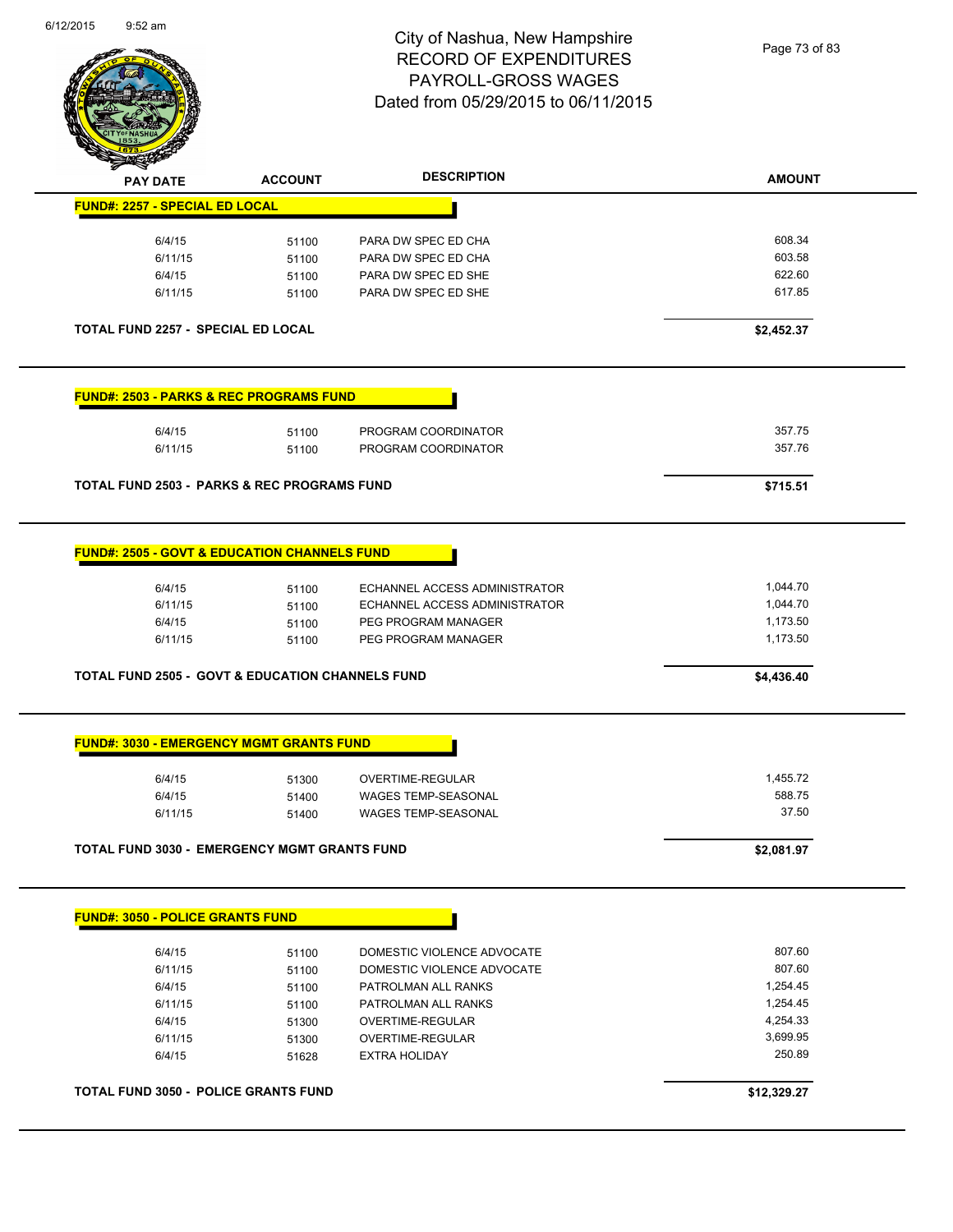

| <b>PAY DATE</b>                                         | <b>ACCOUNT</b>          | <b>DESCRIPTION</b>                                                             | <b>AMOUNT</b>              |
|---------------------------------------------------------|-------------------------|--------------------------------------------------------------------------------|----------------------------|
| <b>FUND#: 3068 - COMMUNITY SERVICES GRANTS FUND</b>     |                         |                                                                                |                            |
| 6/4/15                                                  | 51100                   | <b>EPIDEMIOLOGIST</b>                                                          | 1,351.05                   |
| 6/11/15                                                 | 51100                   | <b>EPIDEMIOLOGIST</b>                                                          | 1,351.04                   |
| 6/4/15                                                  | 51100                   | INTAKE SPECIALIST PROGRAM ASST                                                 | 188.31                     |
| 6/11/15                                                 | 51100                   | INTAKE SPECIALIST PROGRAM ASST                                                 | 188.30                     |
| 6/4/15                                                  | 51100                   | PUB HEALTH NURSE                                                               | 123.85                     |
| 6/11/15                                                 | 51100                   | PUB HEALTH NURSE                                                               | 123.85                     |
| 6/4/15                                                  | 51100                   | PUB HEALTH PREPAREDNESS COORD                                                  | 1,150.50                   |
| 6/11/15                                                 | 51100                   | PUB HEALTH PREPAREDNESS COORD                                                  | 1,150.51                   |
| 6/4/15                                                  | 51100                   | <b>SMP PROGRAM COORDINATOR</b>                                                 | 852.15                     |
| 6/11/15                                                 | 51100                   | SMP PROGRAM COORDINATOR                                                        | 852.15                     |
| <b>TOTAL FUND 3068 - COMMUNITY SERVICES GRANTS FUND</b> |                         |                                                                                | \$7,331.71                 |
| 6/4/15<br>6/11/15<br>6/4/15                             | 51100<br>51100<br>51100 | NURSE PER DIEM (PRACTIONER)<br>NURSE PER DIEM (PRACTIONER)<br>PUB HEALTH NURSE | 114.00<br>123.50<br>829.10 |
| 6/11/15                                                 | 51100                   | PUB HEALTH NURSE                                                               | 829.10                     |
| TOTAL FUND 3070 - COMMUNITY HEALTH GRANTS FUND          |                         |                                                                                | \$1,895.70                 |
| <b>FUND#: 3080 - COMMUNITY DEVELOPMENT GRANTS</b>       |                         |                                                                                |                            |
| 6/4/15                                                  | 51100                   | OED PROGRAM COORDINATOR                                                        | 79.84                      |
| 6/11/15                                                 | 51100                   | OED PROGRAM COORDINATOR                                                        | 79.85                      |
| <b>TOTAL FUND 3080 - COMMUNITY DEVELOPMENT GRANTS</b>   |                         |                                                                                | \$159.69                   |
| <b>FUND#: 3090 - URBAN PROGRAM GRANTS FUND</b>          |                         |                                                                                |                            |
| 6/4/15                                                  | 51100                   | CODE ENFORCEMENT OFFICER II                                                    | 722.15                     |
| 6/11/15                                                 | 51100                   | CODE ENFORCEMENT OFFICER II                                                    | 722.15                     |
| 6/4/15                                                  | 51100                   | <b>GRANT MGMT SPECIALIST</b>                                                   | 988.15                     |
| 6/11/15                                                 | 51100                   | <b>GRANT MGMT SPECIALIST</b>                                                   | 988.15                     |
| 6/4/15                                                  | 51100                   | INTAKE SPECIALIST PROGRAM ASST                                                 | 753.25                     |
| 6/11/15                                                 | 51100                   | INTAKE SPECIALIST PROGRAM ASST                                                 | 753.25                     |
| 6/4/15                                                  | 51100                   | <b>MANAGER URBAN PROGRAMS</b>                                                  | 1,450.00                   |
|                                                         |                         |                                                                                |                            |

| 6/4/15  | 51100 | <b>GRANT MGMT SPECIALIST</b>   | 988.15   |
|---------|-------|--------------------------------|----------|
| 6/11/15 | 51100 | <b>GRANT MGMT SPECIALIST</b>   | 988.15   |
| 6/4/15  | 51100 | INTAKE SPECIALIST PROGRAM ASST | 753.25   |
| 6/11/15 | 51100 | INTAKE SPECIALIST PROGRAM ASST | 753.25   |
| 6/4/15  | 51100 | <b>MANAGER URBAN PROGRAMS</b>  | 1.450.00 |
| 6/11/15 | 51100 | <b>MANAGER URBAN PROGRAMS</b>  | 1.450.00 |
| 6/4/15  | 51100 | PROGRAM COORDINATOR LP&HH      | 1.103.60 |
| 6/11/15 | 51100 | PROGRAM COORDINATOR LP&HH      | 1.103.60 |
| 6/4/15  | 51100 | PROJECT ADMINISTRATOR          | 1.194.60 |
| 6/11/15 | 51100 | PROJECT ADMINISTRATOR          | 1.194.60 |
| 6/4/15  | 51100 | PROJECT ADMINISTRATOR LP&HH    | 1.028.10 |
| 6/11/15 | 51100 | PROJECT ADMINISTRATOR LP&HH    | 1.028.10 |
|         |       |                                |          |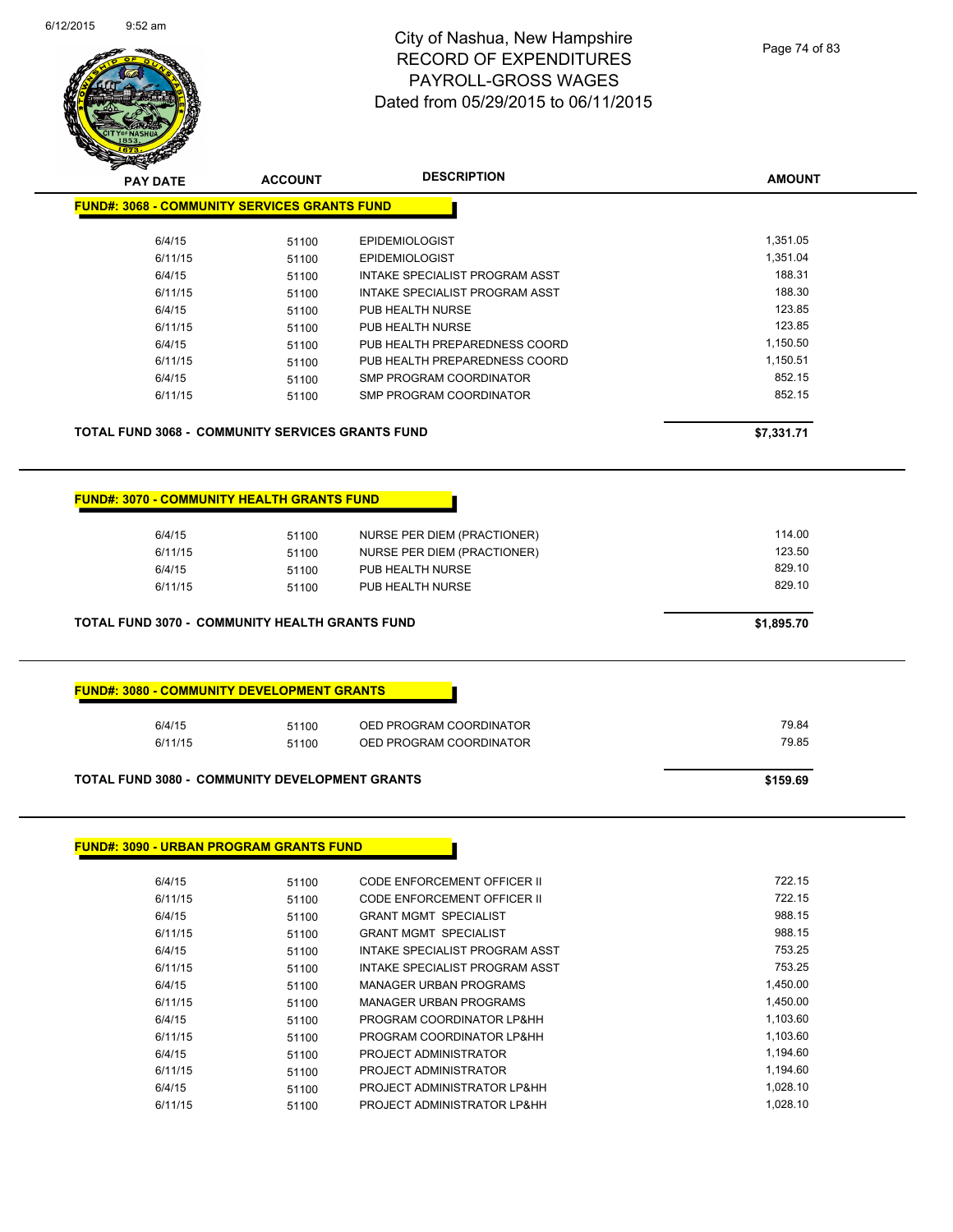

**TOTAL FUND 3090 - URBAN PROGRAM GRANTS FUND \$14,479.70** 

# **FUND#: 3120 - TRANSIT GRANTS FUND**

| 6/4/15  | 51100 | TRANSIT FINANCE COORDINATOR    | 1,171.15 |
|---------|-------|--------------------------------|----------|
| 6/11/15 | 51100 | TRANSIT FINANCE COORDINATOR    | 1,171.15 |
| 6/4/15  | 51100 | TRANSIT FLEET FACILITIES SUPV  | 988.15   |
| 6/11/15 | 51100 | TRANSIT FLEET FACILITIES SUPV  | 988.15   |
| 6/4/15  | 51100 | <b>TRANSIT MECHANICS</b>       | 1,792.25 |
| 6/11/15 | 51100 | <b>TRANSIT MECHANICS</b>       | 1,792.25 |
| 6/4/15  | 51100 | TRANSIT OPER MKTG SUPV         | 1,014.25 |
| 6/11/15 | 51100 | TRANSIT OPER MKTG SUPV         | 1,014.25 |
| 6/4/15  | 51100 | TRANSIT OPERATIONS COORDINATOR | 887.25   |
| 6/11/15 | 51100 | TRANSIT OPERATIONS COORDINATOR | 887.25   |
| 6/4/15  | 51100 | TRANSIT UTILITY SERVICE WORKER | 662.55   |
| 6/11/15 | 51100 | TRANSIT UTILITY SERVICE WORKER | 662.55   |
| 6/4/15  | 51100 | TRANSPORTATION DEPT MANAGER    | 1,225.40 |
| 6/11/15 | 51100 | TRANSPORTATION DEPT MANAGER    | 1,225.40 |
| 6/4/15  | 51200 | TRANSIT UTILITY SERVICE WORKER | 153.70   |
| 6/11/15 | 51200 | TRANSIT UTILITY SERVICE WORKER | 153.70   |
| 6/4/15  | 51300 | OVERTIME-REGULAR               | 16.97    |
| 5/28/15 | 55118 | <b>TELEPHONE-CELLULAR</b>      | 267.00   |
|         |       |                                |          |

**TOTAL FUND 3120 - TRANSIT GRANTS FUND \$16,073.37** 

#### **FUND#: 3800 - SCHOOL GRANTS FUND**

| 6/4/15  | 51100 | 21 CENTURY ELEM MFAM RES COORD | 5,965.60 |
|---------|-------|--------------------------------|----------|
| 6/4/15  | 51100 | ASSISTANT PRINCIPAL AMH        | 1.406.20 |
| 6/4/15  | 51100 | ASSISTANT PRINCIPAL BRO        | 1,403.90 |
| 6/4/15  | 51100 | ASSISTANT PRINCIPAL CHARL      | 1.483.80 |
| 6/4/15  | 51100 | ASSISTANT PRINCIPAL MDE        | 1,406.20 |
| 6/4/15  | 51100 | ASSISTANT PRINCIPAL SHE        | 1,403.90 |
| 6/4/15  | 51100 | AYP FACILITATOR FES            | 2,816.70 |
| 6/4/15  | 51100 | AYP FACILITATOR LDG            | 3,433.10 |
| 6/4/15  | 51100 | <b>CLERICAL 21 CENTURY</b>     | 745.15   |
| 6/11/15 | 51100 | <b>CLERICAL 21 CENTURY</b>     | 705.40   |
| 6/4/15  | 51100 | DIRECTOR 21 CENTURY            | 2,867.30 |
| 6/4/15  | 51100 | <b>DIRECTOR TITLE 1</b>        | 3,239.00 |
| 6/4/15  | 51100 | DW TECHNOLOGY PEER COACH       | 2,901.99 |
| 6/4/15  | 51100 | <b>GUIDANCE COUNSELOR FES</b>  | 2,583.00 |
| 6/4/15  | 51100 | <b>INTERPRETER</b>             | 300.00   |
| 6/4/15  | 51100 | <b>INTRUCTIONAL LEADER FES</b> | 5,826.00 |
| 6/4/15  | 51100 | JOB DEVELOPER SPED NHS         | 2,020.40 |
| 6/4/15  | 51100 | LICENSED PRACTICAL NURSE ELM   | 1,413.40 |
| 6/4/15  | 51100 | <b>OFFICE MANAGER TITLE 1</b>  | 1,481.30 |
| 6/4/15  | 51100 | PARA DW SPEC ED WID            | 496.25   |
| 6/11/15 | 51100 | PARA DW SPEC ED WID            | 500.22   |
| 6/4/15  | 51100 | <b>PARA INST FES</b>           | 1,679.28 |
| 6/11/15 | 51100 | <b>PARA INST FES</b>           | 1,588.10 |
| 6/4/15  | 51100 | <b>PARA KIND FES</b>           | 414.19   |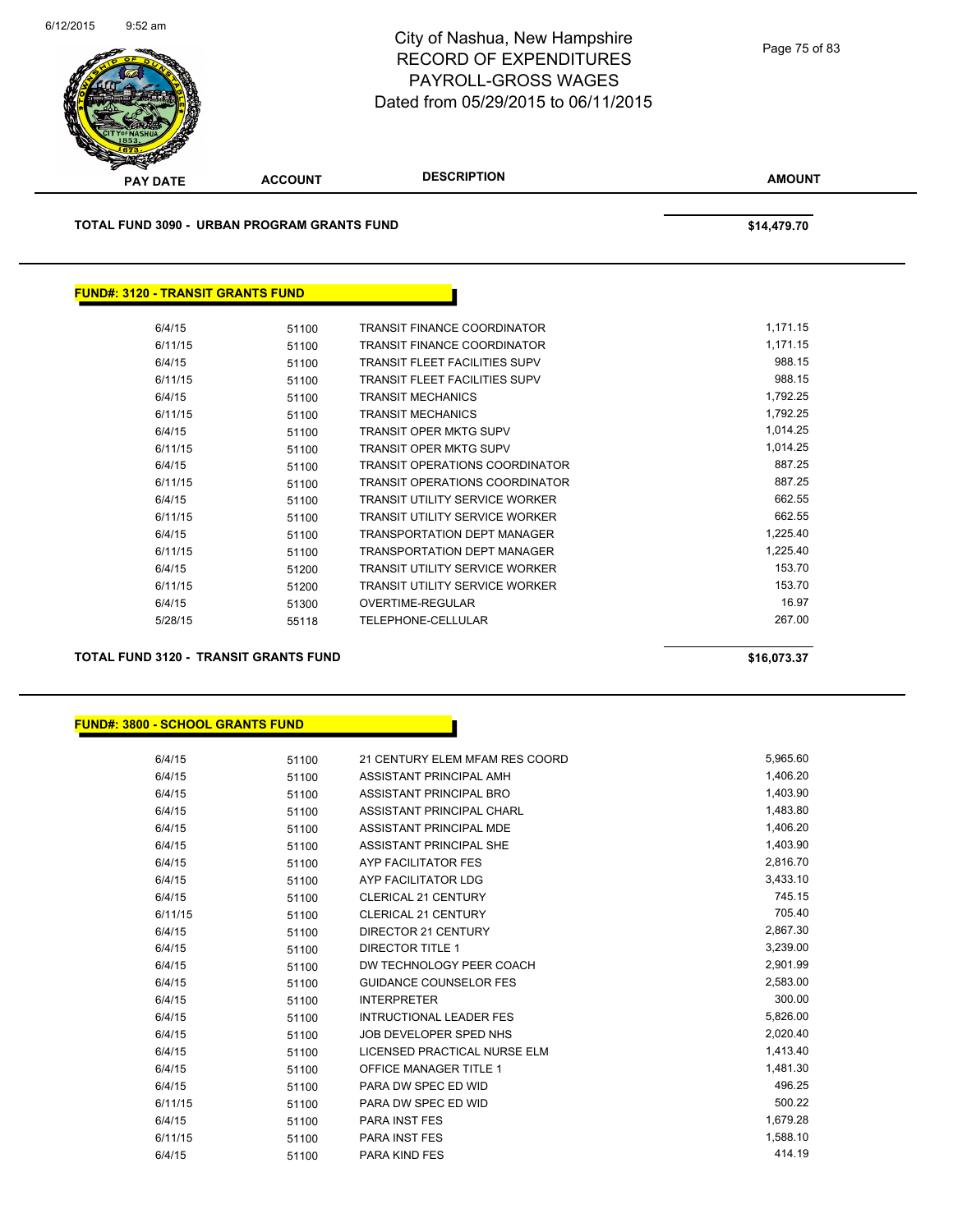

| <b>PAY DATE</b>                         | <b>ACCOUNT</b> | <b>DESCRIPTION</b>                                      | <b>AMOUNT</b>        |
|-----------------------------------------|----------------|---------------------------------------------------------|----------------------|
| <b>FUND#: 3800 - SCHOOL GRANTS FUND</b> |                |                                                         |                      |
|                                         |                |                                                         |                      |
| 6/11/15                                 | 51100          | PARA KIND FES                                           | 417.59               |
| 6/4/15                                  | 51100          | PARA TTI AMH                                            | 556.02               |
| 6/11/15                                 | 51100          | PARA TTI AMH                                            | 569.69               |
| 6/4/15                                  | 51100          | PARA TTI DRC                                            | 1,604.63             |
| 6/11/15                                 | 51100          | PARA TTI DRC                                            | 1,712.31             |
| 6/4/15                                  | 51100          | PARA TTI LDG                                            | 2,005.81             |
| 6/11/15                                 | 51100          | PARA TTI LDG                                            | 2,005.80             |
| 6/4/15                                  | 51100          | PARA TTI NURSERY                                        | 590.04               |
| 6/11/15                                 | 51100          | PARA TTI NURSERY                                        | 601.47               |
| 6/4/15                                  | 51100          | PARA VOC NHS                                            | 410.62               |
| 6/11/15                                 | 51100          | PARA VOC NHS                                            | 395.28               |
| 6/4/15                                  | 51100          | PEER COACH SCIENCE                                      | 4,039.50             |
| 6/4/15                                  | 51100          | <b>SUB TEACHER</b>                                      | 250.00               |
| 6/4/15                                  | 51100          | <b>TEACHER DWSE BIR</b>                                 | 1,762.10             |
| 6/4/15                                  | 51100          | <b>TEACHER DWSE BRO</b>                                 | 1,893.80             |
| 6/4/15                                  | 51100          | <b>TEACHER DWSE CHA</b>                                 | 1,885.00             |
| 6/4/15                                  | 51100          | <b>TEACHER DWSE ELM</b>                                 | 1,622.40             |
| 6/4/15                                  | 51100          | <b>TEACHER DWSE MDE</b>                                 | 1,762.10             |
| 6/4/15                                  | 51100          | <b>TEACHER GR4 AMH</b>                                  | 2,082.50             |
| 6/4/15                                  | 51100          | <b>TEACHER GR4 BIC</b>                                  | 1,650.70             |
| 6/4/15                                  | 51100          | TEACHER PRESCHOOL NHS                                   | 1,690.00             |
| 6/4/15                                  | 51100          | TEACHER SPED AMH                                        | 4,073.29             |
| 6/4/15                                  | 51100          | <b>TEACHER SPED DRC</b>                                 | 3,589.30             |
| 6/4/15                                  | 51100          | <b>TEACHER SPED ELM</b>                                 | 3,507.40             |
| 6/4/15                                  | 51100          | <b>TEACHER SPED FES</b>                                 | 2,398.90             |
| 6/4/15                                  | 51100          | <b>TEACHER SPED FMS</b>                                 | 3,699.30             |
| 6/4/15                                  | 51100          | <b>TEACHER SPED LDG</b>                                 | 5,185.30             |
| 6/4/15                                  | 51100          | <b>TEACHER SPED MDE</b>                                 | 1,622.40             |
| 6/4/15                                  | 51100          | TEACHER SPED NHN                                        | 6,953.10             |
| 6/4/15                                  | 51100          | TEACHER SPED NHS                                        | 6,324.20             |
| 6/4/15                                  | 51100          | TEACHER SPED NSE                                        | 3,334.00<br>1,622.40 |
| 6/4/15<br>6/4/15                        | 51100          | <b>TEACHER SPED PMS</b><br>TEACHER TEAM FACILITATOR AMH | 2,551.90             |
| 6/4/15                                  | 51100          | TEACHER TEAM FACILITATOR MTP                            | 1,949.70             |
| 6/11/15                                 | 51100          | ADULT ED DIPOLMA INST                                   | 25.00                |
| 6/4/15                                  | 51200<br>51200 | <b>DIRECTOR GUIDANCE</b>                                | 75.00                |
| 6/4/15                                  | 51200          | <b>ELL TUTOR</b>                                        | 375.00               |
| 6/11/15                                 | 51200          | <b>ELL TUTOR</b>                                        | 800.00               |
| 6/4/15                                  | 51200          | <b>FAMILY LIAISON</b>                                   | 350.00               |
| 6/11/15                                 | 51200          | <b>FAMILY LIAISON</b>                                   | 418.75               |
| 6/4/15                                  | 51200          | FOCUS MONITORING DATA ANALYST                           | 1,767.80             |
| 6/4/15                                  | 51200          | GUIDANCE COUNSELOR NHN                                  | 412.50               |
| 6/4/15                                  | 51200          | GUIDANCE COUNSELOR NHS                                  | 1,250.00             |
| 6/4/15                                  | 51200          | HOME SCHOOL CORD TTI                                    | 2,812.38             |
| 6/11/15                                 | 51200          | HOME SCHOOL CORD TTI                                    | 3,280.85             |
| 6/4/15                                  | 51200          | <b>INTERPRETER</b>                                      | 43.75                |
| 6/11/15                                 | 51200          | <b>INTERPRETER</b>                                      | 25.00                |
| 6/4/15                                  | 51200          | <b>LIBRARIAN NHN</b>                                    | 75.00                |
| 6/4/15                                  | 51200          | <b>LIBRARIAN NHS</b>                                    | 50.00                |
| 6/11/15                                 | 51200          | PARA DW SPEC ED BIR                                     | 17.50                |
| 6/4/15                                  | 51200          | PARA ELL PMS                                            | 70.00                |
| 6/4/15                                  | 51200          | PARA INST BIR                                           | 52.50                |
| 6/11/15                                 | 51200          | PARA INST BIR                                           | 35.00                |
| 6/4/15                                  | 51200          | PARA INST FES                                           | 17.50                |
|                                         |                |                                                         |                      |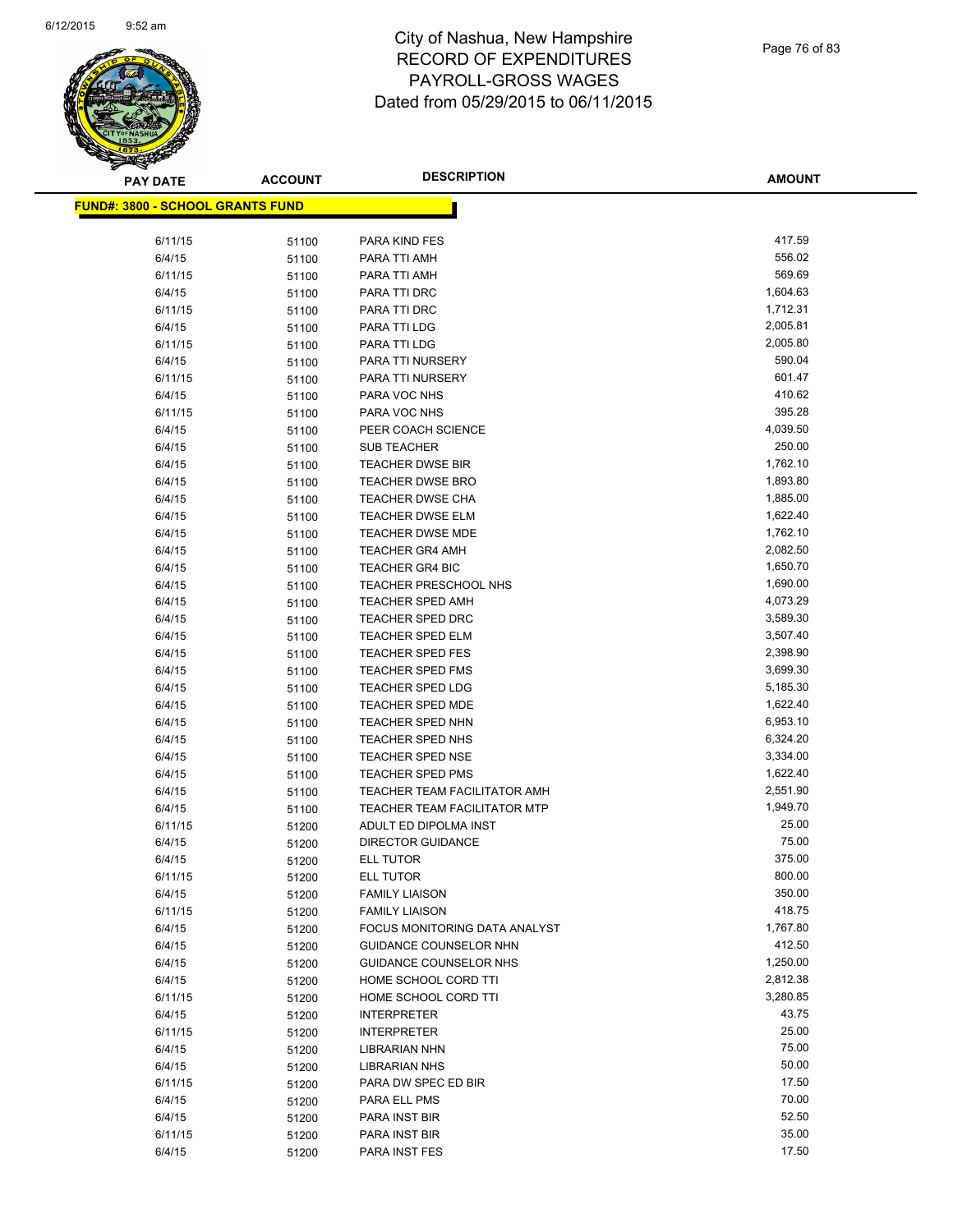

Page 77 of 83

| <b>PAY DATE</b>                          | <b>ACCOUNT</b> | <b>DESCRIPTION</b>           | <b>AMOUNT</b> |
|------------------------------------------|----------------|------------------------------|---------------|
| <u> FUND#: 3800 - SCHOOL GRANTS FUND</u> |                |                              |               |
|                                          |                |                              |               |
| 6/4/15                                   | 51200          | PARA KIND FES                | 17.50         |
| 6/4/15                                   | 51200          | PARA TTI NURSERY             | 317.88        |
| 6/11/15                                  | 51200          | PARA TTI NURSERY             | 397.35        |
| 6/4/15                                   | 51200          | <b>SUB CUSTODIAN</b>         | 250.00        |
| 6/4/15                                   | 51200          | SUB FOOD SERVICE             | 50.00         |
| 6/4/15                                   | 51200          | <b>TEACHER BUSINESS NHN</b>  | 450.00        |
| 6/4/15                                   | 51200          | <b>TEACHER ELL AMH</b>       | 100.00        |
| 6/4/15                                   | 51200          | TEACHER ELL BIR              | 25.00         |
| 6/4/15                                   | 51200          | TEACHER ELL DRC              | 25.00         |
| 6/4/15                                   | 51200          | <b>TEACHER ELL ELM</b>       | 75.00         |
| 6/4/15                                   | 51200          | <b>TEACHER ELL FES</b>       | 25.00         |
| 6/4/15                                   | 51200          | <b>TEACHER ELL FMS</b>       | 250.00        |
| 6/4/15                                   | 51200          | TEACHER ELL LDG              | 150.00        |
| 6/4/15                                   | 51200          | <b>TEACHER ELL PMS</b>       | 175.00        |
| 6/4/15                                   | 51200          | <b>TEACHER ENGLISH FMS</b>   | 300.00        |
| 6/4/15                                   | 51200          | <b>TEACHER ENGLISH NHN</b>   | 675.00        |
| 6/4/15                                   | 51200          | <b>TEACHER ENGLISH NHS</b>   | 150.00        |
| 6/4/15                                   | 51200          | <b>TEACHER GR1 FES</b>       | 175.00        |
| 6/4/15                                   | 51200          | <b>TEACHER GR2 AMH</b>       | 50.00         |
| 6/4/15                                   | 51200          | <b>TEACHER GR2 BIC</b>       | 100.00        |
| 6/4/15                                   | 51200          | <b>TEACHER GR2 FES</b>       | 125.00        |
| 6/4/15                                   | 51200          | <b>TEACHER GR2 SHE</b>       | 75.00         |
| 6/4/15                                   | 51200          | <b>TEACHER GR3 BIC</b>       | 50.00         |
| 6/4/15                                   | 51200          | <b>TEACHER GR3 FES</b>       | 175.00        |
| 6/4/15                                   | 51200          | <b>TEACHER GR3 SHE</b>       | 150.00        |
| 6/4/15                                   | 51200          | <b>TEACHER GR4 BIR</b>       | 75.00         |
| 6/4/15                                   | 51200          | <b>TEACHER GR5 BIC</b>       | 100.00        |
| 6/4/15                                   | 51200          | <b>TEACHER GR6 ELM</b>       | 50.00         |
| 6/4/15                                   | 51200          | <b>TEACHER GR6 FMS</b>       | 150.00        |
| 6/4/15                                   | 51200          | <b>TEACHER MATH NHN</b>      | 900.00        |
| 6/4/15                                   | 51200          | <b>TEACHER MATH NHS</b>      | 225.00        |
| 6/4/15                                   | 51200          | <b>TEACHER SCIENCE NHN</b>   | 450.00        |
| 6/4/15                                   | 51200          | <b>TEACHER SCIENCE NHS</b>   | 225.00        |
| 6/4/15                                   | 51200          | TEACHER SOCIAL STUDIES NHN   | 1,350.00      |
| 6/4/15                                   | 51200          | TEACHER SOCIAL STUDIES NHS   | 950.00        |
| 6/4/15                                   | 51200          | TEACHER SOCIAL STUDIES PMS   | 150.00        |
| 6/4/15                                   | 51200          | <b>TEACHER SPED DRC</b>      | 100.00        |
| 6/4/15                                   | 51200          | <b>TEACHER SPED FMS</b>      | 100.00        |
| 6/4/15                                   | 51200          | <b>TEACHER SPED NHN</b>      | 450.00        |
| 6/4/15                                   | 51200          | <b>TEACHER SPED PMS</b>      | 150.00        |
| 6/4/15                                   | 51200          | TEACHER TEAM FACILITATOR AMH | 100.00        |
| 6/4/15                                   | 51200          | <b>TEACHER TTI AMH</b>       | 7,869.50      |
| 6/4/15                                   | 51200          | <b>TEACHER TTI FES</b>       | 6,389.90      |
| 6/4/15                                   | 51200          | <b>TEACHER TTI LDG</b>       | 10,753.00     |
| 6/4/15                                   | 51200          | <b>TEACHER TTI MTP</b>       | 6,379.30      |
| 6/4/15                                   |                | <b>TEACHER TTI NURSERY</b>   | 4,635.50      |
| 6/4/15                                   | 51200<br>51200 | <b>TEACHER TTIDRC</b>        | 8,160.90      |
| 6/11/15                                  |                | <b>WAGES PER DIEM</b>        | 130.00        |
|                                          | 51412          | ADDITIONAL HOURS             | 9,653.28      |
| 6/4/15                                   | 51650          | ADDITIONAL HOURS             | 232.05        |
| 6/11/15                                  | 51650          |                              |               |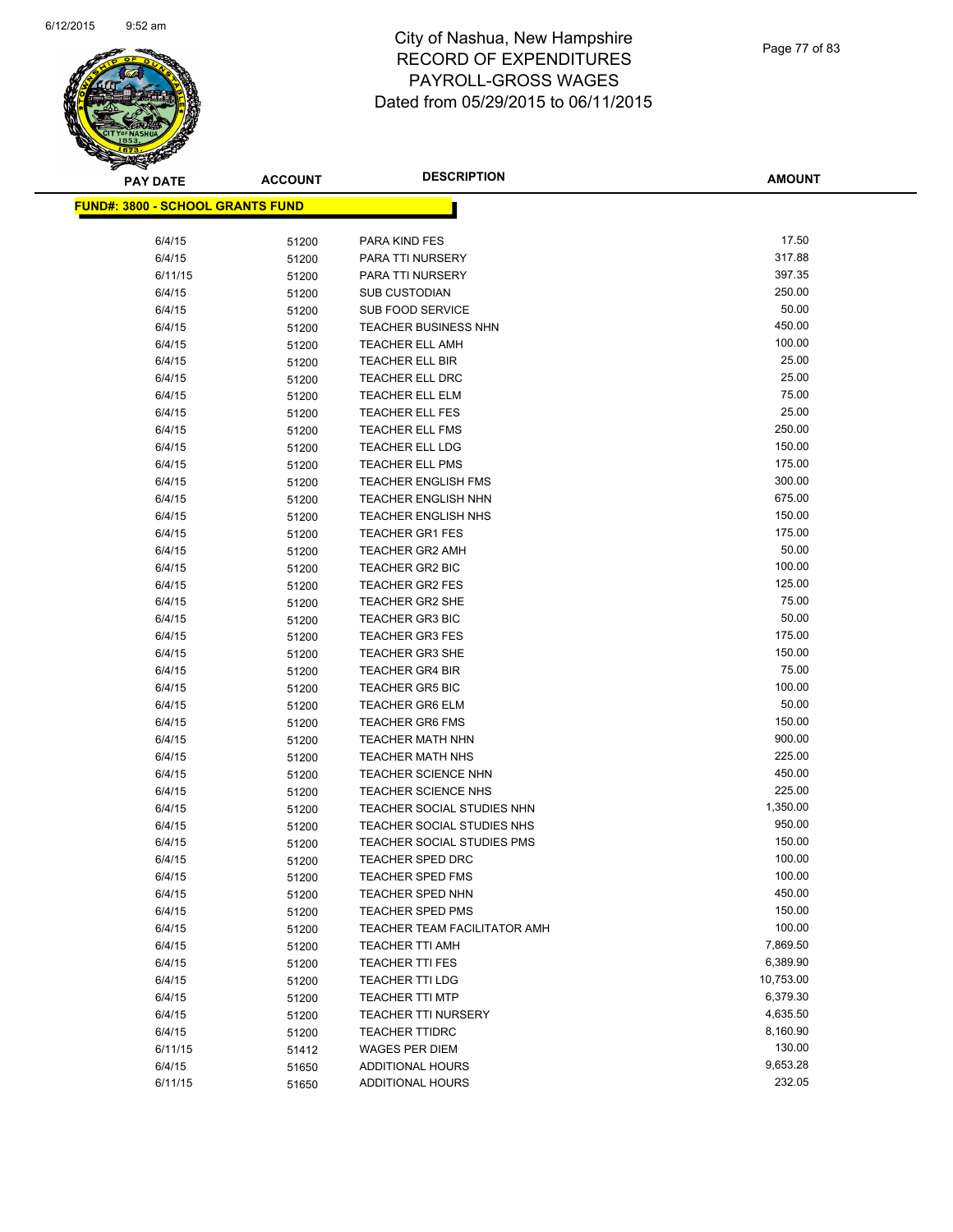| <b>ACCOUNT</b><br><b>TOTAL FUND 3800 - SCHOOL GRANTS FUND</b><br><b>FUND#: 3810 - FOOD SERVICE GRANTS FUND</b><br>51300<br>51300<br><b>TOTAL FUND 3810 - FOOD SERVICE GRANTS FUND</b><br><b>FUND#: 4005 - TRAFFIC VIOLATIONS FUND</b><br>51100<br>51100<br>51100<br>51100<br>51100<br>51100<br>51100 | <b>DESCRIPTION</b><br><b>OVERTIME-REGULAR</b><br>OVERTIME-REGULAR<br>PARKING ENFORCEMENT SPEC<br>PARKING ENFORCEMENT SPEC<br>PV/MV COORDINATOR<br>PV/MV COORDINATOR<br>RESOURCE COORDINATOR<br><b>RESOURCE COORDINATOR</b><br><b>VEHICLE REGISTRATION CLERK</b><br><b>VEHICLE REGISTRATION CLERK</b> | <b>AMOUNT</b><br>\$200,413.62<br>1,112.02<br>731.16<br>\$1,843.18<br>2,349.00<br>2,349.02<br>817.34<br>817.35<br>121.60<br>121.60<br>273.60<br>273.60 |
|------------------------------------------------------------------------------------------------------------------------------------------------------------------------------------------------------------------------------------------------------------------------------------------------------|------------------------------------------------------------------------------------------------------------------------------------------------------------------------------------------------------------------------------------------------------------------------------------------------------|-------------------------------------------------------------------------------------------------------------------------------------------------------|
|                                                                                                                                                                                                                                                                                                      |                                                                                                                                                                                                                                                                                                      |                                                                                                                                                       |
|                                                                                                                                                                                                                                                                                                      |                                                                                                                                                                                                                                                                                                      |                                                                                                                                                       |
|                                                                                                                                                                                                                                                                                                      |                                                                                                                                                                                                                                                                                                      |                                                                                                                                                       |
|                                                                                                                                                                                                                                                                                                      |                                                                                                                                                                                                                                                                                                      |                                                                                                                                                       |
|                                                                                                                                                                                                                                                                                                      |                                                                                                                                                                                                                                                                                                      |                                                                                                                                                       |
|                                                                                                                                                                                                                                                                                                      |                                                                                                                                                                                                                                                                                                      |                                                                                                                                                       |
|                                                                                                                                                                                                                                                                                                      |                                                                                                                                                                                                                                                                                                      |                                                                                                                                                       |
|                                                                                                                                                                                                                                                                                                      |                                                                                                                                                                                                                                                                                                      |                                                                                                                                                       |
|                                                                                                                                                                                                                                                                                                      |                                                                                                                                                                                                                                                                                                      |                                                                                                                                                       |
|                                                                                                                                                                                                                                                                                                      |                                                                                                                                                                                                                                                                                                      |                                                                                                                                                       |
|                                                                                                                                                                                                                                                                                                      |                                                                                                                                                                                                                                                                                                      |                                                                                                                                                       |
|                                                                                                                                                                                                                                                                                                      |                                                                                                                                                                                                                                                                                                      |                                                                                                                                                       |
|                                                                                                                                                                                                                                                                                                      |                                                                                                                                                                                                                                                                                                      |                                                                                                                                                       |
| 51100                                                                                                                                                                                                                                                                                                |                                                                                                                                                                                                                                                                                                      |                                                                                                                                                       |
| 51200                                                                                                                                                                                                                                                                                                | <b>VEHICLE REGISTRATION CLERK</b>                                                                                                                                                                                                                                                                    | 909.81                                                                                                                                                |
| 51200                                                                                                                                                                                                                                                                                                | <b>VEHICLE REGISTRATION CLERK</b>                                                                                                                                                                                                                                                                    | 892.00                                                                                                                                                |
| 51300                                                                                                                                                                                                                                                                                                | OVERTIME-REGULAR                                                                                                                                                                                                                                                                                     | 214.12                                                                                                                                                |
| 51300                                                                                                                                                                                                                                                                                                | OVERTIME-REGULAR                                                                                                                                                                                                                                                                                     | 132.29                                                                                                                                                |
| 51390                                                                                                                                                                                                                                                                                                | <b>OVERTIME-OTHER</b>                                                                                                                                                                                                                                                                                | 561.80                                                                                                                                                |
| 51390                                                                                                                                                                                                                                                                                                | <b>OVERTIME-OTHER</b>                                                                                                                                                                                                                                                                                | 620.24                                                                                                                                                |
| TOTAL FUND 4005 - TRAFFIC VIOLATIONS FUND                                                                                                                                                                                                                                                            |                                                                                                                                                                                                                                                                                                      | \$10,453.37                                                                                                                                           |
| <b>FUND#: 4010 - MOTOR VEHICLE ADMIN FUND</b>                                                                                                                                                                                                                                                        |                                                                                                                                                                                                                                                                                                      |                                                                                                                                                       |
| 51100                                                                                                                                                                                                                                                                                                | <b>VEHICLE REGISTRATION CLERK</b>                                                                                                                                                                                                                                                                    | 809.65                                                                                                                                                |
| 51100                                                                                                                                                                                                                                                                                                | <b>VEHICLE REGISTRATION CLERK</b>                                                                                                                                                                                                                                                                    | 809.65                                                                                                                                                |
| 51300                                                                                                                                                                                                                                                                                                | <b>OVERTIME-REGULAR</b>                                                                                                                                                                                                                                                                              | 61.14                                                                                                                                                 |
| 51300                                                                                                                                                                                                                                                                                                | OVERTIME-REGULAR                                                                                                                                                                                                                                                                                     | 42.97                                                                                                                                                 |
| <b>TOTAL FUND 4010 - MOTOR VEHICLE ADMIN FUND</b>                                                                                                                                                                                                                                                    |                                                                                                                                                                                                                                                                                                      | \$1,723.41                                                                                                                                            |
|                                                                                                                                                                                                                                                                                                      |                                                                                                                                                                                                                                                                                                      |                                                                                                                                                       |
| <b>FUND#: 4030 - POLICE SPECIAL DETAILS FUND</b>                                                                                                                                                                                                                                                     |                                                                                                                                                                                                                                                                                                      |                                                                                                                                                       |
|                                                                                                                                                                                                                                                                                                      |                                                                                                                                                                                                                                                                                                      |                                                                                                                                                       |
| 51200                                                                                                                                                                                                                                                                                                | <b>OUTSIDE DETAIL SPEC PT</b>                                                                                                                                                                                                                                                                        | 602.96                                                                                                                                                |
| 51200<br>51712                                                                                                                                                                                                                                                                                       | <b>OUTSIDE DETAIL SPEC PT</b><br><b>SPECIAL DETAIL</b>                                                                                                                                                                                                                                               | 602.96<br>5,211.92                                                                                                                                    |
|                                                                                                                                                                                                                                                                                                      |                                                                                                                                                                                                                                                                                                      |                                                                                                                                                       |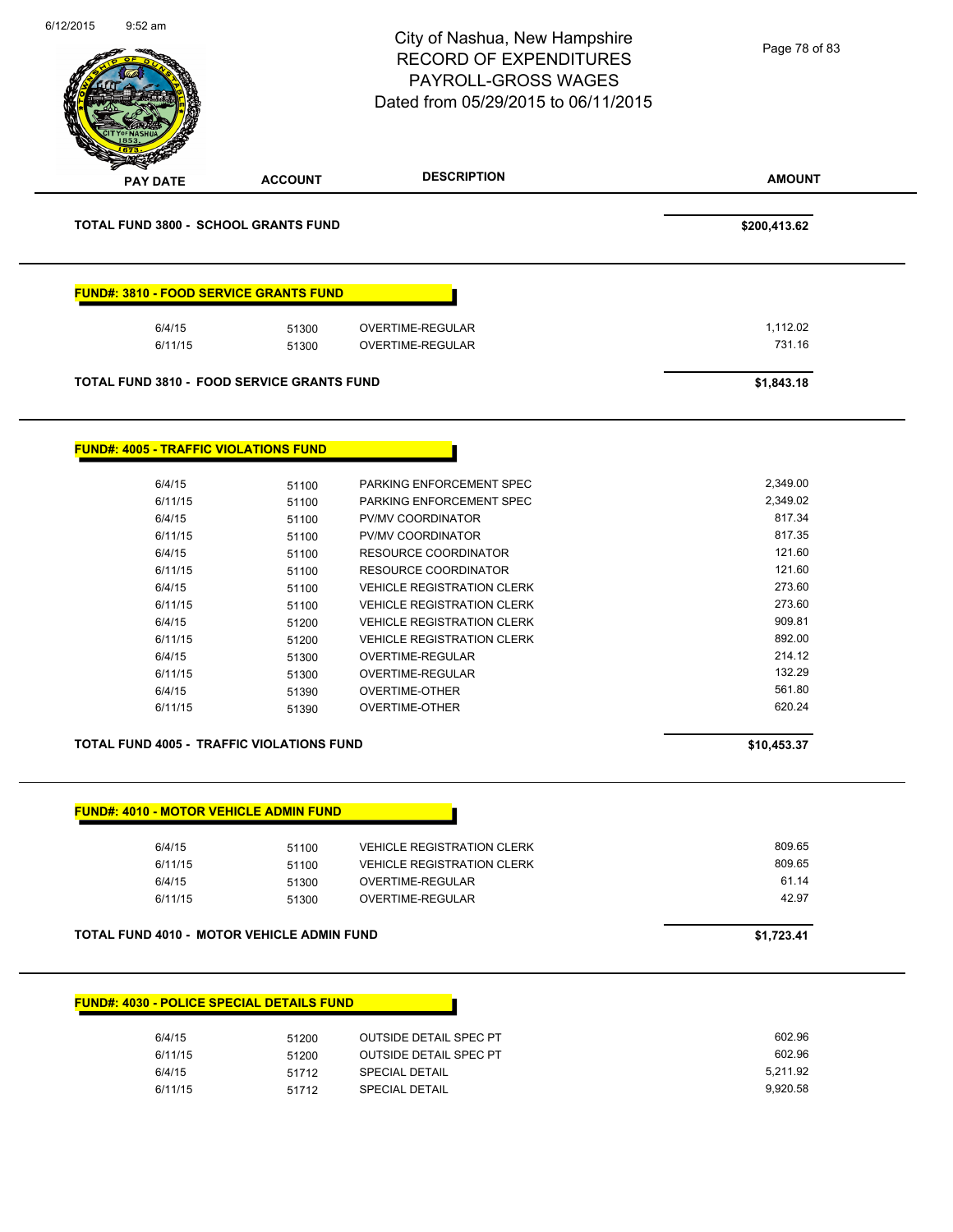| 6/12/2015<br>$9:52$ am |                                                                                                                                          | City of Nashua, New Hampshire<br><b>RECORD OF EXPENDITURES</b><br>PAYROLL-GROSS WAGES<br>Dated from 05/29/2015 to 06/11/2015 | Page 79 of 83                |
|------------------------|------------------------------------------------------------------------------------------------------------------------------------------|------------------------------------------------------------------------------------------------------------------------------|------------------------------|
| <b>PAY DATE</b>        | <b>ACCOUNT</b>                                                                                                                           | <b>DESCRIPTION</b>                                                                                                           | <b>AMOUNT</b>                |
|                        | <b>TOTAL FUND 4030 - POLICE SPECIAL DETAILS FUND</b>                                                                                     |                                                                                                                              | \$16,338.42                  |
|                        | <b>FUND#: 4035 - POLICE OVERTIME BILLING FUND</b>                                                                                        |                                                                                                                              |                              |
|                        | 6/4/15<br>51300<br>6/11/15<br>51300                                                                                                      | OVERTIME-REGULAR<br>OVERTIME-REGULAR                                                                                         | 321.75<br>589.89             |
|                        | <b>TOTAL FUND 4035 - POLICE OVERTIME BILLING FUND</b>                                                                                    |                                                                                                                              | \$911.64                     |
|                        | <u> FUND#: 4065 - FIRE WATCHGUARDS FUND</u>                                                                                              |                                                                                                                              |                              |
|                        | 6/11/15<br>51712                                                                                                                         | <b>SPECIAL DETAIL</b>                                                                                                        | 608.78                       |
|                        | <b>TOTAL FUND 4065 - FIRE WATCHGUARDS FUND</b>                                                                                           |                                                                                                                              | \$608.78                     |
|                        | <b>FUND#: 4600 - ECON DEV-GREATER NASHUA RLF</b><br>6/4/15<br>51100<br>6/11/15<br>51100<br>TOTAL FUND 4600 - ECON DEV-GREATER NASHUA RLF | OED PROGRAM COORDINATOR<br>OED PROGRAM COORDINATOR                                                                           | 159.66<br>159.65<br>\$319.31 |
|                        |                                                                                                                                          |                                                                                                                              |                              |
|                        | <b>FUND#: 6000 - SOLID WASTE FUND</b>                                                                                                    |                                                                                                                              |                              |
|                        | 6/4/15<br>51100                                                                                                                          | ACCOUNTING COMPLIANCE MGR                                                                                                    | 157.95<br>157.95             |
|                        | 6/11/15<br>51100<br>6/4/15<br>51100                                                                                                      | ACCOUNTING COMPLIANCE MGR<br>ADMINISTRATIVE ASSISTANT I                                                                      | 635.36                       |
|                        | 6/11/15<br>51100                                                                                                                         | ADMINISTRATIVE ASSISTANT I                                                                                                   | 639.43                       |
|                        | 6/4/15<br>51100                                                                                                                          | ADMINISTRATIVE ASSISTANT II                                                                                                  | 788.12                       |
|                        | 6/11/15<br>51100                                                                                                                         | ADMINISTRATIVE ASSISTANT II                                                                                                  | 687.40                       |
|                        | 6/4/15<br>51100                                                                                                                          | AUTOMATED TRASH COLLECTION OPR                                                                                               | 2,990.08                     |
|                        | 6/11/15<br>51100                                                                                                                         | AUTOMATED TRASH COLLECTION OPR                                                                                               | 2.803.20                     |
|                        | 6/4/15<br>51100<br>6/11/15<br>51100                                                                                                      | <b>CITY ENGINEER</b><br><b>CITY ENGINEER</b>                                                                                 | 304.25<br>304.25             |
|                        | 6/4/15<br>51100                                                                                                                          | <b>COLLECTION EQUIP OPR</b>                                                                                                  | 8,890.42                     |
|                        | 6/11/15<br>51100                                                                                                                         | <b>COLLECTION EQUIP OPR</b>                                                                                                  | 8,930.72                     |
|                        | 6/4/15<br>51100                                                                                                                          | COLLECTION EQUIP OPR LANDFILL                                                                                                | 925.60                       |
|                        | 6/11/15<br>51100                                                                                                                         | COLLECTION EQUIP OPR LANDFILL                                                                                                | 925.60                       |
|                        | 6/4/15<br>51100                                                                                                                          | DEP TREASURER TAX COLLECTOR                                                                                                  | 235.45                       |
|                        | 6/11/15<br>51100                                                                                                                         | DEP TREASURER TAX COLLECTOR                                                                                                  | 235.45                       |
|                        | 6/4/15<br>51100                                                                                                                          | DEPUTY MANAGER OF ENGINEERING                                                                                                | 76.70                        |
|                        | 6/11/15<br>51100                                                                                                                         | DEPUTY MANAGER OF ENGINEERING                                                                                                | 76.70                        |
|                        | 6/4/15<br>51100                                                                                                                          | DIRECTOR PUBLIC WORKS                                                                                                        | 212.08<br>212.10             |
|                        | 6/11/15<br>51100<br>6/4/15                                                                                                               | <b>DIRECTOR PUBLIC WORKS</b><br>DIVISION OPERATIONS MANAGER                                                                  | 176.70                       |
|                        | 51100<br>6/11/15                                                                                                                         | DIVISION OPERATIONS MANAGER                                                                                                  | 176.70                       |
|                        | 51100<br>6/4/15<br>51100                                                                                                                 | DPW BILLING ACCOUNTANT                                                                                                       | 452.45                       |
|                        |                                                                                                                                          |                                                                                                                              |                              |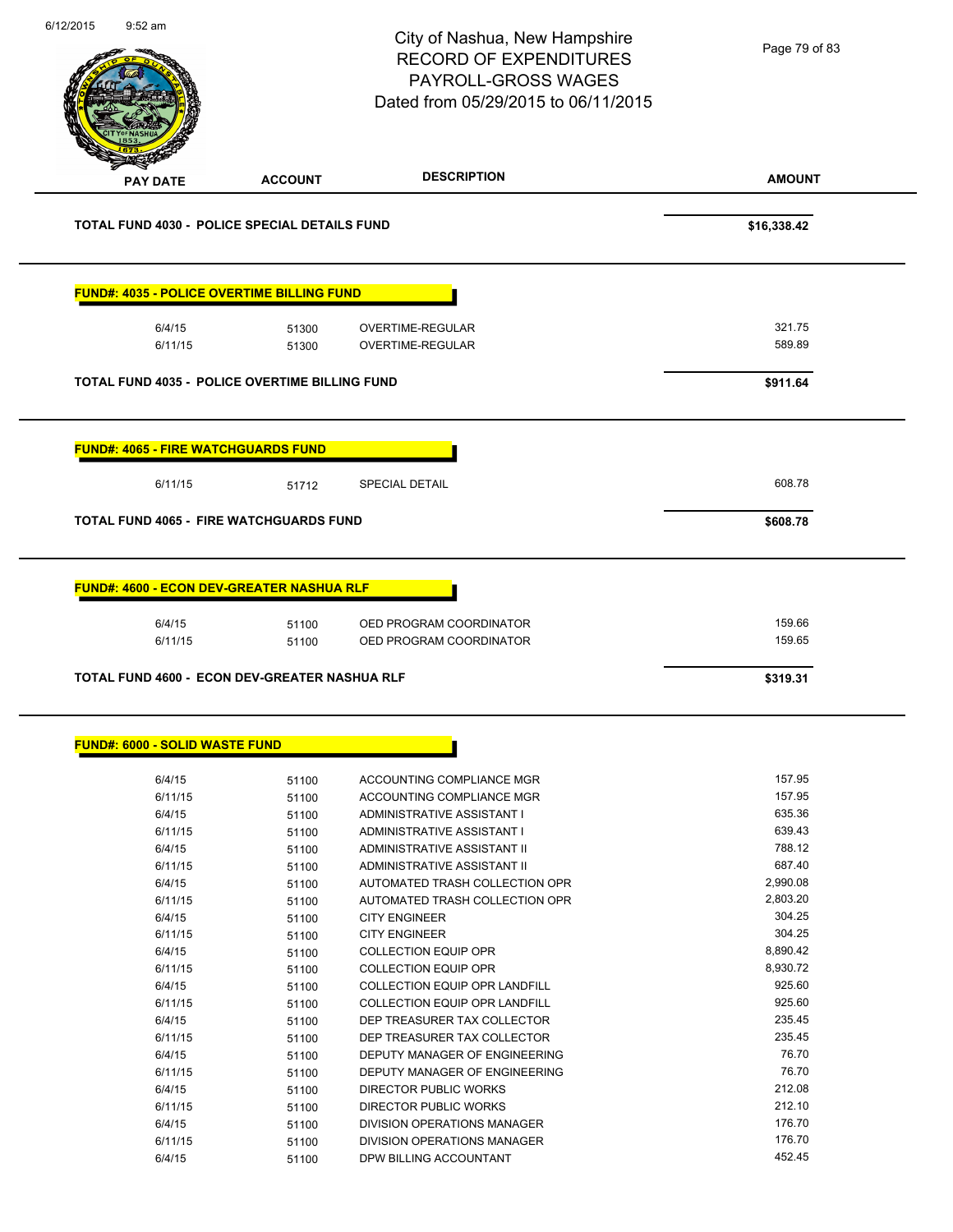

| <b>PAY DATE</b>                       | <b>ACCOUNT</b> | <b>DESCRIPTION</b>            | <b>AMOUNT</b> |
|---------------------------------------|----------------|-------------------------------|---------------|
| <b>FUND#: 6000 - SOLID WASTE FUND</b> |                |                               |               |
| 6/11/15                               | 51100          | DPW BILLING ACCOUNTANT        | 452.45        |
| 6/4/15                                | 51100          | DPW CONTRACT ADMINISTRATOR    | 111.30        |
| 6/11/15                               | 51100          | DPW CONTRACT ADMINISTRATOR    | 111.30        |
| 6/4/15                                | 51100          | <b>ENVIRONMENTAL ENGINEER</b> | 1,293.10      |
| 6/11/15                               | 51100          | <b>ENVIRONMENTAL ENGINEER</b> | 1,293.10      |
| 6/4/15                                | 51100          | <b>EQUIPMENT OPR LANDFILL</b> | 6,568.80      |
| 6/11/15                               | 51100          | <b>EQUIPMENT OPR LANDFILL</b> | 6,568.80      |
| 6/4/15                                | 51100          | <b>EXECUTIVE ASSISTANT</b>    | 143.60        |
| 6/11/15                               | 51100          | <b>EXECUTIVE ASSISTANT</b>    | 14.36         |
| 6/4/15                                | 51100          | FINANCE AND ADMIN MANAGER     | 383.40        |
| 6/11/15                               | 51100          | FINANCE AND ADMIN MANAGER     | 383.40        |
| 6/4/15                                | 51100          | FLEET MANAGER STREET DEPT     | 304.50        |
| 6/11/15                               | 51100          | FLEET MANAGER STREET DEPT     | 304.50        |
| 6/4/15                                | 51100          | LICENSED SCALE OPERATOR       | 698.90        |
| 6/11/15                               | 51100          | LICENSED SCALE OPERATOR       | 698.90        |
| 6/4/15                                | 51100          | RECYCLING COORDINATOR         | 1,091.05      |
| 6/11/15                               | 51100          | <b>RECYCLING COORDINATOR</b>  | 1,091.05      |
| 6/4/15                                | 51100          | SENIOR STAFF ENGINEER         | 121.95        |
| 6/11/15                               | 51100          | <b>SENIOR STAFF ENGINEER</b>  | 121.95        |
| 6/4/15                                | 51100          | SOLID WASTE FOREMAN           | 2,372.00      |
| 6/11/15                               | 51100          | SOLID WASTE FOREMAN           | 2,372.01      |
| 6/4/15                                | 51100          | SOLID WASTE TECHNICIAN        | 985.55        |
| 6/11/15                               | 51100          | SOLID WASTE TECHNICIAN        | 985.55        |
| 6/4/15                                | 51100          | SUPERINTENDENT OF SOLID WASTE | 1,575.29      |
| 6/11/15                               | 51100          | SUPERINTENDENT OF SOLID WASTE | 1,575.30      |
| 6/4/15                                | 51100          | TRUCK DRIVER STREET REPAIR    | 538.72        |
| 6/11/15                               | 51100          | TRUCK DRIVER STREET REPAIR    | 185.12        |
| 6/4/15                                | 51300          | OVERTIME-REGULAR              | 9,184.39      |
| 6/11/15                               | 51300          | OVERTIME-REGULAR              | 1,787.83      |
| 6/4/15                                | 51400          | <b>WAGES TEMP-SEASONAL</b>    | 2,912.00      |
| 6/11/15                               | 51400          | <b>WAGES TEMP-SEASONAL</b>    | 3,328.00      |

#### **TOTAL FUND 6000 - SOLID WASTE FUND \$80,552.83**

#### **FUND#: 6200 - WASTEWATER FUND**

| 6/4/15  | 51100 | ACCOUNTING COMPLIANCE MGR        | 315.80   |
|---------|-------|----------------------------------|----------|
| 6/11/15 | 51100 | ACCOUNTING COMPLIANCE MGR        | 315.80   |
| 6/4/15  | 51100 | ADMINISTRATIVE ASSISTANT II      | 833.70   |
| 6/11/15 | 51100 | ADMINISTRATIVE ASSISTANT II      | 818.06   |
| 6/4/15  | 51100 | ANALYTICAL CHEMIST               | 877.90   |
| 6/11/15 | 51100 | ANALYTICAL CHEMIST               | 877.90   |
| 6/4/15  | 51100 | <b>CITY ENGINEER</b>             | 709.95   |
| 6/11/15 | 51100 | <b>CITY ENGINEER</b>             | 709.95   |
| 6/4/15  | 51100 | <b>COLLECTION SYSTEM FOREMAN</b> | 1,139.95 |
| 6/11/15 | 51100 | <b>COLLECTION SYSTEM FOREMAN</b> | 1,139.95 |
| 6/4/15  | 51100 | COLLECTION SYSTEMS OPERATOR      | 2,885.76 |
| 6/11/15 | 51100 | COLLECTION SYSTEMS OPERATOR      | 2,954.56 |
| 6/4/15  | 51100 | COLLECTION SYSTEMS TECHNICIAN    | 1.404.48 |
| 6/11/15 | 51100 | COLLECTION SYSTEMS TECHNICIAN    | 1,128.60 |
| 6/4/15  | 51100 | <b>COLLECTIONS SPEC II</b>       | 817.35   |
| 6/11/15 | 51100 | <b>COLLECTIONS SPEC II</b>       | 817.35   |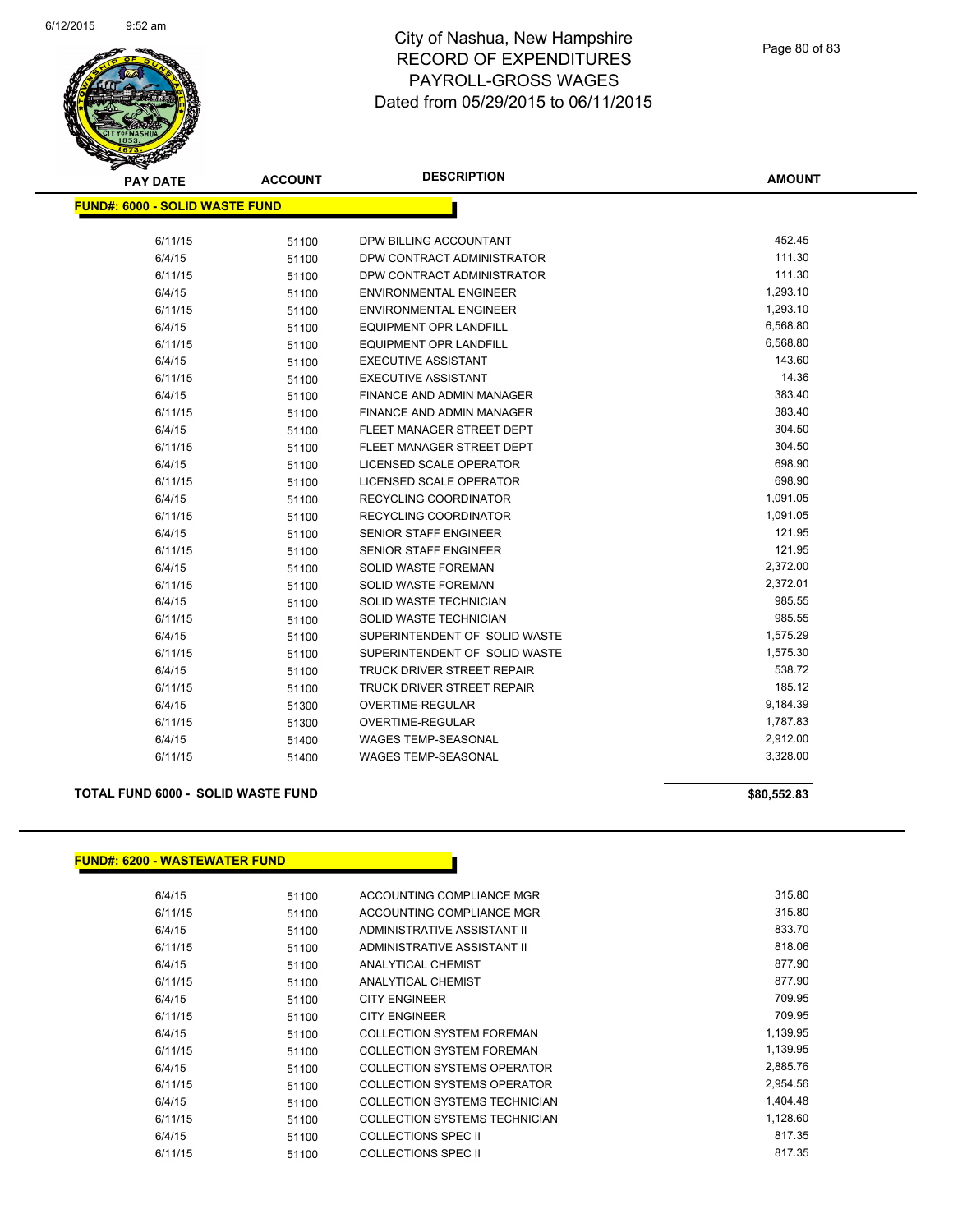

| <b>PAY DATE</b>                       | <b>ACCOUNT</b> | <b>DESCRIPTION</b>                 | <b>AMOUNT</b>    |
|---------------------------------------|----------------|------------------------------------|------------------|
| <u> FUND#: 6200 - WASTEWATER FUND</u> |                |                                    |                  |
|                                       |                |                                    |                  |
| 6/4/15                                | 51100          | CONST INSP ENGINEERING ASST        | 232.25           |
| 6/11/15                               | 51100          | <b>CONST INSP ENGINEERING ASST</b> | 232.25           |
| 6/4/15                                | 51100          | <b>CSO STORM WATER ENGINEER</b>    | 1,225.70         |
| 6/11/15                               | 51100          | <b>CSO STORM WATER ENGINEER</b>    | 1,225.70         |
| 6/4/15                                | 51100          | CSO TECHNICIAN INSPECTOR           | 1,021.20         |
| 6/11/15                               | 51100          | CSO TECHNICIAN INSPECTOR           | 1,021.20         |
| 6/4/15                                | 51100          | DEP TREASURER TAX COLLECTOR        | 235.45           |
| 6/11/15                               | 51100          | DEP TREASURER TAX COLLECTOR        | 235.45           |
| 6/4/15                                | 51100          | DEPUTY MANAGER OF ENGINEERING      | 766.80           |
| 6/11/15                               | 51100          | DEPUTY MANAGER OF ENGINEERING      | 766.80           |
| 6/4/15                                | 51100          | DIRECTOR PUBLIC WORKS              | 424.12           |
| 6/11/15                               | 51100          | DIRECTOR PUBLIC WORKS              | 424.10           |
| 6/4/15                                | 51100          | DIVISION OPERATIONS MANAGER        | 176.65           |
| 6/11/15                               | 51100          | DIVISION OPERATIONS MANAGER        | 176.65           |
| 6/4/15                                | 51100          | DPW BILLING ACCOUNTANT             | 452.40           |
| 6/11/15                               | 51100          | DPW BILLING ACCOUNTANT             | 452.40           |
| 6/4/15                                | 51100          | DPW CONTRACT ADMINISTRATOR         | 667.70           |
| 6/11/15                               | 51100          | DPW CONTRACT ADMINISTRATOR         | 667.70           |
| 6/4/15                                | 51100          | ELECTRICAL DIAGNOSTIC TECH I       | 2,136.80         |
| 6/11/15                               | 51100          | ELECTRICAL DIAGNOSTIC TECH I       | 2,136.80         |
| 6/4/15                                | 51100          | <b>EXECUTIVE ASSISTANT</b>         | 143.60           |
| 6/11/15                               | 51100          | <b>EXECUTIVE ASSISTANT</b>         | 14.36            |
| 6/4/15                                | 51100          | FINANCE AND ADMIN MANAGER          | 383.40           |
| 6/11/15                               | 51100          | FINANCE AND ADMIN MANAGER          | 383.40           |
| 6/4/15                                | 51100          | FLEET MANAGER STREET DEPT          | 101.50           |
| 6/11/15                               | 51100          | FLEET MANAGER STREET DEPT          | 101.50           |
| 6/4/15                                | 51100          | <b>FOREMAN MAINTENANCE</b>         | 1,139.95         |
| 6/11/15                               | 51100          | <b>FOREMAN MAINTENANCE</b>         | 1,139.95         |
| 6/4/15                                | 51100          | INDUSTRIAL PRETREATMENT COORD      | 948.84           |
| 6/11/15                               | 51100          | INDUSTRIAL PRETREATMENT COORD      | 1,423.26         |
| 6/4/15                                | 51100          | MECHANIC WWTP 1ST CLASS            | 4,115.20         |
| 6/11/15                               | 51100          | MECHANIC WWTP 1ST CLASS            | 5,986.24         |
| 6/4/15                                | 51100          | OPERATOR II WWTP 1st               | 3,070.40         |
| 6/11/15                               | 51100          | OPERATOR II WWTP 1st               | 3,070.40         |
| 6/4/15                                | 51100          | OPERATOR II WWTP 2nd               | 1,866.24         |
| 6/11/15                               | 51100          | OPERATOR II WWTP 2nd               | 3,110.40         |
| 6/4/15                                | 51100          | OPERATOR II WWTP 3rd               | 1,040.80         |
| 6/11/15                               | 51100          | OPERATOR II WWTP 3rd               | 1,040.81         |
| 6/4/15                                | 51100          | <b>OPERATOR III WWTP 1st</b>       | 3,234.81         |
| 6/11/15                               | 51100          | OPERATOR III WWTP 1st              | 3,234.81         |
| 6/4/15                                | 51100          | PLANT OPERATIONS SUPERVISOR        | 1,445.45         |
| 6/11/15                               | 51100          | PLANT OPERATIONS SUPERVISOR        | 1,445.45         |
| 6/4/15                                | 51100          | PROCESS CHEMIST                    | 1,103.60         |
| 6/11/15                               | 51100          | PROCESS CHEMIST                    | 1,103.60         |
| 6/4/15                                | 51100          | SENIOR STAFF ENGINEER              | 670.85           |
| 6/11/15                               | 51100          | SENIOR STAFF ENGINEER              | 670.85           |
| 6/4/15                                | 51100          | SUPERINTENDENT OF WASTEWATER       | 1,720.00         |
| 6/11/15                               | 51100          | SUPERINTENDENT OF WASTEWATER       | 1,720.00         |
| 6/4/15                                | 51100          | <b>SUPV LABORATORY</b>             | 1,186.04         |
| 6/11/15                               | 51100          | <b>SUPV LABORATORY</b>             | 1,186.05         |
| 6/4/15                                | 51100          | TRUCK DRIVER STREET REPAIR         | 874.80<br>876.00 |
| 6/11/15                               | 51100          | TRUCK DRIVER STREET REPAIR         |                  |
| 6/4/15                                | 51100          | <b>WASTEWATER PROJECT ENGINEER</b> | 1,331.45         |
| 6/11/15                               | 51100          | WASTEWATER PROJECT ENGINEER        | 1,331.45         |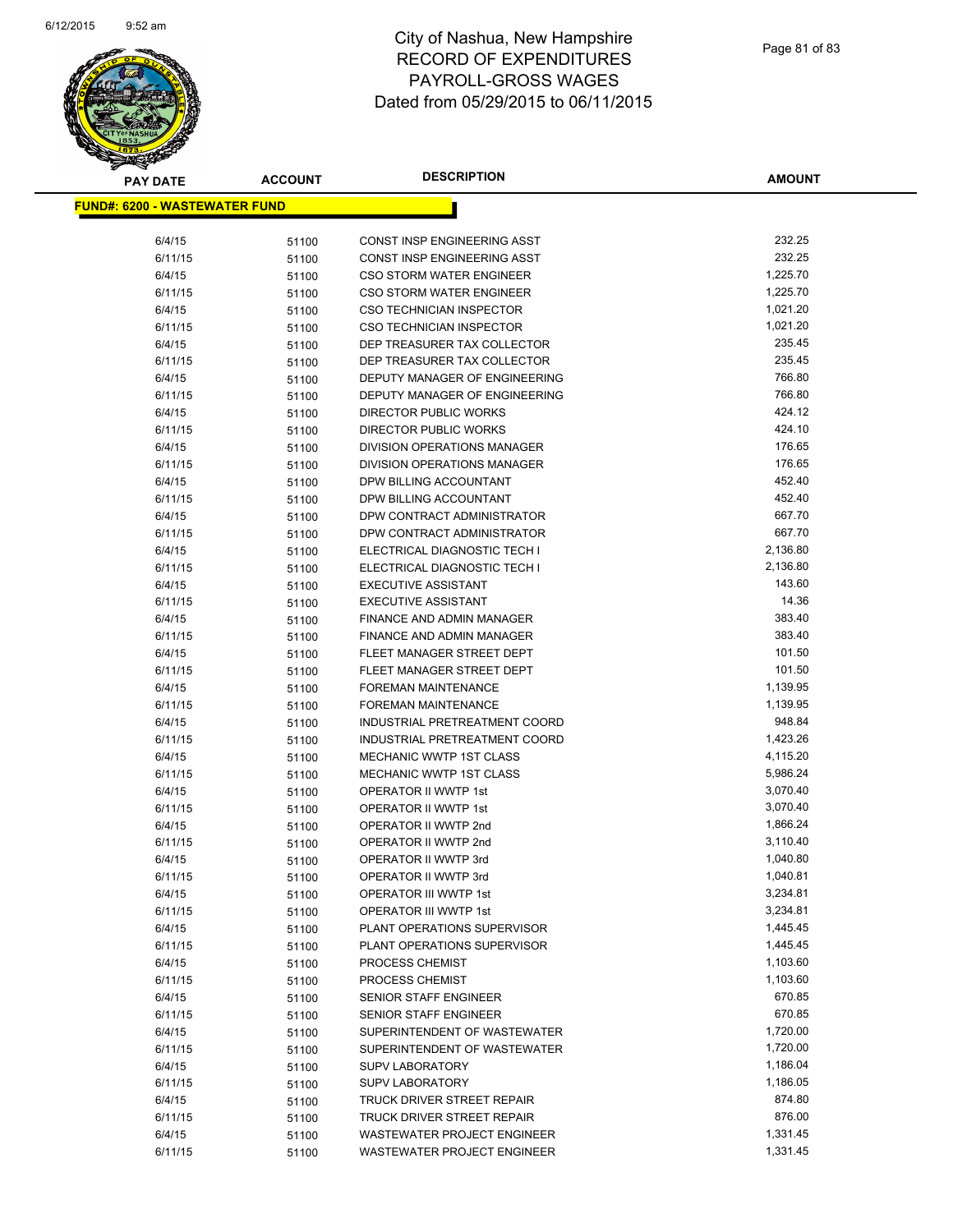

| <b>PAY DATE</b>                                   | <b>ACCOUNT</b> | <b>DESCRIPTION</b>                 | <b>AMOUNT</b> |
|---------------------------------------------------|----------------|------------------------------------|---------------|
| <b>FUND#: 6200 - WASTEWATER FUND</b>              |                |                                    |               |
| 6/4/15                                            | 51300          | <b>OVERTIME-REGULAR</b>            | 7,757.14      |
| 6/11/15                                           | 51300          | <b>OVERTIME-REGULAR</b>            | 7,971.86      |
| 6/4/15                                            | 51400          | <b>WAGES TEMP-SEASONAL</b>         | 1,408.00      |
| 6/11/15                                           | 51400          | <b>WAGES TEMP-SEASONAL</b>         | 1,808.00      |
| <b>TOTAL FUND 6200 - WASTEWATER FUND</b>          |                |                                    | \$103,585.64  |
|                                                   |                |                                    |               |
| <b>FUND#: 6500 - PROPERTY &amp; CASUALTY FUND</b> |                |                                    |               |
| 6/4/15                                            | 51100          | PROGRAM SUPV                       | 1,177.20      |
| 6/11/15                                           | 51100          | <b>PROGRAM SUPV</b>                | 1,177.20      |
| 6/4/15                                            | 51100          | PROPERTY AND CASUALTY ADJUSTER     | 2,027.40      |
| 6/11/15                                           | 51100          | PROPERTY AND CASUALTY ADJUSTER     | 2,027.40      |
| 6/4/15                                            | 51100          | <b>RISK MANAGER</b>                | 1,579.20      |
| 6/11/15                                           | 51100          | <b>RISK MANAGER</b>                | 1,579.20      |
| 6/4/15                                            | 51100          | SAFETY LOSS PREVENTION SPEC        | 1,040.00      |
| 6/11/15                                           | 51100          | SAFETY LOSS PREVENTION SPEC        | 1,040.00      |
| 6/4/15                                            | 59207          | <b>WORKERS COMPENSATION CLAIMS</b> | 6,394.00      |
| 6/11/15                                           | 59207          | <b>WORKERS COMPENSATION CLAIMS</b> | 6,302.16      |
| 6/4/15                                            | 59290          | LONG TERM DISABILITY CLAIMS        | 2,702.73      |

**TOTAL FUND 6500 - PROPERTY & CASUALTY FUND \$29,749.22** 

| 6/4/15                                                                                                                                | 51100          | DEPUTY MGR HUMAN RESOURCES                                     | 1,255.85         |
|---------------------------------------------------------------------------------------------------------------------------------------|----------------|----------------------------------------------------------------|------------------|
| 6/11/15                                                                                                                               | 51100          | DEPUTY MGR HUMAN RESOURCES                                     | 1,255.85         |
| 6/4/15<br>6/11/15                                                                                                                     | 51100<br>51100 | <b>EMPLOYEE BENEFITS SPEC</b><br><b>EMPLOYEE BENEFITS SPEC</b> | 902.75<br>902.75 |
| <b>TOTAL FUND 6600 - BENEFITS SELF INSURANCE FUND</b>                                                                                 | \$4,317.20     |                                                                |                  |
|                                                                                                                                       |                |                                                                |                  |
| 6/11/15                                                                                                                               | 51300          | <b>OVERTIME-REGULAR</b>                                        | 1,251.97         |
|                                                                                                                                       |                |                                                                | \$1,251.97       |
|                                                                                                                                       |                |                                                                |                  |
| <b>FUND#: 7512 - FIRE RESCUE PEIPP ETF</b><br><b>TOTAL FUND 7512 - FIRE RESCUE PEIPP ETF</b><br><b>FUND#: 8200 - BPW PENSION FUND</b> |                |                                                                |                  |
| 6/4/15                                                                                                                                | 52120          | PENSION DISTRIBUTIONS                                          | 44,890.09        |